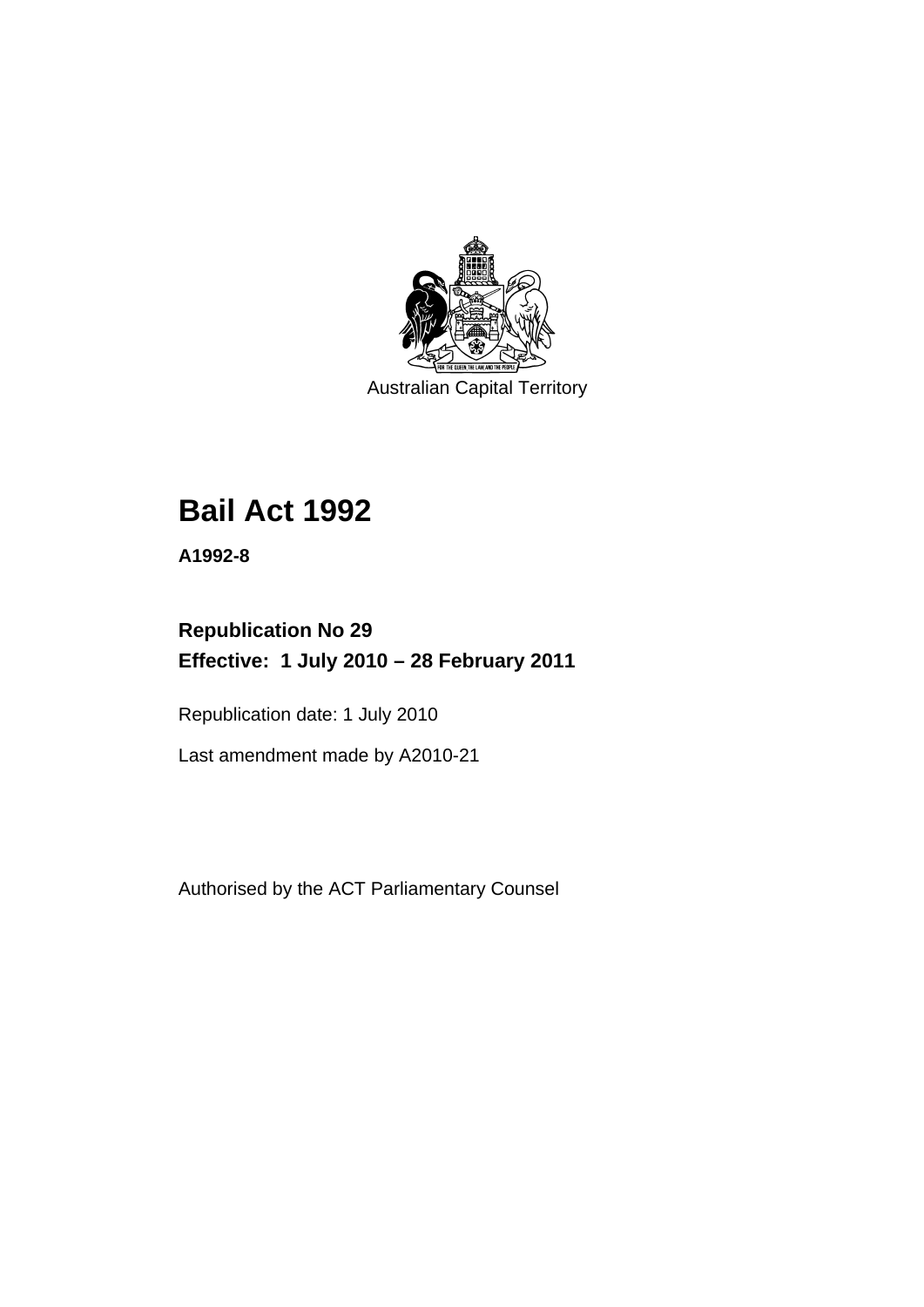## **About this republication**

#### **The republished law**

This is a republication of the *Bail Act 1992* (including any amendment made under the *Legislation Act 2001*, part 11.3 (Editorial changes)) as in force on 1 July 2010*.* It also includes any commencement, amendment, repeal or expiry affecting the republished law to 1 July 2010.

The legislation history and amendment history of the republished law are set out in endnotes 3 and 4.

#### **Kinds of republications**

The Parliamentary Counsel's Office prepares 2 kinds of republications of ACT laws (see the ACT legislation register at www.legislation.act.gov.au):

- authorised republications to which the *Legislation Act 2001* applies
- unauthorised republications.

The status of this republication appears on the bottom of each page.

#### **Editorial changes**

The *Legislation Act 2001*, part 11.3 authorises the Parliamentary Counsel to make editorial amendments and other changes of a formal nature when preparing a law for republication. Editorial changes do not change the effect of the law, but have effect as if they had been made by an Act commencing on the republication date (see *Legislation Act 2001*, s 115 and s 117). The changes are made if the Parliamentary Counsel considers they are desirable to bring the law into line, or more closely into line, with current legislative drafting practice.

This republication does not include amendments made under part 11.3 (see endnote 1).

#### **Uncommenced provisions and amendments**

If a provision of the republished law has not commenced or is affected by an uncommenced amendment, the symbol  $\mathbf{U}$  appears immediately before the provision heading. The text of the uncommenced provision or amendment appears only in the last endnote.

#### **Modifications**

If a provision of the republished law is affected by a current modification, the symbol  $\mathbf{M}$ appears immediately before the provision heading. The text of the modifying provision appears in the endnotes. For the legal status of modifications, see *Legislation Act 2001*, section 95.

#### **Penalties**

At the republication date, the value of a penalty unit for an offence against this law is \$110 for an individual and \$550 for a corporation (see *Legislation Act 2001*, s 133).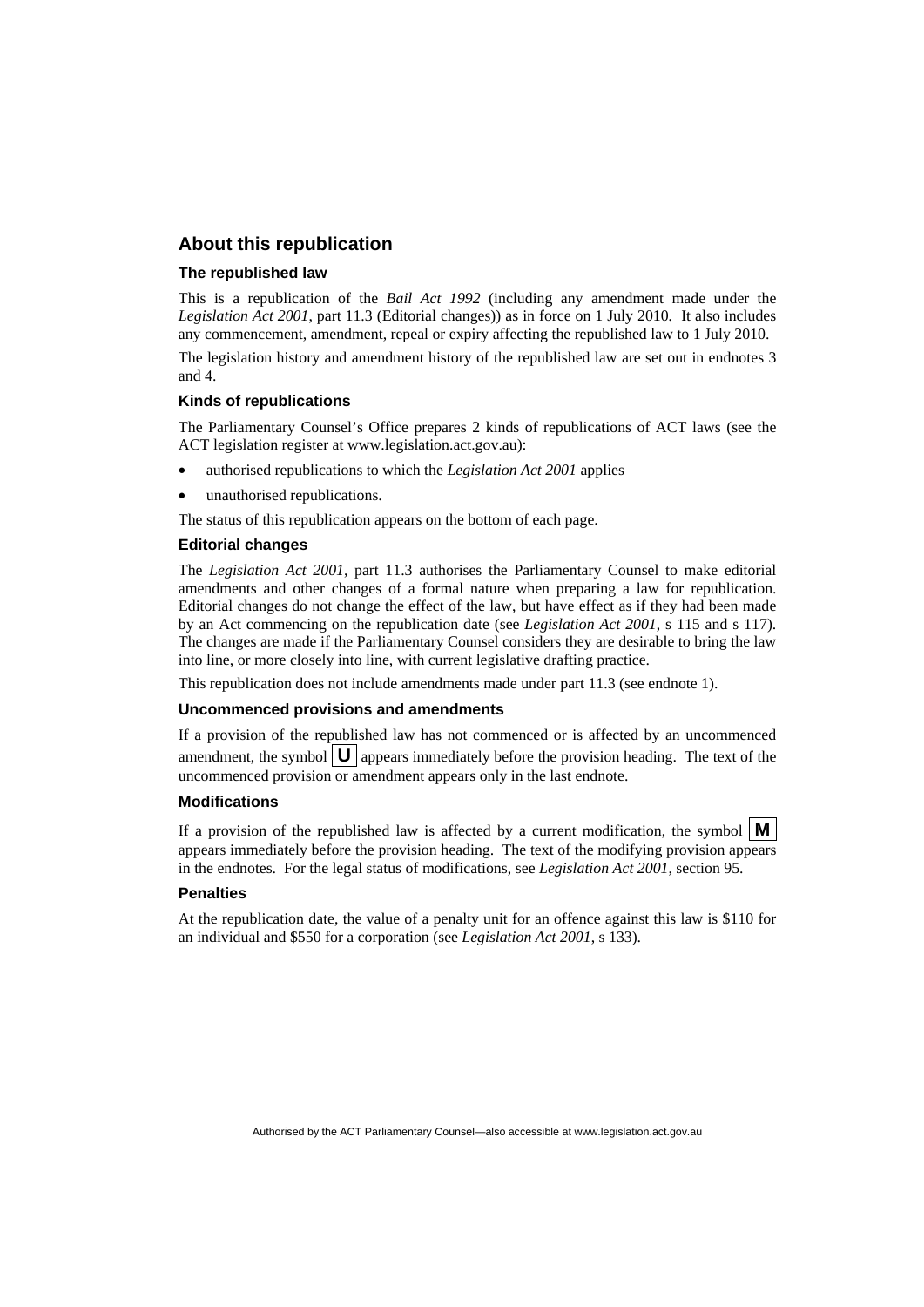

Australian Capital Territory

# **[Bail Act 1992](#page-6-0)**

# **Contents**

01/07/10

|                     |                                                       | Page           |
|---------------------|-------------------------------------------------------|----------------|
| Part 1              | <b>Preliminary</b>                                    |                |
| 1                   | Name of Act                                           | 2              |
| 2                   | Dictionary                                            | $\overline{2}$ |
| 3                   | <b>Notes</b>                                          | $\overline{2}$ |
| 3A                  | Offences against Act—application of Criminal Code etc | 3              |
| 4                   | Act applies to children                               | 3              |
| Part 2              | <b>Availability of bail</b>                           |                |
| <b>Division 2.1</b> | When bail may be granted and rights following         |                |
| 5                   | When may bail be granted?                             | 4              |
| 6                   | Rights following grant of bail                        | 4              |
| <b>Division 2.2</b> | <b>Presumption for bail</b>                           |                |
| 7                   | Div 2.2 subject to div 2.3 and div 2.4                | 5              |
| R <sub>29</sub>     | Bail Act 1992                                         | contents 1     |

Authorised by the ACT Parliamentary Counsel—also accessible at www.legislation.act.gov.au

Effective: 01/07/10-28/02/11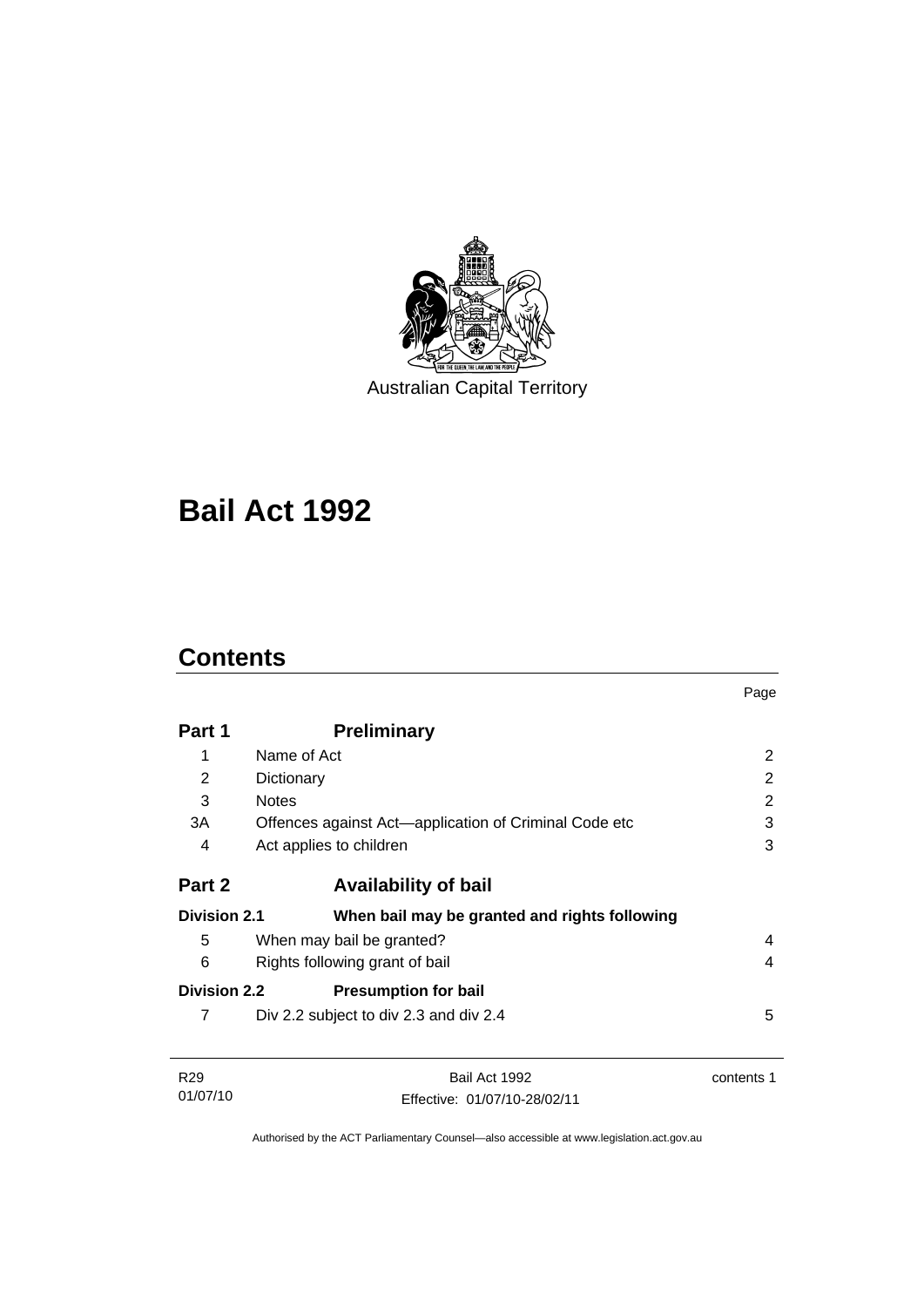| 8<br>Entitlement to bail-certain minor offences etc<br>8A<br>Entitlement to bail-breach of sentence obligations<br>8B<br>Entitlement to bail—custody relating to sentence administration board<br>hearings<br>Limitations on entitlement to bail<br>9<br>Entitlement to bail-offences other than minor offences<br>9Α<br>Division 2.3<br>No presumption for bail<br>9Β<br>Div 2.2 not to apply to certain offences<br><b>Division 2.4</b><br><b>Presumption against bail</b><br>9C<br>Bail for murder and certain serious drug offences<br>9D<br>Bail for serious offence committed while charge for another pending or<br>outstanding<br>9Ε<br>Bail for person sentenced to imprisonment<br>9F<br>Domestic violence offence-bail by authorised officer<br>9G<br>Special or exceptional circumstances<br>Part 3<br><b>Dispensing with bail</b> | 5.<br>6<br>7<br>$\overline{7}$<br>8 |
|------------------------------------------------------------------------------------------------------------------------------------------------------------------------------------------------------------------------------------------------------------------------------------------------------------------------------------------------------------------------------------------------------------------------------------------------------------------------------------------------------------------------------------------------------------------------------------------------------------------------------------------------------------------------------------------------------------------------------------------------------------------------------------------------------------------------------------------------|-------------------------------------|
|                                                                                                                                                                                                                                                                                                                                                                                                                                                                                                                                                                                                                                                                                                                                                                                                                                                |                                     |
|                                                                                                                                                                                                                                                                                                                                                                                                                                                                                                                                                                                                                                                                                                                                                                                                                                                |                                     |
|                                                                                                                                                                                                                                                                                                                                                                                                                                                                                                                                                                                                                                                                                                                                                                                                                                                |                                     |
|                                                                                                                                                                                                                                                                                                                                                                                                                                                                                                                                                                                                                                                                                                                                                                                                                                                |                                     |
|                                                                                                                                                                                                                                                                                                                                                                                                                                                                                                                                                                                                                                                                                                                                                                                                                                                |                                     |
|                                                                                                                                                                                                                                                                                                                                                                                                                                                                                                                                                                                                                                                                                                                                                                                                                                                |                                     |
|                                                                                                                                                                                                                                                                                                                                                                                                                                                                                                                                                                                                                                                                                                                                                                                                                                                | 8                                   |
|                                                                                                                                                                                                                                                                                                                                                                                                                                                                                                                                                                                                                                                                                                                                                                                                                                                |                                     |
|                                                                                                                                                                                                                                                                                                                                                                                                                                                                                                                                                                                                                                                                                                                                                                                                                                                | 9                                   |
|                                                                                                                                                                                                                                                                                                                                                                                                                                                                                                                                                                                                                                                                                                                                                                                                                                                | 10                                  |
|                                                                                                                                                                                                                                                                                                                                                                                                                                                                                                                                                                                                                                                                                                                                                                                                                                                | 13                                  |
|                                                                                                                                                                                                                                                                                                                                                                                                                                                                                                                                                                                                                                                                                                                                                                                                                                                | 13                                  |
|                                                                                                                                                                                                                                                                                                                                                                                                                                                                                                                                                                                                                                                                                                                                                                                                                                                | 15                                  |
|                                                                                                                                                                                                                                                                                                                                                                                                                                                                                                                                                                                                                                                                                                                                                                                                                                                |                                     |
| 10<br>Dispensing with bail                                                                                                                                                                                                                                                                                                                                                                                                                                                                                                                                                                                                                                                                                                                                                                                                                     | 17                                  |
| 11<br>Effect of dispensing with bail                                                                                                                                                                                                                                                                                                                                                                                                                                                                                                                                                                                                                                                                                                                                                                                                           | 17                                  |
| 12<br>Decision to dispense with bail                                                                                                                                                                                                                                                                                                                                                                                                                                                                                                                                                                                                                                                                                                                                                                                                           | 18                                  |
| Part 4<br><b>Grant of bail</b>                                                                                                                                                                                                                                                                                                                                                                                                                                                                                                                                                                                                                                                                                                                                                                                                                 |                                     |
| 13<br>Deciding bail after charge laid                                                                                                                                                                                                                                                                                                                                                                                                                                                                                                                                                                                                                                                                                                                                                                                                          | 19                                  |
| 14<br>Grant of bail by authorised officers                                                                                                                                                                                                                                                                                                                                                                                                                                                                                                                                                                                                                                                                                                                                                                                                     | 21                                  |
| 15<br>Deciding of questions of bail by authorised officers                                                                                                                                                                                                                                                                                                                                                                                                                                                                                                                                                                                                                                                                                                                                                                                     | 21                                  |
| Notification of decision of authorised officer<br>16                                                                                                                                                                                                                                                                                                                                                                                                                                                                                                                                                                                                                                                                                                                                                                                           | 22                                  |
| 17<br>Charged people in custody to be brought before court                                                                                                                                                                                                                                                                                                                                                                                                                                                                                                                                                                                                                                                                                                                                                                                     | 24                                  |
| 18<br>Facilities to be provided to accused people                                                                                                                                                                                                                                                                                                                                                                                                                                                                                                                                                                                                                                                                                                                                                                                              | 24                                  |
| 19<br>General provisions relating to court bail                                                                                                                                                                                                                                                                                                                                                                                                                                                                                                                                                                                                                                                                                                                                                                                                | 25                                  |
| 20<br>Limitations on power of magistrate                                                                                                                                                                                                                                                                                                                                                                                                                                                                                                                                                                                                                                                                                                                                                                                                       | 26                                  |
| Bail in relation to several offences<br>21                                                                                                                                                                                                                                                                                                                                                                                                                                                                                                                                                                                                                                                                                                                                                                                                     | 27                                  |
| 22<br>Criteria for granting bail to adults                                                                                                                                                                                                                                                                                                                                                                                                                                                                                                                                                                                                                                                                                                                                                                                                     | 27                                  |
| 23<br>Criteria for granting bail to children                                                                                                                                                                                                                                                                                                                                                                                                                                                                                                                                                                                                                                                                                                                                                                                                   | 29                                  |
| Victim's concern about need for protection<br>23A                                                                                                                                                                                                                                                                                                                                                                                                                                                                                                                                                                                                                                                                                                                                                                                              | 29                                  |
| contents 2<br>Bail Act 1992                                                                                                                                                                                                                                                                                                                                                                                                                                                                                                                                                                                                                                                                                                                                                                                                                    |                                     |

Effective: 01/07/10-28/02/11

01/07/10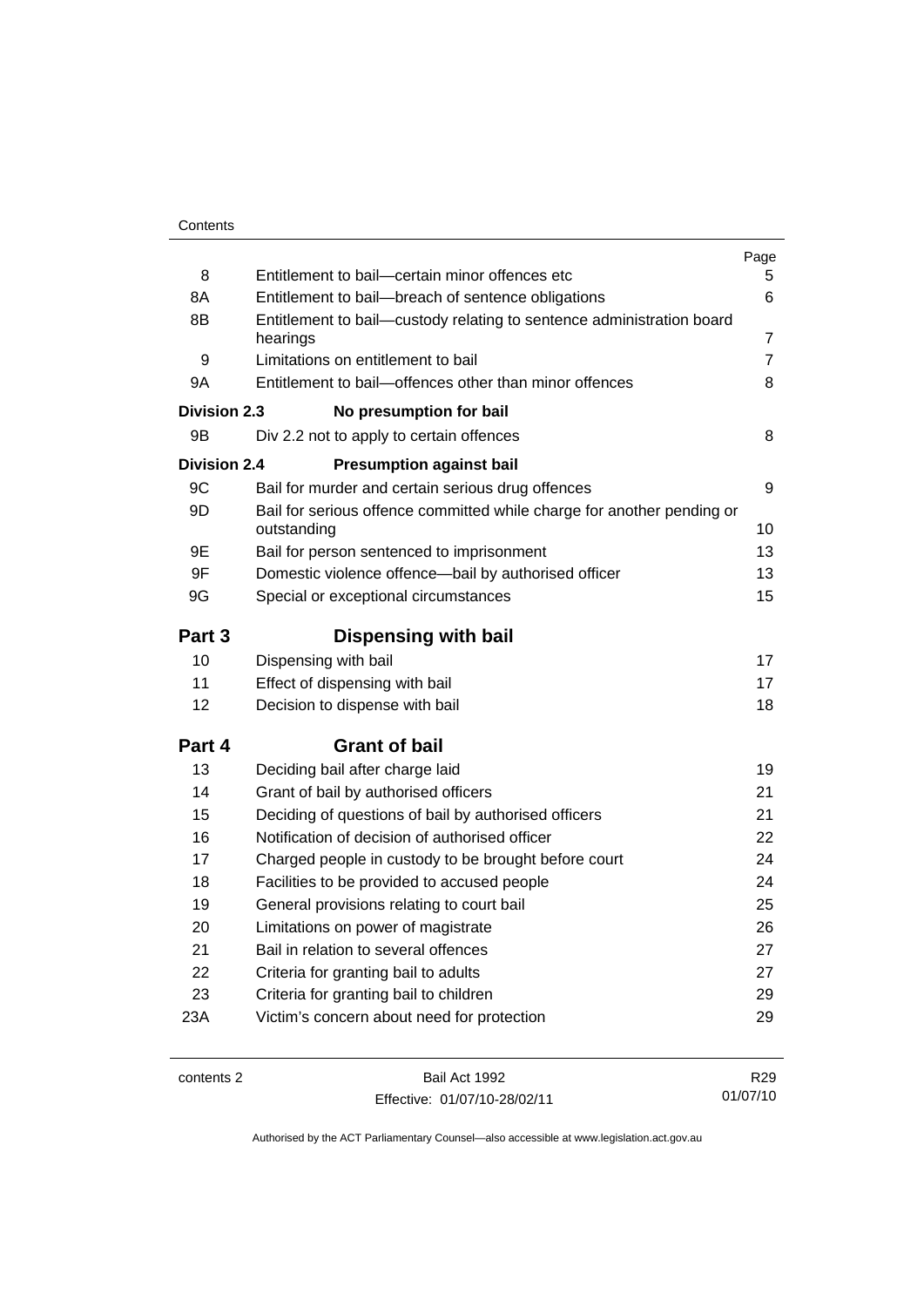| Contents |
|----------|
|----------|

|                     |                                                              | Page       |
|---------------------|--------------------------------------------------------------|------------|
| Part 5              | Bail conditions and undertakings to appear                   |            |
| 24                  | Conditions of bail                                           | 31         |
| 25                  | Conditions on which bail may be granted to adults            | 31         |
| 25A                 | Supervision condition when offence committed as young person | 35         |
| 26                  | Conditions on which bail may be granted to children          | 36         |
| 27                  | Recording of certain bail decisions                          | 38         |
| 28                  | Undertakings to appear                                       | 38         |
| 30                  | Accused person may be excused from attendance before court   | 39         |
| 31                  | Bail requirements                                            | 40         |
| 32                  | Acceptable people and security for bail                      | 41         |
| 33                  | Continuation of bail and undertakings                        | 42         |
| 34                  | Written notice of conditions of bail                         | 43         |
| 36                  | Discharge of surety                                          | 45         |
| 37                  | Payment of amounts to Territory                              | 46         |
| Part 6              | <b>Review of bail decisions</b>                              |            |
| <b>Division 6.1</b> | Review of decisions by authorised officers                   |            |
| 38                  | Review by authorised officers                                | 47         |
| 39                  | Exercise of power to review                                  | 47         |
| 40                  | Limitation on power of authorised officer to review          | 48         |
| <b>Division 6.2</b> | <b>Review of decisions by courts</b>                         |            |
| 41                  | Right of review of bail decisions                            | 48         |
| 41A                 | Court may review on its own initiative                       | 49         |
| 42                  | Power of Magistrates Court to review                         | 49         |
| 43                  | Power of Supreme Court to review                             | 49         |
| 45                  | Exercise of power to review                                  | 50         |
| 46                  | Review limited to bail conditions                            | 51         |
| Part 7              | <b>Miscellaneous</b>                                         |            |
| 47                  | Giving information relating to bail                          | 53         |
| 47A                 | Notice to victim of bail decisions                           | 53         |
| 48                  | Notification to court that bail condition not satisfied      | 54         |
| 49                  | Failure to answer bail                                       | 54         |
| 51                  | Indemnification of sureties                                  | 55         |
| R <sub>29</sub>     | Bail Act 1992                                                | contents 3 |
| 01/07/10            | Effective: 01/07/10-28/02/11                                 |            |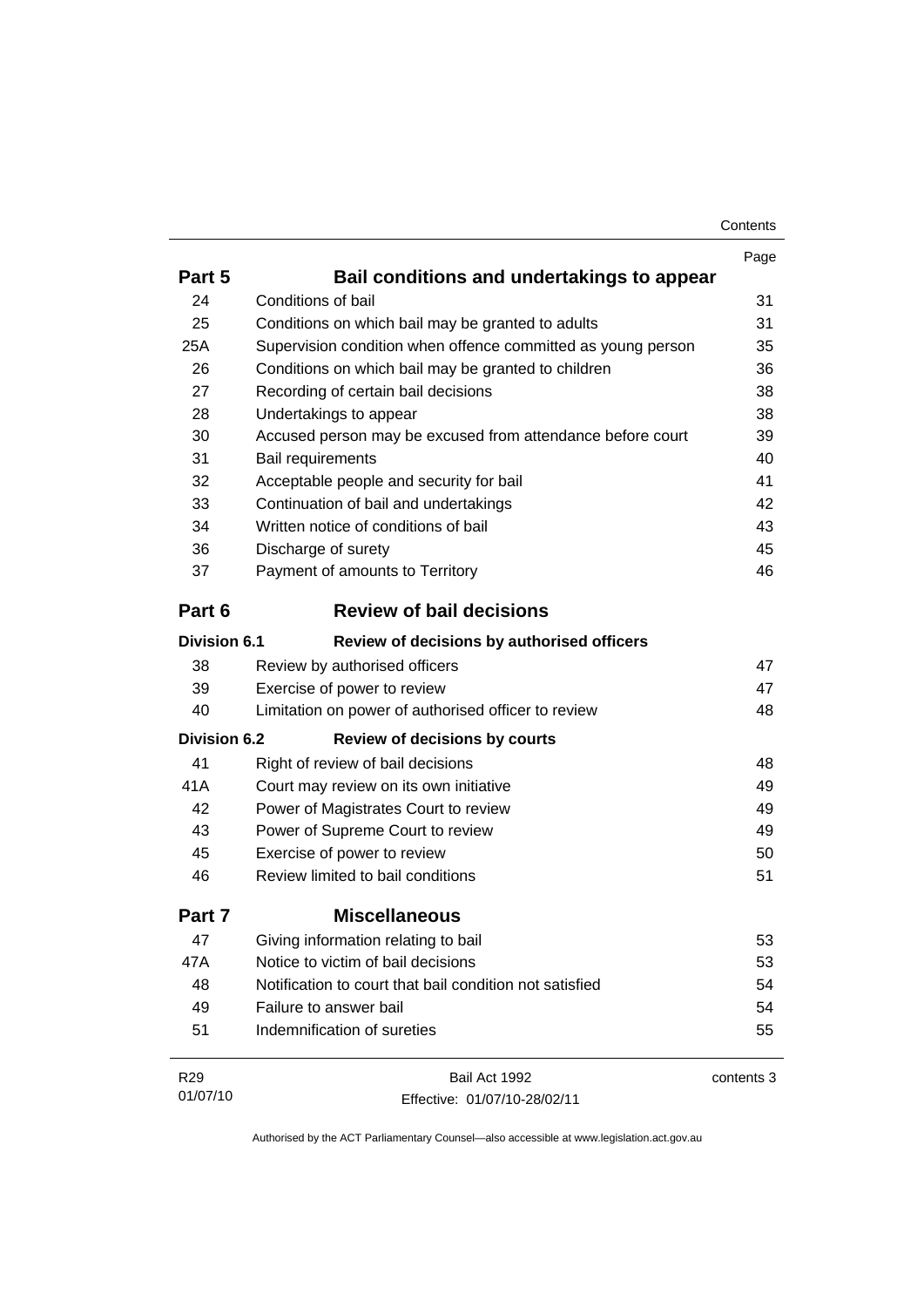| Contents |                                                       |      |
|----------|-------------------------------------------------------|------|
|          |                                                       | Page |
| 52       | Contravention of Act by police officers               | 55   |
| 55       | Civil standard of proof to apply for certain purposes | 56   |
| 56       | No right of surety to arrest                          | 56   |
| 56A      | Arrest without warrant of person on bail              | 56   |
| 56B      | Arrest for breach of condition by person outside ACT  | 57   |
| 57       | Act to prevail                                        | 58   |
| 57AA     | Abolition of inherent power of bail                   | 58   |
| 58       | Approved forms                                        | 58   |
| 59       | Regulation-making power                               | 58   |

| <b>Schedule 1</b> | Offences to which presumption of bail does<br>not apply                      | 60 |
|-------------------|------------------------------------------------------------------------------|----|
| <b>Part 1.1</b>   | <b>Offences against Crimes Act 1900</b>                                      | 60 |
| <b>Part 1.2</b>   | <b>Offences against Criminal Code</b>                                        | 61 |
| <b>Part 1.3</b>   | <b>Offence against Drugs of Dependence Act 1989</b>                          | 63 |
| <b>Part 1.4</b>   | <b>Offences against Medicines, Poisons and Therapeutic</b><br>Goods Act 2008 | 63 |
| <b>Part 1.5</b>   | <b>Offences against Customs Act 1901 (Cwith)</b>                             | 63 |
|                   |                                                                              |    |

# **Dictionary** [64](#page-69-0)

| <b>Endnotes</b> |                        |    |
|-----------------|------------------------|----|
|                 | About the endnotes     | 68 |
| 2               | Abbreviation key       | 68 |
| 3               | Legislation history    | 69 |
| 4               | Amendment history      | 74 |
| 5               | Earlier republications | 83 |

contents 4 Bail Act 1992 Effective: 01/07/10-28/02/11

R29 01/07/10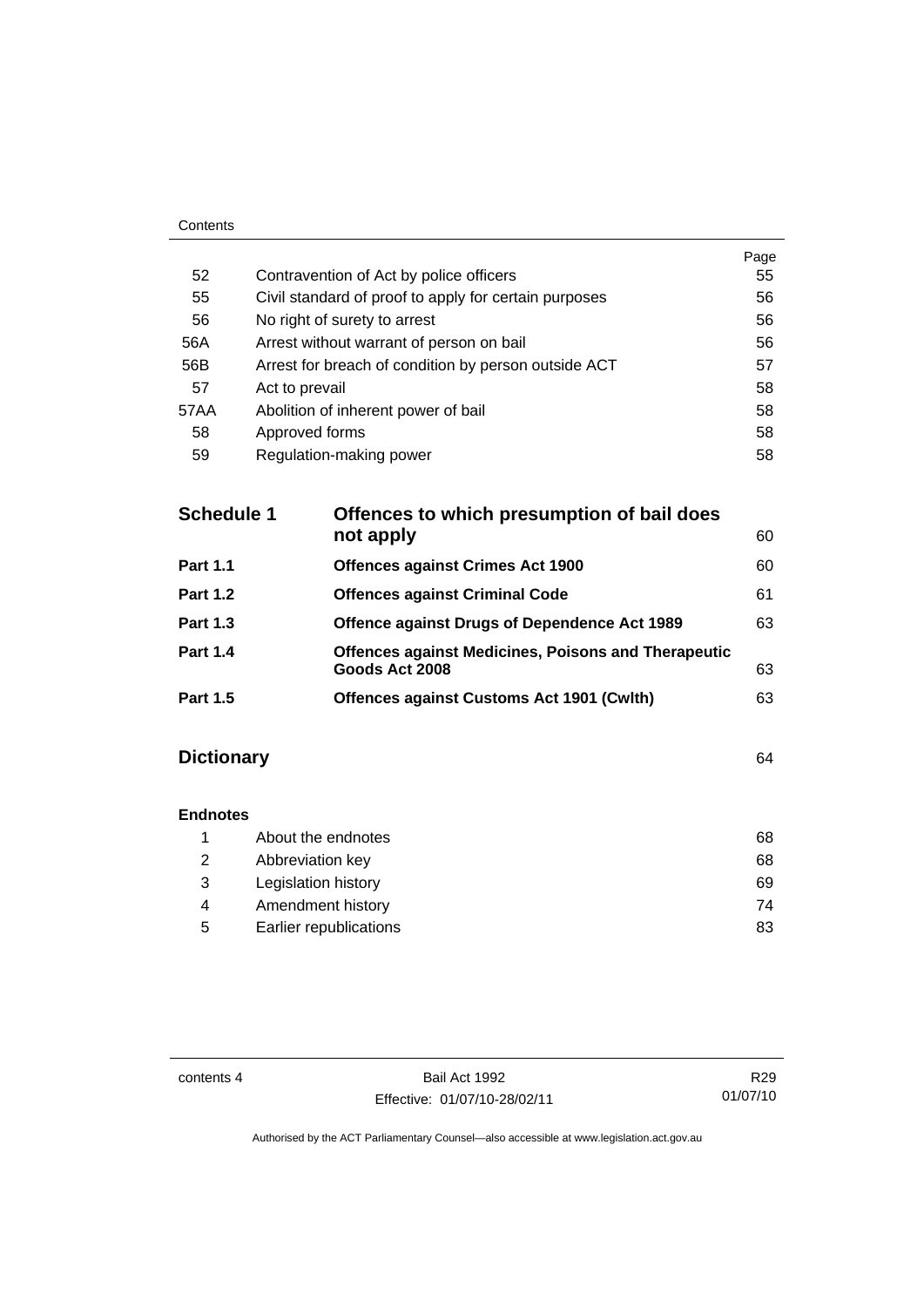<span id="page-6-0"></span>

# **Bail Act 1992**

An Act relating to bail for accused people in connection with criminal proceedings

R29 01/07/10

l

page 1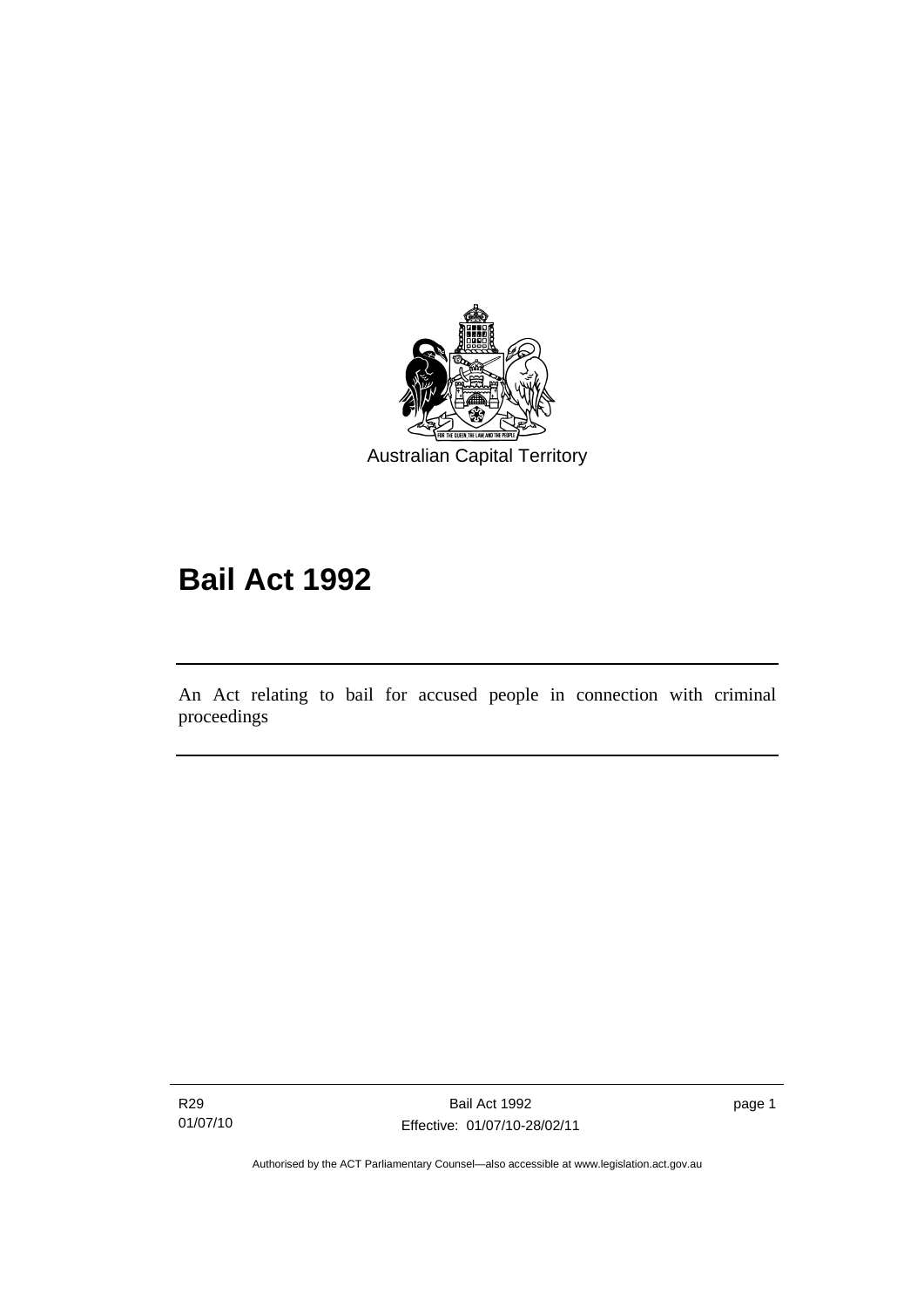#### <span id="page-7-0"></span>Part 1 **Preliminary**

Section 1

# **Part 1** Preliminary

## **1 Name of Act**

This Act is the *Bail Act 1992*.

## **2 Dictionary**

The dictionary at the end of this Act is part of this Act.

*Note 1* The dictionary at the end of this Act defines certain terms used in this Act, and includes references (*signpost definitions*) to other terms defined elsewhere.

> For example, the signpost definition '*mental dysfunction*—see the *Mental Health (Treatment and Care) Act 1994*, dictionary.' means that the term 'mental dysfunction' is defined in that dictionary and the definition applies to this Act.

*Note* 2 A definition in the dictionary (including a signpost definition) applies to the entire Act unless the definition, or another provision of the Act, provides otherwise or the contrary intention otherwise appears (see Legislation Act, s  $155$  and s  $156$  (1)).

## **3 Notes**

A note included in this Act is explanatory and is not part of this Act.

*Note* See the Legislation Act, s 127 (1), (4) and (5) for the legal status of notes.

R29 01/07/10

Authorised by the ACT Parliamentary Counsel—also accessible at www.legislation.act.gov.au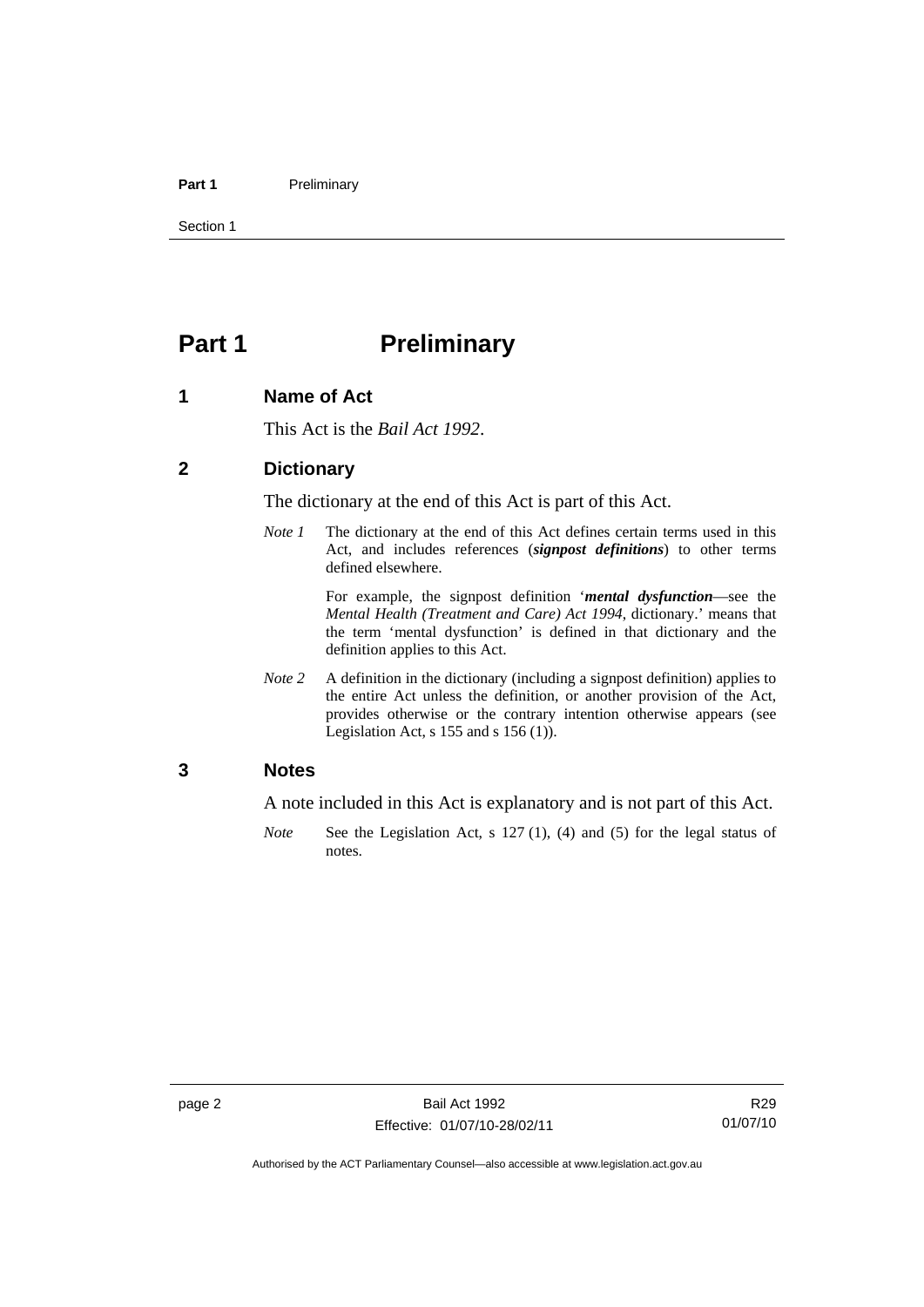## <span id="page-8-0"></span>**3A Offences against Act—application of Criminal Code etc**

Other legislation applies in relation to offences against this Act.

*Note 1 Criminal Code*

The Criminal Code, ch 2 applies to all offences against this Act (see Code, pt 2.1).

The chapter sets out the general principles of criminal responsibility (including burdens of proof and general defences), and defines terms used for offences to which the Code applies (eg *conduct*, *intention*, *recklessness* and *strict liability*).

*Note 2 Penalty units* 

The Legislation Act, s 133 deals with the meaning of offence penalties that are expressed in penalty units.

## **4 Act applies to children**

This Act applies to a person whether or not the person is an adult.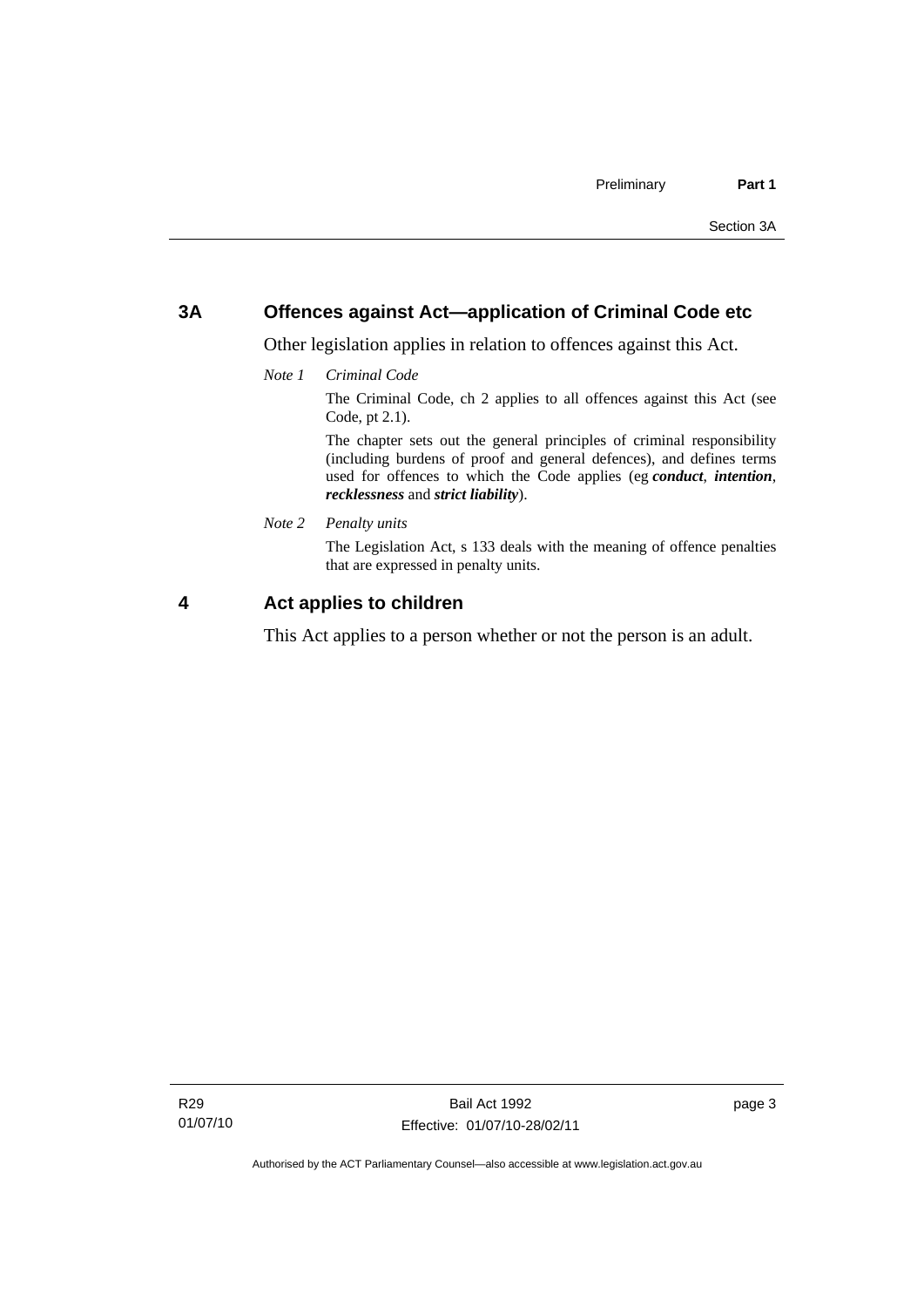# <span id="page-9-0"></span>**Part 2 Availability of bail**

# **Division 2.1 When bail may be granted and rights following**

## **5 When may bail be granted?**

- (1) An accused person may be granted bail in relation to any period when the person is not required to attend court in relation to the offence with which the person has been charged.
- (2) However, an accused person who is in custody in relation to an offence must not be granted bail in relation to any period when—
	- (a) the person is in custody for another offence or reason in relation to which the person is not entitled to be granted bail; or
	- (b) the person is serving a sentence of imprisonment.

## **6 Rights following grant of bail**

- (1) This section applies if—
	- (a) bail is granted to an accused person in relation to an offence; and
	- (b) the person gives an undertaking to appear; and
	- (c) if a bail condition mentioned in section  $25(1)$  (b) (ii) or (c) is imposed—the security is given or the deposit made.
- (2) The person is entitled—
	- (a) if the person is in custody—to be released from custody; and
	- (b) to remain at liberty in relation to the offence until required to appear before a court in accordance with the undertaking.
- (3) This section is subject to section 56A (Arrest without warrant of person on bail).

R29 01/07/10

Authorised by the ACT Parliamentary Counsel—also accessible at www.legislation.act.gov.au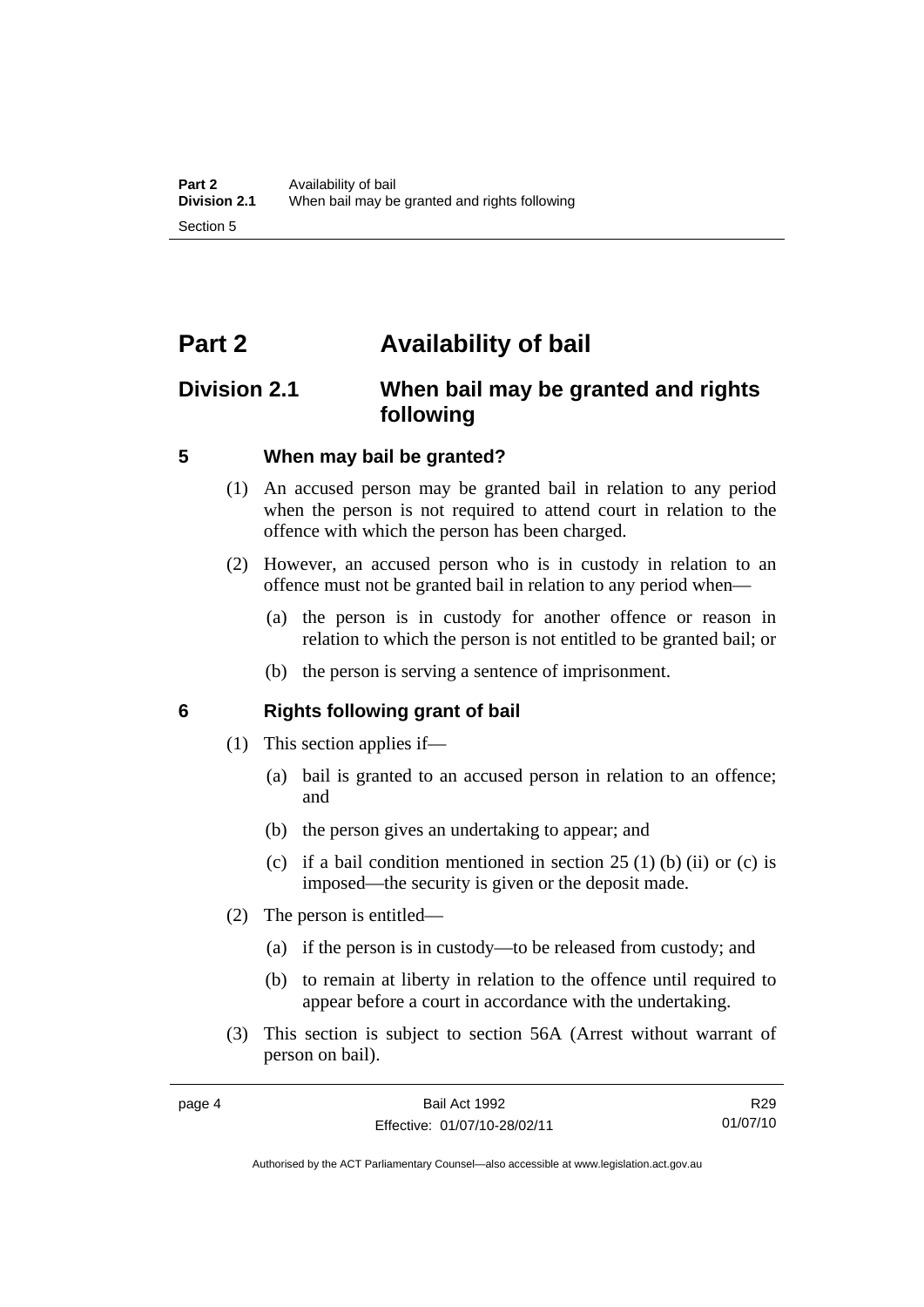# <span id="page-10-0"></span>**Division 2.2 Presumption for bail**

## **7 Div 2.2 subject to div 2.3 and div 2.4**

This division is subject to division 2.3 (No presumption for bail) and division 2.4 (Presumption against bail).

## **8 Entitlement to bail—certain minor offences etc**

- (1) This section applies to—
	- (a) a person charged with an offence not punishable by imprisonment (except in default of payment of a fine); and
	- (b) a person charged with an offence punishable by imprisonment for not longer than 6 months; and
	- (c) a person arrested for a breach of the peace or apprehended breach of the peace; and
	- (d) a person arrested under a warrant because of failure to comply with a summons or subpoena; and
	- (e) a person brought up to attend a trial or hearing following the issue of a habeas corpus order.
- (2) The person is entitled—
	- (a) to be granted bail; and
	- (b) if the person is in custody—to be released from custody as soon as the person gives an undertaking to appear.
- (3) However, if no further appearance is required for a person arrested for a breach of the peace or an apprehended breach of the peace, the person may be released from custody without giving an undertaking to appear.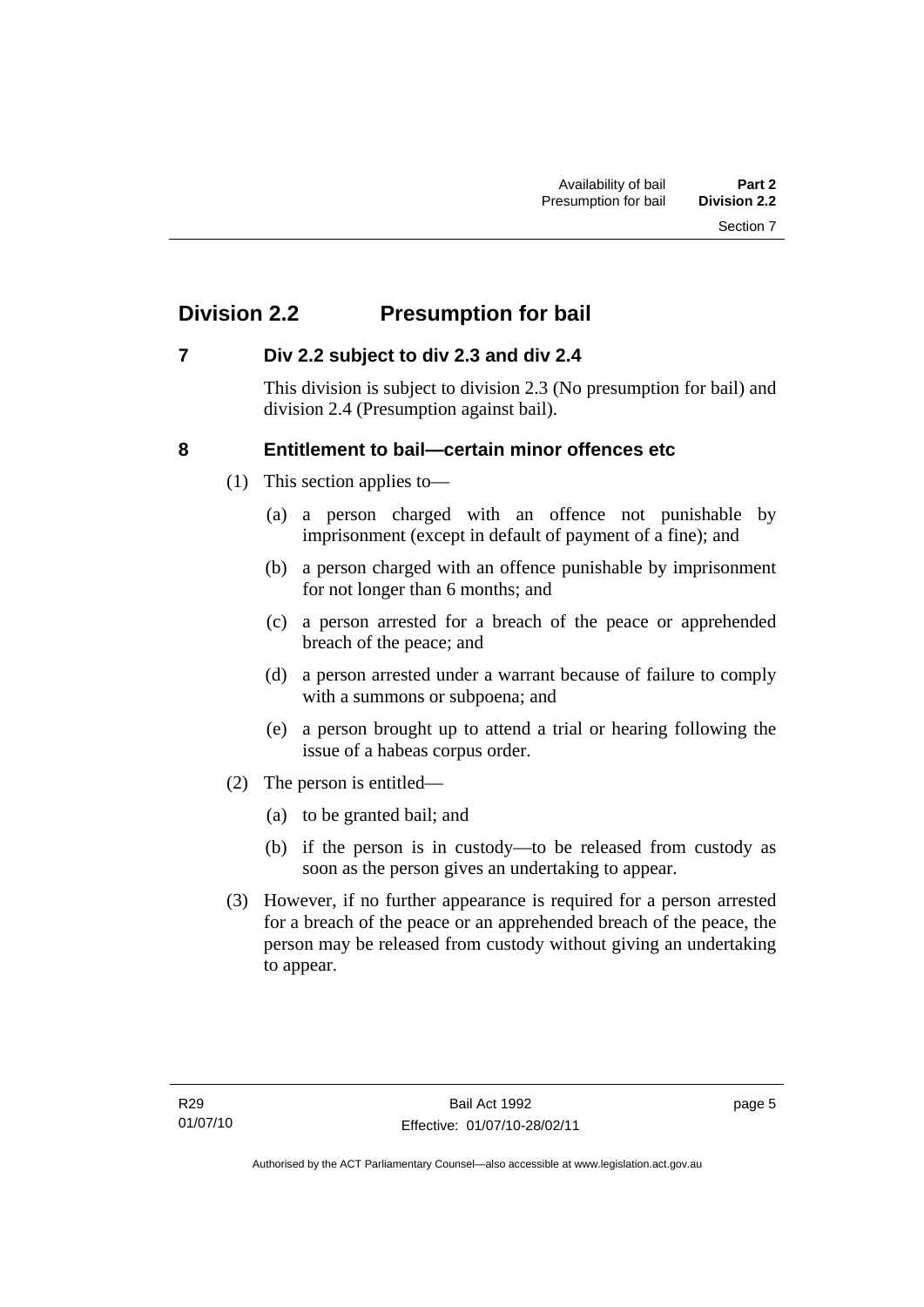- <span id="page-11-0"></span> (4) A condition to keep the peace may be imposed on a grant of bail to a person arrested for a breach of the peace or an apprehended breach of the peace.
	- *Note* For other conditions that may be imposed on a grant of bail, see s 25 and s 26.

## **8A Entitlement to bail—breach of sentence obligations**

- (1) This section applies to a person arrested, or otherwise brought before the court or a magistrate, in relation to a breach, or anticipated breach, of—
	- (a) a deferred sentence obligation under the *Crimes (Sentencing) Act 2005*; or
	- (b) any of the following obligations under the *Crimes (Sentence Administration) Act 2005*:
		- (i) a periodic detention obligation;
		- (ii) a good behaviour obligation;
		- (iii) a parole obligation;
		- (iv) a release on licence obligation.
- (2) The person has the same entitlement to bail in relation to the breach, or anticipated breach, of the obligation as the person has under this part in relation to the offence to which the obligation relates.

## **Examples**

1 Martin has been found guilty of armed robbery and sentenced to periodic detention. He has breached his periodic detention obligations and is arrested and brought before a magistrate under the *Crimes (Sentence Administration) Act 2005*, section 65 (Arrest warrant—breach of periodic detention obligations). There is no presumption in relation to bail because the offence of armed robbery is an offence to which division 2.2 (Presumption for bail) does not apply.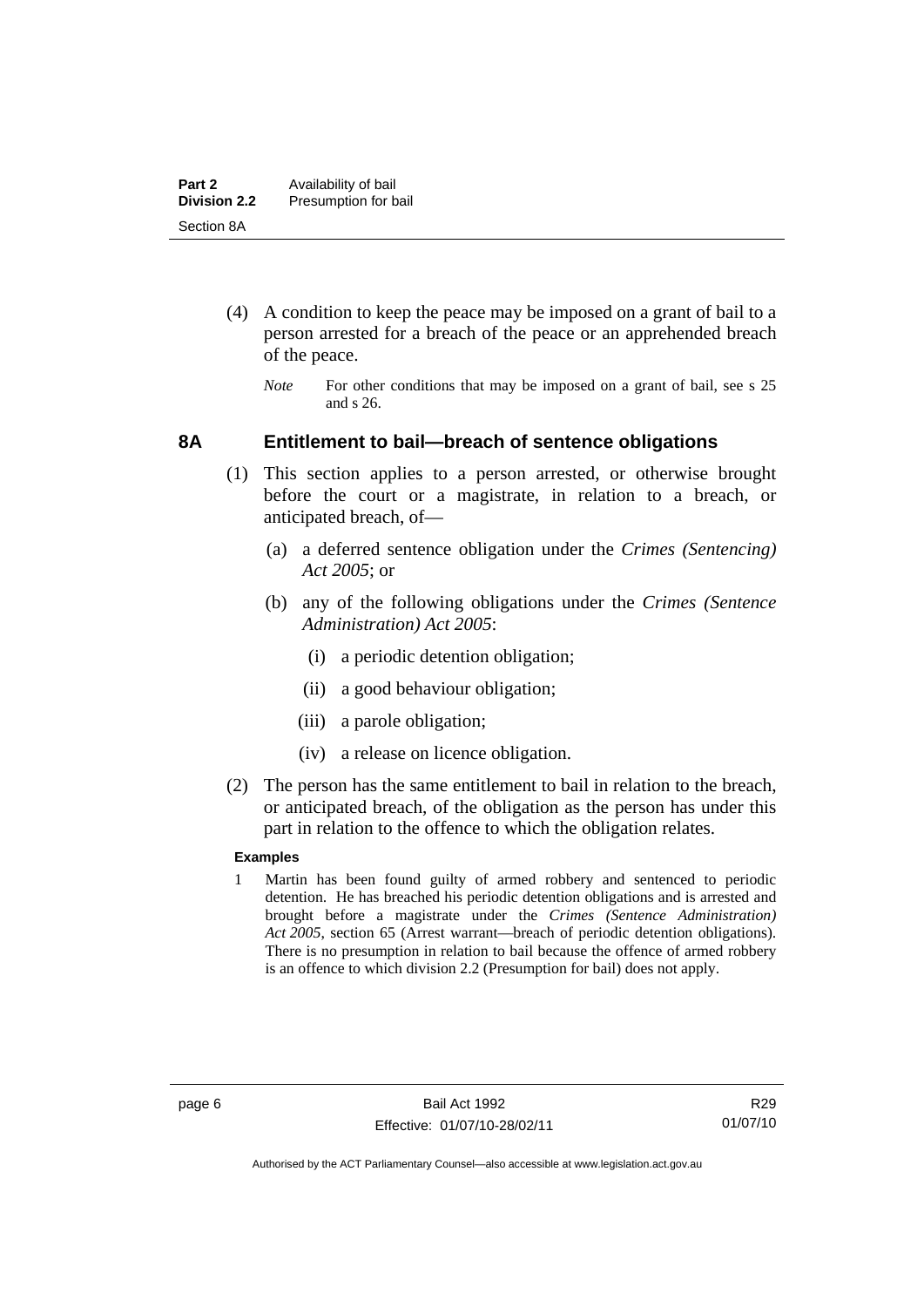- <span id="page-12-0"></span>2 Joe has been found guilty of threatening to kill. Joe had, 3 years before, been found guilty of an offence involving violence. A suspended sentence order under the *Crimes (Sentencing) Act 2005* is made as part of the sentence for the offence of threatening to kill and Joe is released under the order on signing an undertaking under a good behaviour order. However, Joe breaches the good behaviour order and is before the court on an application to cancel the order. There is no presumption in relation to bail because section 9B (b) applies to make the offence of threatening to kill an offence to which division 2.2 (Presumption for bail) does not apply.
	- *Note* An example is part of the Act, is not exhaustive and may extend, but does not limit, the meaning of the provision in which it appears (see Legislation Act, s 126 and s 132).

## **8B Entitlement to bail—custody relating to sentence administration board hearings**

- (1) This section applies if—
	- (a) a person is arrested under the *Crimes (Sentence Administration) Act 2005*, section 206 (Arrest of offender for board hearing) and brought before a magistrate; or
	- (b) a person is remanded in custody under the *Crimes (Sentence Administration) Act 2005*, section 210 (Custody of offender during board hearing adjournment) and an application for bail for the person is made to a court or magistrate.
- (2) The person has the same entitlement to bail as the person had for the offence to which the board hearing relates.

## **9 Limitations on entitlement to bail**

- (1) A person charged with an offence mentioned in section 8 (1) (a) or (b) is not entitled to be granted bail if—
	- (a) the person has previously failed to comply with an undertaking to appear, or a bail condition imposed, in relation to the same or a similar offence; or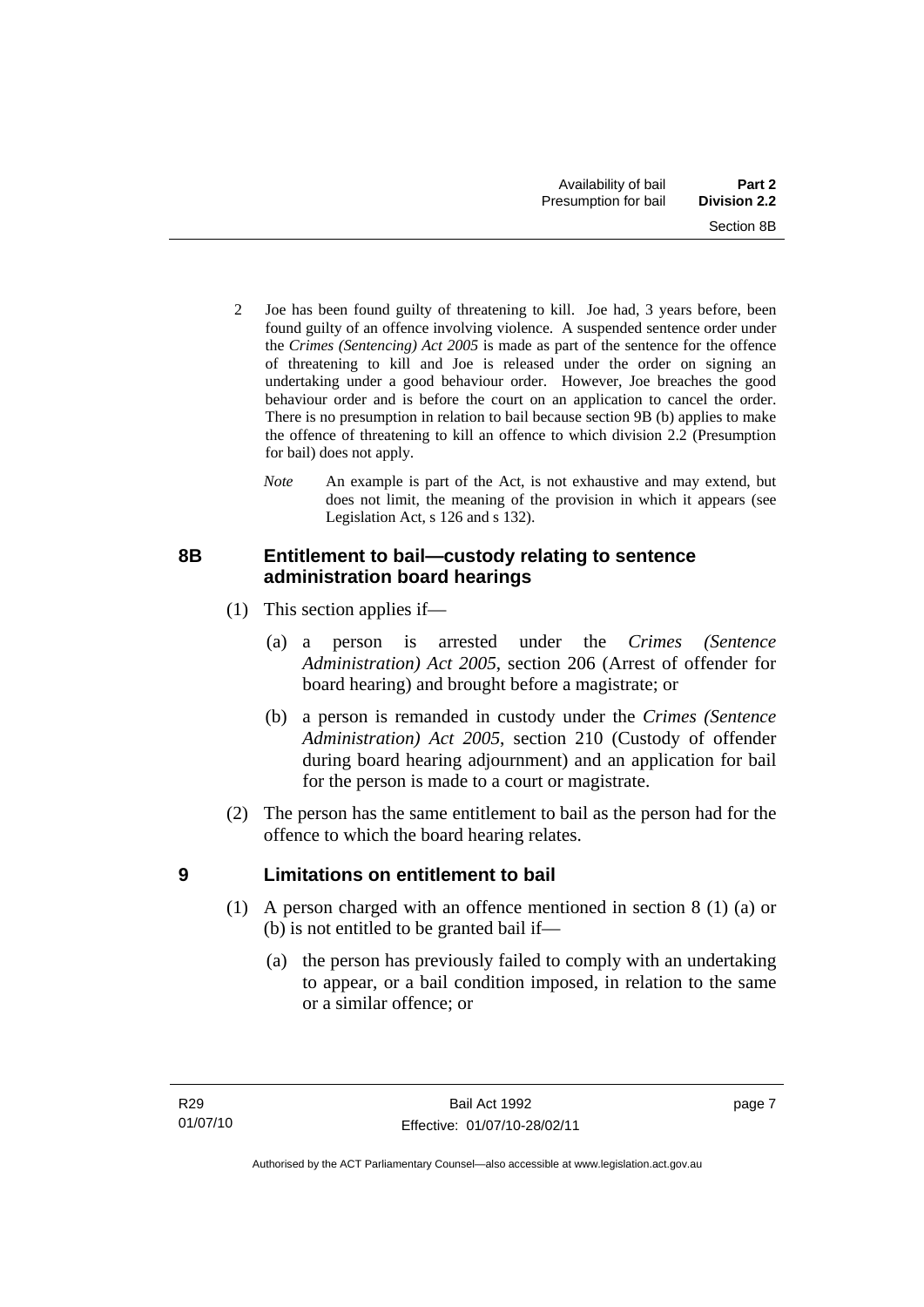- <span id="page-13-0"></span> (b) in the opinion of the court or authorised officer, the person is incapacitated by intoxication, injury or use of drugs or is otherwise in danger of physical injury or in need of physical protection.
- (2) A person arrested for a breach of the peace or apprehended breach of the peace is not entitled to be granted bail if the person has previously, without reasonable excuse, failed to comply with an undertaking to appear, or a bail condition imposed, in relation to a breach of the peace or apprehended breach of the peace.

## **9A Entitlement to bail—offences other than minor offences**

- (1) This section applies to—
	- (a) a person in relation to an offence other than an offence mentioned in section 8 (1) (a) or (b) (Entitlement to bail certain minor offences etc); and
	- (b) a person who is not entitled to bail under section 8 (2) because of section  $9(1)$  or  $(2)$ .
- (2) The person is entitled to be granted bail unless the court or authorised officer is satisfied that refusal is justified after considering—
	- (a) for an adult—the matters mentioned in section 22 (Criteria for granting bail to adults); or
	- (b) for a child—the matters mentioned in section 23 (Criteria for granting bail to children).

# **Division 2.3 No presumption for bail**

## **9B Div 2.2 not to apply to certain offences**

Division 2.2 (Presumption for bail) does not apply to the grant of bail—

R29 01/07/10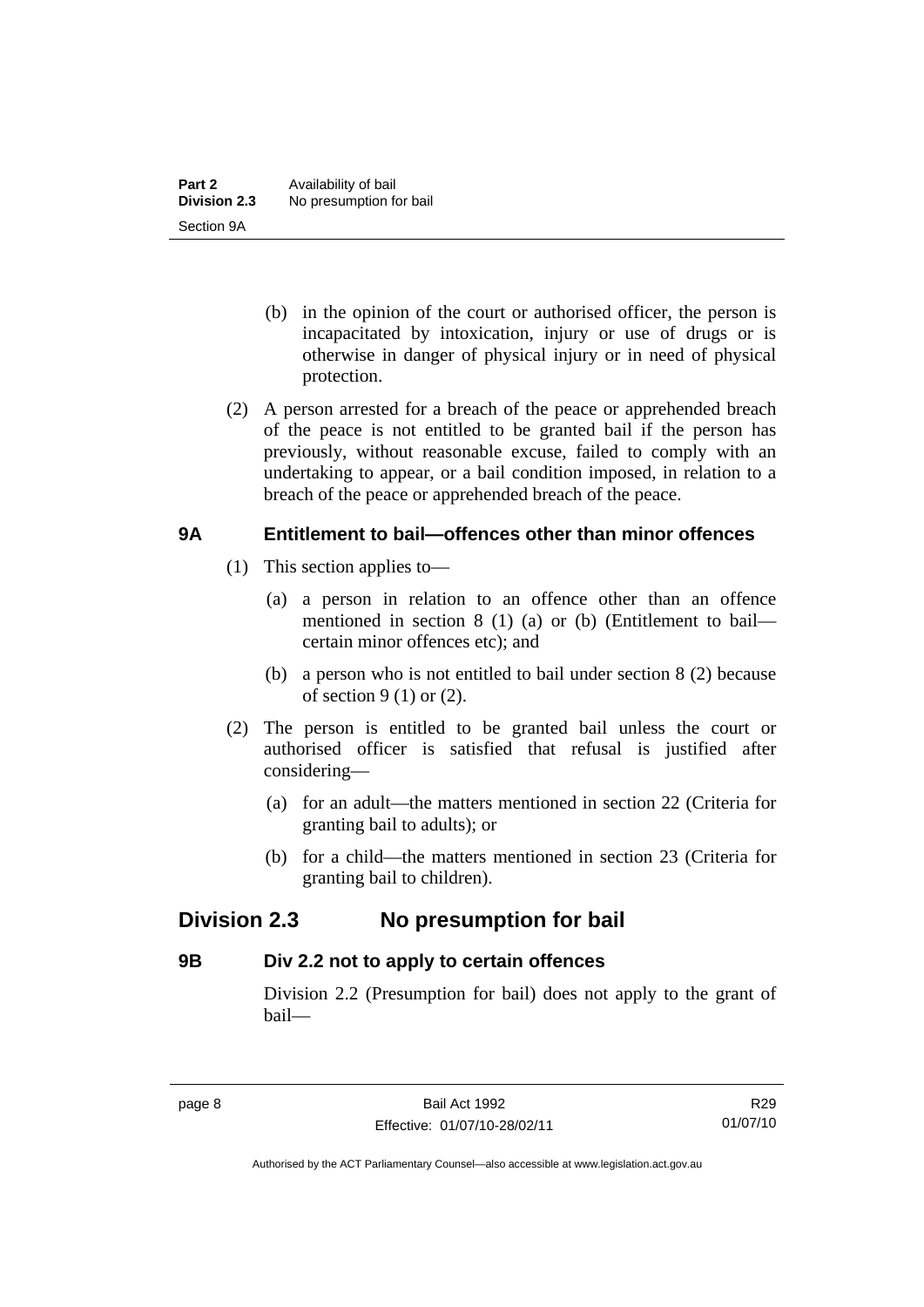- <span id="page-14-0"></span> (a) to a person accused of an offence mentioned in schedule 1 (Offences to which presumption for bail does not apply); or
- (b) to a person accused of any of the following offences, if the person has in the previous 10 years been found guilty of an offence involving violence or the threat of violence:
	- (i) an offence against the *Crimes Act 1900*, section 30 (Threat to kill);
	- (ii) an offence against the *Crimes Act 1900*, section 31 (Threat to inflict grievous bodily harm);
	- (iii) an offence against the *Crimes Act 1900*, section 35 (Stalking);
	- (iv) an offence against the *Domestic Violence and Protection Orders Act 2008*, section 90 (Offence for contravention of protection order); or
- (c) to a person accused of an offence against the *Criminal Code Act 1995* (Cwlth), section 80.1 (Treason); or
- (d) to a person convicted of an indictable offence but not sentenced.

# **Division 2.4 Presumption against bail**

# **9C Bail for murder and certain serious drug offences**

- (1) This section applies to a person accused of—
	- (a) murder; or
	- (b) an offence against any of the following provisions of the Criminal Code, chapter 6 (Serious drug offences):
		- (i) section 603 (1) (which is about trafficking in a large commercial quantity of a controlled drug);

page 9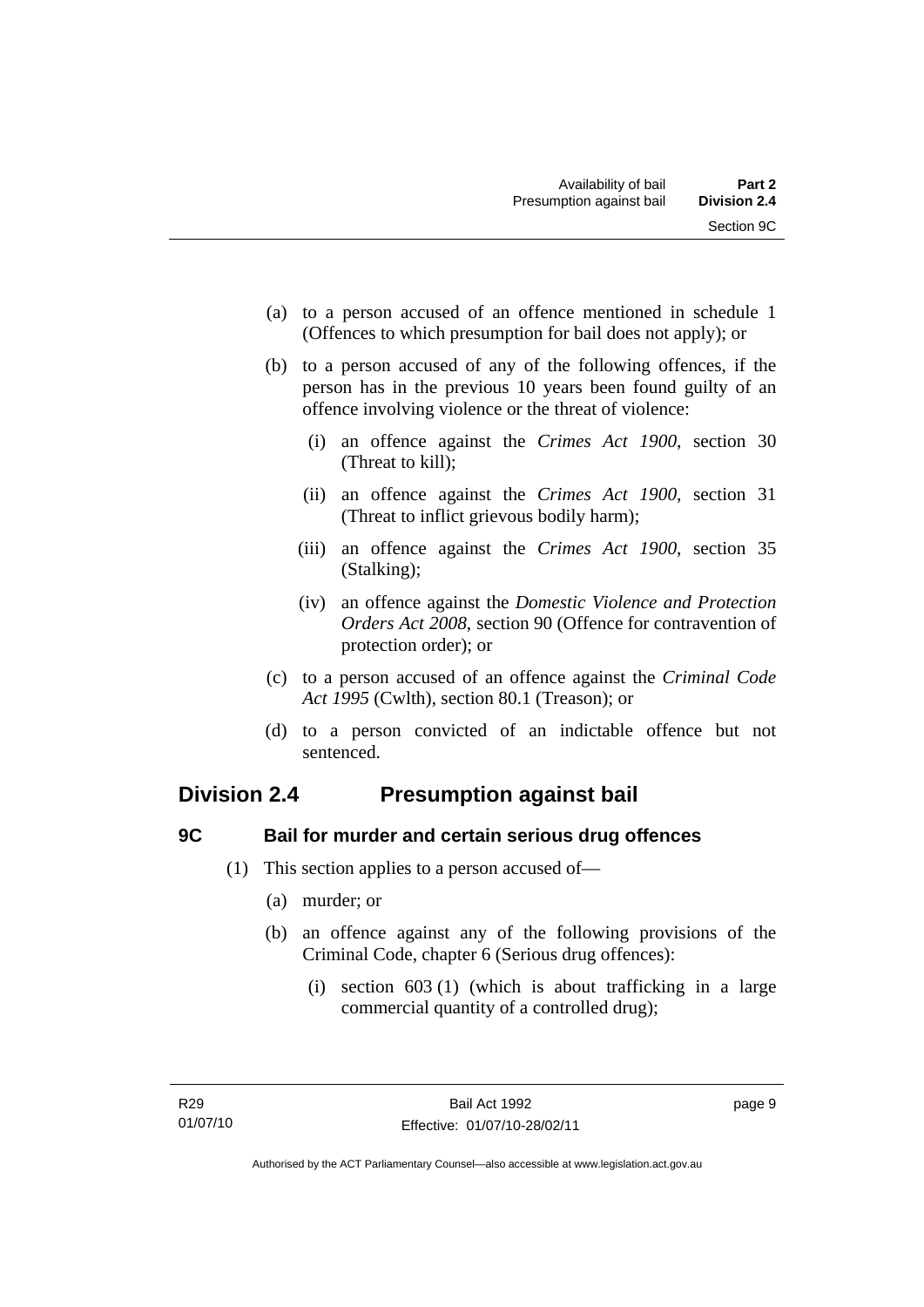- <span id="page-15-0"></span> (ii) section 607 (1) (which is about manufacturing a large commercial quantity of a controlled drug for selling);
- (iii) section 616 (1) (which is about cultivating a large commercial quantity of a controlled plant for selling);
- (iv) section 619 (1) (which is about selling a large commercial quantity of a controlled plant);
- (v) section  $622(1)$  (which is about supplying etc a commercial quantity of a controlled drug to a child for selling);
- (vi) section 624 (1) (which is about procuring a child to traffic in a commercial quantity of a controlled drug).
- *Note* A reference to an offence against a territory law includes a reference to a related ancillary offence, eg attempt (see Legislation Act, s 189).
- (2) A court or authorised officer must not grant bail to the person unless satisfied that special or exceptional circumstances exist favouring the grant of bail.
- (3) However, even if special or exceptional circumstances are established, the court or officer must refuse bail if satisfied that refusal is justified after considering—
	- (a) for an adult—the matters mentioned in section 22 (Criteria for granting bail to adults); or
	- (b) for a child—the matters mentioned in section 23 (Criteria for granting bail to children).

## **9D Bail for serious offence committed while charge for another pending or outstanding**

- (1) This section applies if—
	- (a) a person is accused of a serious offence; and

R29 01/07/10

Authorised by the ACT Parliamentary Counsel—also accessible at www.legislation.act.gov.au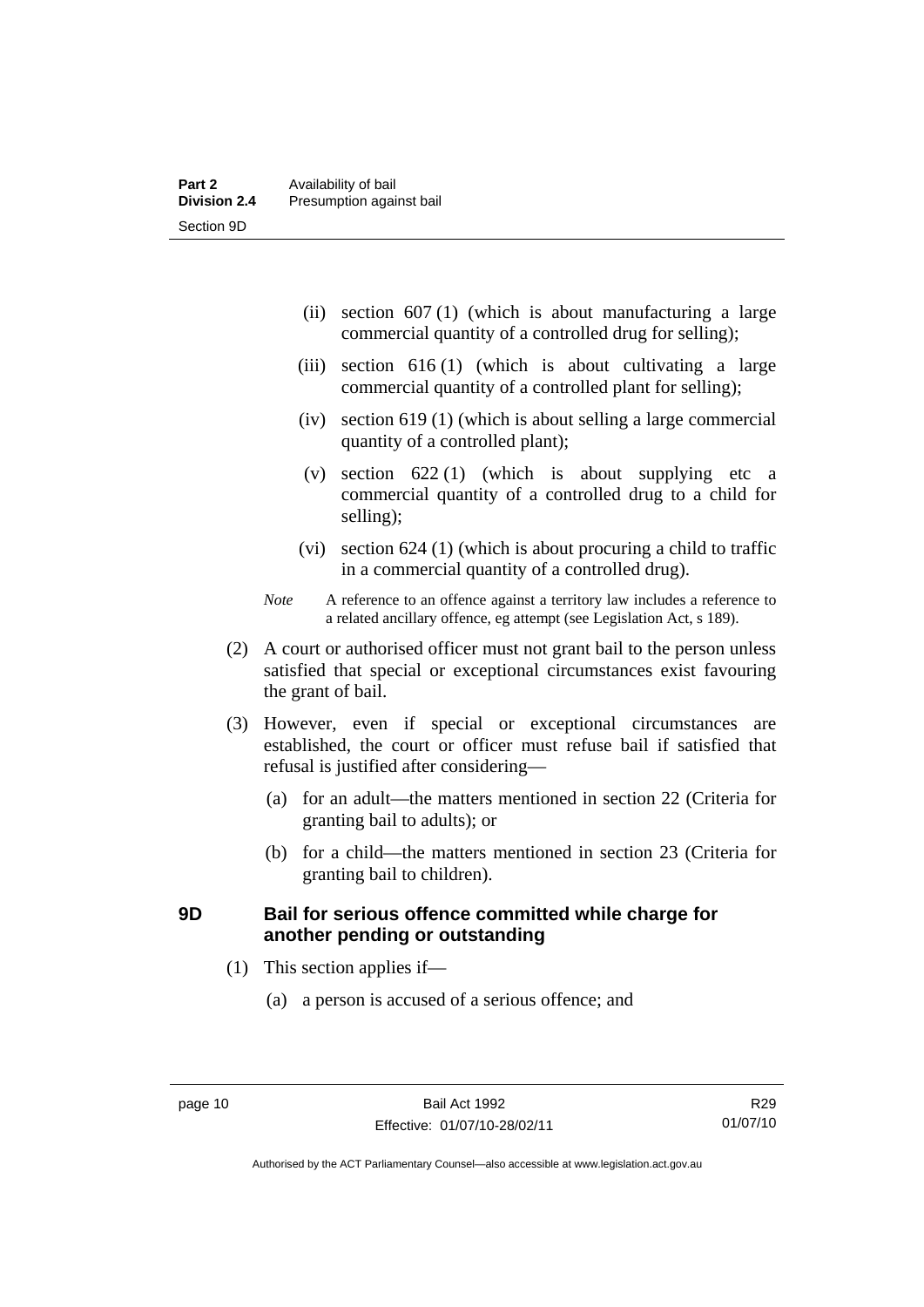(b) the person is alleged to have committed the offence while a charge against the person for another serious offence is pending or outstanding.

### **Example**

Claude is served with a summons to attend the Magistrates Court to answer a charge that he has committed the offence of taking a motor vehicle without consent (punishable by 5 years imprisonment under the Criminal Code, section 318 (1), and so a serious offence for this section). Before the court date, Claude is arrested and charged with having committed an aggravated robbery the day after being served with the summons (punishable by 25 years imprisonment under the Criminal Code, section 310, and so also a serious offence for this section). At the time of the alleged aggravated robbery, the charge of taking a motor vehicle without consent was still pending. This section will apply to any decision about the grant of bail to Claude in relation to the aggravated robbery charge.

- *Note* An example is part of the Act, is not exhaustive and may extend, but does not limit, the meaning of the provision in which it appears (see Legislation Act, s 126 and s 132).
- (2) A court or an authorised officer must not grant bail to the accused person unless satisfied that special or exceptional circumstances exist favouring the grant of bail.
- (3) However, even if special or exceptional circumstances are established, the court or officer must refuse bail if satisfied that refusal is justified after considering—
	- (a) for an adult—the matters mentioned in section 22 (Criteria for granting bail to adults); or
	- (b) for a child—the matters mentioned in section 23 (Criteria for granting bail to children).
- (4) Also, if the serious offence mentioned in subsection (1) (a) or (b) is a domestic violence offence, an authorised person must not grant bail to the accused person if satisfied that refusal of bail is required under section 9F (Domestic violence offence—bail by authorised officer).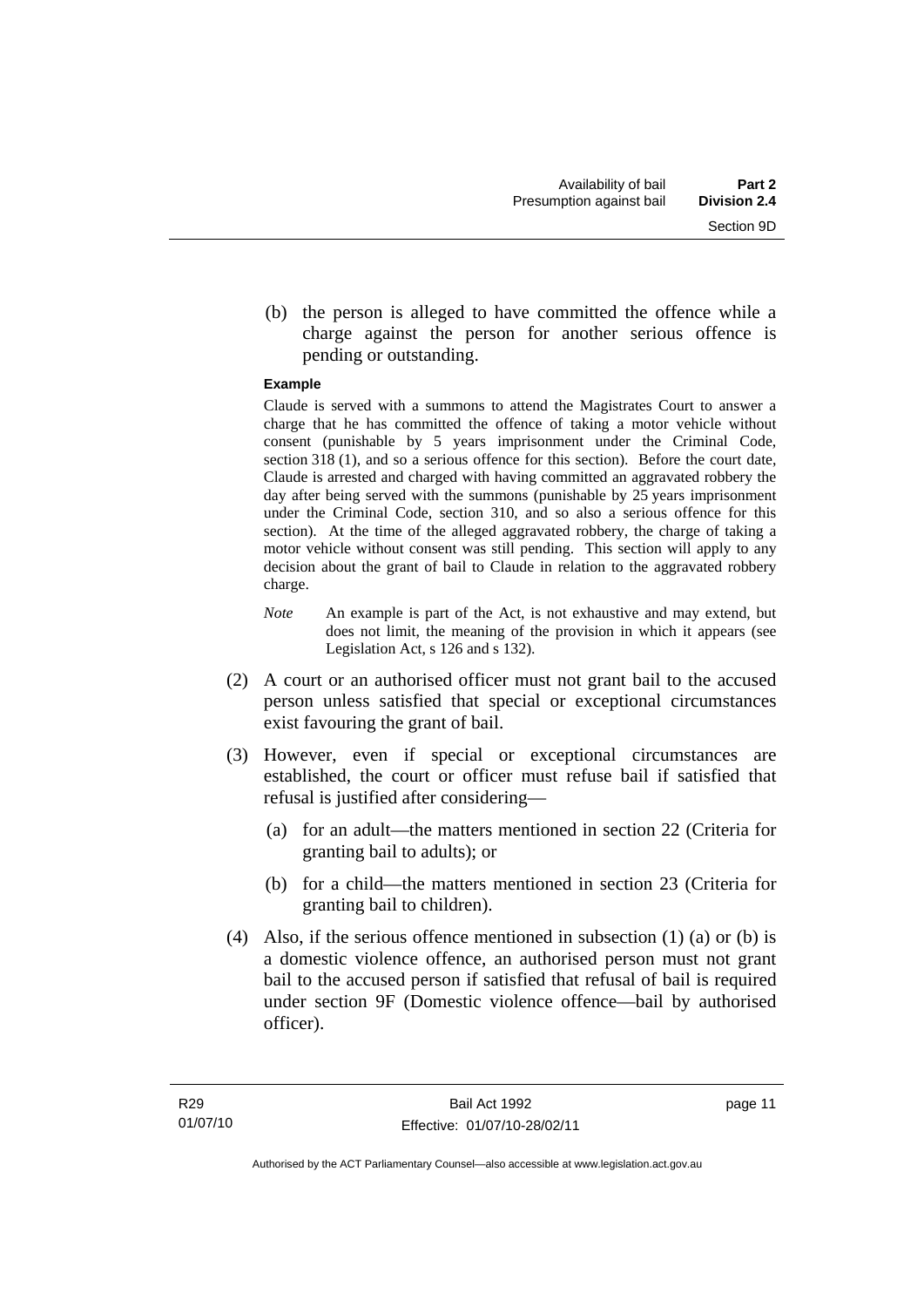- (5) This section does not affect the application of section 9F (4) and (5) to the accused person if—
	- (a) the serious offence mentioned in subsection (1) (a) or (b) is a domestic violence offence; and
	- (b) an authorised person grants bail to the accused person.
- (6) In this section:

*outstanding*—a charge against a person for an offence is *outstanding*—

- (a) until the charge is finally dealt with in any of the following ways:
	- (i) the charge is withdrawn;
	- (ii) the charge is dismissed by a court;
	- (iii) the person is discharged by the Magistrates Court following a committal hearing;
	- (iv) the person is acquitted or found guilty by a court of the offence; and
- (b) if the person is acquitted or found guilty by a court of the offence charged, but a new trial on the charge (or a charge based on the same facts) is later ordered on appeal—from the date the new trial is ordered until the earliest of the following happens—
	- (i) the charge (or a charge based on the same facts) is finally dealt with as mentioned in paragraph (a) (i), (ii) or (iv);
	- (ii) the order for the new trial is reversed on a further appeal.

*Note Found guilty*, of an offence, includes—

• having an order made for the offence under the *Crimes (Sentencing) Act 2005*, s 17 (Non-conviction orders—general)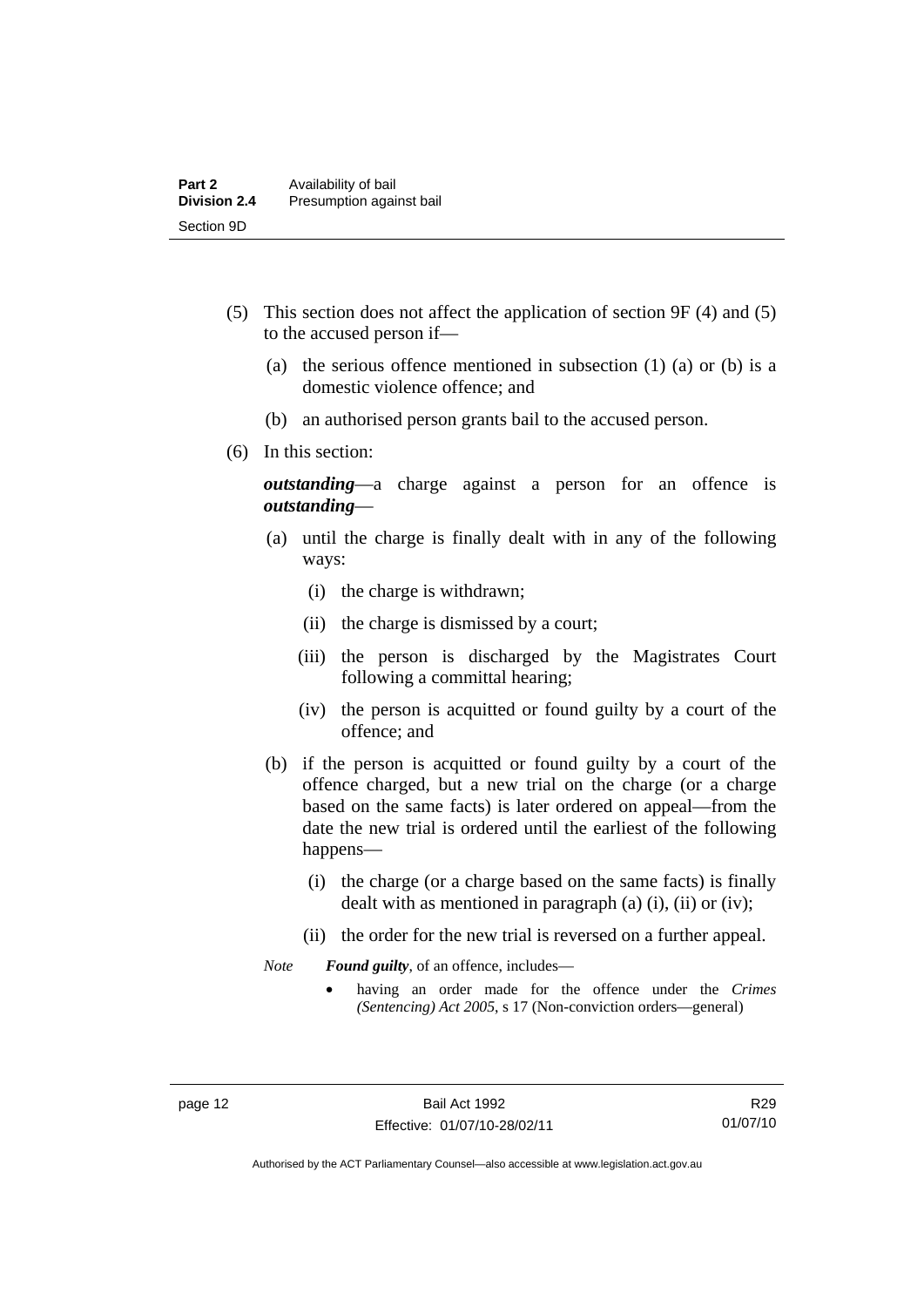<span id="page-18-0"></span>• having the offence taken into account under the *Crimes (Sentencing) Act 2005*, s 57 (Outstanding additional offences taken into account in sentencing)

(see Legislation Act, dict, pt 1).

*pending*—a charge against a person for an serious offence is *pending* if the person has not yet been charged with the offence, but the person has—

- (a) been arrested for the offence (unless the person is later released without being charged with a serious offence); or
- (b) been served with a summons to appear before a court to answer a charge for the offence; or
- (c) at the invitation of a police officer, signed an agreement to attend court to answer a charge for the offence.

*serious offence* means an offence punishable by imprisonment for 5 years or longer.

## **9E Bail for person sentenced to imprisonment**

- (1) This section applies if—
	- (a) a person has been convicted of an offence by a court and sentenced to a period of imprisonment for the offence; and
	- (b) an appeal is pending in relation to the conviction or sentence.
- (2) A court must not grant bail to the person unless satisfied that special or exceptional circumstances exist favouring the grant of bail.
- (3) In this section:

*appeal* includes an appeal against a decision on appeal.

## **9F Domestic violence offence—bail by authorised officer**

 (1) This section applies to a person accused of a domestic violence offence.

page 13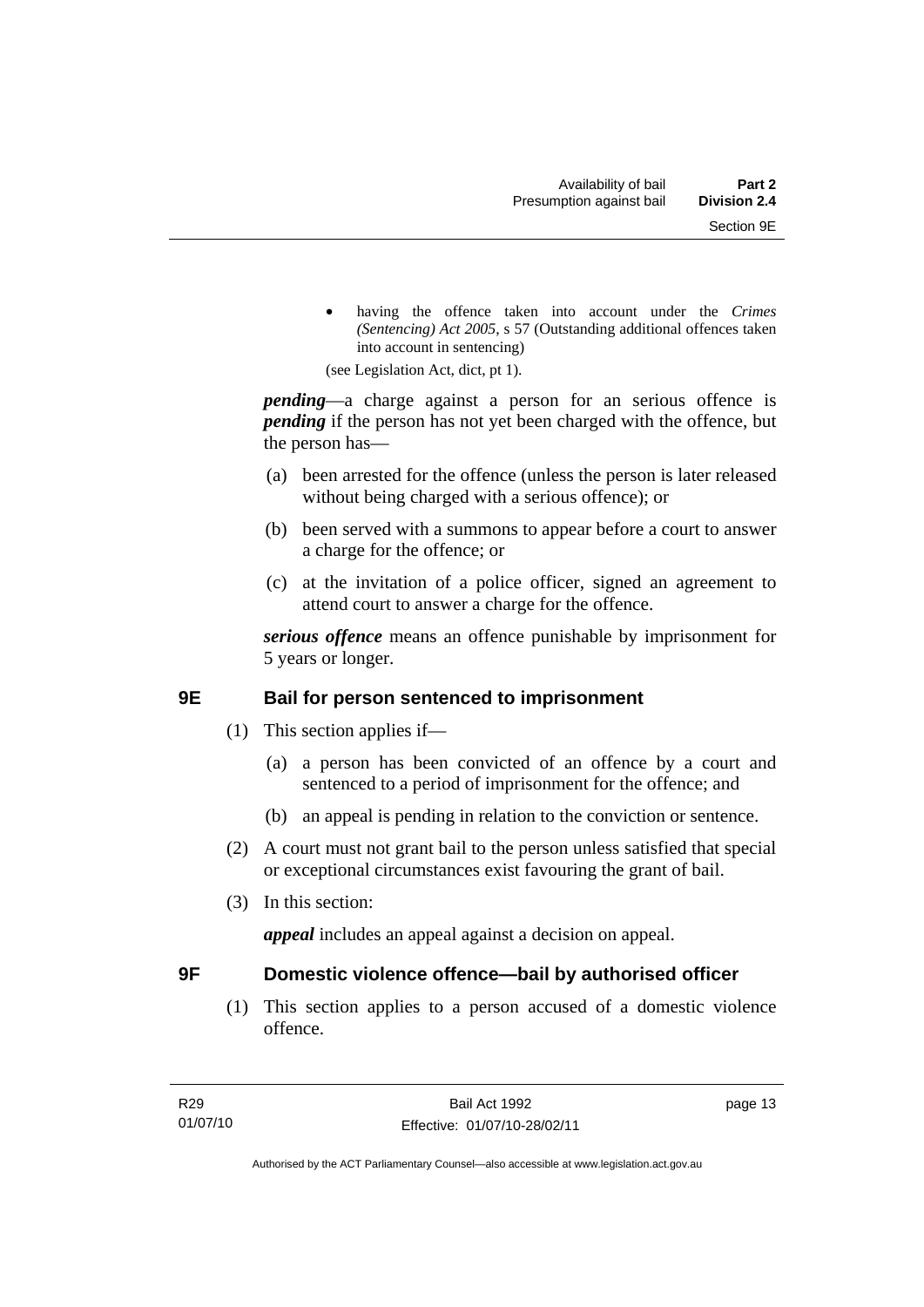- (2) An authorised officer must not grant bail to the person unless satisfied that the person poses no danger to a protected person while released on bail.
- (3) However, even if the authorised officer is satisfied under subsection (2), the officer must refuse bail if satisfied that the refusal is justified after considering—
	- (a) for an adult—the matters mentioned in section 22 (Criteria for granting bail to adults); or
	- (b) for a child—the matters mentioned in section 23 (Criteria for granting bail to children).
- (4) Also, the person must not be released on bail under this section unless the person gives an undertaking to appear within 48 hours of being released.
- (5) If the authorised officer grants bail to the person under this section, the officer must, in the record made under section 27 (Recording of certain bail decisions), state why the officer is satisfied that the person poses no danger to any protected person.
- (6) In this section:

*protected person*, in relation to a person accused of a domestic violence offence—

- (a) means a person against whom the alleged conduct making up the offence was directed; and
- (b) includes any other relevant person in relation to the accused person.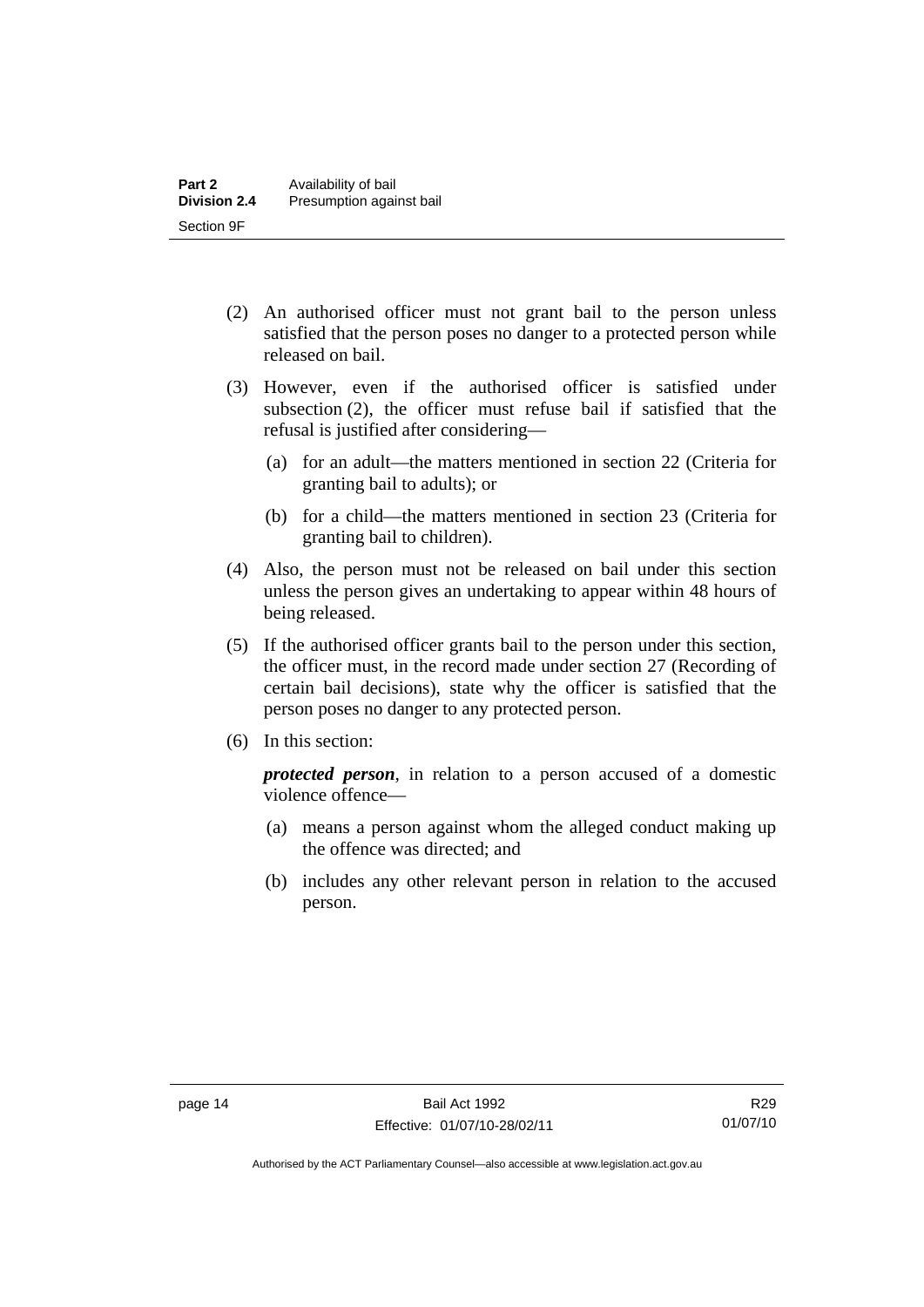<span id="page-20-0"></span>*relevant person*—see the *Domestic Violence and Protection Orders Act 2008*, dictionary.

- *Note* The *Domestic Violence and Protection Orders Act 2008*, s 15 (1) defines a *relevant person* in relation to a person (the *original person*) as any of the following people:
	- a domestic partner or former domestic partner of the original person (*domestic partner* is defined in the Legislation Act, s 169 (1))
	- a relative of the original person (*relative* is defined in the *Domestic Violence and Protection Orders Act 2008*, s 15A)
	- a child of a domestic partner or former domestic partner of the original person
	- a parent of a child of the original person
	- someone who is or has been in a relevant relationship with the original person (*relevant relationship* is defined in the *Domestic Violence and Protection Orders Act 2008*, s 15).

## **9G Special or exceptional circumstances**

- (1) This section applies if a court or authorised officer is required under this part to be satisfied of the existence of special or exceptional circumstances favouring the grant of bail to a person.
- (2) A circumstance that would be an applicable bail criteria for the person is not a special or exceptional circumstance only because it is an applicable bail criteria.
- (3) Also, the court or authorised officer must consider the applicable bail criteria for the person only after the court or authorised officer is satisfied of the existence of the special or exceptional circumstances.

## **Examples for s (3)**

1 Damien is before the court charged with having committed an aggravated robbery. He has earlier been charged with having committed aggravated robbery. Section 9D applies and there is a presumption against bail unless there are special or exceptional circumstances. Damien argues that there are special circumstances as he needs to support his child, he may lose his job and he may lose an opportunity to take up public housing. The court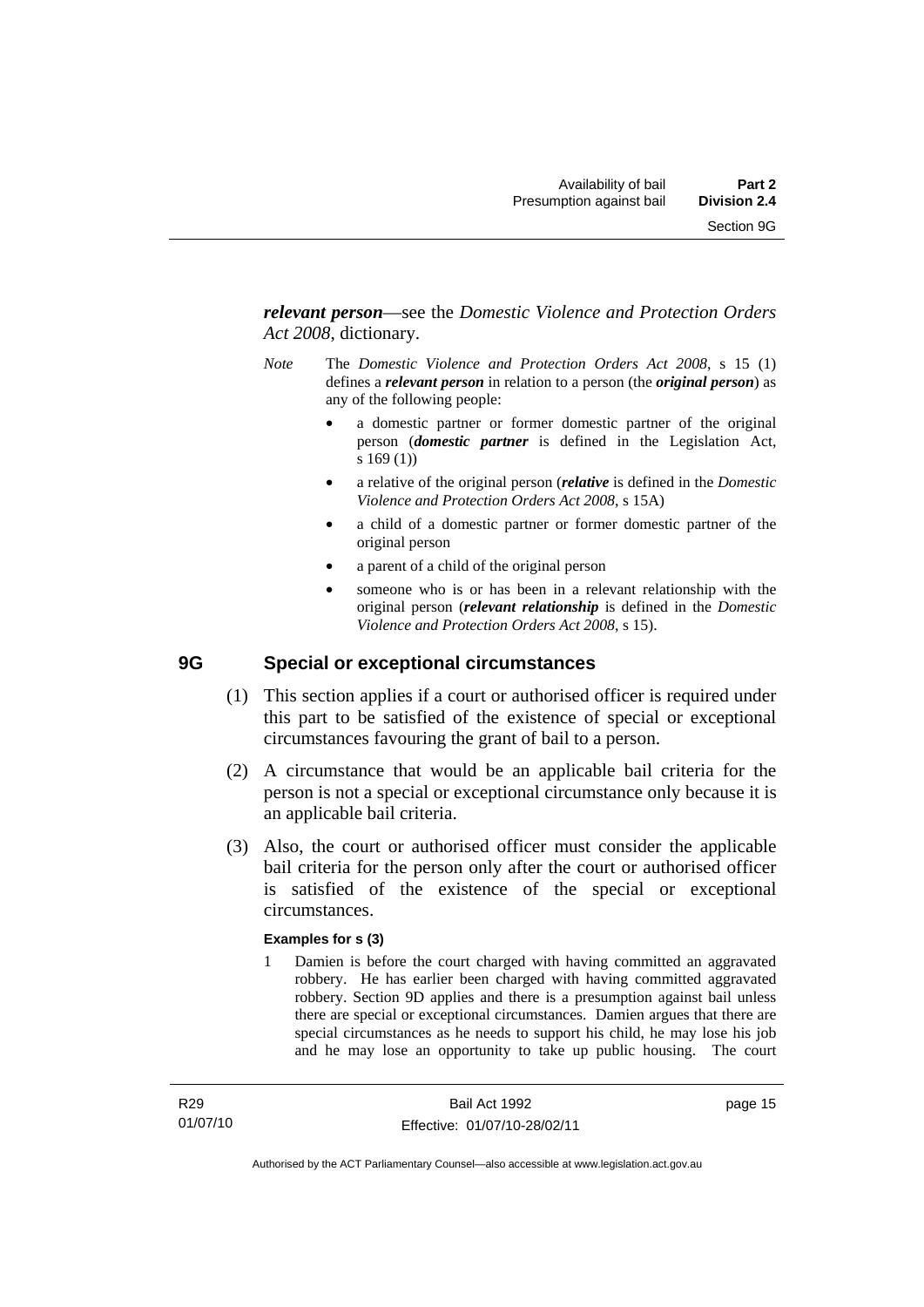considers that the circumstances are not special or exceptional. Bail is not granted and the criteria in section 22 are not considered.

- 2 Jason is facing similar charges. Jason has had a car accident before his arrest for the second offence. His kidneys are damaged requiring dialysis every 3 days. Jason argues that his need for regular treatment and his reduced mobility mean that he is highly unlikely to abscond. The court considers these circumstances are special or exceptional. The court then considers the criteria in section 22 in deciding whether to grant bail.
- *Note* An example is part of the Act, is not exhaustive and may extend, but does not limit, the meaning of the provision in which it appears (see Legislation Act, s 126 and s 132).

page 16 Bail Act 1992 Effective: 01/07/10-28/02/11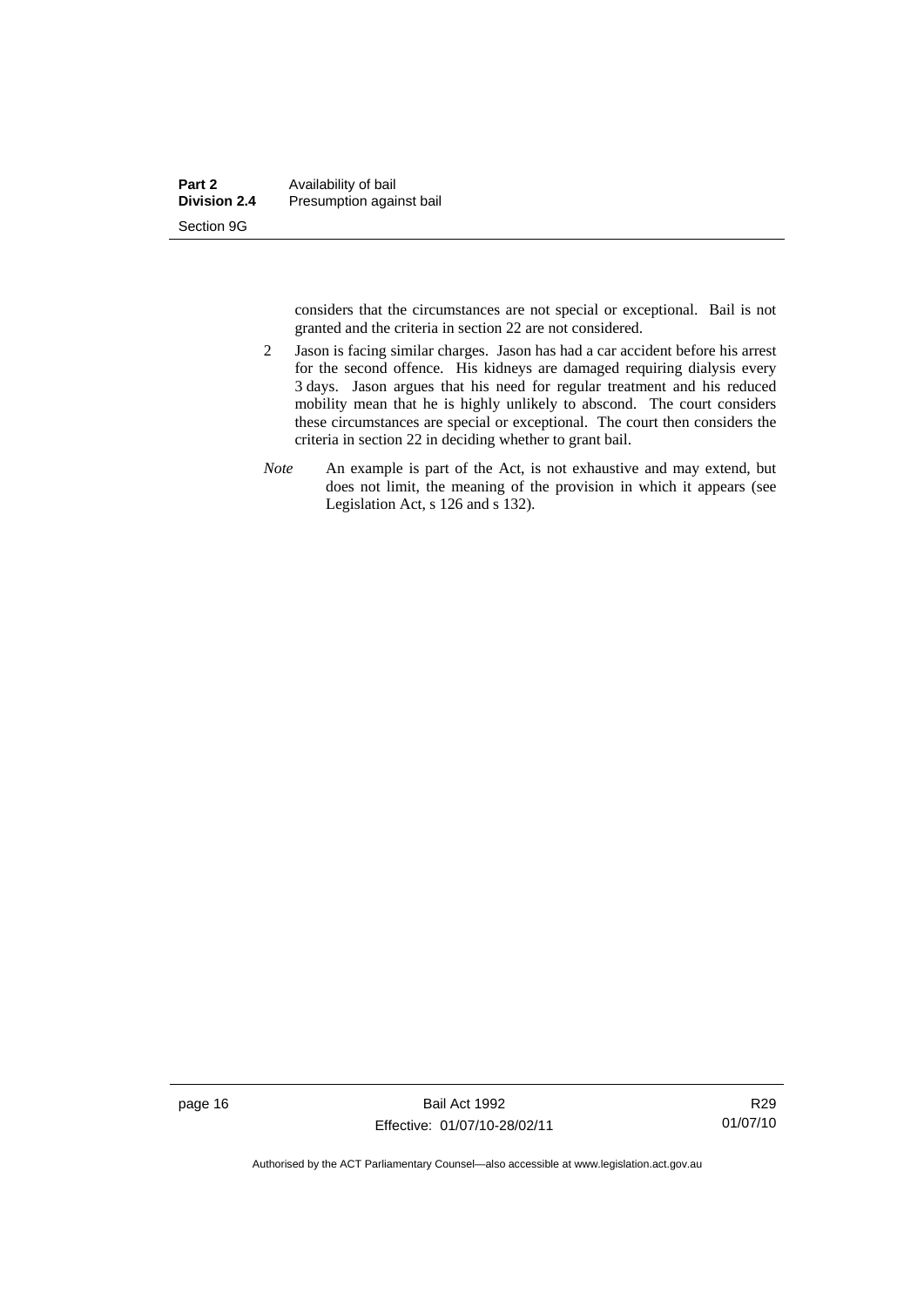# <span id="page-22-0"></span>**Part 3 Dispensing with bail**

## **10 Dispensing with bail**

- (1) A court that may grant bail to an accused person may instead dispense with the requirement for bail.
- (2) In deciding whether to release an accused person from custody without requiring bail, a court may have regard to any information that appears to the court to be relevant and reliable.
- (3) If, during an appearance by an accused person before a court, no specific order or direction is made by the court in relation to bail, the court is taken to have dispensed with the requirement for bail.
- (4) Subsection (2) does not apply if, under section 33 (3), the court is taken to have continued bail.
- (5) A court must not dispense with the requirement for bail for an accused person to whom either of the following sections apply unless satisfied that special or exceptional circumstances exist justifying dispensing with the requirement:
	- (a) section 9D (Bail for serious offence committed while charge for another pending or outstanding);
	- (b) section 9E (Bail for person sentenced to imprisonment).

## **11 Effect of dispensing with bail**

 (1) While the requirement for bail is dispensed with under this Act in relation to a person accused of an offence, the person is entitled to be and to remain at liberty in relation to the offence until the person is required to appear before a court in relation to the offence.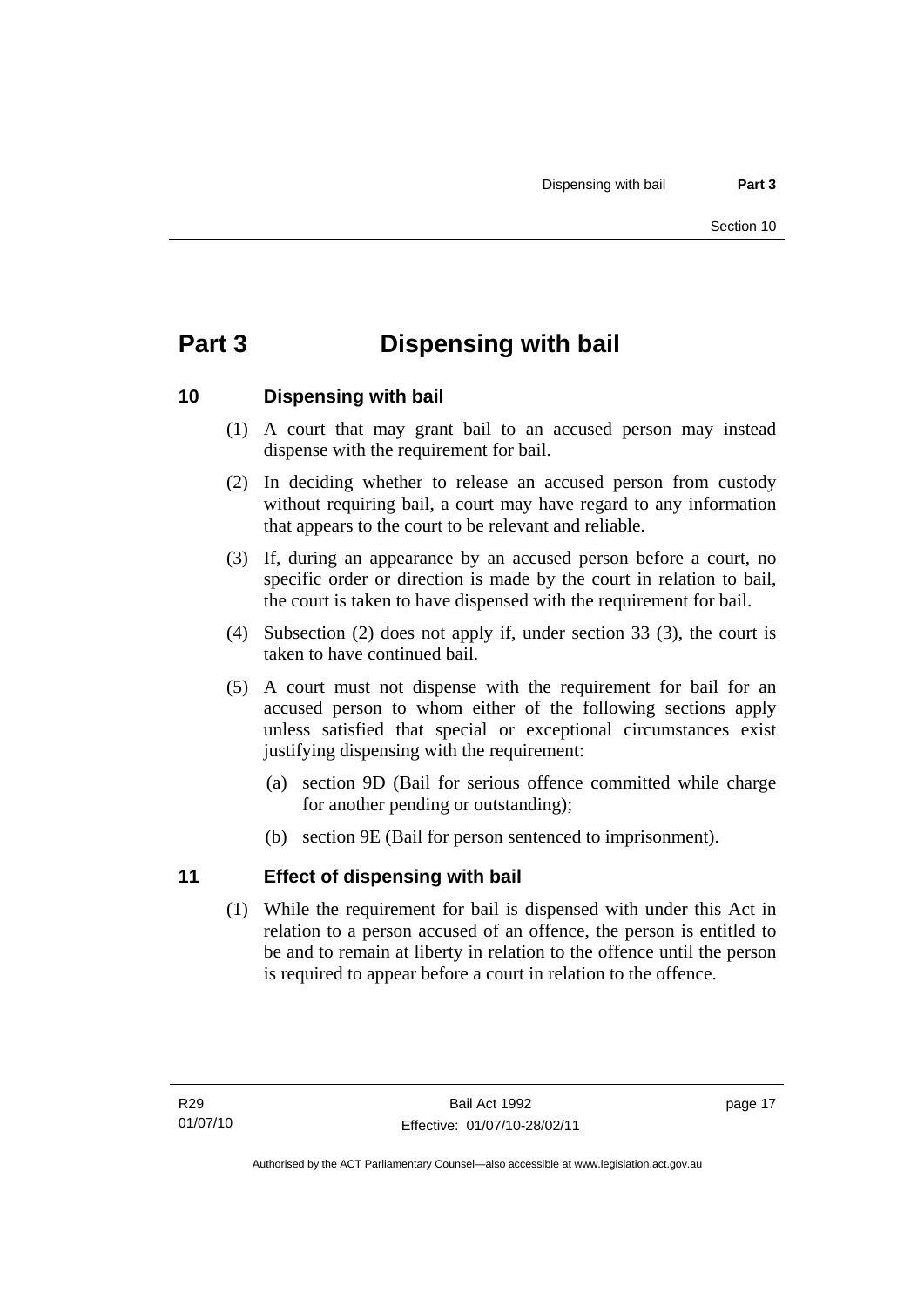#### <span id="page-23-0"></span>**Part 3 Dispensing with bail**

#### Section 12

 (2) Subsection (1) does not apply to an accused person while the person is in custody for another offence or reason in relation to which the person is not entitled to be at liberty, whether under this Act or otherwise.

## **12 Decision to dispense with bail**

For part 6, if a court dispenses with the requirement for bail, the court is taken to have made a decision in relation to bail.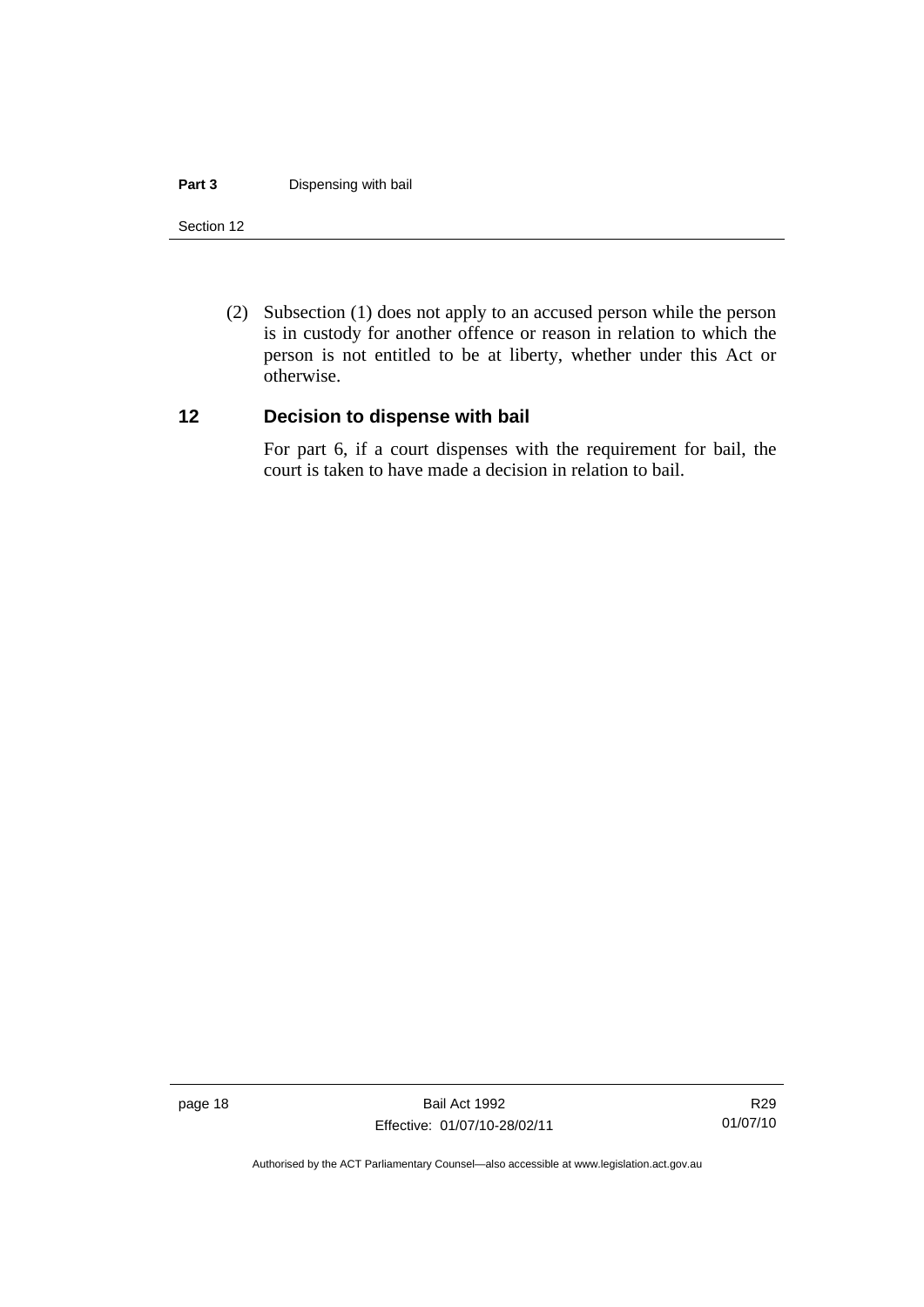# <span id="page-24-0"></span>**Part 4 Grant of bail**

# **13 Deciding bail after charge laid**

- $(1)$  If—
	- (a) a person who has been taken into custody by a police officer is charged with an offence but is not to be brought before a court forthwith after being so charged; or
	- (b) it is not practicable to bring before a court forthwith a person arrested under a warrant (being a warrant which does not expressly preclude the granting of bail) issued under the *Magistrates Court Act 1930*, section 42 (2) (Issue of warrant and summons) in relation to an offence punishable by a fine or by imprisonment for a period not exceeding 2 years;

the police officer who charges or arrests the person—

- (c) shall inform the person, or cause the person to be informed, that the person may—
	- (i) apply for bail; and
	- (ii) communicate with a lawyer of his or her choice in relation to the making of an application for bail; and
	- (iii) if the person cannot speak or understand the English language—have recourse to the services of a competent interpreter; and
	- (iv) communicate with any other person of his or her choice, being a person who may reasonably be expected to assist him or her in relation to the provision of bail; and

page 19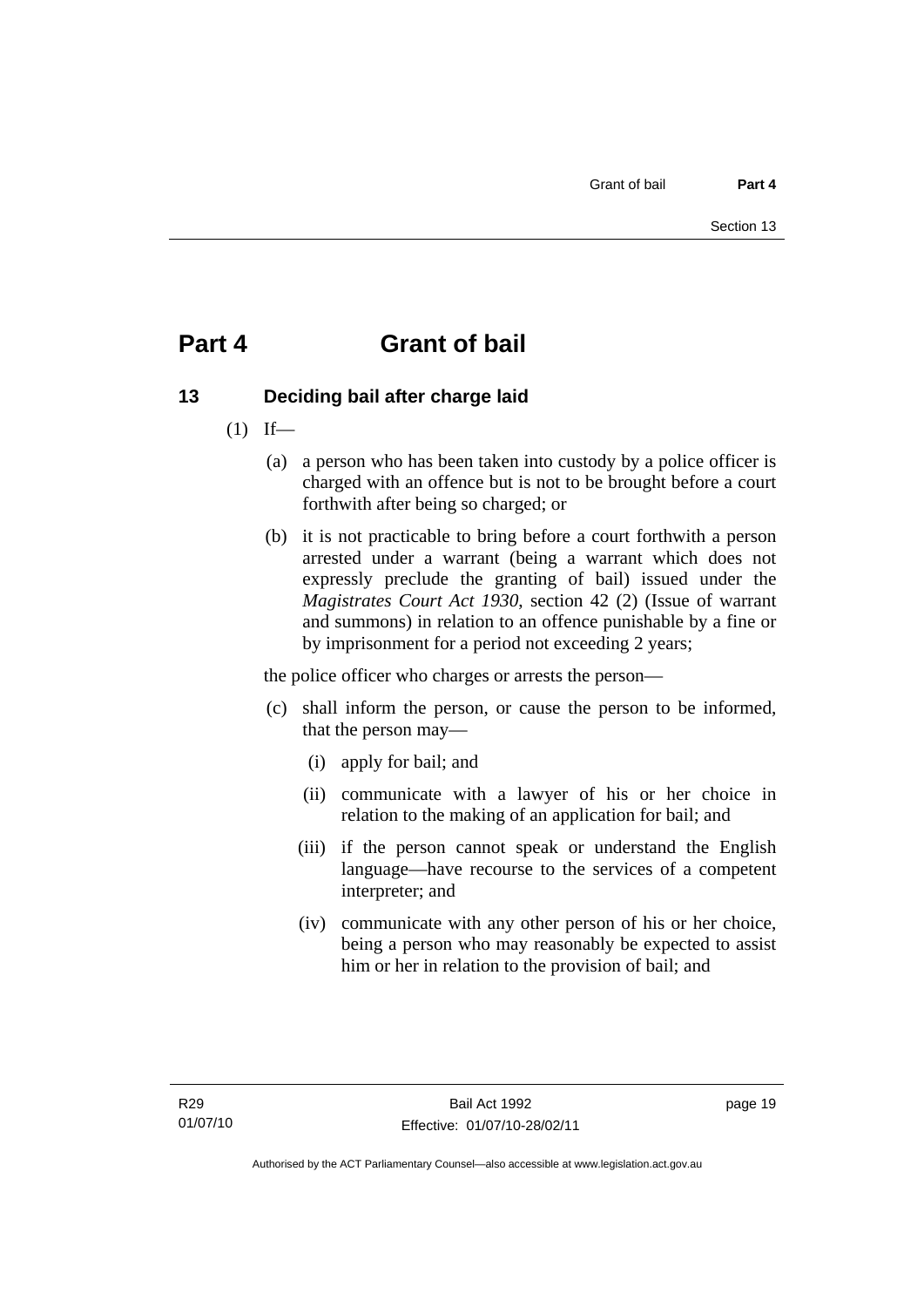#### **Part 4** Grant of bail

and, if the person asks for facilities to do so, shall provide the person with reasonable facilities to enable the person to communicate with a lawyer, such an interpreter or such other person; and

- (d) shall inform the person, or cause the person to be informed of—
	- (i) the applicable bail criteria; and
	- (ii) the conditions subject to which the person may be released on bail; and
- (e) if the person applies for bail—
	- (i) if the police officer is authorised to grant bail to the person—shall consider whether the person should be granted bail; or
	- (ii) in any other case—shall bring the person before an authorised officer.
- (2) If a person is brought before an authorised officer under subsection  $(1)$  (e)  $(ii)$ , the authorised officer shall consider whether the person should be granted bail.
- (3) If, before subsection (1) has been fully complied with in relation to an accused person, an authorised officer is satisfied that it is appropriate to release the person on bail subject only to the person giving an undertaking to appear, the authorised officer may so release the person.
- (4) A police officer who charges or arrests a person may refrain from complying with subsection  $(1)$   $(c)$   $(ii)$ ,  $(iii)$  or  $(iv)$  if the police officer believes on reasonable grounds that it is necessary to do so to prevent—
	- (a) the escape of an accomplice of the accused person; or
	- (b) the loss, destruction or falsification of evidence relating to the offence.

R29 01/07/10

Authorised by the ACT Parliamentary Counsel—also accessible at www.legislation.act.gov.au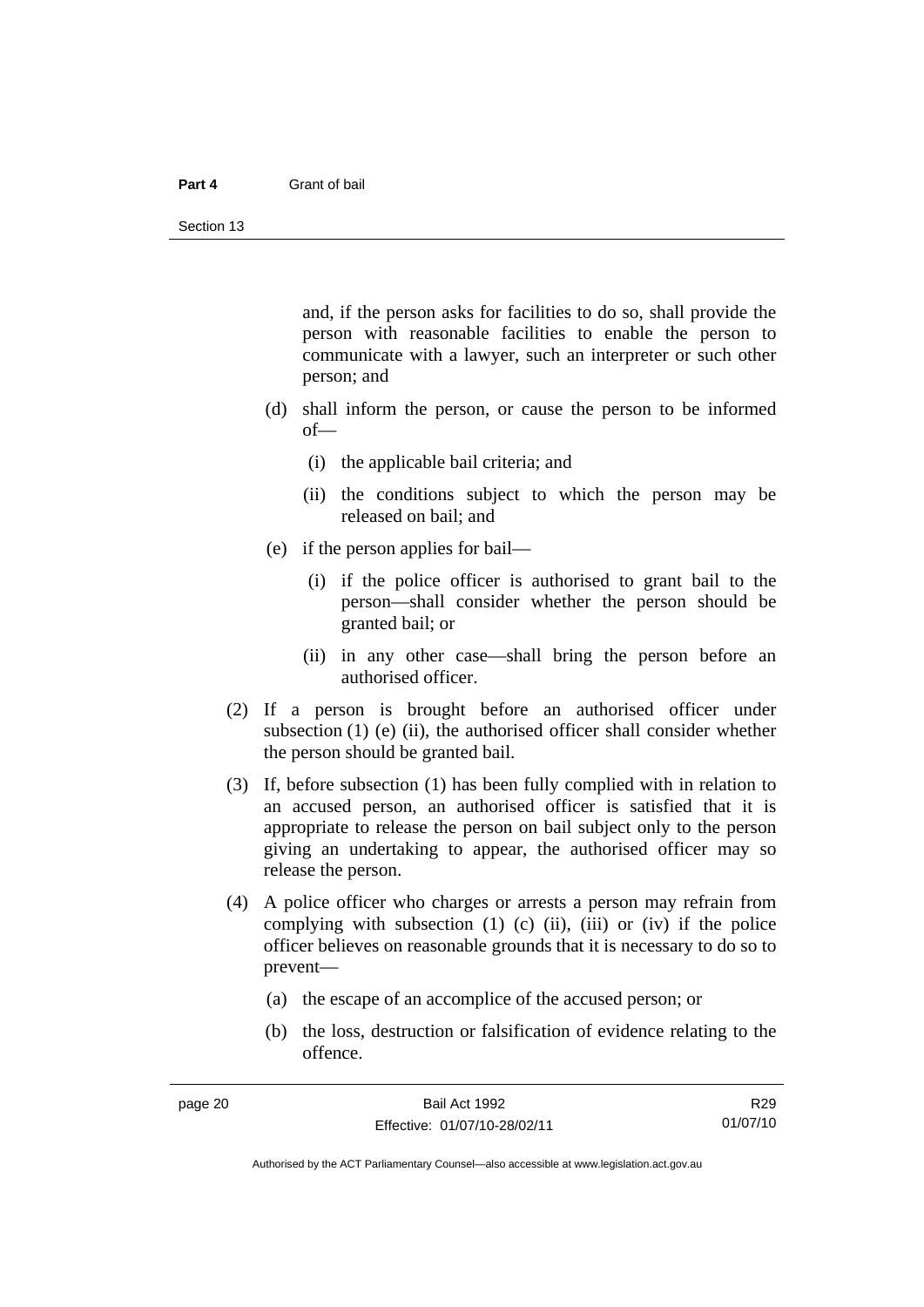<span id="page-26-0"></span> (5) If a police officer who charges or arrests a person refrains from complying with subsection  $(1)$   $(c)$   $(ii)$ ,  $(iii)$  or  $(iv)$  for a reason specified in subsection (4), the police officer shall record, or cause to be recorded, his or her reasons for not so complying.

## **14 Grant of bail by authorised officers**

- (1) Subject to subsection (2), an authorised officer may grant bail in accordance with this Act to an accused person who is present at a police station.
- (2) An authorised officer must not grant bail to a person accused of an offence if—
	- (a) a decision about bail in relation to the offence has been made by a court; or
	- (b) the offence is a domestic violence offence of murder.
	- *Note* A reference to an offence against a territory law includes a reference to a related ancillary offence, eg attempt (see Legislation Act, s 189).

## **15 Deciding of questions of bail by authorised officers**

- (1) An authorised officer who is required to consider whether to grant bail to an accused person shall as soon as reasonably practicable—
	- (a) give—
		- (i) the accused person or a lawyer representing the accused person; and
		- (ii) any police officer involved in the investigation of the offence with which the accused person is charged;

an opportunity to make submissions to the authorised officer about the conditions to which any grant of bail to the accused person should be made subject; and

page 21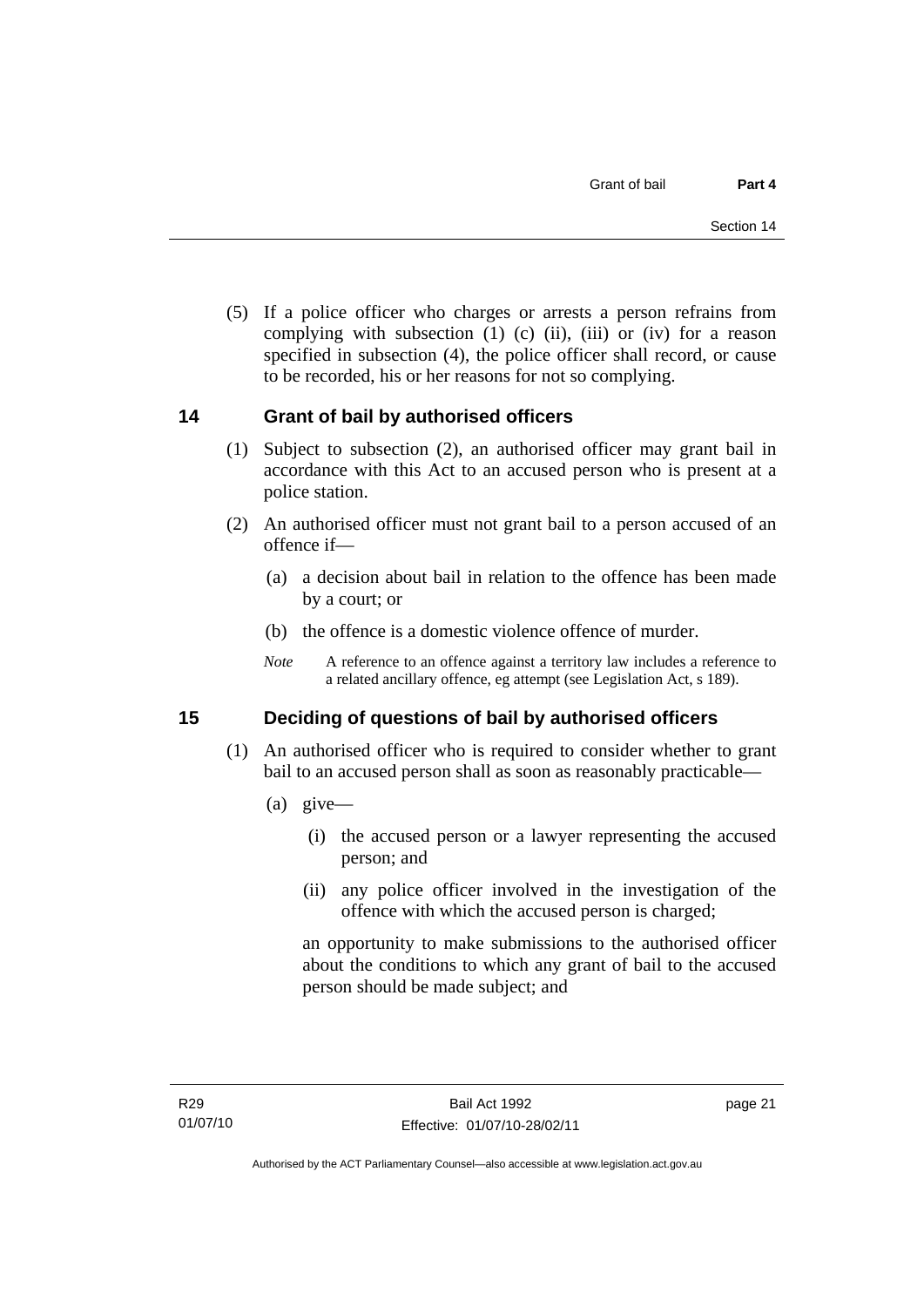- <span id="page-27-0"></span> (b) having regard to those submissions, to the applicable bail criteria and to any other available information that the authorised officer considers relevant and reliable, decide whether the person should be granted bail.
- (2) If the authorised officer is satisfied, having regard to the applicable bail criteria, that—
	- (a) it is appropriate to release the person on the person giving an undertaking to appear; and
	- (b) it is not necessary to impose a bail condition;

the authorised officer shall release the person on the person giving that undertaking.

- (3) If the authorised officer is satisfied, having regard to the applicable bail criteria, that it is not appropriate to grant bail to the accused person without imposing a condition, the authorised officer shall, having regard to—
	- (a) the conditions that may be imposed in granting bail to a person; and
	- (b) the extent to which the imposition of 1 or more bail conditions would be appropriate having regard to the matters mentioned in whichever of section 9F (2), section 22 or section 23 applies to the making of a decision regarding the granting of bail to the accused person;

decide whether to grant bail to the accused person.

## **16 Notification of decision of authorised officer**

- (1) If an authorised officer decides—
	- (a) to refuse to grant bail to an accused person; or
	- (b) to grant bail to an accused person subject to 1 or more bail conditions;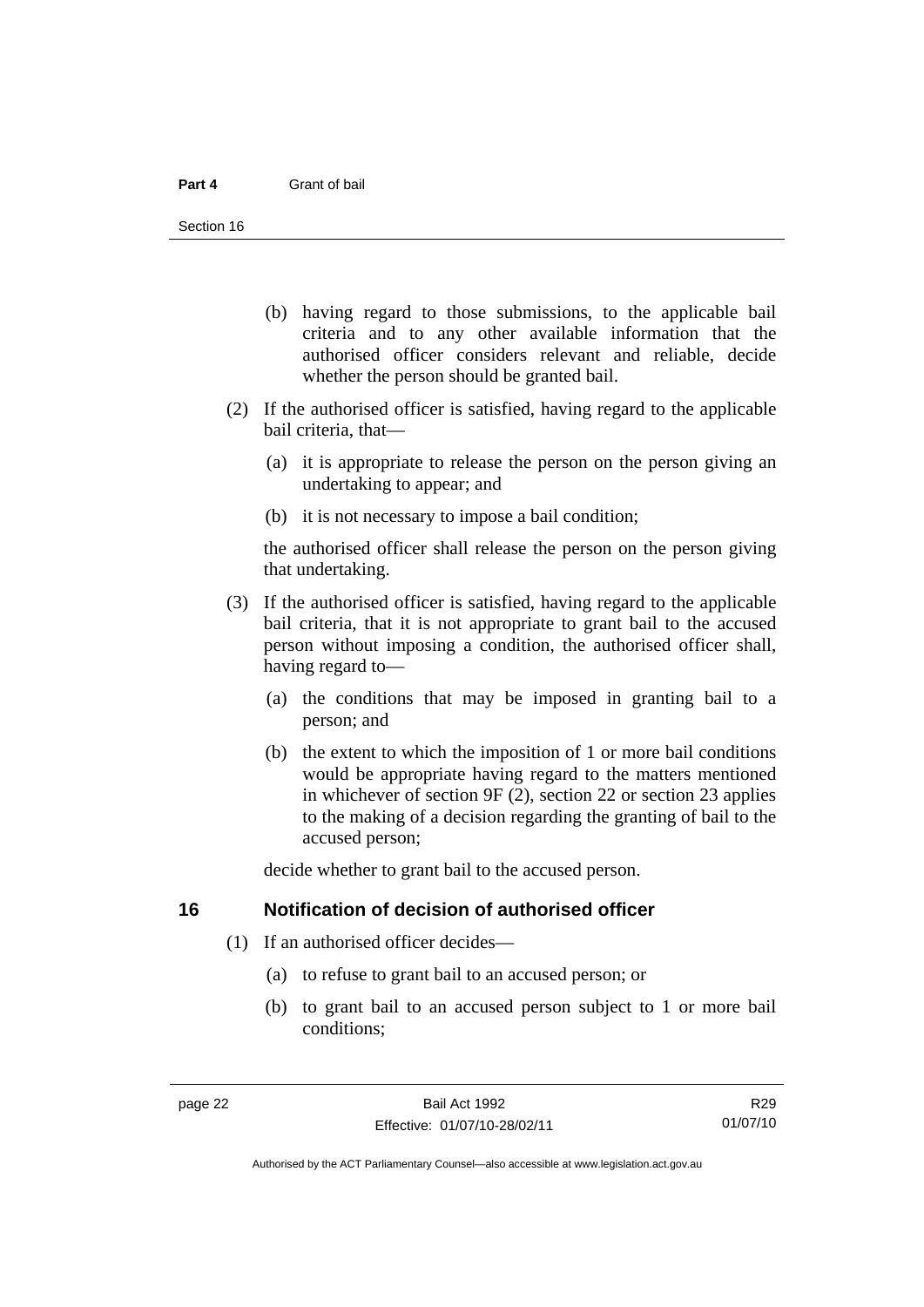the authorised officer shall inform the accused person—

- (c) of his or her decision; and
- (d) the right of the accused person to request a review of the decision under section 38; and
- (e) if bail is refused—that the person is entitled to communicate with a lawyer; and
- (f) if the person would be granted bail subject to 1 or more bail conditions and that bail condition, or those bail conditions, are such that the person is unable or unwilling to comply, or to arrange for compliance, with them—that the person is entitled to communicate with a lawyer.
- (2) An authorised officer shall, on being requested to do so by an accused person in relation to whom the authorised officer has made a decision of the kind referred to in subsection (1) (a) or (b), provide the person with reasonable facilities to communicate with a lawyer.
- (3) An authorised officer who refuses to grant bail to an accused person may refrain from complying with subsection (1) (e) or (f) and subsection (2) if the authorised officer believes on reasonable grounds that it is necessary to do so to prevent—
	- (a) the escape of an accomplice of the accused person; or
	- (b) the loss, destruction or falsification of evidence relating to the offence.
- (4) If an authorised officer refrains from complying with subsection  $(1)$  (e) or  $(f)$  and subsection  $(2)$  for a reason mentioned in subsection (3), the authorised officer shall record, or cause to be recorded, his or her reasons for not complying.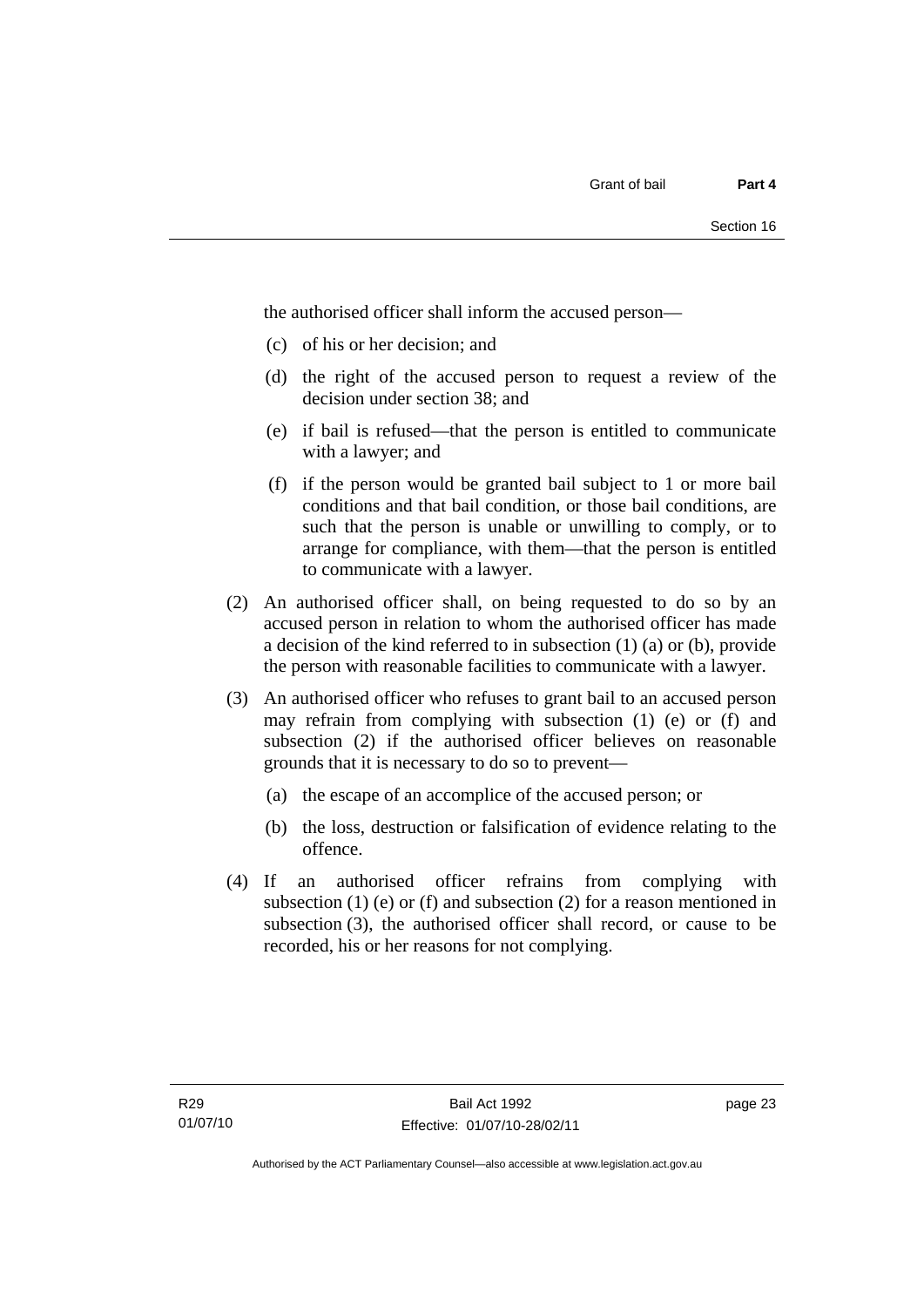<span id="page-29-0"></span>Section 17

- (5) If an authorised officer decides to grant bail to an accused person in relation to a domestic violence offence, the officer must take reasonable steps to tell each protected person, as soon as practicable, about the decision and, if the accused person is granted bail subject to a bail condition, about the condition.
- (6) If an authorised officer decides not to grant bail to an accused person in relation to a domestic violence offence, the officer must tell each protected person about the decision.
- (7) In this section:

*protected person*, in relation to a domestic violence offence, means—

- (a) if the conduct making up the offence was directed at a child—a person with parental responsibility for the child; or
- (b) if the conduct making up the offence was directed at someone else—the person at whom the conduct was directed.

## **17 Charged people in custody to be brought before court**

An accused person who—

- (a) has been taken into custody and charged with an offence; and
- (b) is refused bail by an authorised officer or is not released on bail granted by an authorised officer;

shall be brought before a court as soon as practicable after the person has been taken into custody and, in any case, within 48 hours after having been taken into custody.

## **18 Facilities to be provided to accused people**

 (1) If an accused person in police custody is to be brought, for the first time in relation to the offence, before a court more than 4 hours after the person came into custody—

R29 01/07/10

Authorised by the ACT Parliamentary Counsel—also accessible at www.legislation.act.gov.au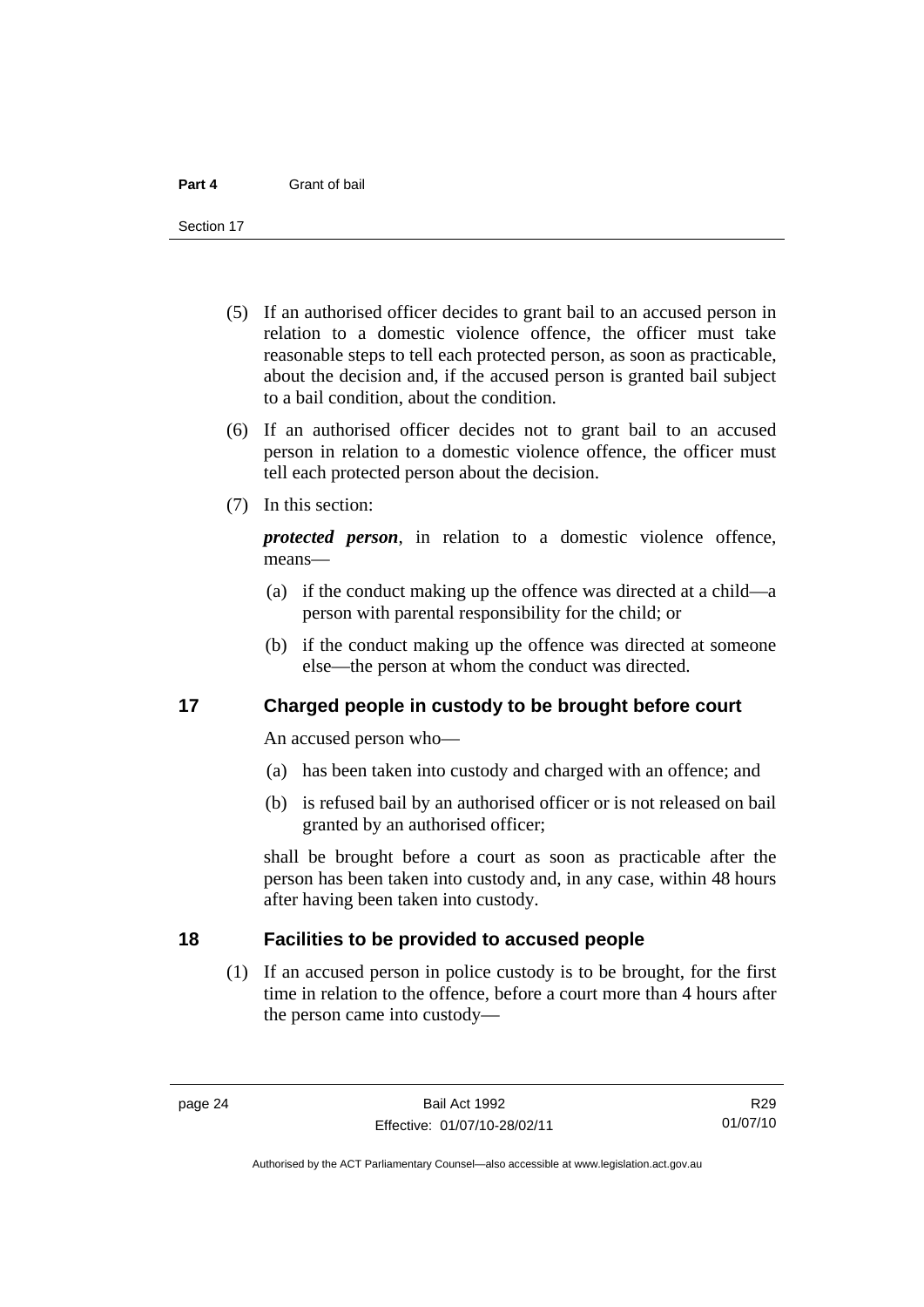- <span id="page-30-0"></span> (a) the police officer for the time being in charge of the police station where the person is in custody; or
- (b) if the person is not in custody at a police station—the police officer who has custody of the person;

shall, if it is reasonably practicable to do so, cause the person to be provided with, and allowed to use—

- (c) facilities to enable the accused person to wash, shower or bathe and (if appropriate) to shave; and
- (d) facilities to enable the accused person to change his or her clothing.
- (2) Nothing in subsection (1) requires a police officer, the Territory or the Commonwealth to provide clothing for the accused person unless the clothing is brought to the police station or other place where the accused person is in custody by a member of the accused person's family or some other person.

## **19 General provisions relating to court bail**

- (1) Subject to section 20, a court may—
	- (a) grant bail to an accused person who is being held in custody in relation to the offence with which the person has been charged; or
	- (b) enlarge, vary or revoke bail granted to an accused person.
- (2) There is no limit to the number of applications in relation to bail that may be made to a court by a person accused of an offence.
- (3) All applications to a court in relation to bail shall be dealt with as soon as is reasonably practicable.
- (4) Notwithstanding the provisions of subsections (2) and (3), a court may refuse to entertain an application in relation to bail if it is satisfied that the application is frivolous or vexatious.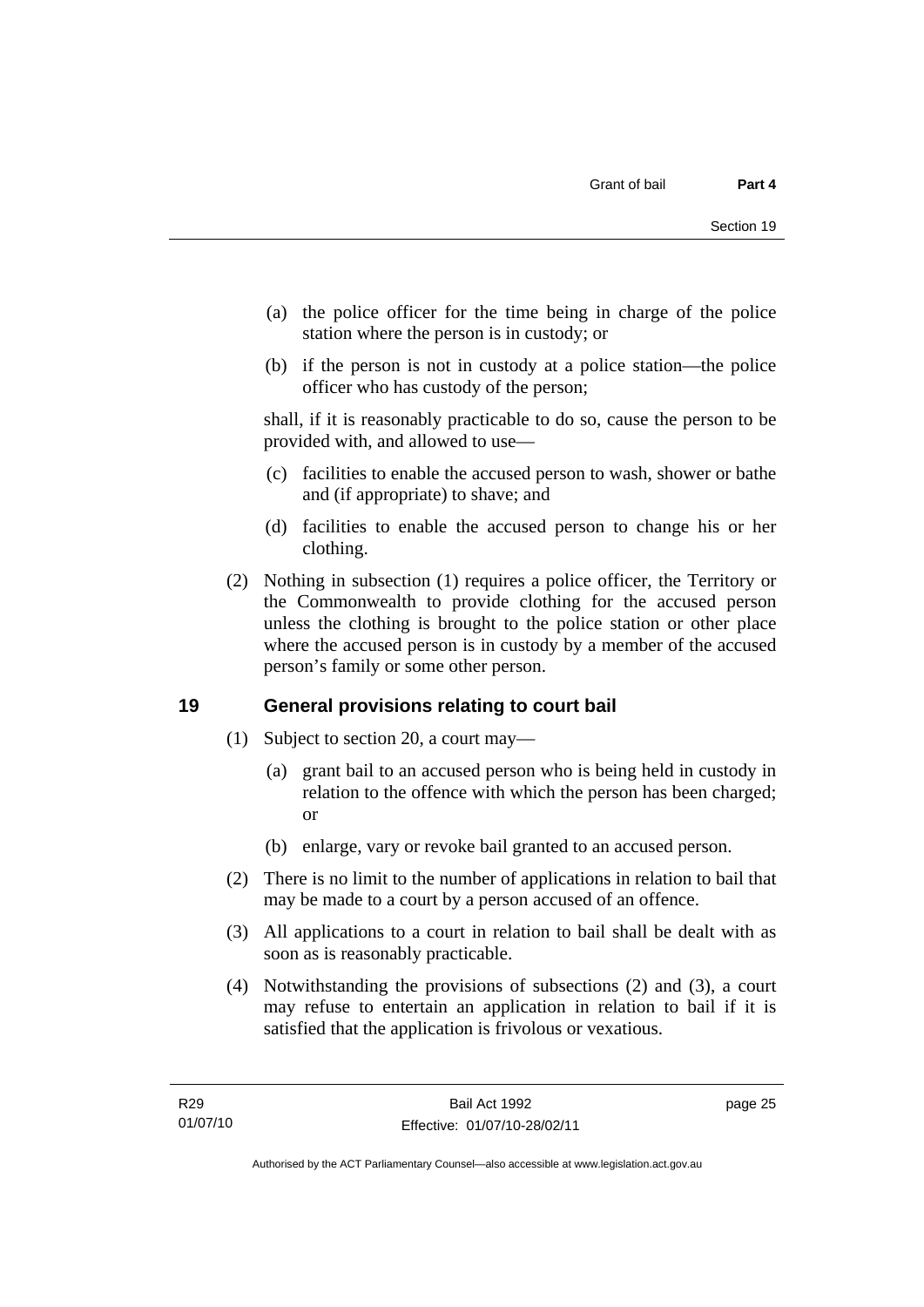<span id="page-31-0"></span>Section 20

- (5) If a court has made a decision in relation to an application for bail by an accused person, a court may only consider a further application for bail by the accused person if—
	- (a) the accused person was not represented by a lawyer at the hearing of his or her first application to a court for bail in relation to the offence with which the person is charged; or
	- (b) the accused person can show—
		- (i) that since the most recent application to a court for bail there has been a significant change in circumstances relevant to the granting of bail; or
		- (ii) that there is fresh evidence or information of material significance to the granting of bail to the person that was unavailable on the most recent application to a court for bail.
- (6) In deciding whether to grant bail to an accused person, a court may have regard to any information it considers relevant and reliable.

## **20 Limitations on power of magistrate**

- (1) A magistrate must not grant bail to a person under section 19 in relation to an offence if the person has appeared before the Supreme Court—
	- (a) after the person's committal for trial or sentence for the offence; or
	- (b) on appeal against a conviction, order or sentence imposed on the person for the offence.
- (2) A magistrate must not enlarge, vary or revoke bail granted to an accused person following the person's committal for trial.

R29 01/07/10

Authorised by the ACT Parliamentary Counsel—also accessible at www.legislation.act.gov.au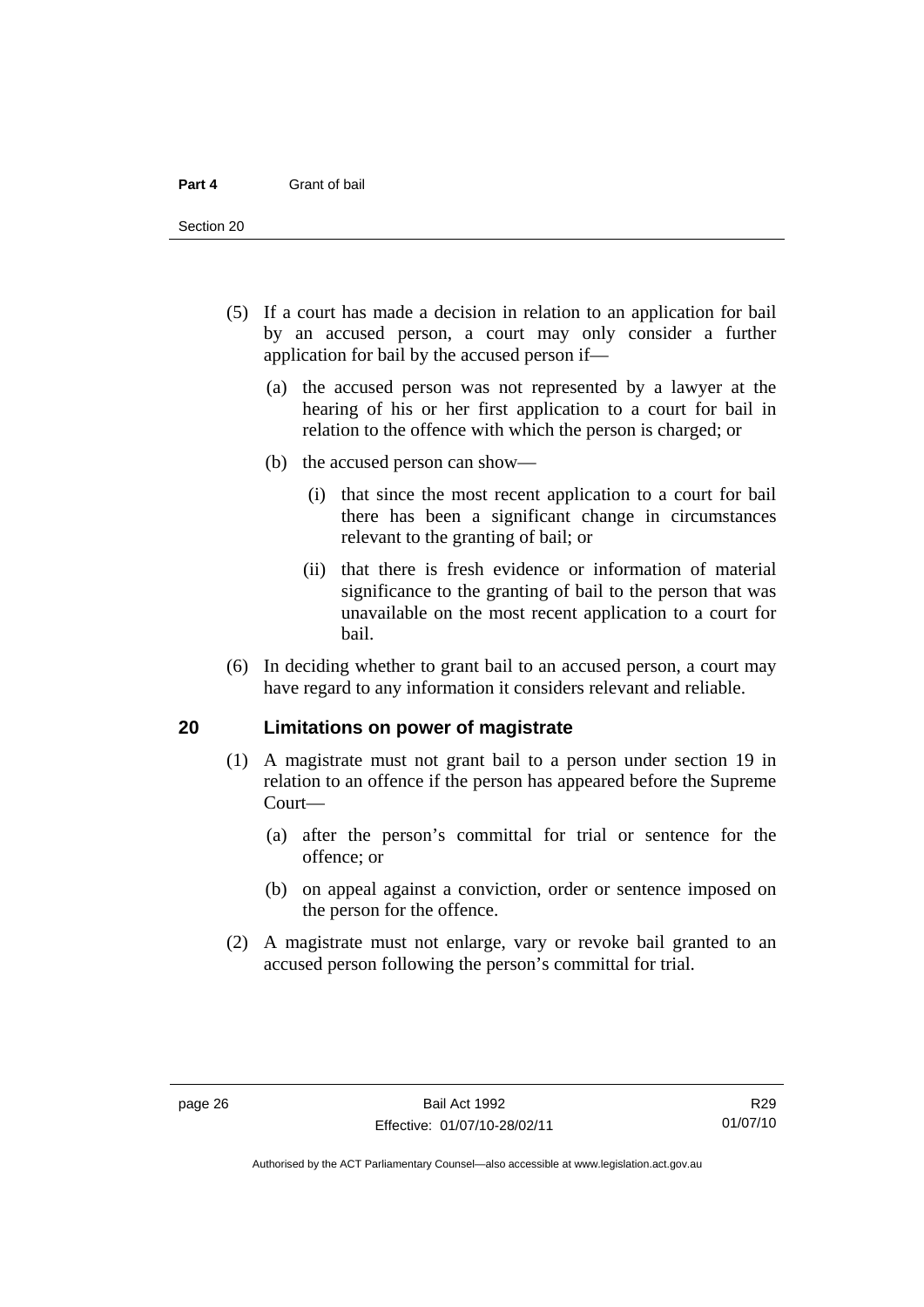## <span id="page-32-0"></span>**21 Bail in relation to several offences**

If an accused person has been charged with 2 or more offences for which bail may be granted and is being held in custody in relation to those offences—

- (a) a court or an authorised officer shall, in considering whether to grant bail to the accused person, have regard to all the offences with which the person stands charged; and
- (b) if the court or authorised officer decides that the accused person should be granted bail—
	- (i) the accused person shall be granted bail in relation to all the offences with which the person has been charged for which bail may be granted; and
	- (ii) the accused person need give only 1 undertaking to appear in relation to all the offences with which the person has been charged for which bail may be granted; and
	- (iii) if the accused person is granted bail subject to conditions—the conditions shall apply in relation to each offence with which the accused person is charged for which bail may be granted.

## **22 Criteria for granting bail to adults**

- (1) In making a decision about the grant of bail to an adult in relation to an offence, a court or authorised officer must consider—
	- (a) the likelihood of the person appearing in court in relation to the offence; and
	- (b) the likelihood of the person, while released on bail—
		- (i) committing an offence; or
		- (ii) harassing or endangering the safety or welfare of anyone; or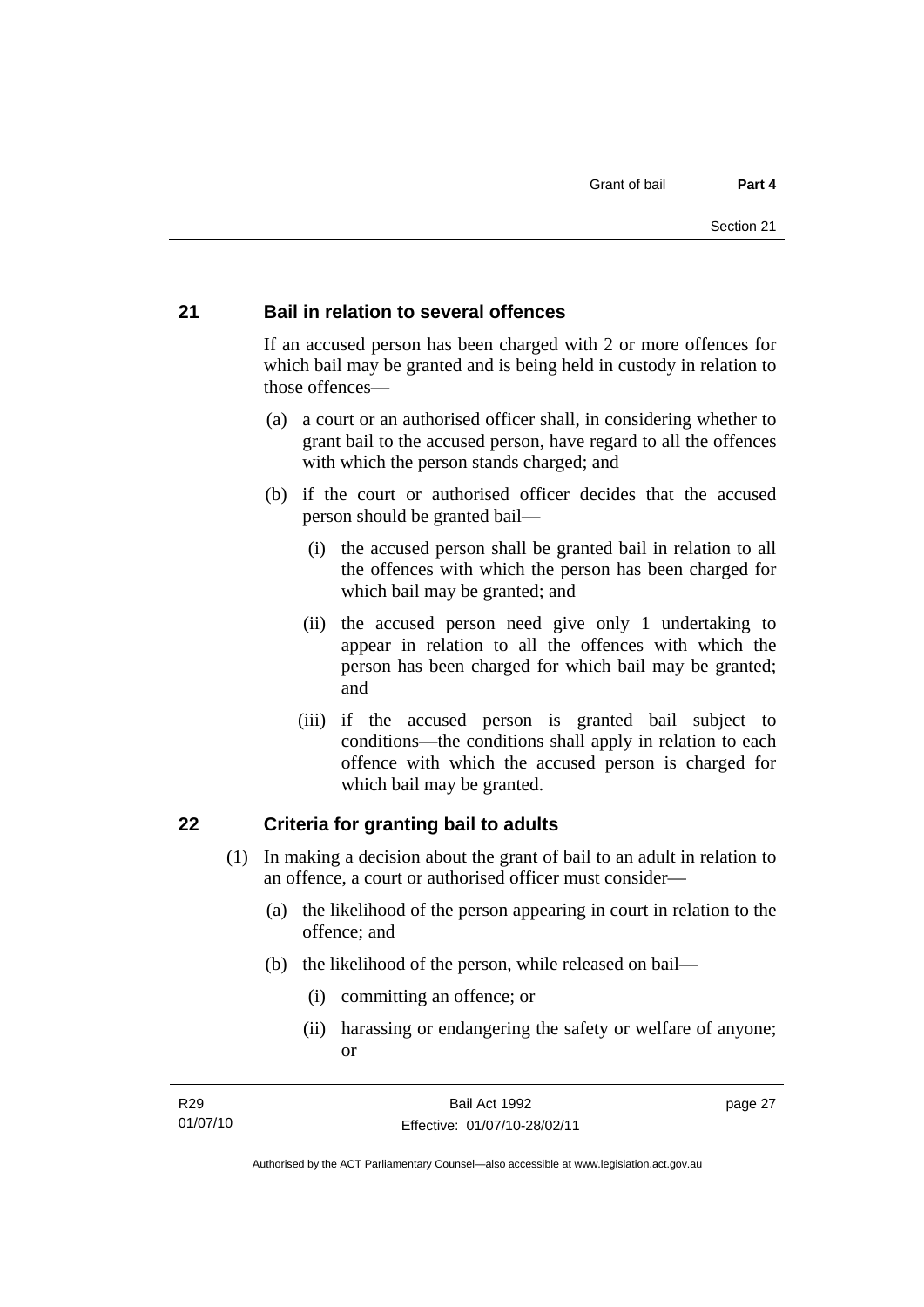Section 22

- (iii) interfering with evidence, intimidating a witness, or otherwise obstructing the course of justice, in relation to the person or anyone else; and
- (c) the interests of the person.

## **Examples for par (c)**

- 1 the need of the person for physical protection
- 2 the period that the person may be held in custody if bail is refused and the conditions under which the person would be held
- *Note* An example is part of the Act, is not exhaustive and may extend, but does not limit, the meaning of the provision in which it appears (see Legislation Act, s 126 and s 132).
- (2) Also, if the person is convicted of an indictable offence, or the elements of an indictable offence are proven in relation to the person, but the person has not been sentenced, a court must consider the likelihood of the person being given a sentence of imprisonment.
- (3) In considering the matters mentioned in subsection (1) or (2), the court or authorised officer may have regard to any relevant matter, including—
	- (a) the nature and seriousness of the offence; or
	- (b) the person's character, background and community ties; or
	- (c) the likely effect of a refusal of bail on the person's family or dependants; or
	- (d) any previous grants of bail to the person; or
	- (e) the strength of the evidence against the person.

#### **Example**

In considering under subsection (1) the likelihood of the person appearing in court in relation to the offence, the court or authorised officer may have regard to whether the person failed to comply with a bail condition previously.

R29 01/07/10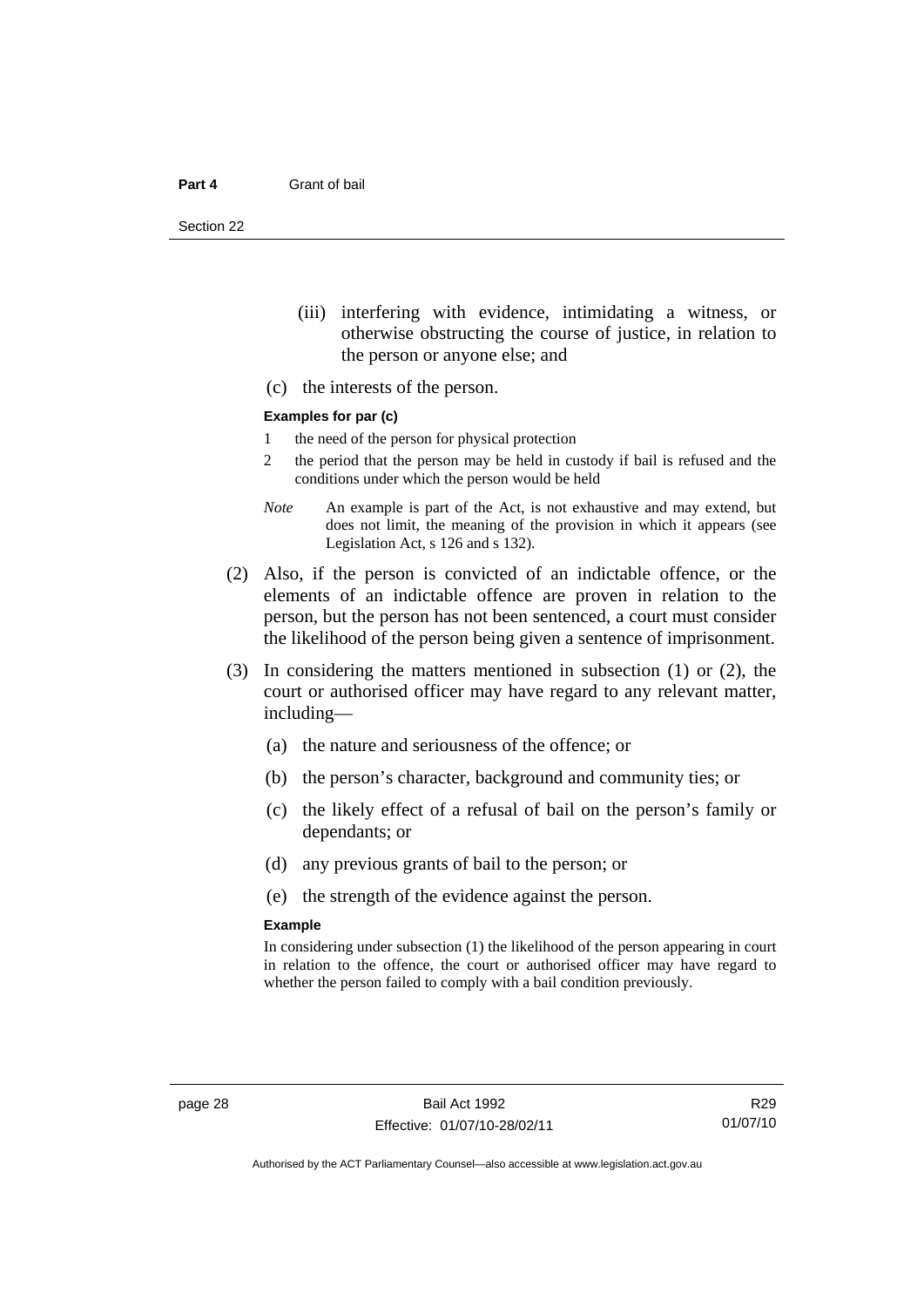<span id="page-34-0"></span> (4) The reference in subsection (1) (b) (i) to an *offence* includes a reference to an offence against a law of the Commonwealth, a State or another Territory (including an external territory).

## **23 Criteria for granting bail to children**

- (1) In making a decision about the grant of bail to a child in relation to an offence, a court or authorised officer must consider—
	- (a) the matters mentioned in section 22 (1) (a) and (b), (2) and (3); and
	- (b) the principles in the *Children and Young People Act 2008*, section 94 (Youth justice principles); and
	- (c) if the decision is being made by a court and a report has been given to the court under the *Court Procedures Act 2004*, section 74D (Court may order report about young person) in relation to the child—the report.
- (2) In addition, the court or authorised officer must consider, as a primary consideration, the best interests of the child.

## **23A Victim's concern about need for protection**

- (1) If a court is making a decision about the grant of bail to an accused person—
	- (a) the prosecutor must tell the court about any concern of which the prosecutor is aware expressed by a victim about the need for protection from violence or harassment by the accused person; and
	- (b) the court must receive any submission in relation to the concern and consider it in the context of the matter mentioned in section 22 (1) (b).
- (2) If an authorised officer who is making a decision about the grant of bail to an accused person is aware that a victim has expressed concern about the need for protection from violence or harassment

page 29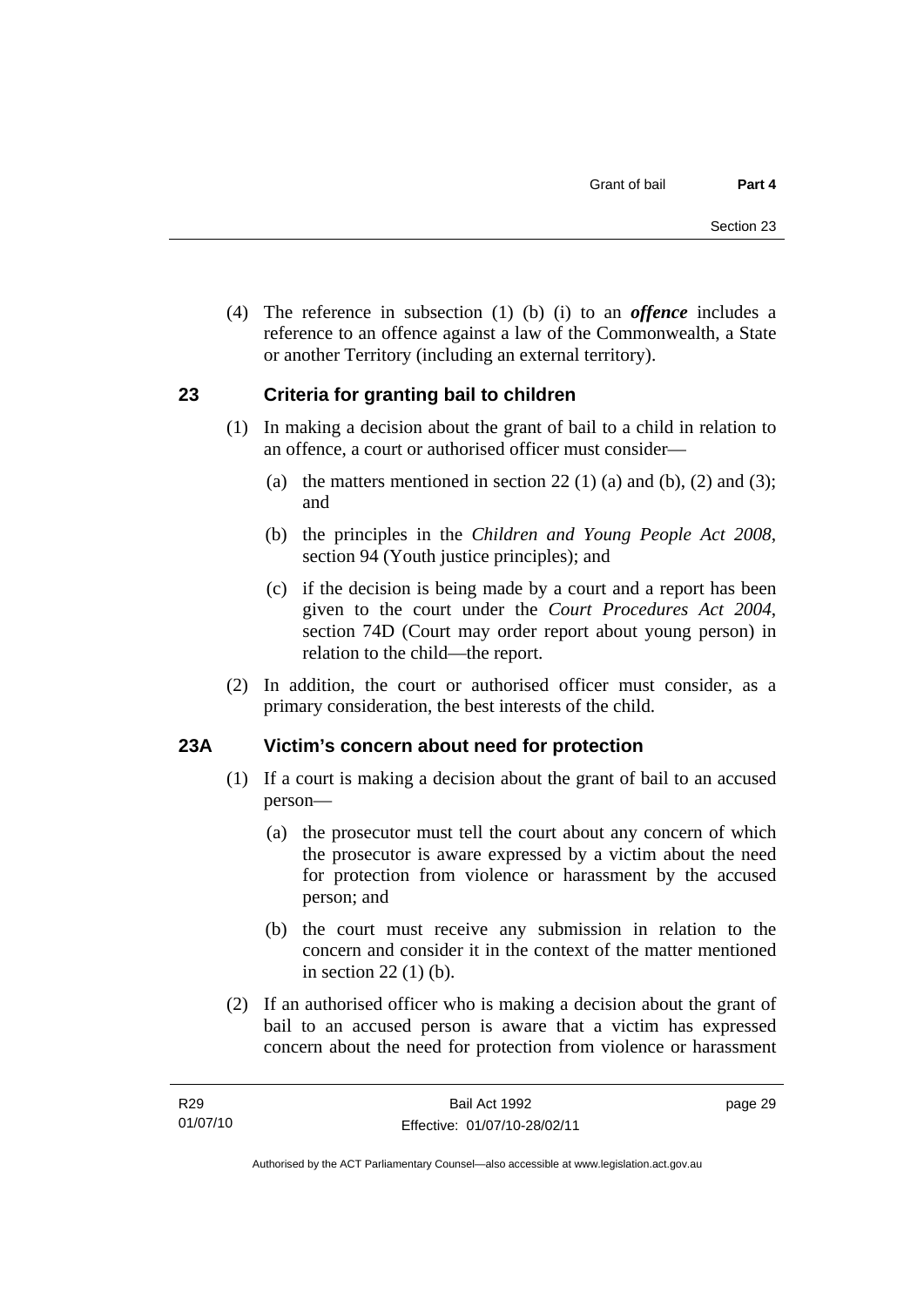### **Part 4** Grant of bail

Section 23A

by the accused person, the authorised officer must consider that concern in the context of the matters mentioned in section 9F (Domestic violence offence—bail by authorised officer) and section 22 (1) (b).

page 30 Bail Act 1992 Effective: 01/07/10-28/02/11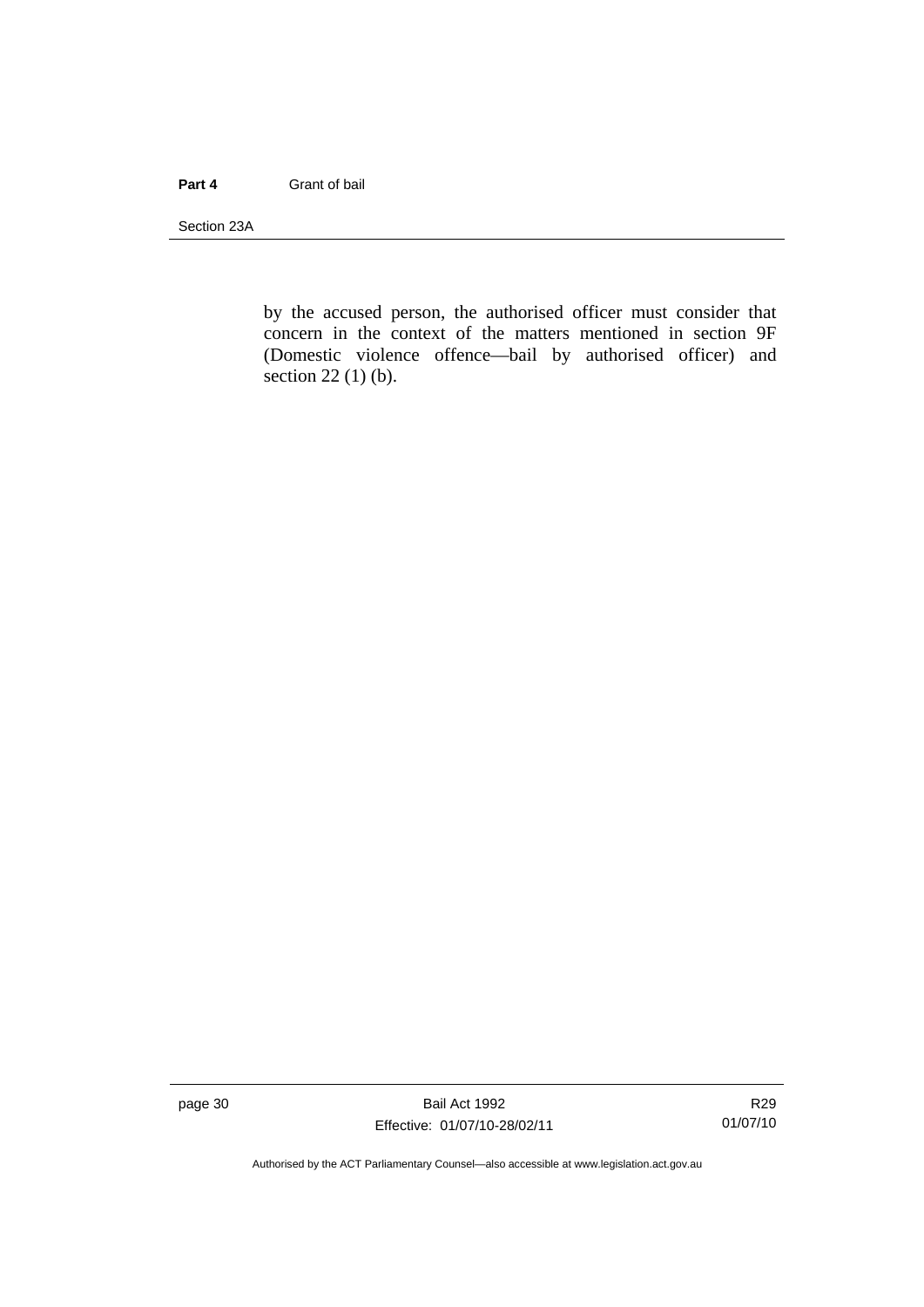# **Part 5 Bail conditions and undertakings to appear**

# **24 Conditions of bail**

A court or an authorised officer may grant bail without imposing conditions or subject to bail conditions imposed—

- (a) for a court—by order; or
- (b) for an authorised officer—in writing.

# **25 Conditions on which bail may be granted to adults**

- (1) The following conditions may be imposed on a grant of bail to an adult:
	- (a) conditions about the person's conduct while released on bail;
	- (b) a condition that the person, an acceptable person or each of a number of acceptable people—
		- (i) pays to the Territory a stated amount if the person fails to appear in court in accordance with his or her undertaking; or
		- (ii) gives acceptable security for the payment to the Territory of a stated amount if the person fails to appear in court in accordance with his or her undertaking;
		- *Note* For acceptable people and acceptable security, see s 32.
	- (c) a condition that the person, an acceptable person or each of a number of acceptable people—
		- (i) deposits a stated amount with a court or authorised officer; and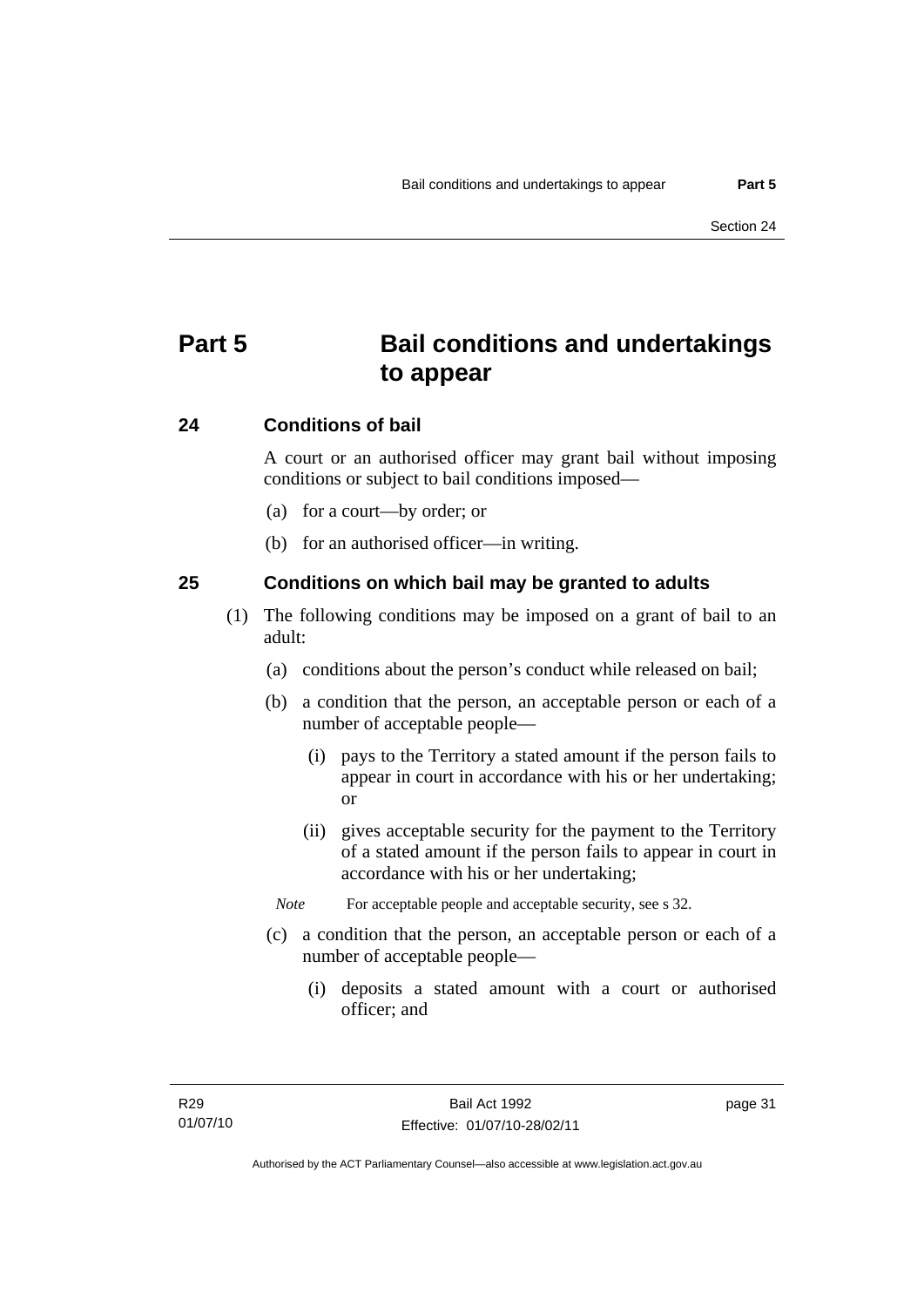Section 25

- (ii) forfeits the amount if the person fails to appear in court in accordance with his or her undertaking.
- (2) With the consent of a person who makes a deposit or gives security under subsection  $(1)$  (b)  $(ii)$  or  $(c)$ , it may be a condition of bail that the deposit or security continues to apply if bail is continued.
- (3) It must not be a condition of bail that a person gives consent under subsection (2).
- (4) Without limiting subsection (1) (a), the requirements that an accused person may be required to observe relating to his or her conduct while released on bail include—
	- (a) a requirement that the accused person report periodically, or at specified times, at a stated place; and
	- (b) a requirement that the accused person reside at a stated place; and
	- (c) a requirement that the person undergo psychiatric treatment or other medical treatment; and
	- (d) a requirement that the accused person participate in a program of personal development, training or rehabilitation; and
	- (e) a requirement that the person—
		- (i) accept supervision by the chief executive; and
		- (ii) comply with any reasonable direction of the chief executive; and

#### **Examples of directions**

- 1 a direction to attend a program
- 2 a direction to comply with a mental health assessment or treatment order made by the ACAT
- 3 a direction to attend drug or alcohol counselling
- *Note* An example is part of the Act, is not exhaustive and may extend, but does not limit, the meaning of the provision in which it appears (see Legislation Act, s 126 and s 132).

R29 01/07/10

Authorised by the ACT Parliamentary Counsel—also accessible at www.legislation.act.gov.au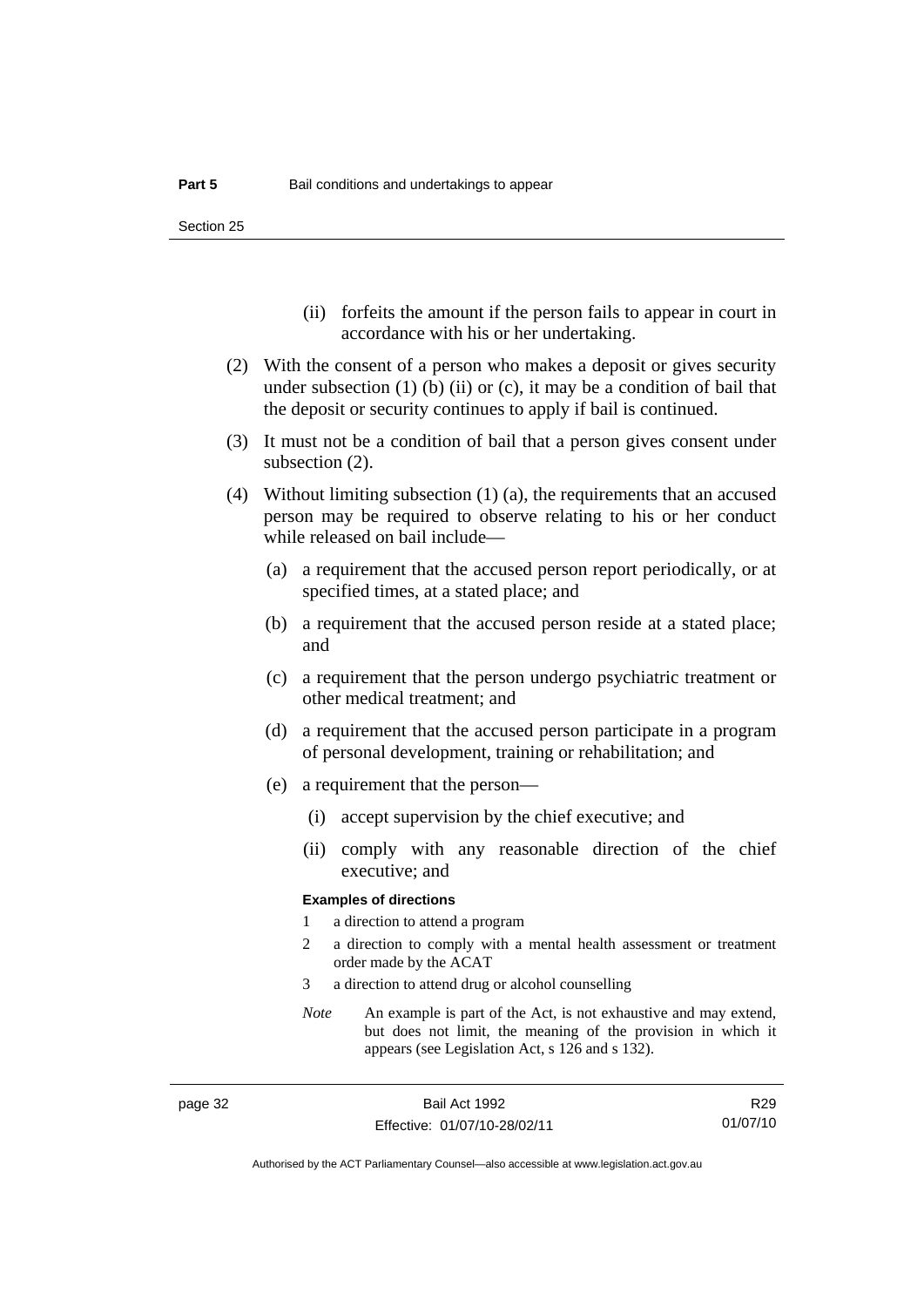- (f) for a person (the *accused person*) charged with a domestic violence offence—
	- (i) a requirement that the accused person not contact, harass, threaten or intimidate, or cause someone else to contact, harass, threaten or intimidate, a stated person; or
	- (ii) a requirement that the accused person not be on premises where a stated person lives or works; or
	- (iii) a requirement that the accused person not be on or near premises where a stated person is likely to be; or
	- (iv) a requirement that the accused person not be in a stated place; or
	- (v) a requirement that the accused person not be within a stated distance of a stated person; or
	- (vi) if the accused person lives with someone—a requirement that the accused person not enter or remain at the home if the accused person is under the influence of alcohol or another drug.
- (5) A court or an authorised officer shall, in considering conditions for the release on bail of an accused person who is an adult, consider the conditions for the release of that person in the sequence in which they appear in subsection (1).
- (6) A court or an authorised officer, in granting bail to an accused person who is an adult—
	- (a) shall not impose a condition mentioned in subsection (1) unless the court or authorised officer is of the opinion that the imposition of the condition is necessary to secure 1 or more of the following purposes:
		- (i) the attendance of the person before a court from time to time as required in relation to the offence in relation to which bail is being granted;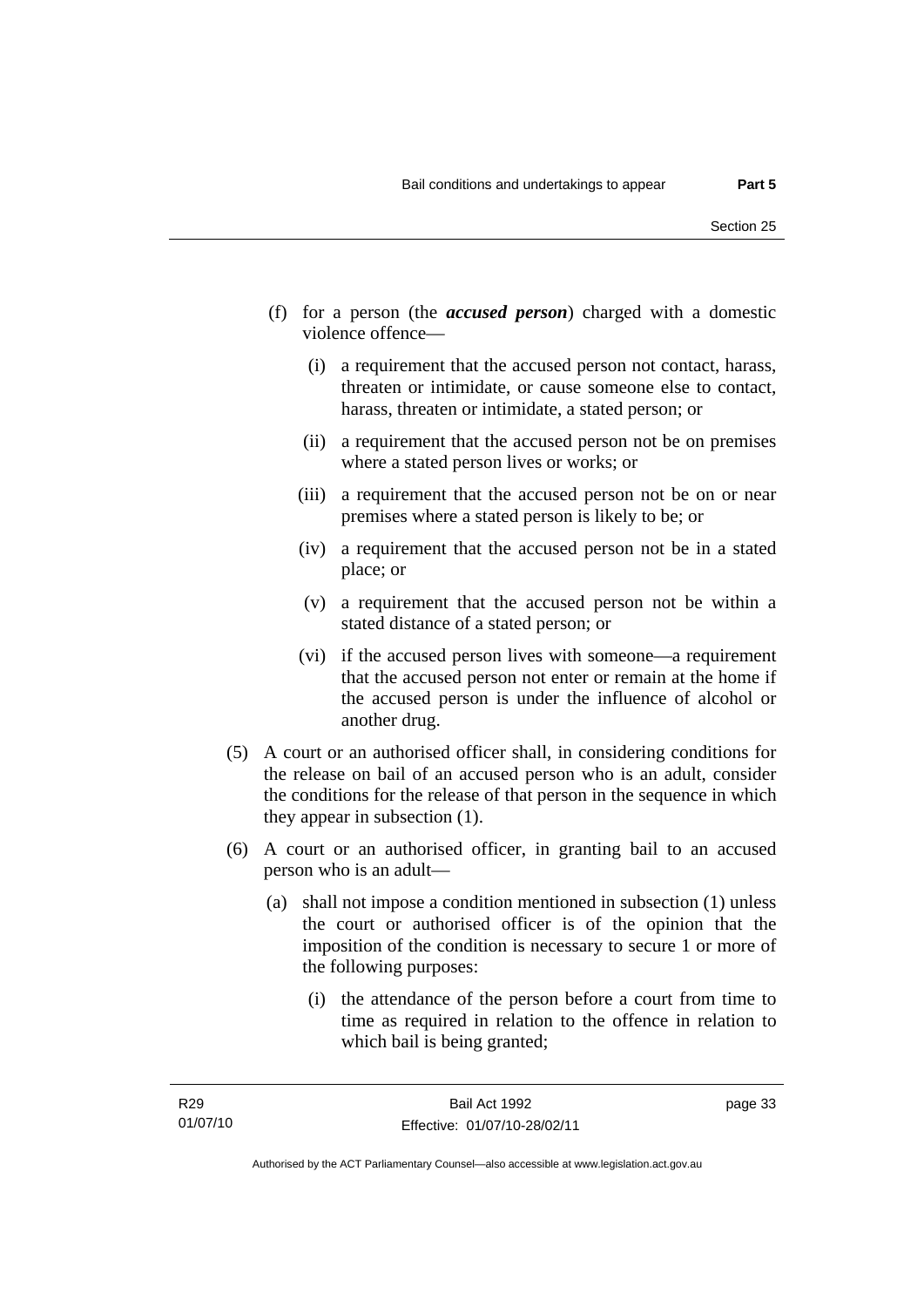- (ii) the protection from harm of the accused person or any other person;
- (iii) the prevention of the accused person from committing an offence while at liberty on bail;
- (iv) the prevention of the accused person from interfering with evidence, intimidating witnesses or otherwise obstructing the course of justice whether in relation to himself or herself or anyone else; and
- (b) shall not, except at the request of the accused person, impose a condition, or a combination of conditions, that impose obligations that are more onerous than necessary to secure the purposes referred to in paragraph (a) for which the condition or combination of conditions is imposed.
- (7) A court or an authorised officer, in granting bail to an accused person on a condition referred to in subsection (1) (b) or (c) shall not require the accused person to give an acceptable security for a stated sum, or to deposit a stated sum with the court or authorised officer, if the court or authorised officer has reasonable grounds for believing that the accused person does not have the means to provide such a security or make the deposit, as the case may be.
- (8) If a court or an authorised officer grants bail to an accused person on a condition mentioned in subsection (1) and the accused person satisfies the court or authorised officer that the person is unable to comply with that condition, the court or authorised officer shall—
	- (a) refuse bail; or
	- (b) grant the accused person bail subject to such other condition mentioned in subsection (1) as the authorised officer or the court believes the accused person will be able to comply with and will secure the purposes mentioned in subsection (6) (a).
- (9) In this section:

*chief executive* means—

R29 01/07/10

Authorised by the ACT Parliamentary Counsel—also accessible at www.legislation.act.gov.au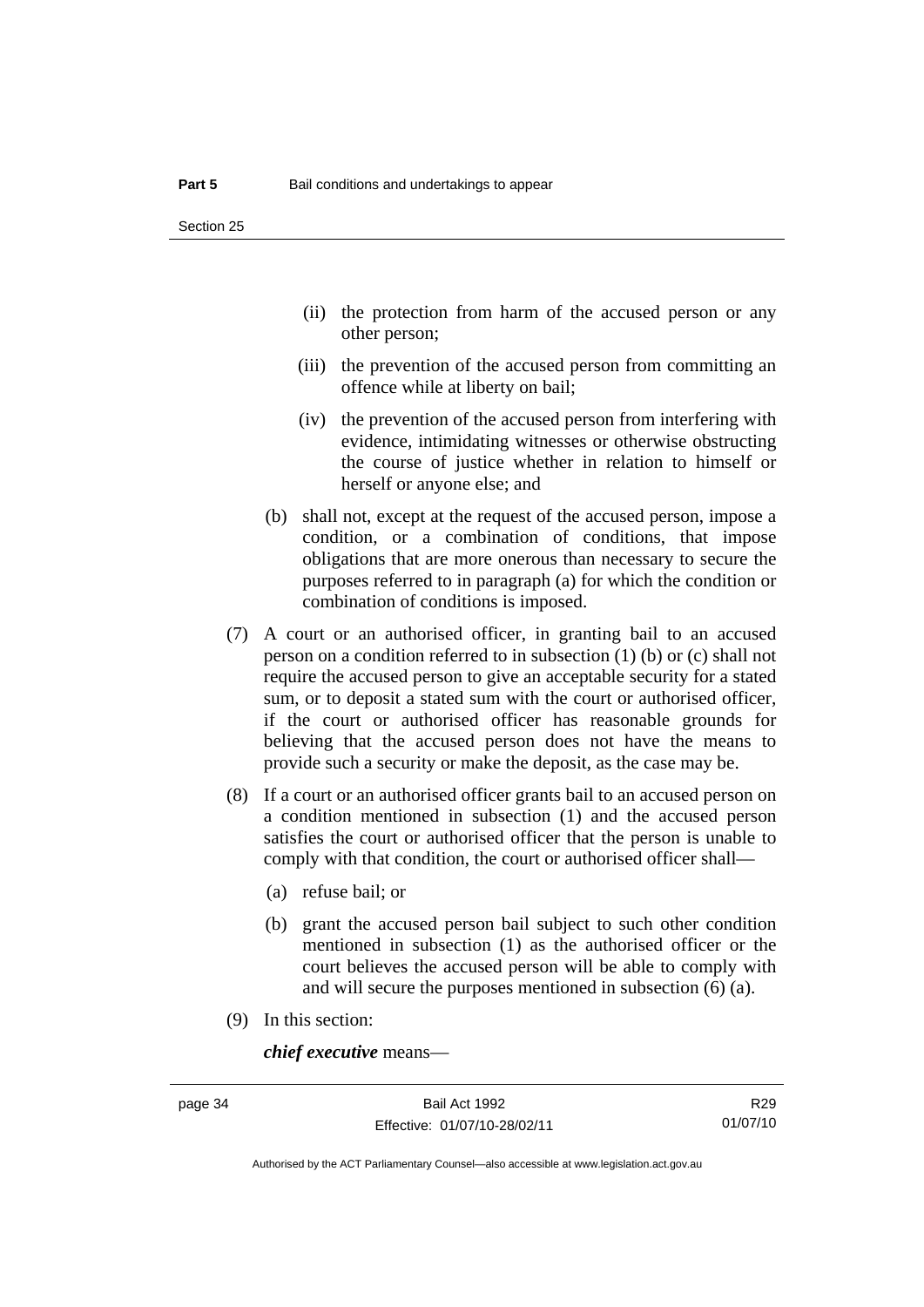- (a) if section 25A applies in relation to the accused person—the responsible chief executive decided under that section; or
- (b) in any other case—the chief executive responsible for this Act.

*premises* includes—

- (a) any land; and
- (b) any structure, building, vehicle, vessel or place (whether built on or not); and
- (c) any part of such a structure, building, vehicle, vessel or place.

# **25A Supervision condition when offence committed as young person**

- (1) This section applies if—
	- (a) a condition is imposed on the grant of bail to an accused person under section 25 (4) (e); and
	- (b) the accused person is at least 18 years old but less than 21 years old; and
	- (c) the accused person was under 18 years old when the offence to which the grant of bail relates was committed.
- (2) The chief executive responsible for this Act and the chief executive responsible for the *Children and Young People Act 2008* must decide which of them is to be the responsible chief executive for matters relating to the supervision of the accused person.
- (3) If the responsible chief executive for matters relating to the supervision of an accused person is the chief executive responsible for the *Children and Young People Act 2008*, the accused person must be supervised as a person under 18 years old.
- (4) If the responsible chief executive for matters relating to the supervision of an accused person is the chief executive responsible for this Act, the accused person must be supervised as an adult.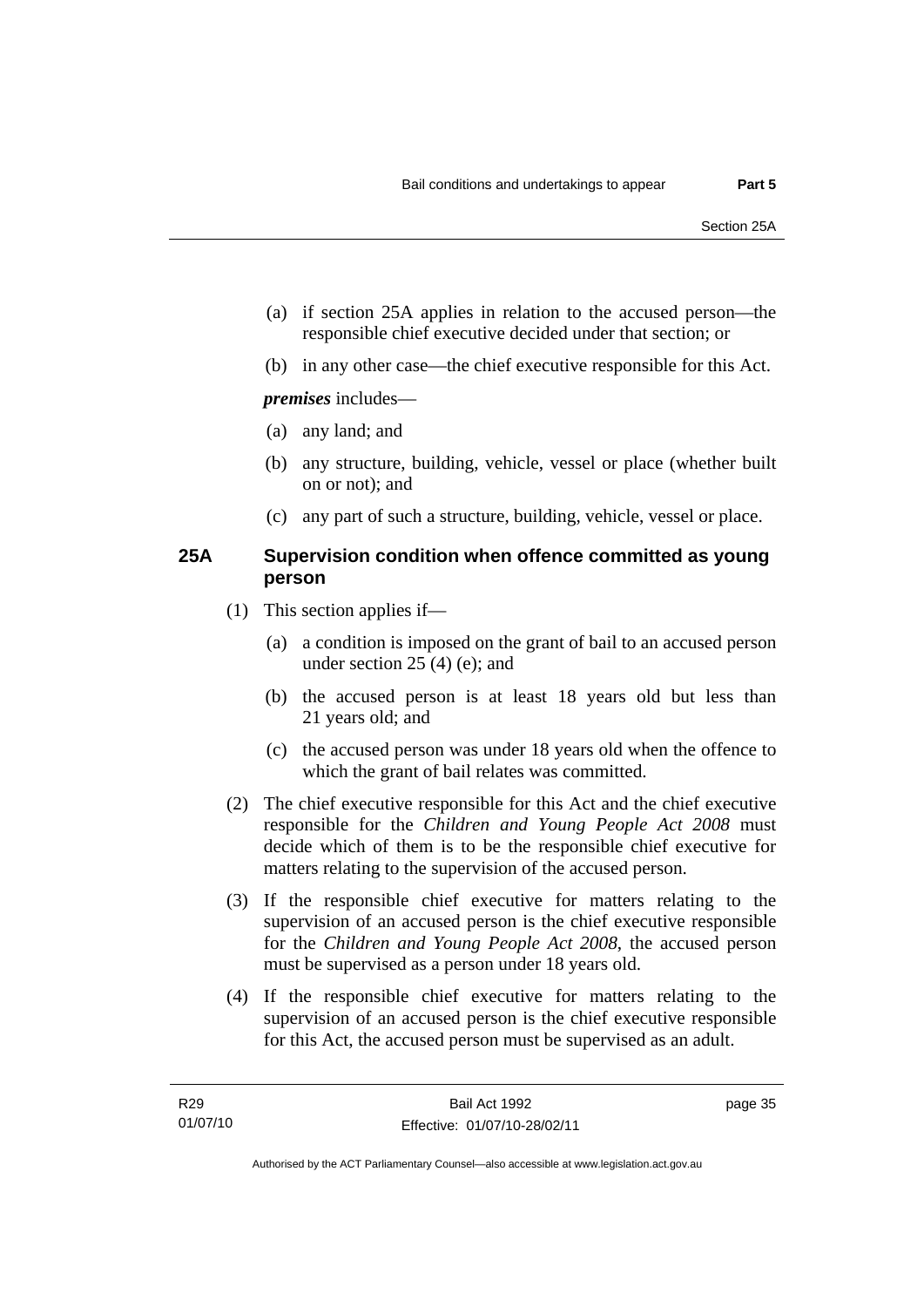Section 26

#### **26 Conditions on which bail may be granted to children**

- (1) The following conditions may be imposed on the grant of bail to a child—
	- (a) the conditions mentioned in section 25 (1) (other than a requirement mentioned in section 25 (4) (e)); and
	- (b) any other conditions that the court or authorised officer considers appropriate—
		- (i) having regard to the principles in the *Children and Young People Act 2008*, section 94; and
		- (ii) considering, as a primary consideration, the best interests of the child.
- (2) Without limiting section 25 (1), the requirements that a child may be required to comply with about his or her conduct while released on bail include a requirement that the child—
	- (a) accept supervision by the chief executive under the *Children and Young People Act 2008*; and
	- (b) comply with any reasonable direction of the chief executive.

#### **Examples of directions**

- 1 a direction to attend a program
- 2 a direction to comply with a mental health assessment or treatment order made by the ACAT
- 3 a direction to attend drug or alcohol counselling.
- *Note* An example is part of the Act, is not exhaustive and may extend, but does not limit, the meaning of the provision in which it appears (see Legislation Act, s 126 and s 132).
- (3) A court or an authorised officer shall, in considering the release on bail of an accused person who is a child, consider the conditions for the release of the person that are mentioned in section 25 (1) in the sequence in which they are mentioned in that subsection.

R29 01/07/10

Authorised by the ACT Parliamentary Counsel—also accessible at www.legislation.act.gov.au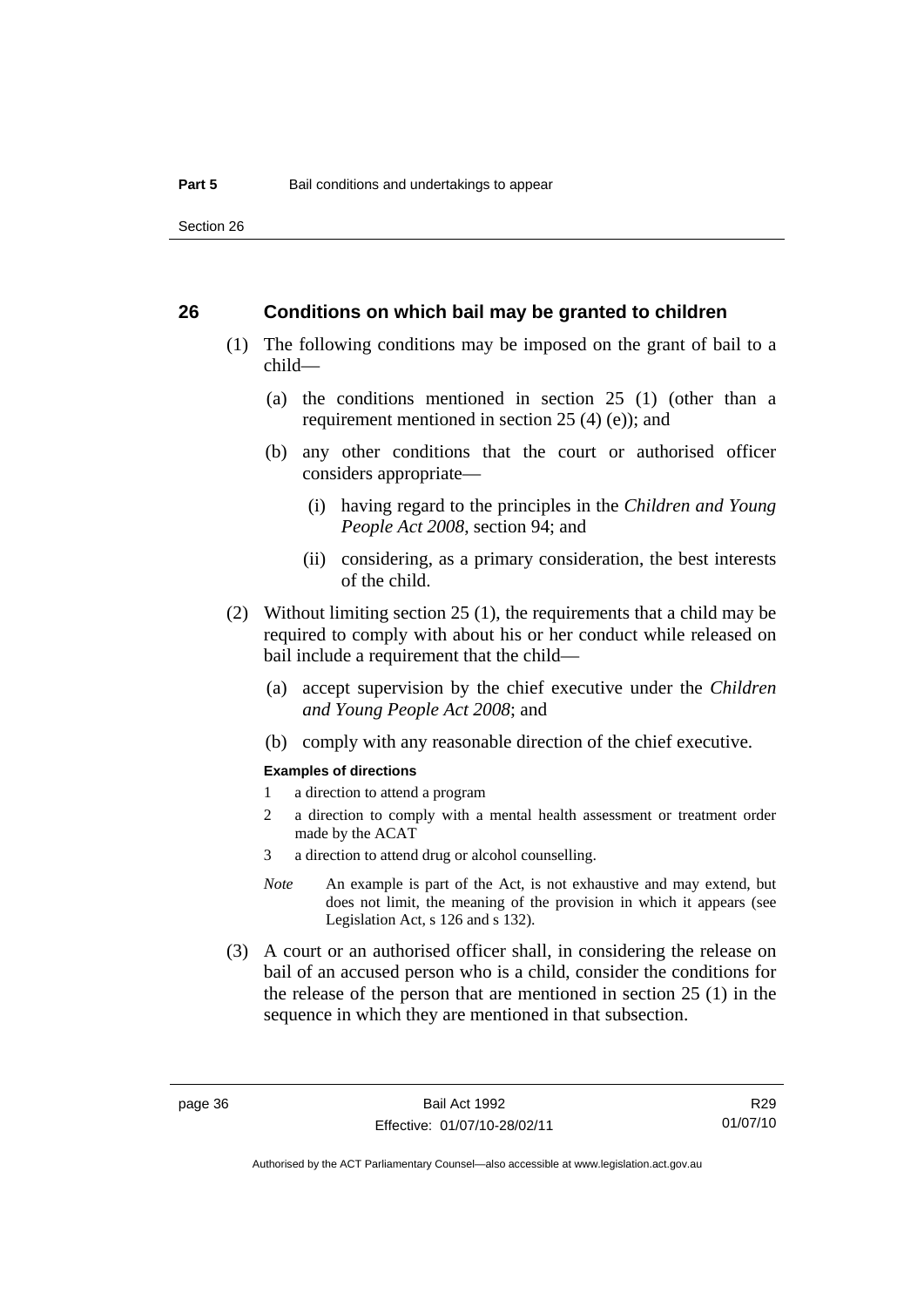- (4) A court or an authorised officer, in granting bail to an accused person who is a child—
	- (a) may not impose a condition referred to in section 25 (1) unless the court or the authorised officer is of the opinion that the imposition of the condition is—
		- (i) necessary to secure 1 or more of the purposes mentioned in section 25 (6) (a) (i), (ii), (iii) and (iv) (the *relevant purposes*); or
		- (ii) in accordance with the principles under the *Children and Young People Act 2008*, section 94 (Youth justice principles); and
	- (b) may not, except at the request of the accused person, impose a condition, or a combination of conditions, that puts a greater obligation on the accused than is—
		- (i) necessary to secure the relevant purposes; or
		- (ii) in accordance with the relevant principles.
- (5) Section 25 (7) applies in relation to a grant of bail under this section.
- (6) If a court or an authorised officer grants bail to an accused person who is a child on a condition referred to in section 25 (1) and the accused person satisfies the court or authorised officer that the person is unable to comply with that condition, the court or authorised officer shall—
	- (a) refuse bail; or
	- (b) grant the accused person bail subject to the other conditions referred to in subsection (1) that the court or authorised officer believes the accused person will be able to comply with and will secure the purposes mentioned in subsection (4) (a) (i) and (ii).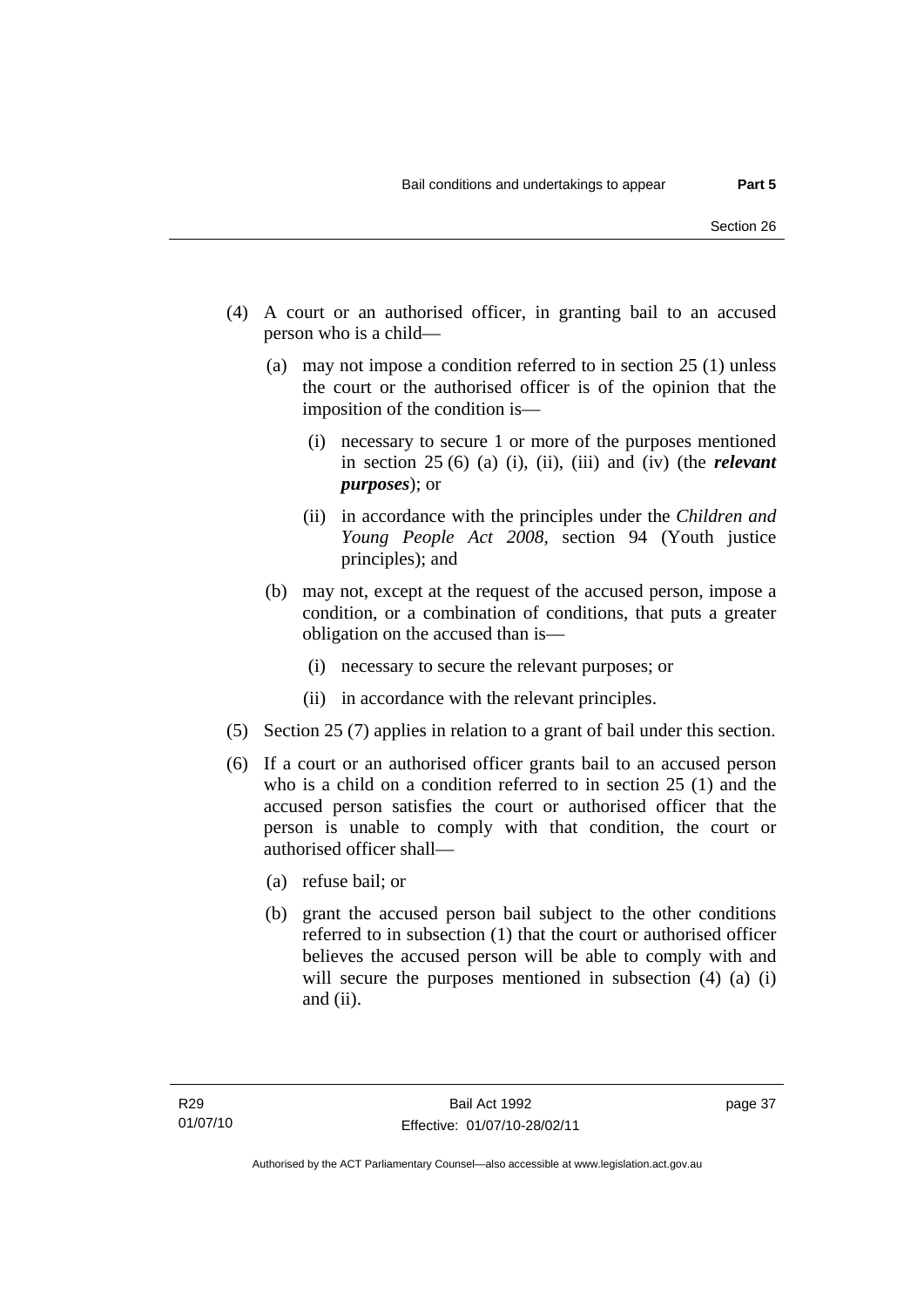Section 27

# **27 Recording of certain bail decisions**

- $(1)$  If—
	- (a) a judge or magistrate hears an application by an accused person for bail, or release from custody without bail; or
	- (b) an authorised officer is required to consider whether to grant bail to an accused person, or to release an accused person from custody without bail;

he or she shall record, or cause to be recorded, his or her reasons for the decision.

- (2) If a judge, a magistrate or an authorised officer decides to grant bail to an accused person subject to a condition mentioned in section 25 (1) otherwise than in accordance with a request of an accused person that bail be granted on that condition, or on conditions that include that condition, the judge, magistrate or authorised officer shall record, or cause to be recorded, his or her reasons for deciding—
	- (a) that the imposition of a condition mentioned in that subsection was necessary to secure the purposes of whichever of section 25 (6) (a) and section 26 (4) (a) applies to the accused person; and
	- (b) if the condition is a condition referred to in section 25 (1) (other than a condition mentioned in section  $25(1)(a)$ )—that the imposition of a condition under the earlier paragraph or paragraphs of that subsection would be unlikely to secure the purposes of whichever of section 25 (6) (a) and section 26 (4) (a) applies to the accused person.

### **28 Undertakings to appear**

- (1) A person may be released on bail only if the person gives a written undertaking—
	- (a) to appear before a stated court at the place, date and time—

R29 01/07/10

Authorised by the ACT Parliamentary Counsel—also accessible at www.legislation.act.gov.au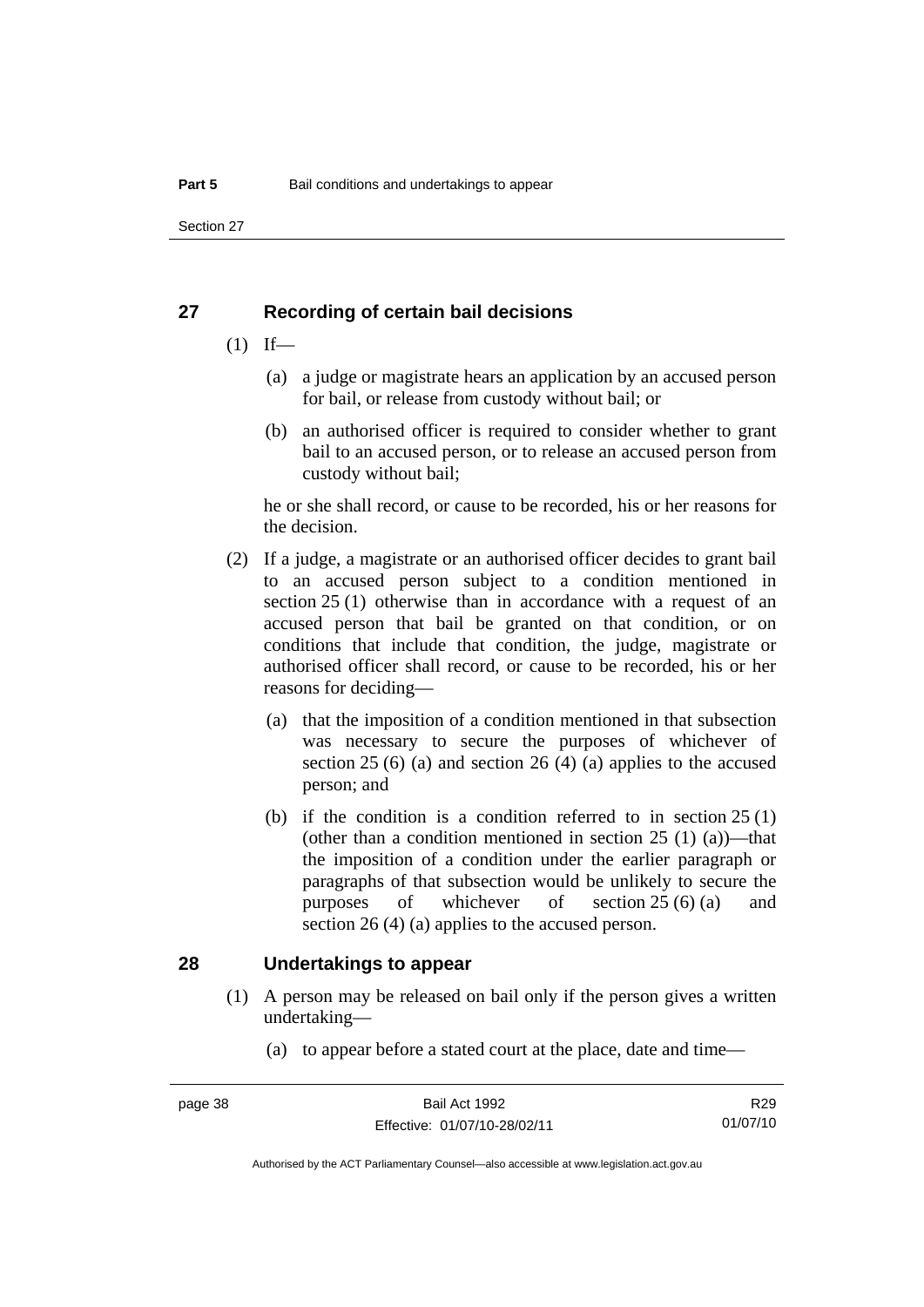- (i) stated in the undertaking; or
- (ii) notified to the person by a police officer; and
- (b) to comply with the bail conditions (if any).
- *Note* If a form is approved under s 58 for an undertaking, the form must be used.
- (2) For a continuation of bail, the person may undertake to appear at any time when, and at any place where, proceedings in relation to the offence with which the person has been charged may be continued.
- (3) An undertaking may be given in relation to more than 1 offence.
- (4) A court must accept an undertaking given under this section as proof of the matters stated in it if there is no evidence to the contrary.
- (5) Subsection (1) (a) does not apply to a person in relation to a breach of the peace or apprehended breach of the peace if no further appearance is required.

# **30 Accused person may be excused from attendance before court**

- (1) If a person has given an undertaking to appear before a court under section 28 (1), the court may, on application made by or on behalf of that person, by order excuse the person from attendance before the court to answer the charge in relation to which bail has been granted or for any other purpose in relation to the proceedings relating to the charge.
- (2) An order under subsection (1) may be made—
	- (a) whether or not any evidence has been given in the proceedings; and
	- (b) whether or not the applicant for the order is before the court or has attended before the court in relation to the proceedings.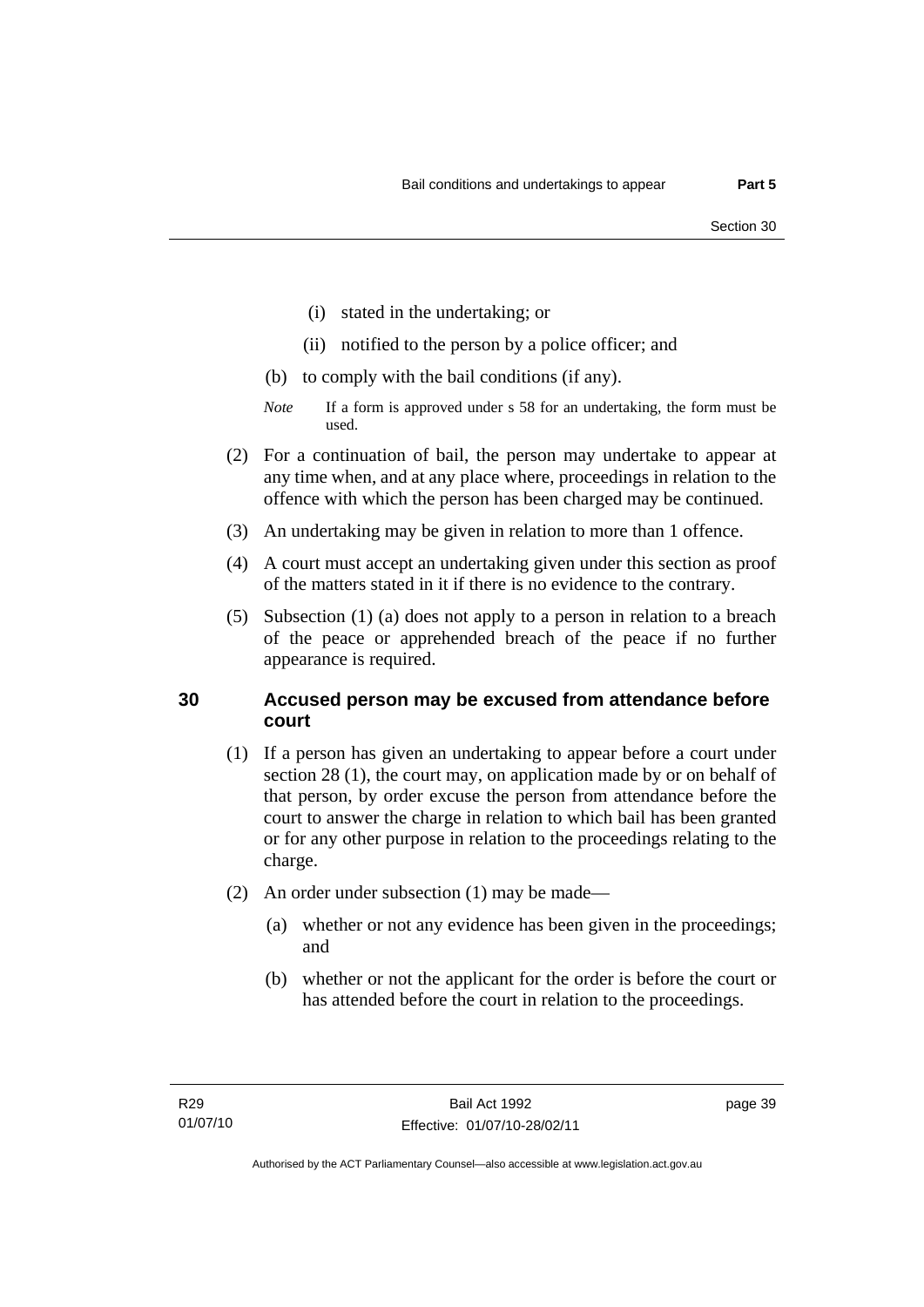Section 31

- (3) A court shall not make an order under subsection (1) unless it has been informed, by or on behalf of the applicant, that the applicant is represented by a lawyer for the purposes of the proceedings.
- (4) A court may, at any time during proceedings in relation to which an order has been made in relation to a person under subsection (1), direct the informant or the registrar of the court to serve the person in relation to whom the order has been made with a written notice requiring him or her to attend before the court, for the purposes of those proceedings, on a day and at a time and place stated by the court.

*Note 1* For how documents may be served, see the Legislation Act, pt 19.5.

*Note* 2 If a form is approved under s 58 for a notice, the form must be used.

- (5) If a person on whom a notice under subsection (4) has been served does not attend before the court in accordance with the requirements of the notice, the court may issue a warrant for the arrest of the person and for bringing the person before the court at the time and place specified in the warrant.
- $(6)$  If—
	- (a) a person has been discharged from custody on bail; and
	- (b) an order is made under subsection (1) excusing the person from attendance before the court in accordance with his or her undertaking to appear; and
	- (c) the person does not appear before the court at the place, date and time required under that undertaking;

the person shall not be taken to have failed to comply with a condition of his or her bail only because the person did not so attend before the court and bail continues subject to any condition other than a condition requiring the person to attend before the court.

### **31 Bail requirements**

(1) An undertaking to appear may be given to—

R29 01/07/10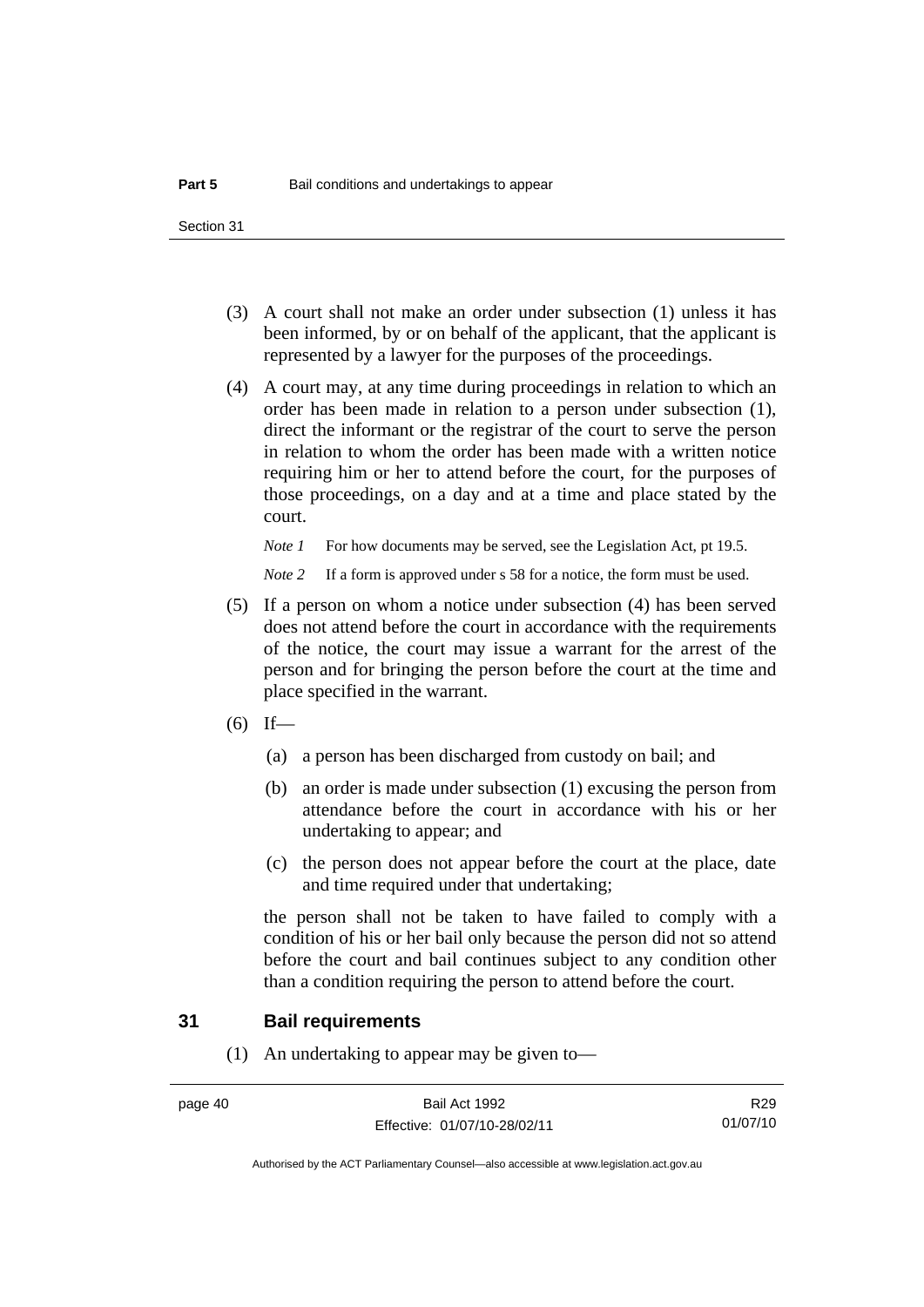- (a) a court; or
- (b) a registrar or deputy registrar; or
- (c) an authorised officer; or
- (d) for an accused person who is at a correctional centre or a NSW correctional centre—the person in charge of the centre.
- (2) An amount may be deposited, or security given, in accordance with a bail condition, to—
	- (a) a court; or
	- (b) registrar or deputy registrar; or
	- (c) an authorised officer.
- (3) In this section:

*deposit* includes a payment by cash or electronic funds transaction.

*security* includes security given by way of bond or bank guarantee.

# **32 Acceptable people and security for bail**

- (1) A court or authorised officer imposing a condition on bail may decide—
	- (a) the person, people or class of people who are acceptable people for a condition mentioned in section 25 (1) (b) or (c); and
	- (b) the number of people required for the condition; and
	- (c) the security acceptable for a condition mentioned in section 25 (1) (b) (ii).
- (2) If a decision has not been made when the undertaking to appear is given, the court or person to whom the undertaking to appear is given may decide.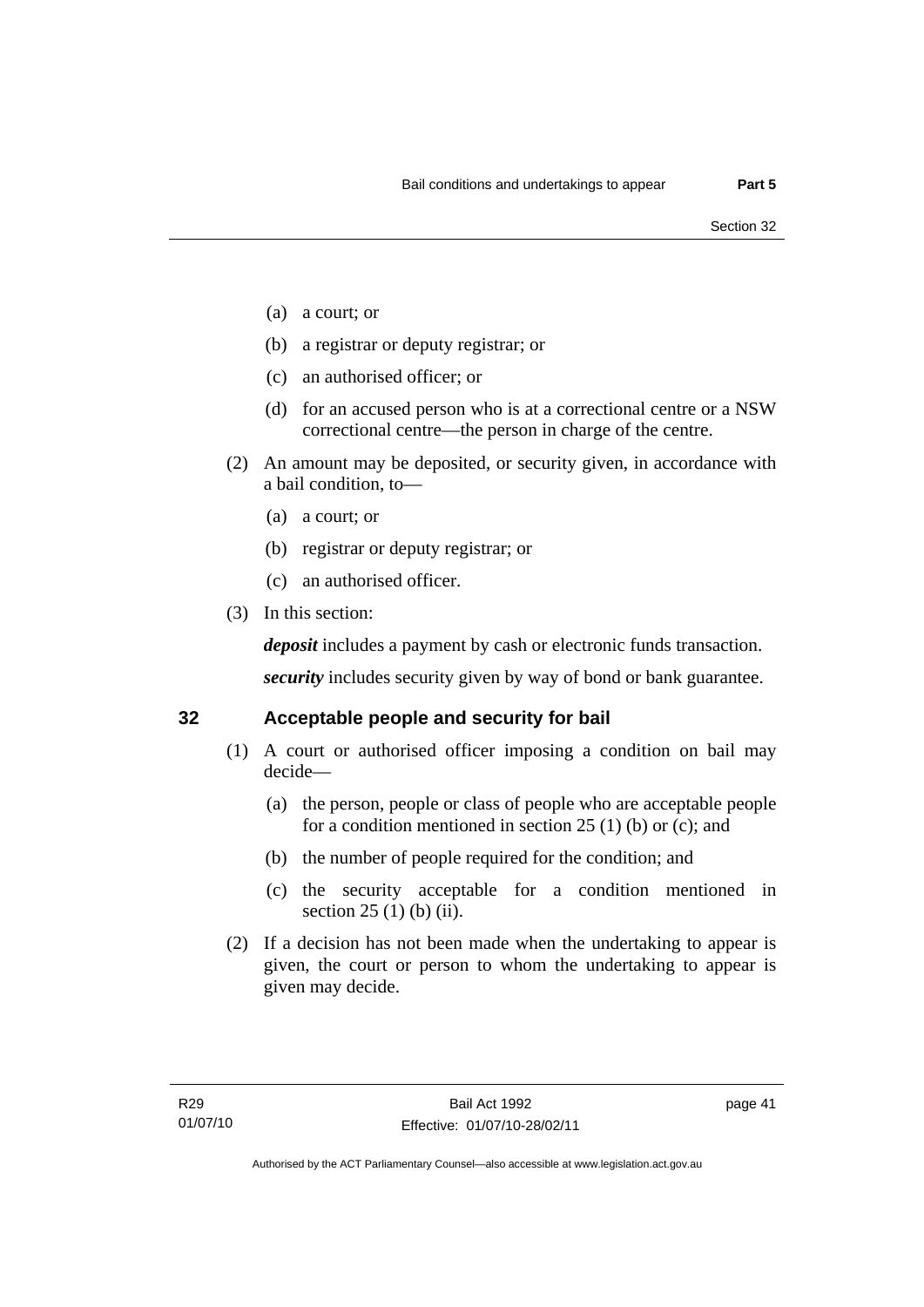Section 33

 (3) Without limiting subsections (1) and (2), an acceptable person for a condition includes an entity prescribed by regulation for this subsection.

### **33 Continuation of bail and undertakings**

- (1) If an accused person has given an undertaking to appear at a place, date and time at which proceedings in relation to the offence may be continued, whether on any adjournment, postponement or other deferment of the proceedings, or by way of committal, a court may continue the bail already granted in relation to the offence, whether or not the accused person is present in court.
- (2) If bail is continued under subsection (1), the undertaking to appear and the bail conditions continue to apply, except to the extent that the undertaking or condition otherwise provides or the court otherwise orders.
	- *Note* A court continuing bail must give notice of the continuation, bail conditions and place, date and time to which the proceedings are adjourned, postponed or deferred (see s 34 (4)).
- (3) If no direction is made by the court in relation to bail, whether or not the accused person appears in accordance with the undertaking—
	- (a) the court is taken to have continued bail; and
	- (b) the undertaking to appear and any bail conditions continue to apply.
- (4) If the hearing of a charge against an accused person is adjourned or postponed, the court may—
	- (a) continue the person's bail; or
	- (b) make another order about bail.
- (5) However, if a deposit has been made, or security given, by a surety in accordance with a bail condition, the court must not continue bail without the surety's consent unless it is a condition of bail that the deposit or security continues to apply if bail is continued.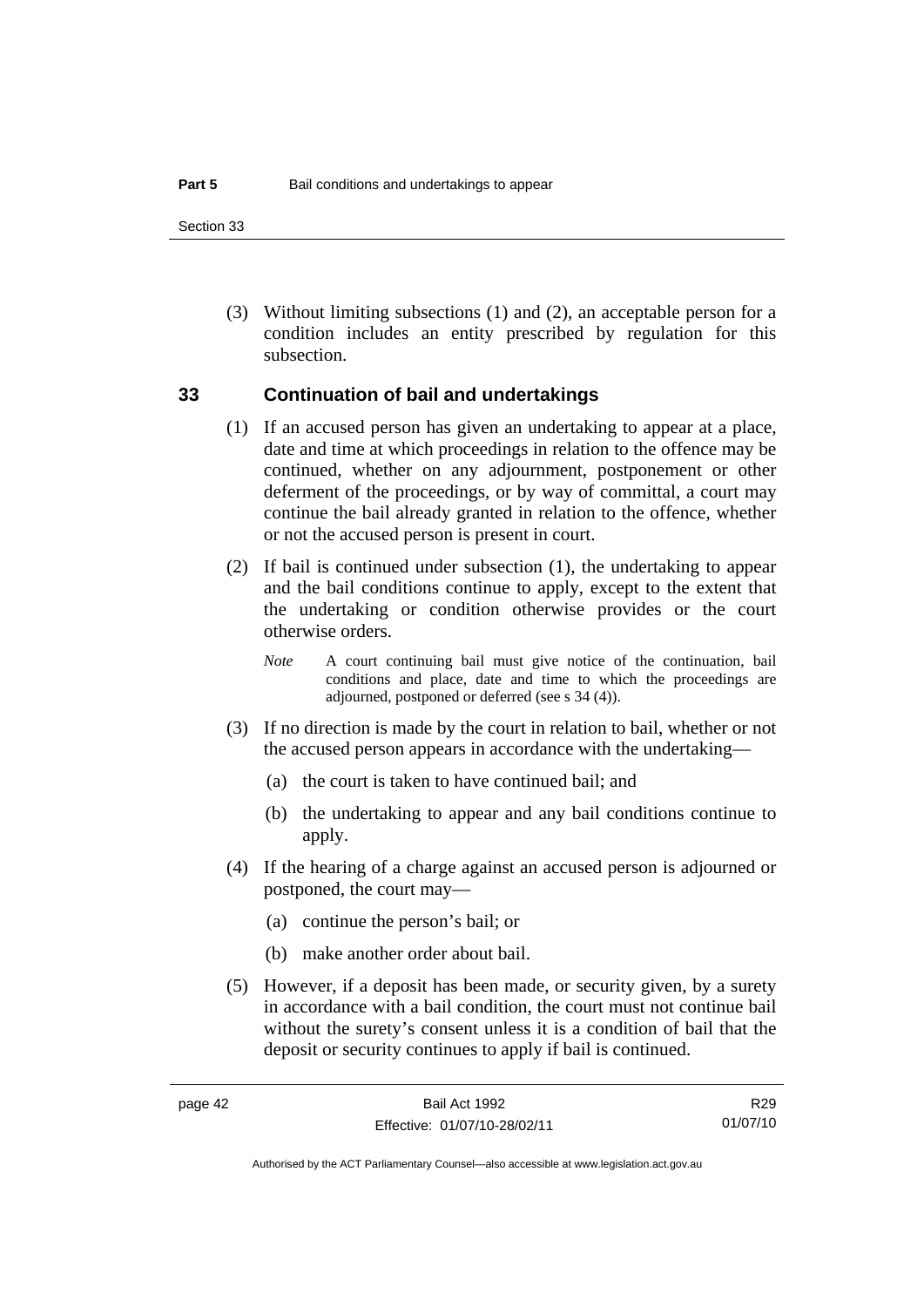- (6) If bail is continued—
	- (a) the undertaking to appear is taken to be an undertaking to appear an any time when, and at any place where, proceedings in relation to the offence with which the person has been charged may be continued; and
	- (b) any bail conditions continue to apply.
- (7) If an accused person has been released on bail and the court is satisfied that the accused person is because of illness or accident or other sufficient cause unable to appear personally before the court on the day when the person is required to appear, the court may, in the absence of the accused person, order the person to be further remanded to the place, date and time that the court considers appropriate and may order that the undertaking to appear given by the accused person and any agreement entered into under a condition of the grant of bail be continued so as to require the appearance of the accused person at every place, date and time to which the accused person is remanded or the hearing adjourned, postponed or otherwise deferred.

# **34 Written notice of conditions of bail**

- (1) A court or authorised officer granting bail to an accused person shall give, or cause to be given, to the accused person a written notice setting out the obligations of the accused person about the conditions of his or her bail and the consequences of any failure by the person to comply with those conditions and shall be satisfied before releasing the accused person, or causing the accused person to be released, that the person will comply with the conditions.
	- *Note* If a form is approved under s 58 for a notice under this section, the form must be used.
- (2) A court or an authorised officer granting bail to an accused person with a surety or sureties for his or her appearance to answer the charges against the person shall give, or cause to be given, to the surety or each of the sureties, as the case may be, written notice of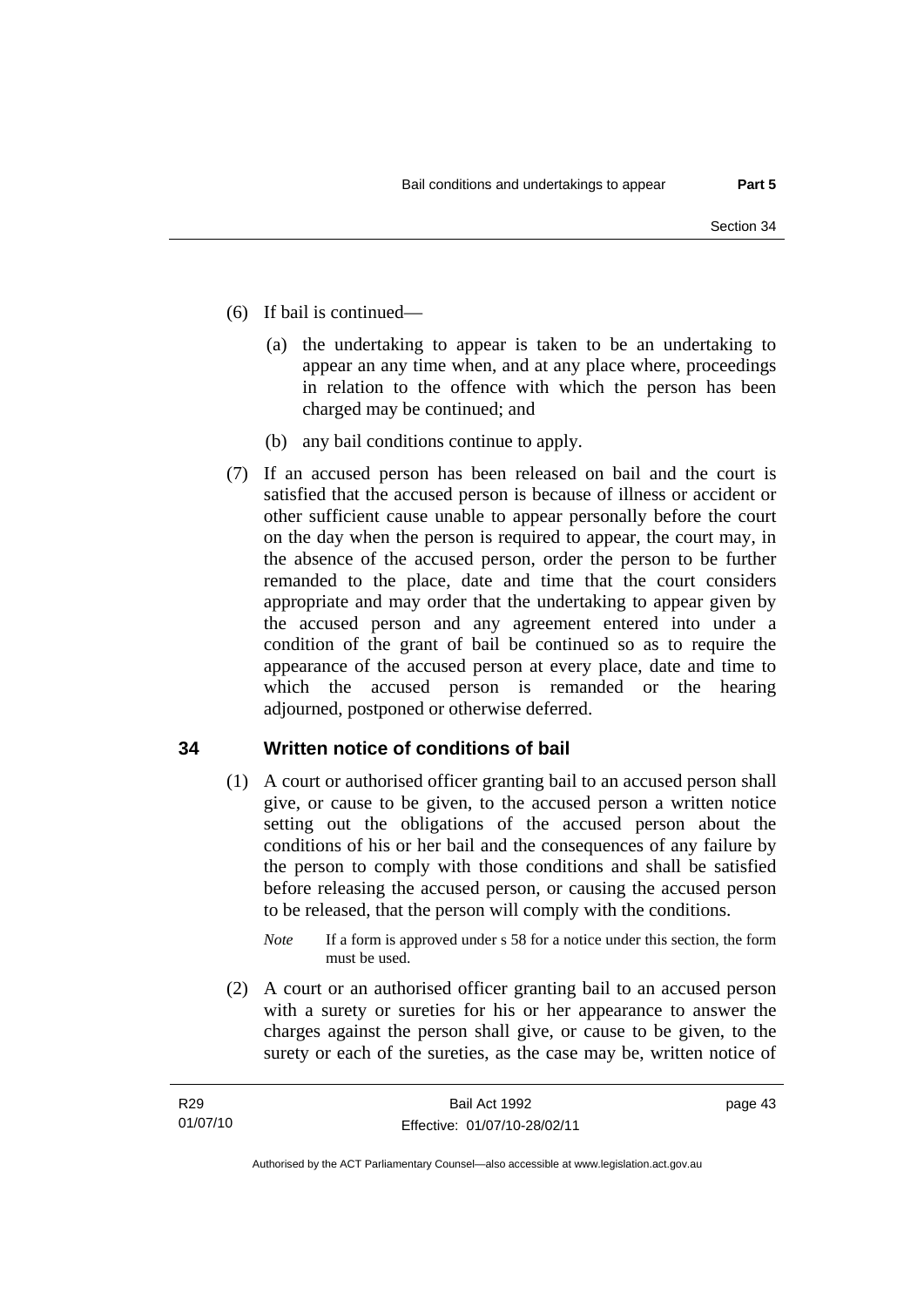the obligations of the accused person about the conditions of his or her bail and the consequences of any failure by the person to comply with those conditions and shall be satisfied before releasing the accused person, or causing the accused person to be released, that the surety or each of the sureties, as the case may be, understands the nature and extent of the obligations of the accused person under the conditions of his or her bail and the consequences of any failure by the person to comply with them.

- (3) If a bail condition is imposed or varied on a review under part 6 of a decision made in relation to bail, the court or authorised officer imposing or varying the condition shall—
	- (a) give, or cause to be given, to the accused person a written notice setting out the obligations of the accused person about the condition and the consequences of any failure by the person to comply with the condition and shall be satisfied that the accused person will comply with the condition; and
	- (b) give, or cause to be given, to each surety (if any) for the appearance of the accused person to answer the charges against the person a written notice of the obligations of the accused person about the condition and the consequences of any failure by the person to comply with it and shall be satisfied that each surety understands the nature and extent of the obligations of the accused person under the condition and the consequences of any failure by the person to comply with it.
- (4) A court continuing bail on an adjournment or a postponement of proceedings shall forthwith give, or cause to be given, to the accused person a written notice that—
	- (a) states that bail is continued until the hearing is resumed or stated; and
	- (b) states the conditions on which bail is presently allowed; and
	- (c) states the place, date and time to which the proceedings are adjourned or postponed or states that the proceedings are

R29 01/07/10

Authorised by the ACT Parliamentary Counsel—also accessible at www.legislation.act.gov.au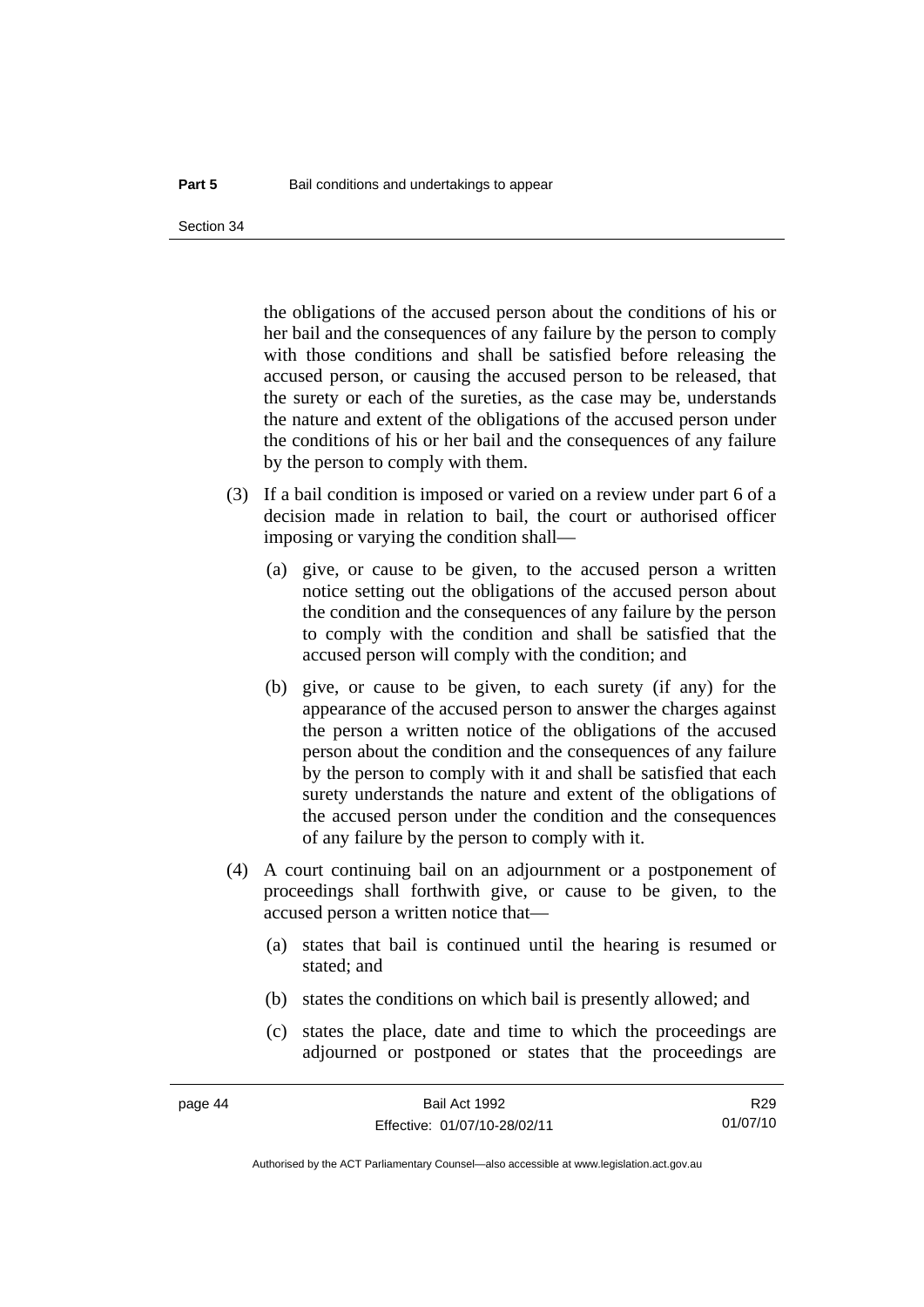adjourned or postponed to a place, date and time that are from time to time stated in a notice given or sent to the accused person as prescribed by regulation.

### **36 Discharge of surety**

- (1) A surety may, at any time apply to be discharged from his or her liability under a bail condition—
	- (a) if bail has been granted by a court—
		- (i) to the court that granted bail; or
		- (ii) to the court of appearance; or
	- (b) if bail has been granted by an authorised officer—to the court of appearance.
- (2) However, an application may not be made if the person granted bail has failed to comply with a bail condition or undertaking to appear.
- (3) If the person granted bail is not in custody or before the court when the application is made, the court must—
	- (a) issue a warrant to apprehend the person and bring the person before the court; or
	- (b) issue a summons for the person's appearance before the court.
- (4) On the person's appearance before the court, the court must, unless the court considers it would be unjust to do so—
	- (a) direct that the applicant be discharged from his or her liability; and
	- (b) release the security or deposit.
- (5) If the court discharges the applicant from liability, the court may—
	- (a) impose further bail conditions; and
	- (b) remand the person granted bail into custody until the further conditions are satisfied.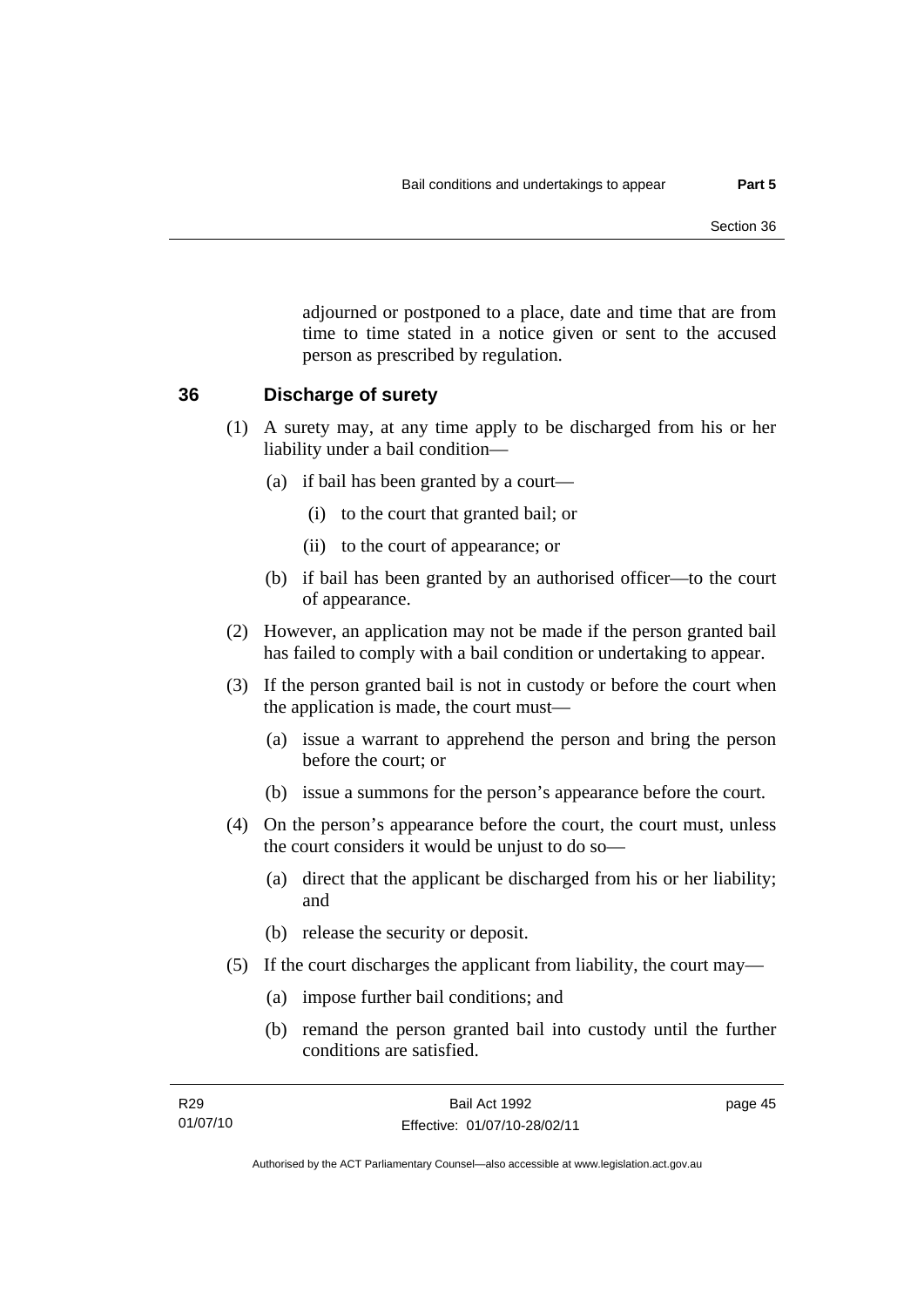Section 37

(6) In this section:

*court of appearance* means the court before which the accused person is required to appear in accordance with his or her undertaking to appear.

### **37 Payment of amounts to Territory**

- (1) This section applies if—
	- (a) a person granted bail fails to appear in court in accordance with his or her undertaking; and
	- (b) a bail condition mentioned in section 25 (1) (b) or (c) requires the person or someone else (the *person required to pay*) to pay, or forfeit, an amount to the Territory if the person fails to appear.
- (2) If the amount has been deposited in accordance with a condition mentioned in section 25 (1) (c), the amount is forfeited to the Territory.
- (3) If the amount has not been deposited, the court may order the person required to pay to pay the amount to the Territory.
- (4) Notice of the order must be given to the person required to pay as soon as practicable.

*Note* For how documents may be served, see the Legislation Act, pt 19.5.

- (5) If, after the end of 28 days after the day the notice is given, the amount has not been paid the amount may be recovered under the *Crimes (Sentence Administration) Act 2005*, chapter 6A (Court imposed fines) as if it were a fine within the meaning of that chapter.
- (6) Subsection (5) applies to an amount even if the amount exceeds \$50 000.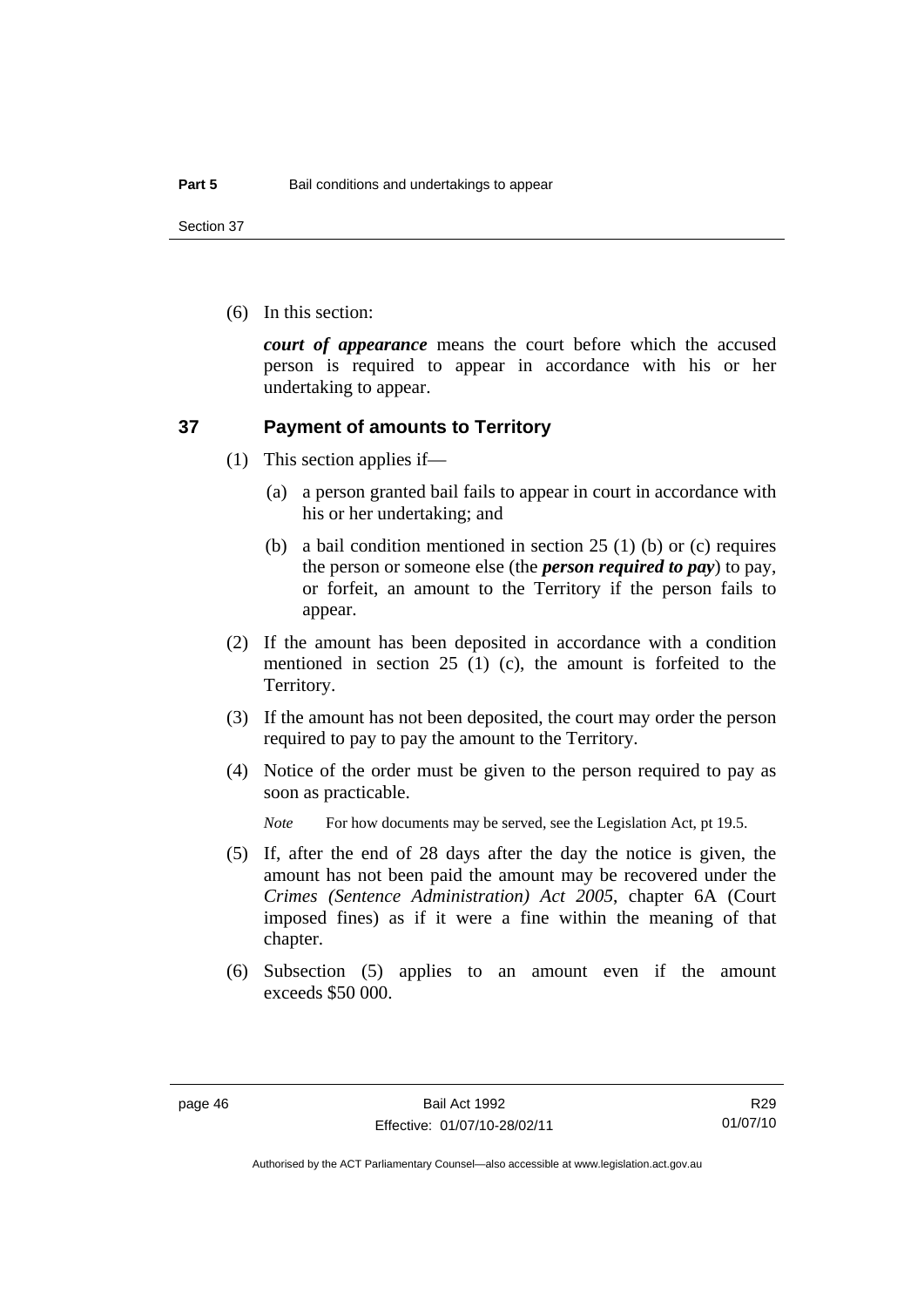# **Part 6 Review of bail decisions**

# **Division 6.1 Review of decisions by authorised officers**

# **38 Review by authorised officers**

- (1) If an authorised officer makes a decision under part 4 in relation to bail for an accused person that is—
	- (a) a decision to refuse to grant bail to the accused person; or
	- (b) a decision to grant bail to the accused person subject to 1 or more bail conditions;

the accused person may request a review of that decision by the authorised officer who made the decision or any other authorised officer.

 (2) If an application for a review of a bail decision is made to an authorised officer under subsection (1), the authorised officer shall as soon as possible conduct a review of the decision.

# **39 Exercise of power to review**

- (1) The power to review a decision under this division includes a power to confirm or vary a decision or to substitute another decision.
- (2) A decision as varied or substituted must be in conformity with this Act.
- (3) If, on a review of a decision under this division, the authorised officer varies the decision or substitutes another decision, section 27 applies in relation to the decision as varied or substituted as if the decision had been made by the authorised officer under part 4.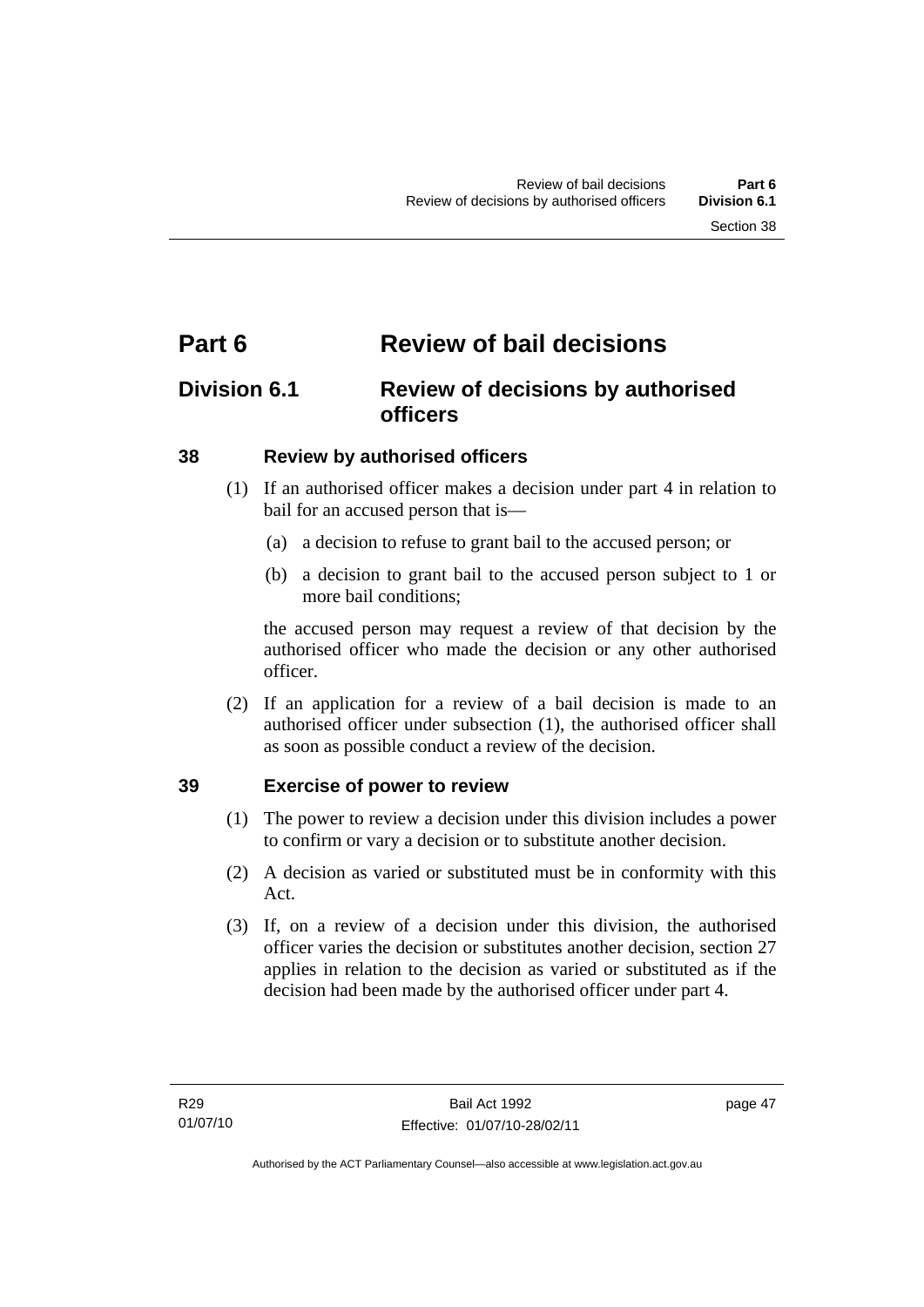- (4) An authorised officer may refuse to entertain a request to review a decision under this division if the authorised officer is satisfied that the request is frivolous or vexatious.
- (5) A regulation may—
	- (a) prescribe the way of making a request for the review of a decision under this division; and
	- (b) prescribe procedures for the conduct of a review under this division; and
	- (c) limit the time within which, and the circumstances in which, an accused person may apply for a review of a decision under this division; and
	- (d) limit the number of applications that may be made for the review of a bail decision under this division.

# **40 Limitation on power of authorised officer to review**

An authorised officer may not, under this division—

- (a) review a decision in circumstances if, had the decision not been made, the authorised officer would be prohibited from making a decision in relation to the grant of bail; or
- (b) review a decision that has been reviewed by a court.

# **Division 6.2 Review of decisions by courts**

# **41 Right of review of bail decisions**

An accused person or the informant may apply under this division for review of any decision by a court or an authorised officer in relation to bail.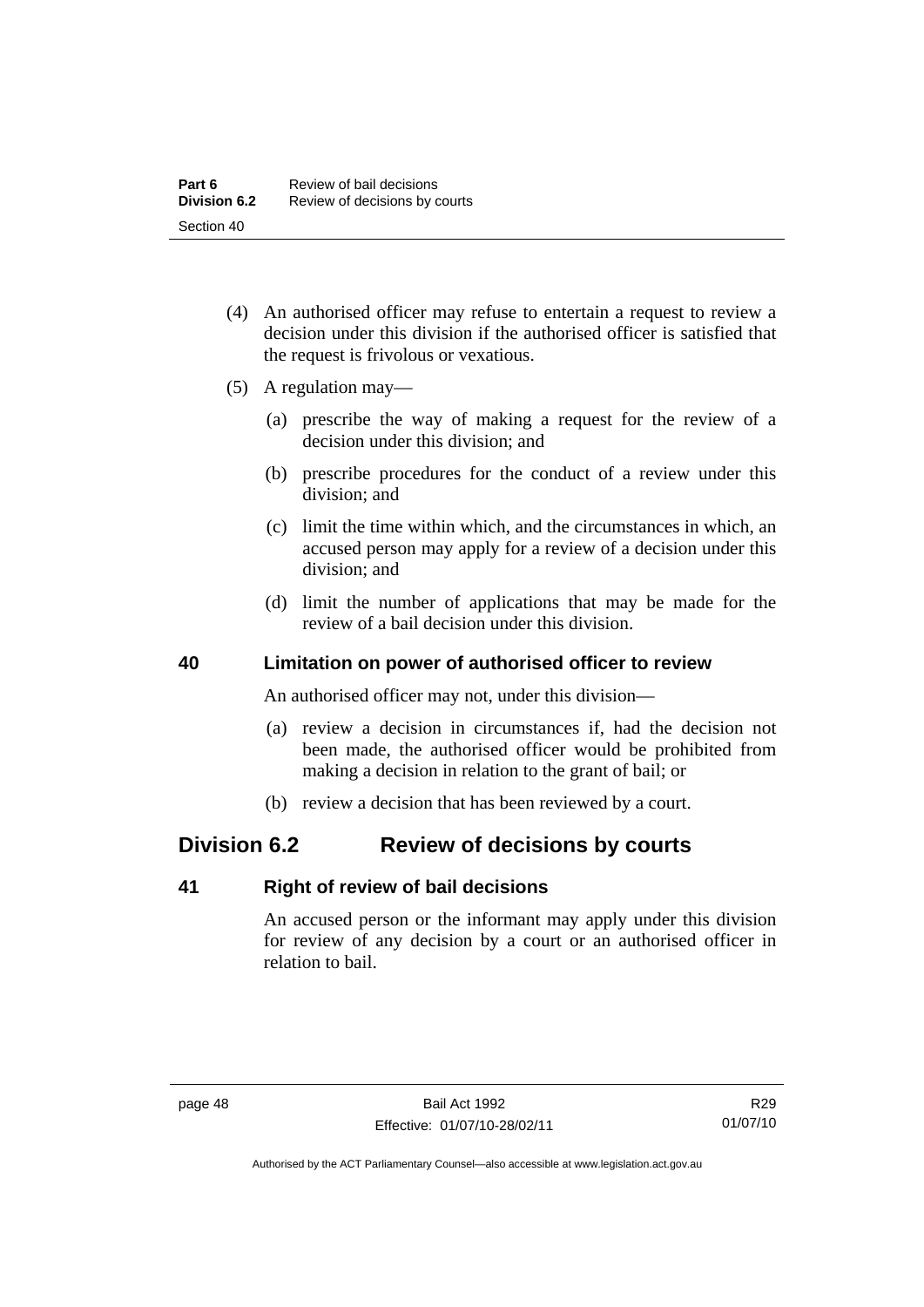# **41A Court may review on its own initiative**

- (1) A court that has made a decision in relation to bail may review the decision on its own initiative if the court considers it is in the interests of justice to do so.
- (2) The court may issue a warrant for the arrest of the person and for bringing the person before the court at the time and place stated in the warrant.

# **42 Power of Magistrates Court to review**

- (1) The Magistrates Court may, on application under this division, review any decision of an authorised officer or the Magistrates Court (however constituted) in relation to bail.
- (2) However, the Magistrates Court may review the decision only if the application for review is based on—
	- (a) a significant change in circumstances relevant to the granting of bail; or
	- (b) the availability of fresh evidence or information of material significance to the granting of bail to the person that was unavailable on the most recent application in relation to bail.
- (3) The power of the Magistrates Court to review a decision under this section may be exercised whether or not any power to review the decision under section 38 has been exercised or been sought to be exercised.

# **43 Power of Supreme Court to review**

- (1) The Supreme Court may, on application under this division, review any decision of an authorised officer, the Magistrates Court or the Supreme Court (however constituted) in relation to bail.
- (2) However, the Supreme Court may review the decision only if the application for review is based on—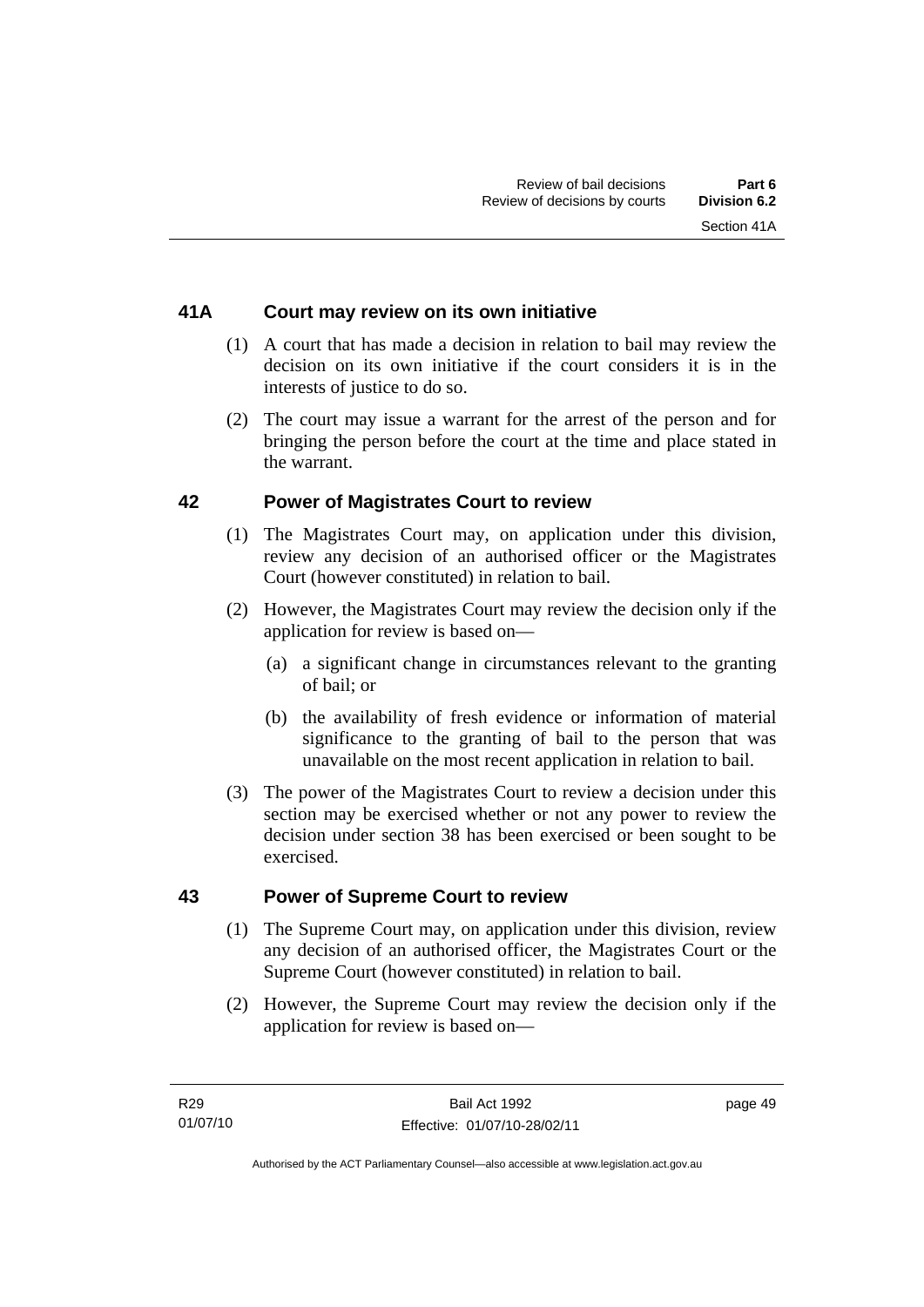- (a) a significant change in circumstances relevant to the granting of bail; or
- (b) the availability of fresh evidence or information of material significance to the granting of bail to the person that was unavailable on the most recent application in relation to bail.
- (3) The power of the Supreme Court to review a decision under this section may be exercised whether or not any power to review the decision under section 38 or section 42 has been exercised or has been sought to be exercised.

# **45 Exercise of power to review**

- (1) The power to review a decision under this division includes a power to confirm or vary the decision or to substitute another decision.
- (2) A decision as varied or substituted shall be in conformity with this Act.
- (3) The review of a decision shall be by way of rehearing and evidence or information in addition to, or in substitution for, the evidence or information given or obtained on the making of the decision may be given or obtained on the review.
- (4) If, on a review of a decision under this division the court varies the decision or substitutes another decision, section 27 applies in relation to the decision as varied or substituted as if that decision had been given by the court in relation to an application for bail.
- (5) If, on a review of a decision under this division, bail for an accused person is revoked, the court may, by warrant, commit the person into custody.
- (6) If, on a review of a decision under this division—
	- (a) bail is granted without any condition being imposed but the accused person has not given an undertaking to appear; or

Authorised by the ACT Parliamentary Counsel—also accessible at www.legislation.act.gov.au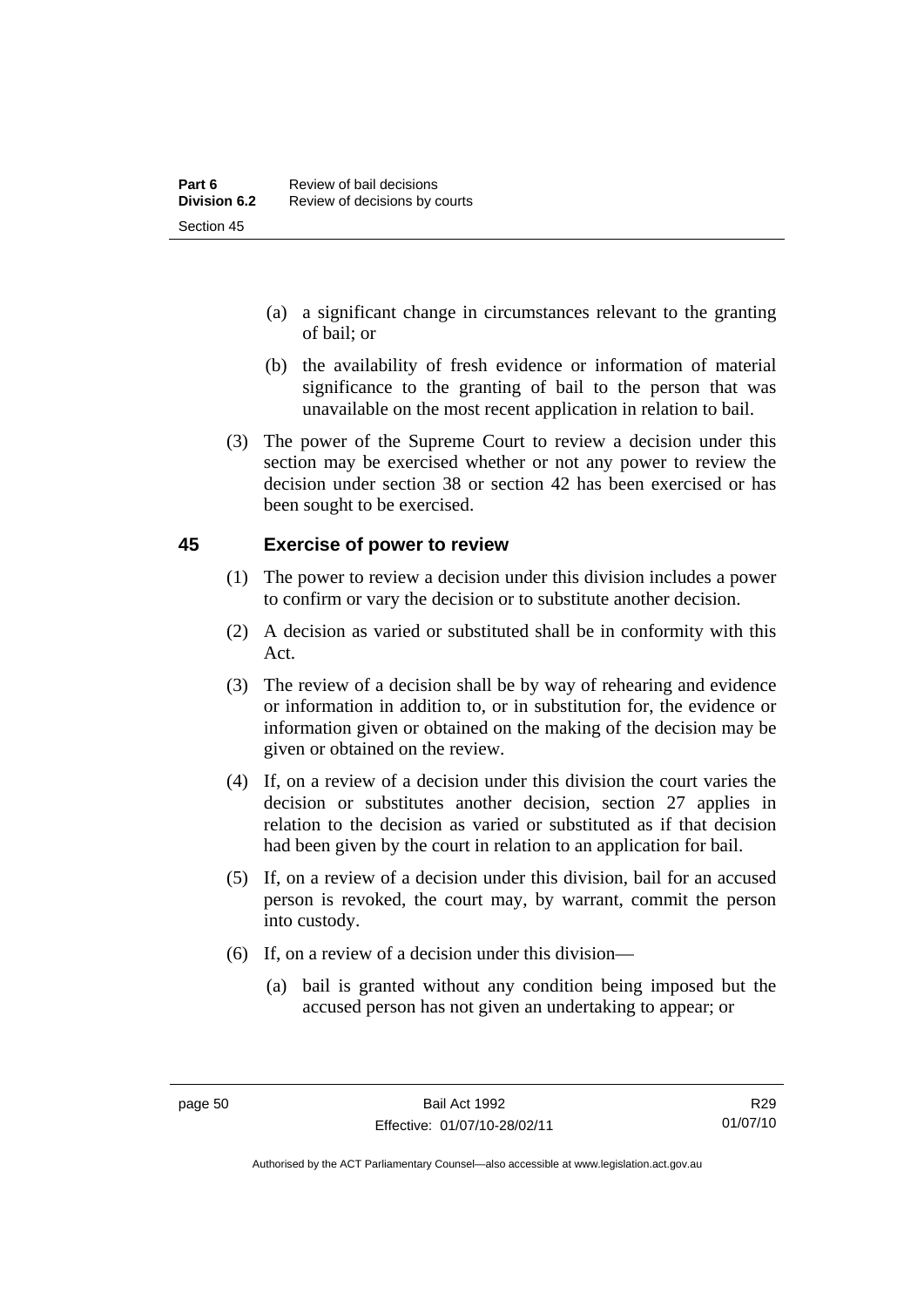(b) bail is granted subject to a condition;

the court may by warrant commit the person into custody until the person gives the undertaking to appear or satisfies the condition.

- (7) A court may refuse to entertain a request to review a decision under this division if the court is satisfied that the request is frivolous or vexatious.
- (8) A regulation may make provision in relation to—
	- (a) the way of making a request for the review of a decision under this division; and
	- (b) the giving or sending to people of notices relating to the proposed exercise of power to review a decision under this division.

# **46 Review limited to bail conditions**

- (1) If an accused person has remained in custody after being granted bail by a court because any condition of the bail has not been complied with, the decision in relation to bail may be reviewed by the court that granted bail—
	- (a) at the request of the accused person; or
	- (b) at the request of a police officer; or
	- (c) on the court's own initiative.
- (2) A review under this section of a decision in relation to bail is limited to a review of the conditions on which bail has been granted.
- (3) A review requested under this section by a police officer shall not be conducted unless the court is satisfied that the request was made—
	- (a) for the purpose of benefiting the accused person; and
	- (b) with the consent of the accused person.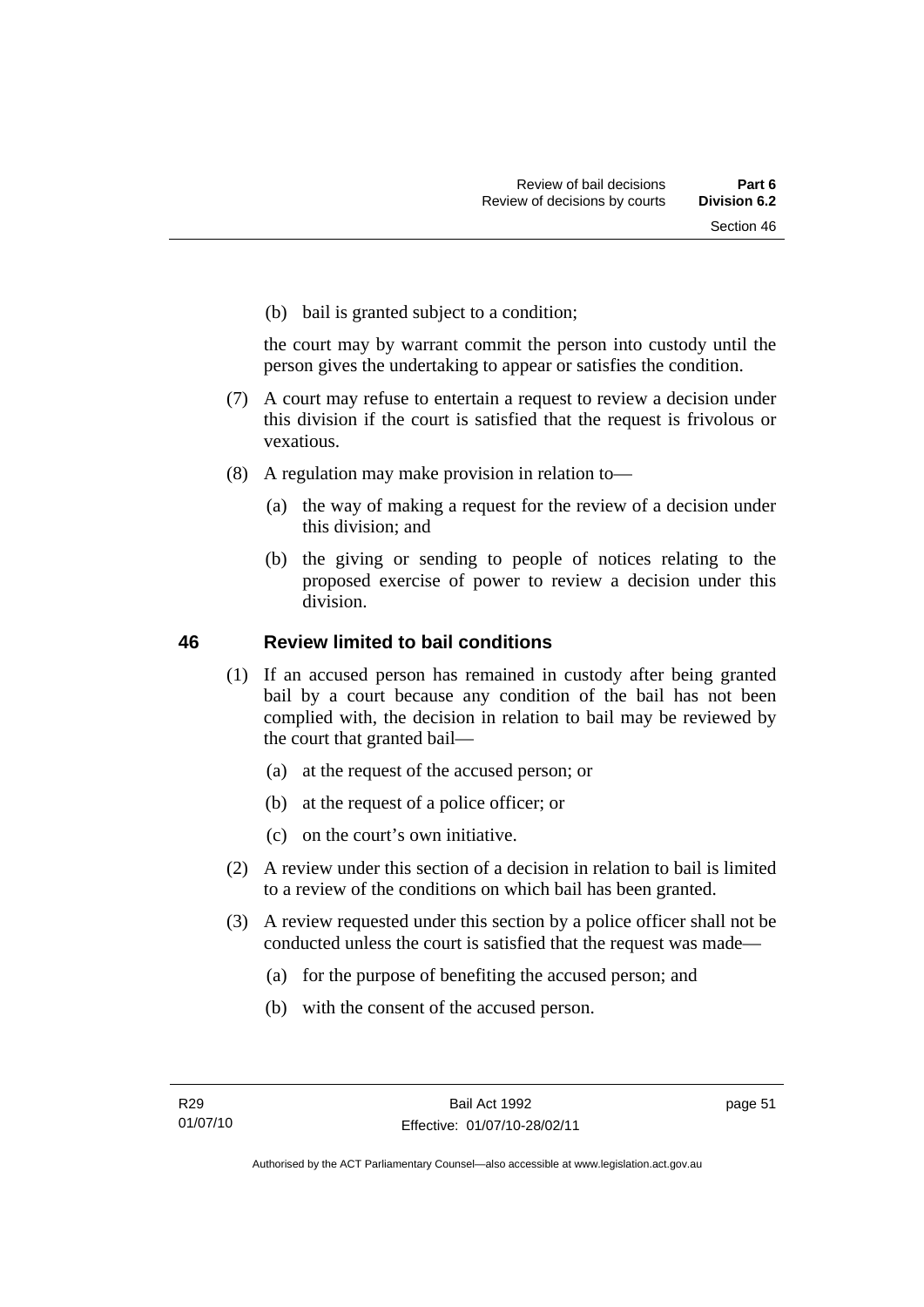- (4) On a review of a bail decision under this section, a court may—
	- (a) confirm the decision about the conditions of bail; or
	- (b) vary the decision by removing or imposing bail conditions; or
	- (c) grant bail without imposing any bail condition.
- (5) Notwithstanding section 43, the Supreme Court is empowered to conduct a review of a bail decision under this section only in relation to bail granted by the Supreme Court (however constituted).

page 52 Bail Act 1992 Effective: 01/07/10-28/02/11

R29 01/07/10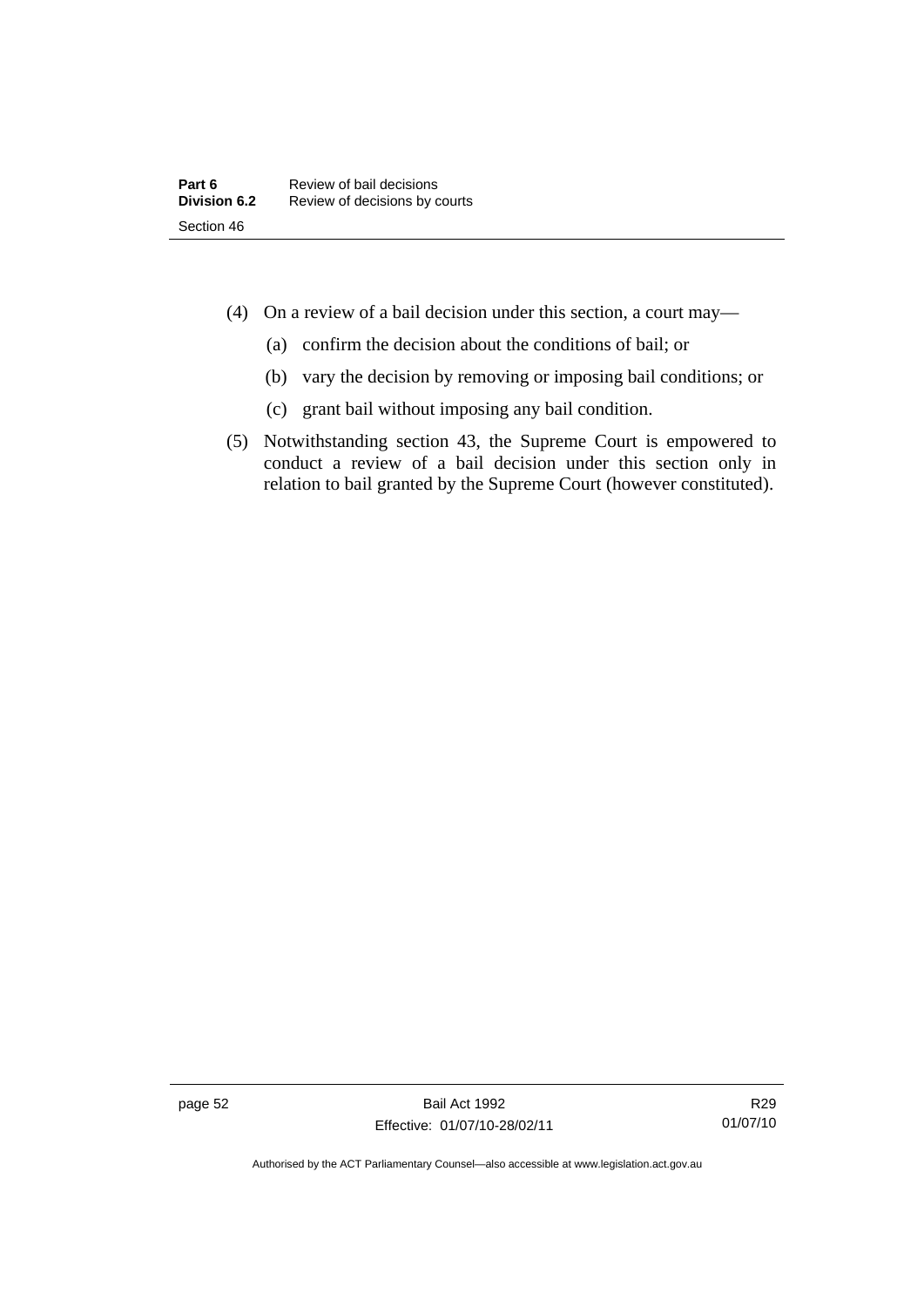# **Part 7 Miscellaneous**

# **47 Giving information relating to bail**

 (1) If a person is charged by a police officer with an offence and the person charged is being held in custody in relation to the offence, the police officer shall, as soon as is reasonably practicable after the person is charged, give to the person, by written notice, information relating to his or her entitlement to, or eligibility for, bail and to his or her entitlement to the review of decisions under this Act.

 (2) If an accused person is being held in custody in relation to an offence at the time of his or her first appearance in court in relation to that offence, the court shall, during that appearance, or as soon as is reasonably practicable, give to the person, by written notice, information relating to his or her entitlement to, or eligibility for, bail.

# **47A Notice to victim of bail decisions**

- (1) This section applies if—
	- (a) a court or authorised officer makes a decision about a grant of bail, or reviews a bail decision, in relation to a person; and
	- (b) the informant is aware that a victim has expressed concern about the need for protection from violence or harassment by the person.
- (2) The informant must tell a police officer assigned to liaise with victims of crime (a *victim liaison officer*) that the victim has expressed the concern.

*Note* If a form is approved under s 58 for a notice under this section, the form must be used.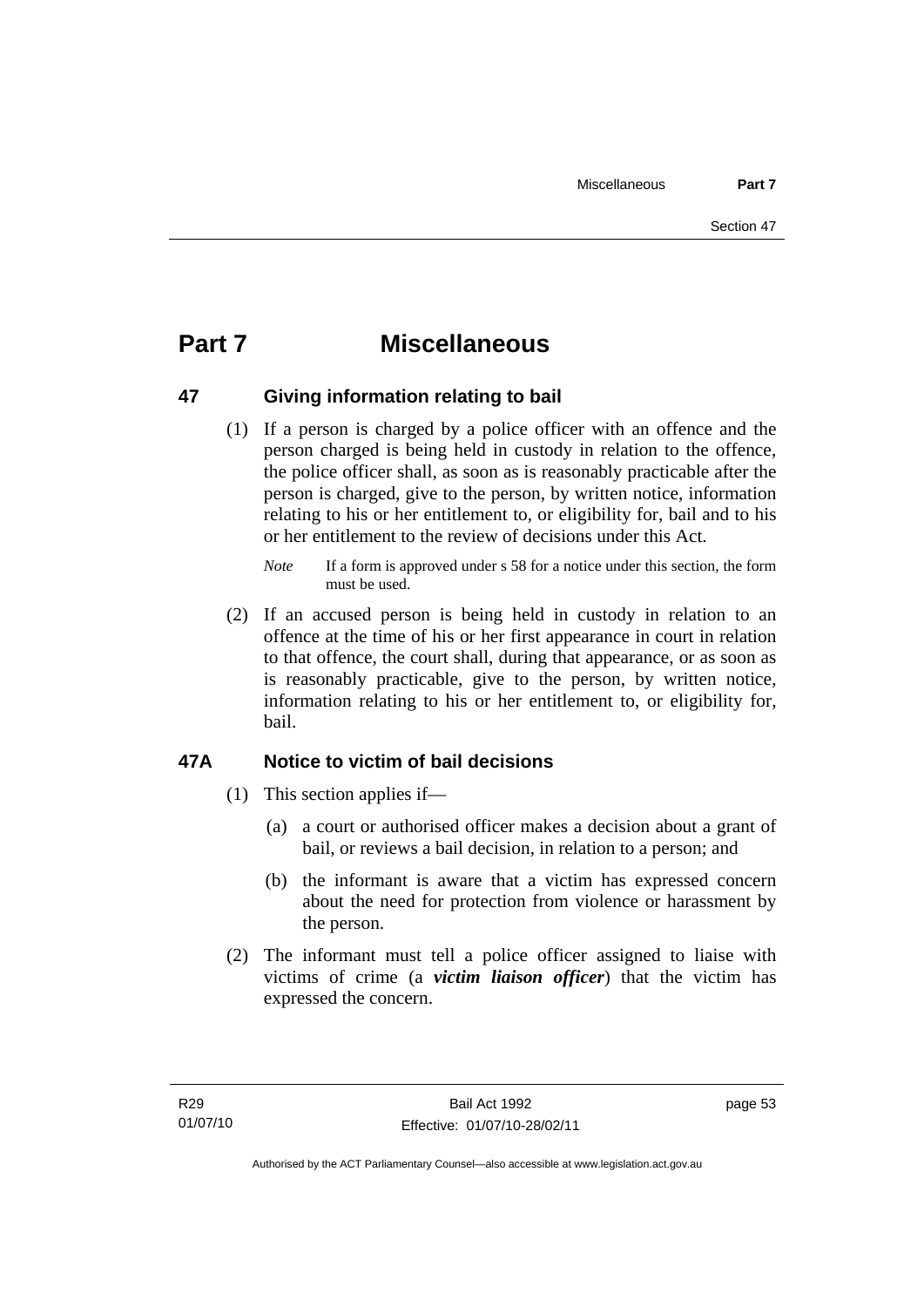#### **Part 7** Miscellaneous

Section 48

 (3) If a victim liaison officer is told about a victim's concern, the victim liaison officer must take all reasonable steps to tell the victim (or, if the victim is a child, a person who has parental responsibility for the child) about the bail decision as soon as practicable.

# **48 Notification to court that bail condition not satisfied**

- (1) This section applies to a person who has been granted bail by a court but who has remained in custody since bail was granted because a condition of the bail has not been complied with.
- (2) The person in charge of the correctional centre or other place where the person is in custody must give the court written notice that the person remains in custody because of the failure to comply with a bail condition.

*Note* If a form is approved under s 58 for a notice, the form must be used.

- (3) The notice must be given to the court not later than 7 days after the day the person is received into custody.
- (4) To remove any doubt, the court to which a notice is given under subsection (2) may, on its own initiative, conduct a review under section 46 of the condition on which bail was granted.
- (5) A notice under this section is required to be given only once in relation to any particular grant of bail.
- (6) A regulation may prescribe information that is to be given to a court with a notice under this section.

# **49 Failure to answer bail**

- (1) A person commits an offence if the person—
	- (a) gives an undertaking to appear before a court; and
	- (b) fails to carry out the undertaking.

Maximum penalty: 200 penalty units, imprisonment for 2 years or both.

Authorised by the ACT Parliamentary Counsel—also accessible at www.legislation.act.gov.au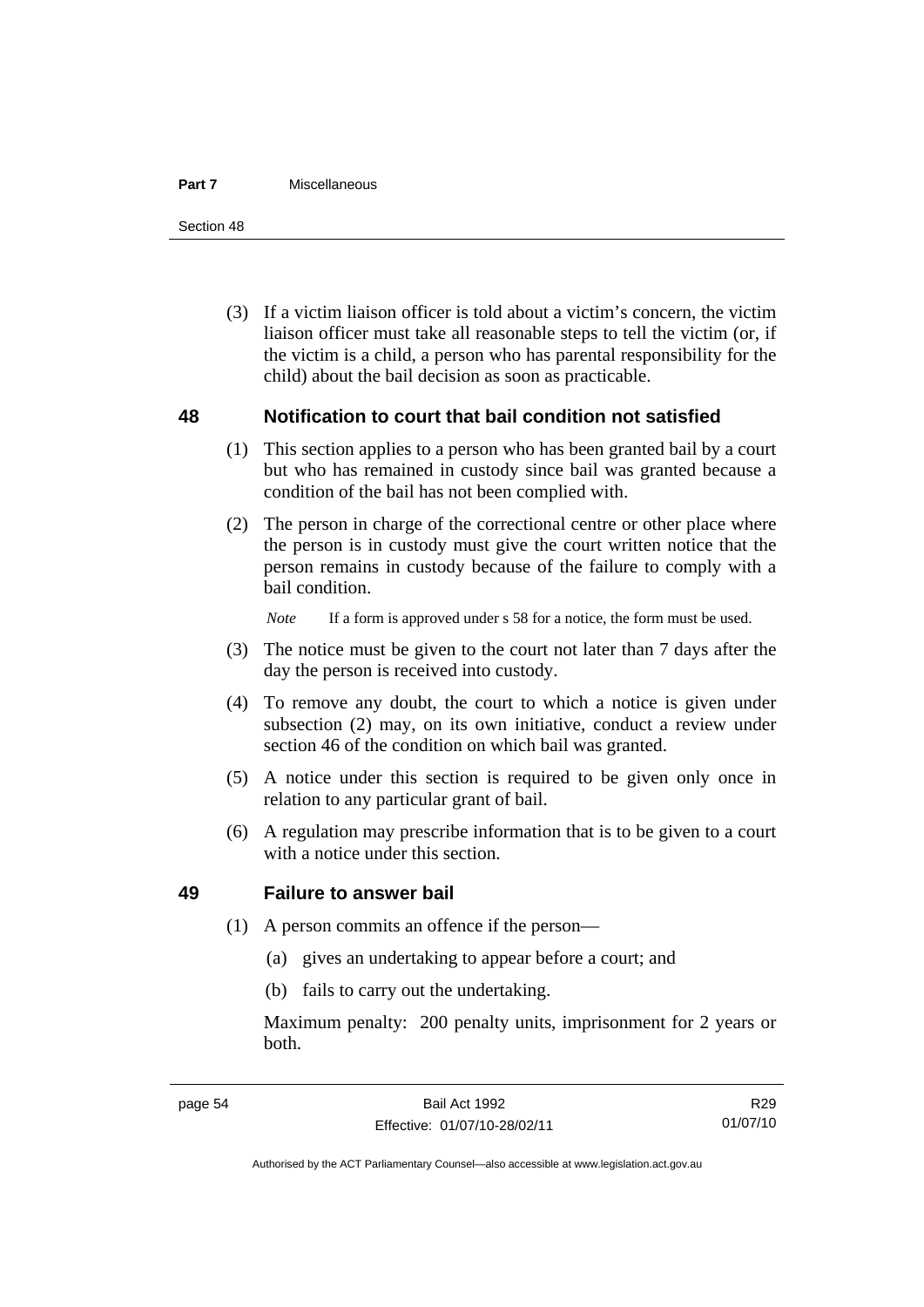- (2) The court may issue a warrant to arrest the person and to bring the person before the court.
- (3) Subsection (1) does not apply if the person has a reasonable excuse for failing to carry out the undertaking.

# **51 Indemnification of sureties**

 (1) A person commits an offence if the person indemnifies, or agrees to indemnify, anyone else against a liability the other person incurs or may incur as surety for an accused person.

Maximum penalty: 200 penalty units, imprisonment for 2 years or both.

 (2) A person commits an offence if the person is indemnified, or agrees to be indemnified, by someone else against a liability the person incurs or may incur as surety for an accused person.

Maximum penalty: 200 penalty units, imprisonment for 2 years or both.

- (3) For this section, it does not matter whether—
	- (a) the agreement is for compensation in money or anything else; or
	- (b) the agreement is made before or after the person indemnified, or agreed to be indemnified, becomes a surety; or
	- (c) the person indemnified, or agreed to be indemnified, becomes a surety.

# **52 Contravention of Act by police officers**

 (1) If a police officer contravenes a provision of this Act that is applicable to him or her as a police officer or as an authorised officer, the contravention is not punishable as an offence unless a penalty is expressly provided by this Act in relation to the contravention.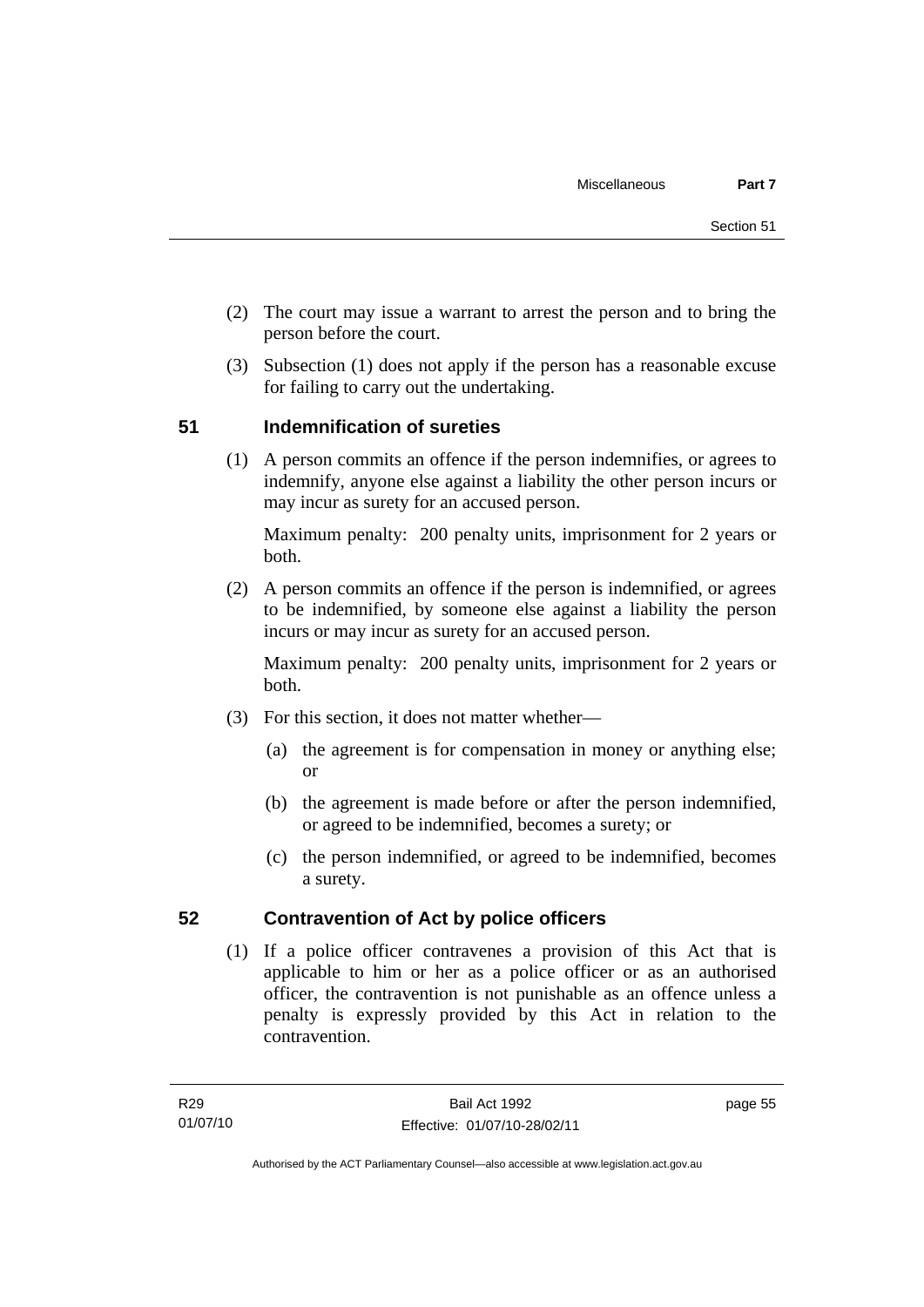- (2) Subsection (1) does not apply to prevent a contravention of a provision of this Act by a police officer from—
	- (a) being dealt with under the *Complaints (Australian Federal Police) Act 1981* (Cwlth); or
	- (b) constituting grounds for the institution of civil proceedings.

# **55 Civil standard of proof to apply for certain purposes**

If a court or an authorised officer, in making a decision in relation to bail (other than a decision in proceedings for an offence committed in relation to bail), is to be, or may be, satisfied as to any matter, it is sufficient if the court or authorised officer is satisfied on the balance of probabilities.

# **56 No right of surety to arrest**

A surety for an accused person does not have the right to arrest the accused person because the surety is a surety for the accused person.

# **56A Arrest without warrant of person on bail**

- (1) This section applies if a person has been granted bail in the ACT, a State or another Territory.
- (2) A police officer may arrest the person without warrant if the officer believes on reasonable grounds that the person—
	- (a) has failed to comply with a bail condition; or
	- (b) will not comply with a bail condition.
- (3) The police officer must bring the person before a court as soon as practicable.
- (4) The court may—
	- (a) for a person granted bail in the ACT—exercise the same powers in relation to bail as it has in relation to any other accused person in custody; or

R29 01/07/10

Authorised by the ACT Parliamentary Counsel—also accessible at www.legislation.act.gov.au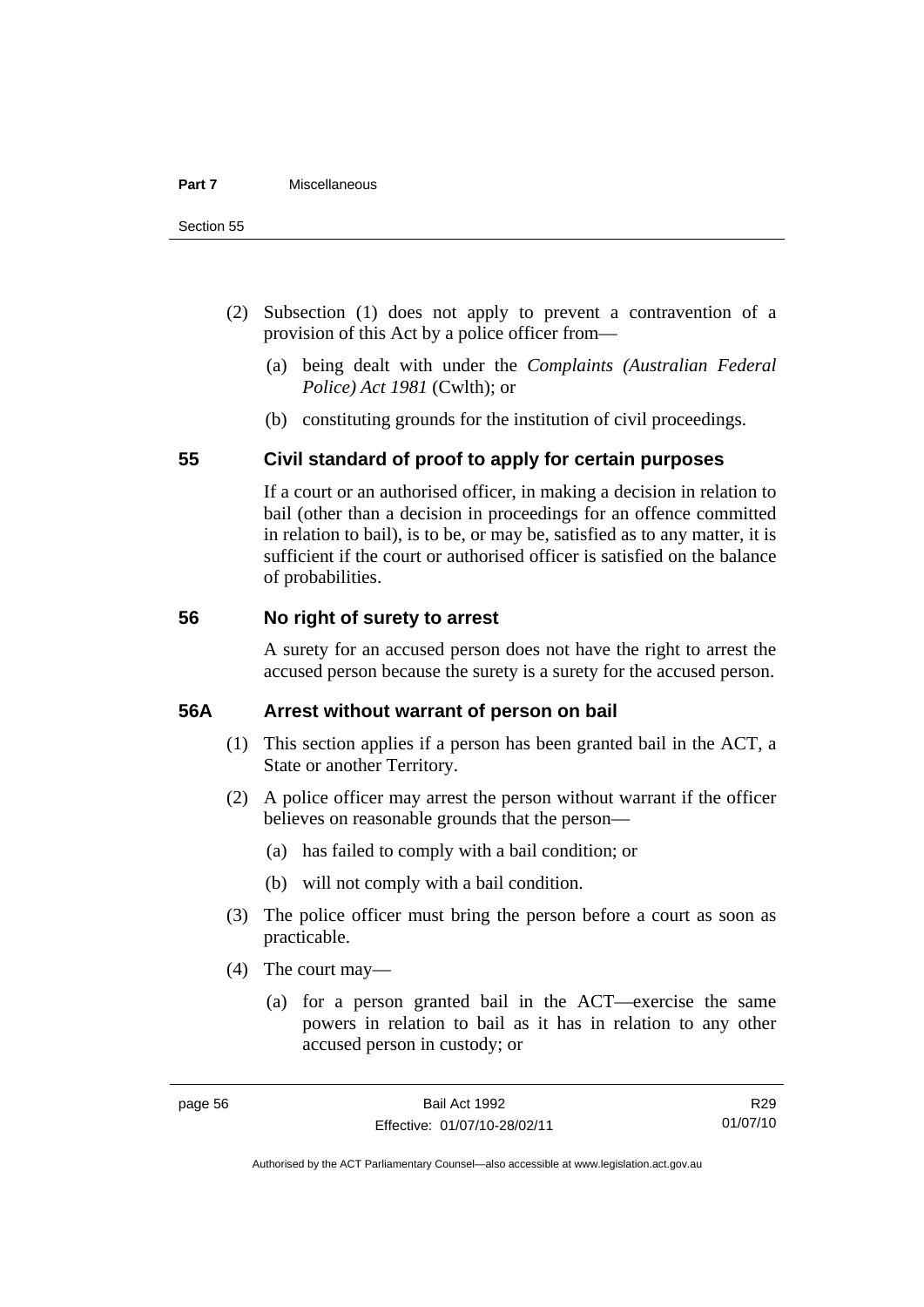- (b) for a person granted bail in a State or another Territory—
	- (i) release the person unconditionally; or
	- (ii) grant the person bail subject to the conditions that the court considers appropriate; or
	- (iii) remand the person in custody for a reasonable time while a warrant for the person's arrest is obtained from the State or other Territory.
- (5) A release mentioned in subsection (4) (b) (i) does not affect the grant of bail in the State or other Territory.

#### **56B Arrest for breach of condition by person outside ACT**

- (1) This section applies if a police officer reasonably believes that—
	- (a) a person who has been granted bail in the ACT has failed to comply with a bail condition; and
	- (b) the person is in a State or another Territory.
- (2) An issuing officer may, on the information of a police officer—
	- (a) issue a warrant to arrest the person in the State or other Territory and bring the person before a court; or
	- (b) issue a summons for the person's appearance before a court.
- (3) In this section

*issuing officer*, for a warrant, means—

- (a) a judge, the registrar or a deputy registrar of the Supreme Court; or
- (b) a magistrate; or
- (c) if authorised by the Chief Magistrate to issue a warrant—the registrar or deputy registrar of the Magistrates Court.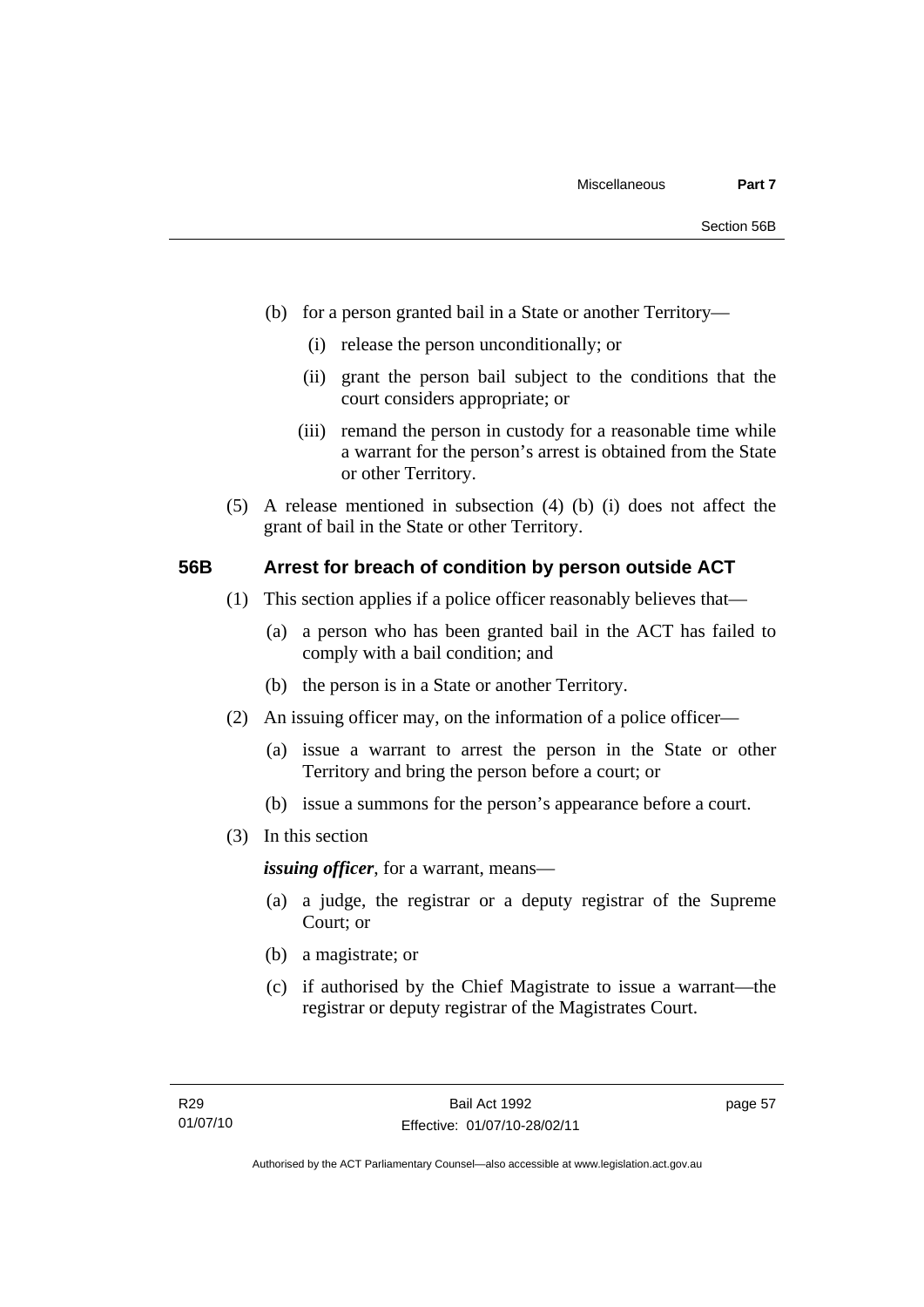#### **Part 7** Miscellaneous

### **57 Act to prevail**

- (1) Except if otherwise expressly provided by this Act, this Act applies in relation to the grant of bail to accused people to the exclusion of any other law in force immediately before the commencement of this Act so far as any other such law makes provision for or in relation to bail for accused people.
- (2) This Act does not affect the *Bill of Rights 1688* 1 Will and Mary sess 2 c 2.

### **57AA Abolition of inherent power of bail**

Any inherent power of the Supreme Court to grant bail is abolished.

### **58 Approved forms**

- (1) The Minister may, in writing, approve forms for this Act.
- (2) If the Minister approves a form for a particular purpose, the approved form must be used for that purpose.
- (3) A form approved for section 28 (1), 30 (4), 34, 47 or 48 (2) is a disallowable instrument.
	- *Note* A disallowable instrument must be notified, and presented to the Legislative Assembly, under the Legislation Act.
- (4) Any other approved form is a notifiable instrument.

*Note* A notifiable instrument must be notified under the Legislation Act.

 (5) If there is no approved form for an instrument under this Act, the instrument must be in a form acceptable to the registrar.

### **59 Regulation-making power**

- (1) The Executive may make regulations for this Act.
	- *Note* A regulation must be notified, and presented to the Legislative Assembly, under the Legislation Act.

R29 01/07/10

Authorised by the ACT Parliamentary Counsel—also accessible at www.legislation.act.gov.au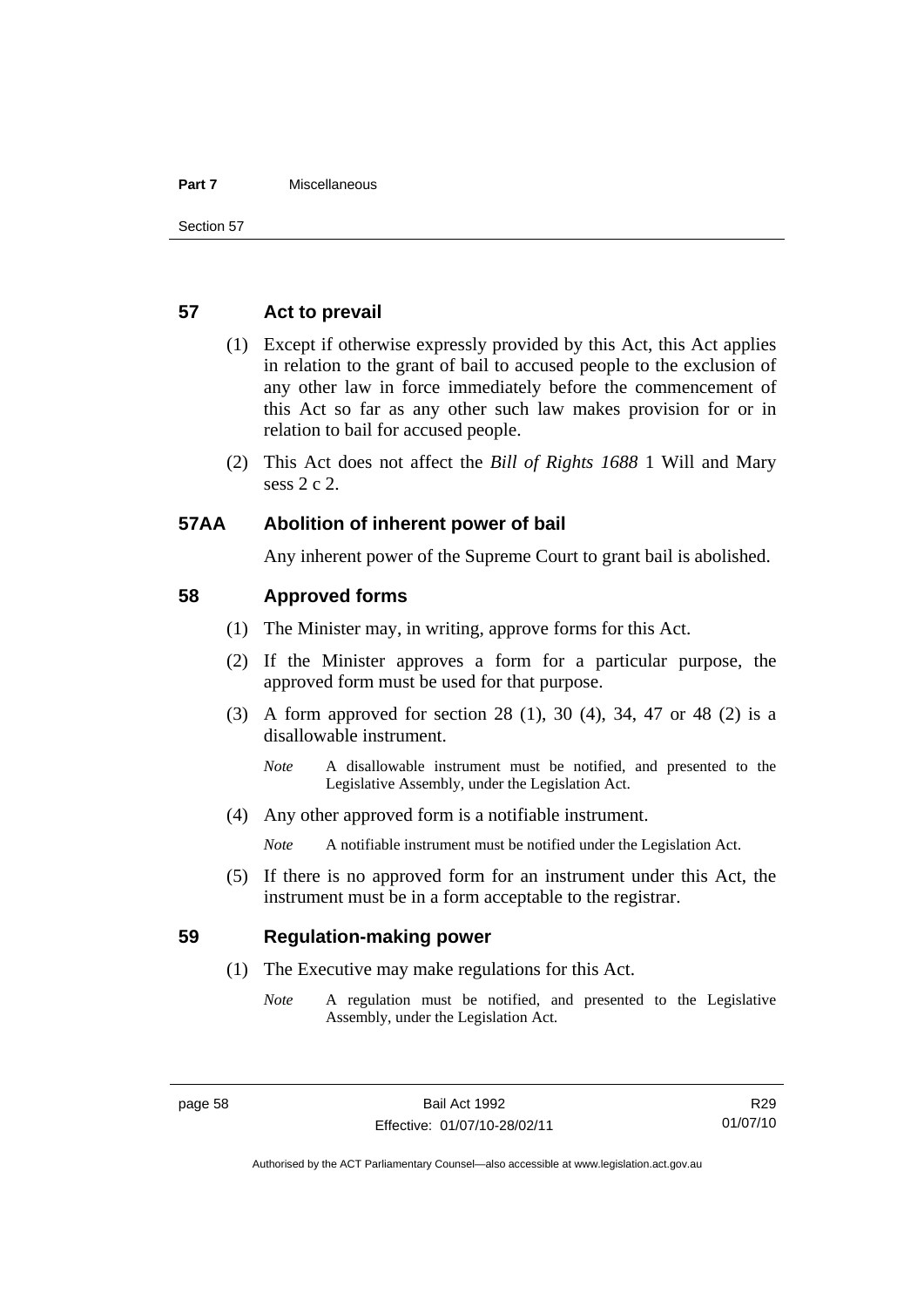(2) Without limiting subsection (1), a regulation may make provision in relation to the management (including the investment) of an amount deposited in accordance with a condition mentioned in section 25 (1) (c).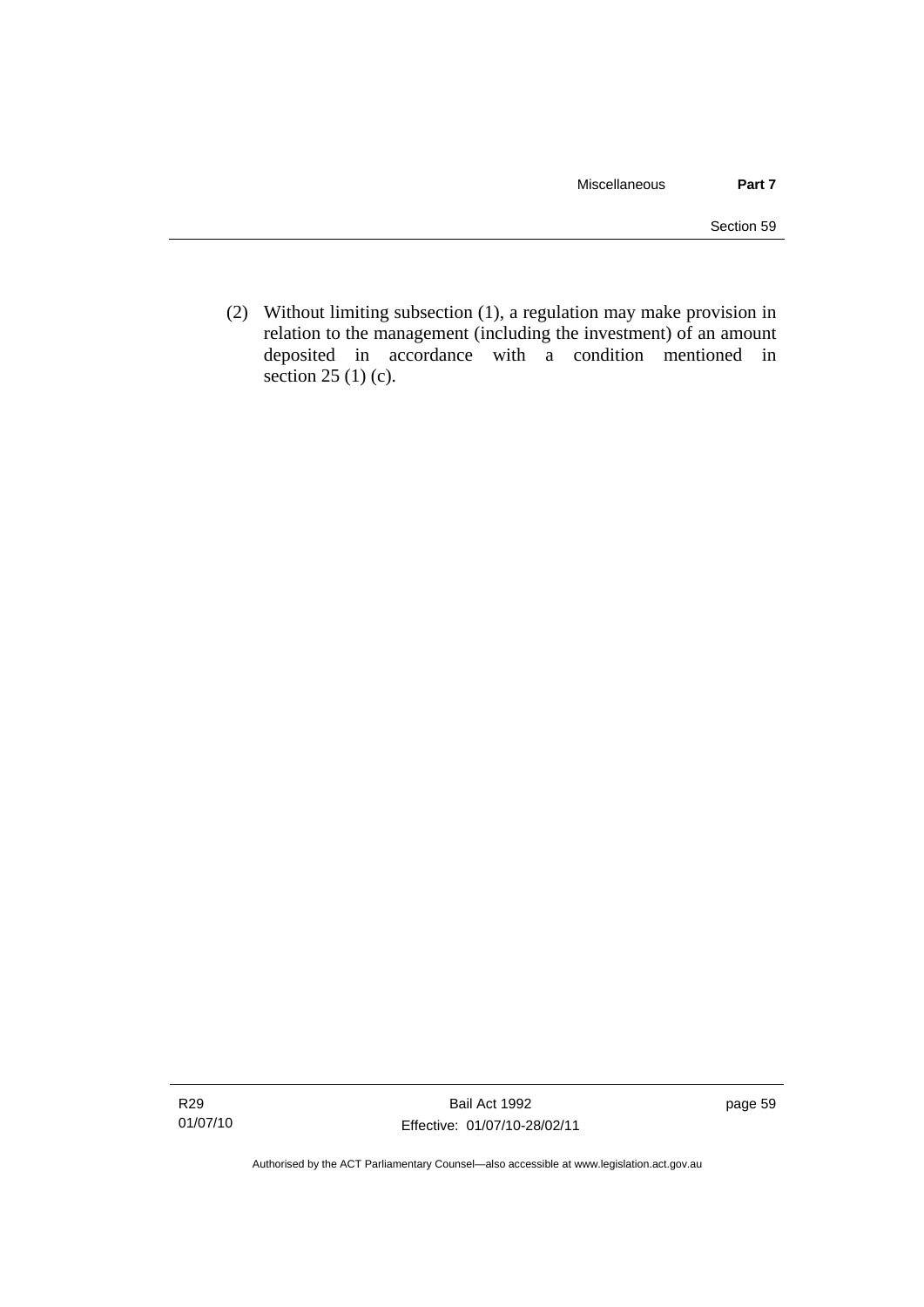# **Schedule 1 Offences to which presumption of bail does not apply**

(see s 9B (a))

# **Part 1.1 Offences against Crimes Act 1900**

| column 1<br>item            | column 2<br>provision | column 3<br>description of offence                         |
|-----------------------------|-----------------------|------------------------------------------------------------|
| 1                           | 15                    | manslaughter                                               |
| $\mathcal{D}_{\mathcal{L}}$ | 19                    | intentionally inflicting grievous bodily harm              |
| 3                           | 49C                   | industrial manslaughter (employer offence)                 |
| 4                           | 49D                   | industrial manslaughter (senior officer offence)           |
| 5                           | 51                    | sexual assault in the first degree                         |
| 6                           | 52                    | sexual assault in the second degree                        |
|                             | 54                    | sexual intercourse without consent                         |
| 8                           | 55(1)                 | sexual intercourse with young person under<br>10 years old |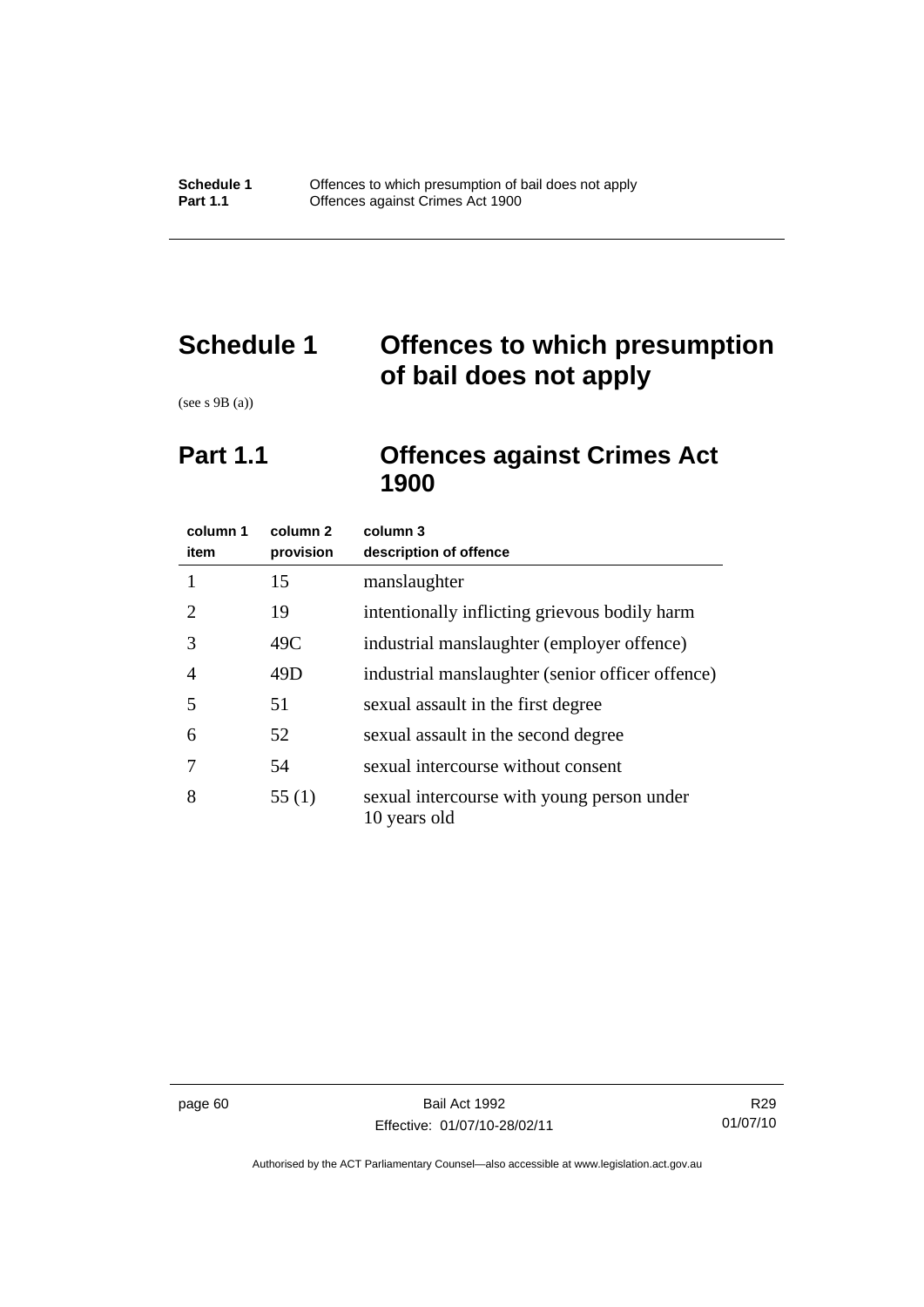# **Part 1.2 Offences against Criminal Code**

| column 1<br>item | column <sub>2</sub><br>provision | column 3<br>description of offence                                                                       |
|------------------|----------------------------------|----------------------------------------------------------------------------------------------------------|
| $\mathbf{1}$     | 310                              | aggravated robbery                                                                                       |
| $\overline{2}$   | 312                              | aggravated burglary                                                                                      |
| 3                | 603(3)                           | trafficking in commercial quantity of<br>controlled drug                                                 |
| 4                | 603(5)                           | trafficking in trafficable quantity of cannabis                                                          |
| 5                | 603(7)                           | trafficking in controlled drug other than<br>cannabis                                                    |
| 6                | 607(3)                           | manufacturing commercial quantity of<br>controlled drug for selling                                      |
| 7                | 607(5)                           | manufacturing controlled drug for selling                                                                |
| 8                | 610(1)                           | selling large commercial quantity of controlled<br>precursor for manufacture of controlled drug          |
| 9                | 610(3)                           | selling commercial quantity of controlled<br>precursor for manufacture of controlled drug                |
| 10               | 611(1)                           | manufacturing large commercial quantity of<br>controlled precursor for manufacture of<br>controlled drug |
| 11               | 611(3)                           | manufacturing large commercial quantity of<br>controlled precursor for selling                           |
| 12               | 611(5)                           | manufacturing commercial quantity of<br>controlled precursor for manufacture of<br>controlled drug       |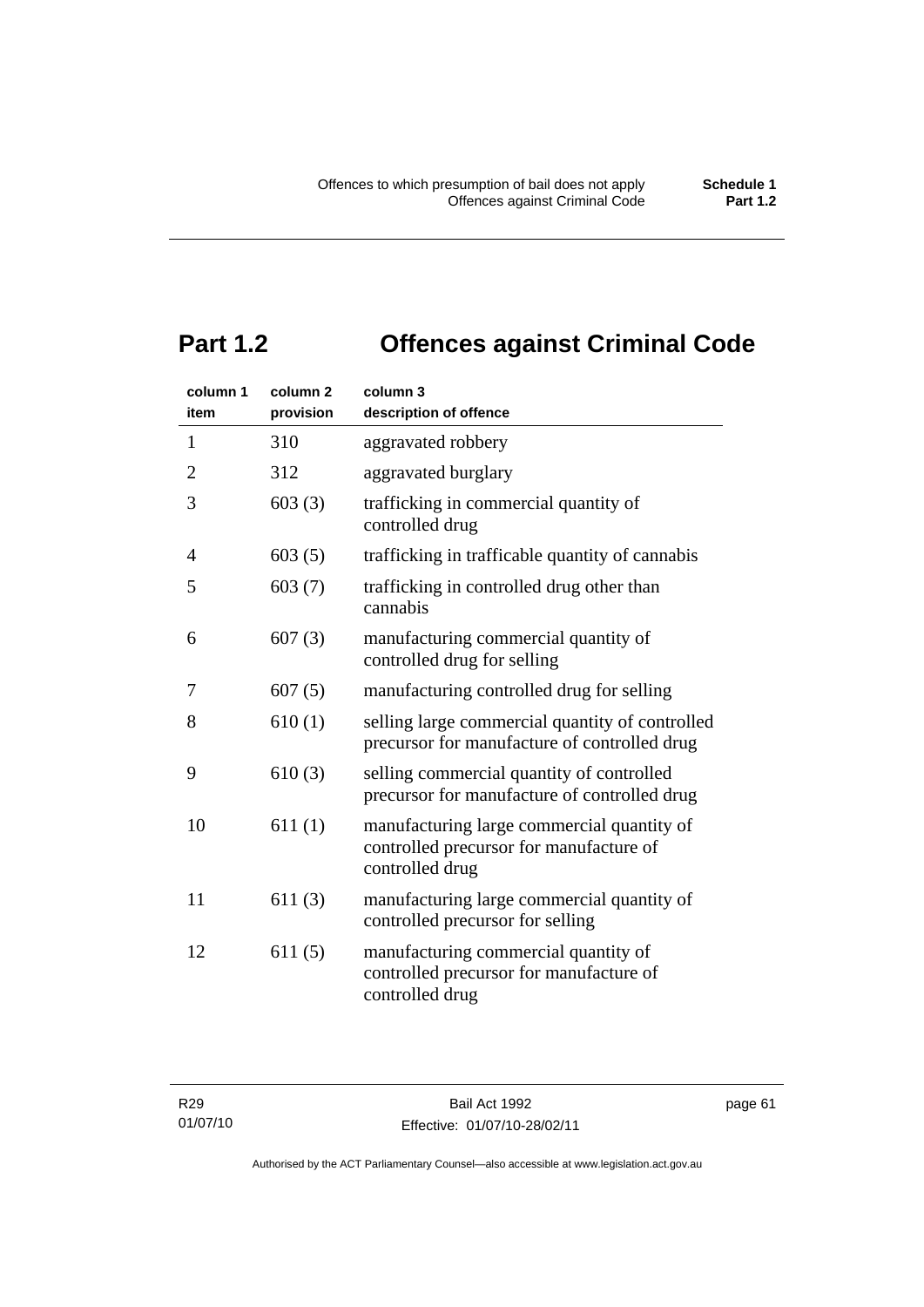#### **Schedule 1** Offences to which presumption of bail does not apply **Part 1.2 C** Offences against Criminal Code

| column 1<br>item | column <sub>2</sub><br>provision | column 3<br>description of offence                                       |
|------------------|----------------------------------|--------------------------------------------------------------------------|
| 13               | 611(7)                           | manufacturing commercial quantity of<br>controlled precursor for selling |
| 14               | 612(1)                           | possessing large commercial quantity of<br>controlled precursor          |
| 15               | 612(3)                           | possessing commercial quantity of controlled<br>precursor                |
| 16               | 616(3)                           | cultivating commercial quantity of controlled<br>plant                   |
| 17               | 619(3)                           | selling commercial quantity of controlled plant                          |
| 18               | 622(3)                           | supplying etc controlled drug to child for<br>selling                    |
| 19               | 624(4)                           | procuring child to traffic in controlled drug                            |
| 20               | 625(1)                           | supplying etc controlled drug (other than<br>cannabis) to child          |
| 21               | 639                              | concealing etc property derived from drug<br>offence                     |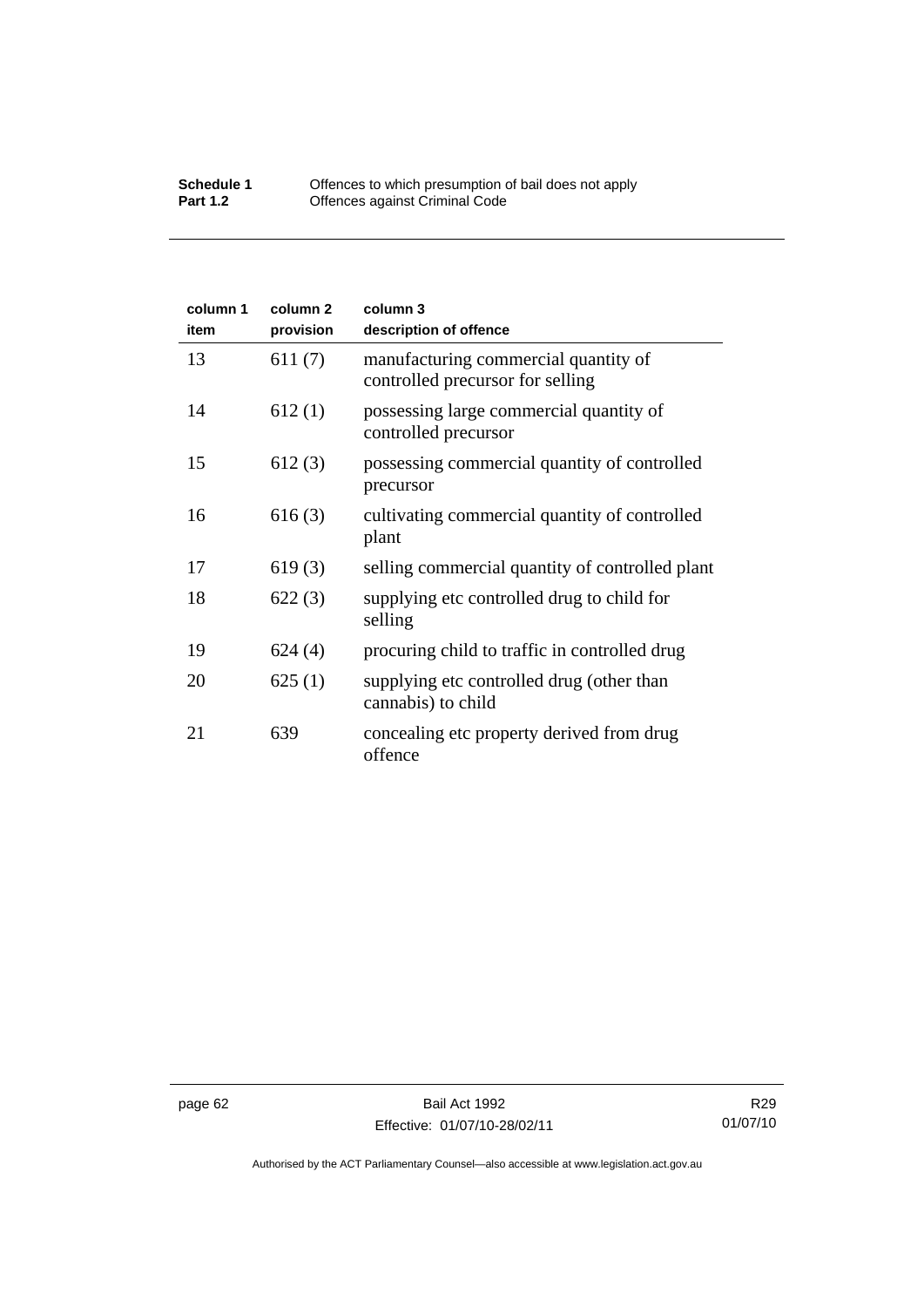# **Part 1.3 Offence against Drugs of Dependence Act 1989**

| column 1 | column 2  | column 3                                                          |
|----------|-----------|-------------------------------------------------------------------|
| item     | provision | description of offence                                            |
|          | 164       | sale, supply etc of drug of dependence or<br>prohibited substance |

# **Part 1.4 Offences against Medicines, Poisons and Therapeutic Goods Act 2008**

| column 1<br>item | column 2<br>provision | column 3<br>description of offence                            |
|------------------|-----------------------|---------------------------------------------------------------|
|                  | 26                    | supply of controlled medicine or prohibited<br>substance      |
|                  | 33                    | manufacture of controlled medicine or<br>prohibited substance |

# **Part 1.5 Offences against Customs Act 1901 (Cwlth)**

| column 1<br>item | column 2<br>provision | column 3<br>description of offence                               |
|------------------|-----------------------|------------------------------------------------------------------|
|                  | 231(1)                | assembly for unlawful purposes                                   |
|                  | 233AC                 | master allowing use of ship for smuggling etc.<br>narcotic goods |
|                  | 233B                  | special provisions about narcotic goods                          |

| R <sub>29</sub> | Bail Act 1992                | page 63 |
|-----------------|------------------------------|---------|
| 01/07/10        | Effective: 01/07/10-28/02/11 |         |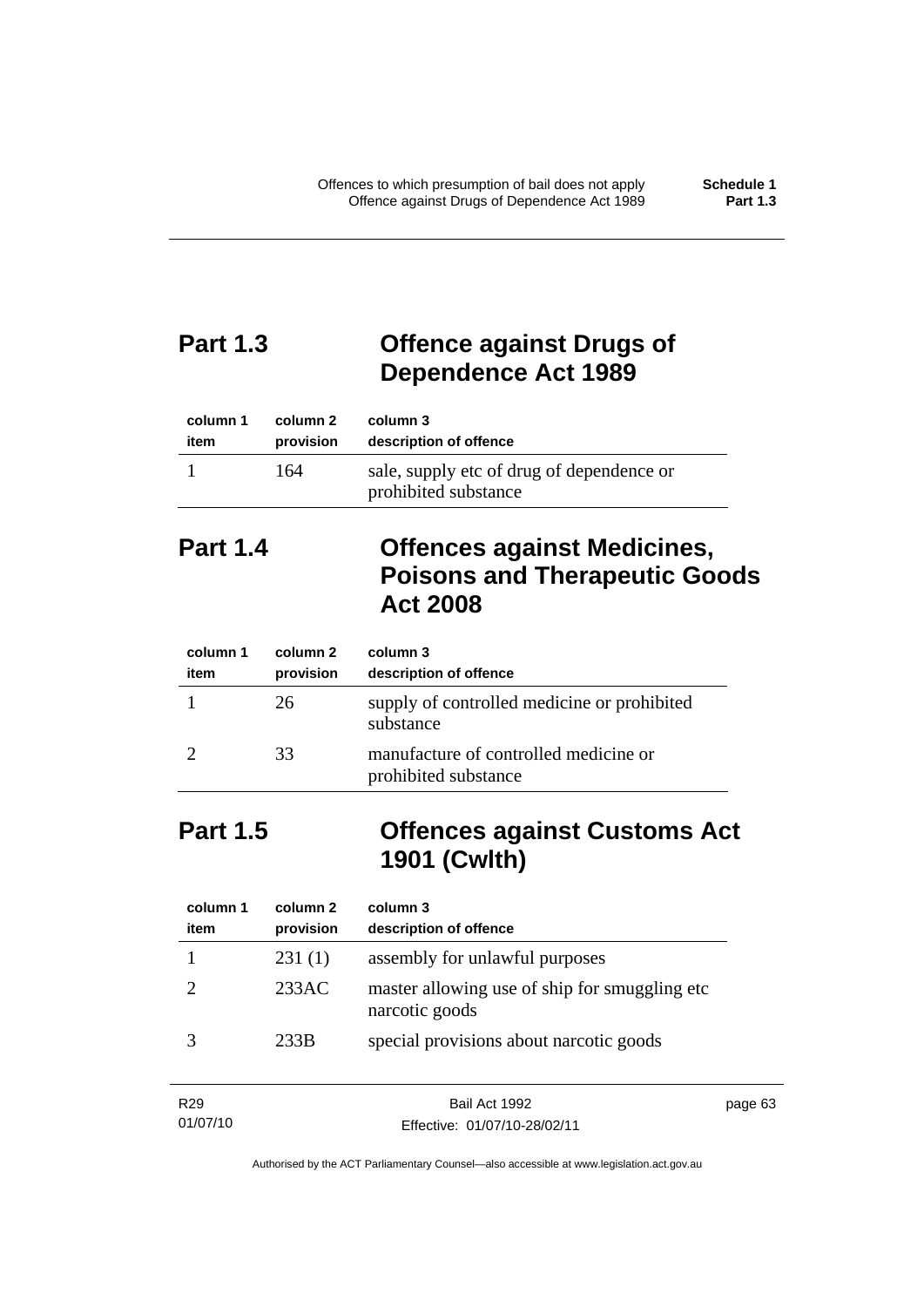# **Dictionary**

(see s 3)

*Note 1* The Legislation Act contains definitions and other provisions relevant to this Act.

*Note 2* For example, the Legislation Act, dict, pt 1, defines the following terms:

- ACAT
	- Act (see s 7)
	- adult
- child
- chief executive
- Chief Magistrate
- chief police officer
- correctional centre
- domestic partner (see s 169 (1))
- found guilty
- indictable offence (see s 190 (1))
- judge
- magistrate
- Magistrates Court
- penalty unit (see s 133)
- police officer
- public trustee
- **State**
- Supreme Court
- the Territory.

#### *accused person* includes—

- (a) a person charged with, convicted of, or found guilty of, an offence; and
- (b) a person mentioned in section  $8(1)(c)$ , (d) or (e); and
- (c) a person whose conviction for an offence is stayed; and

page 64 Bail Act 1992 Effective: 01/07/10-28/02/11

R29 01/07/10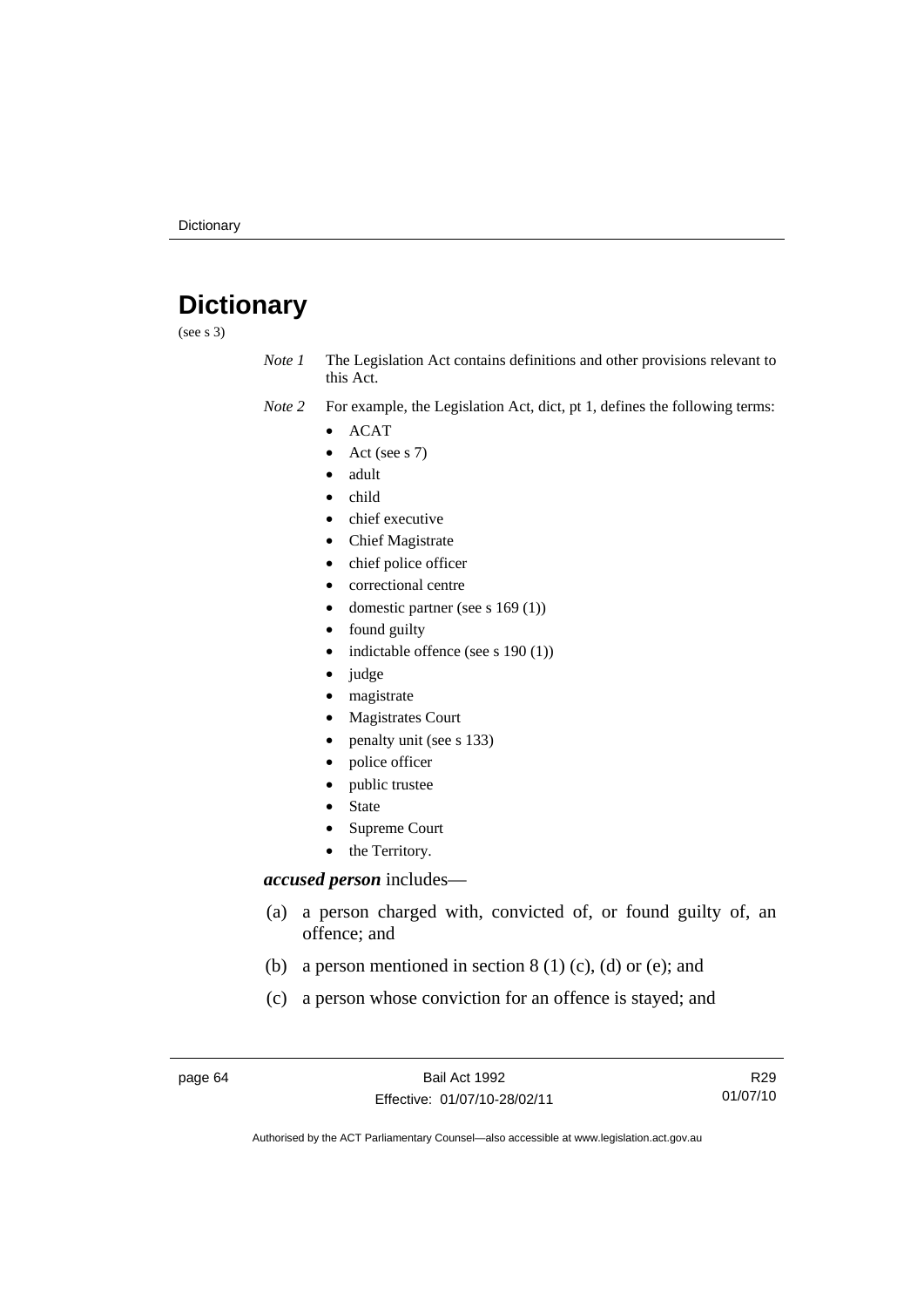- (d) a person subject to an order under the *Crimes (Sentencing) Act 2005*, section 17 (Non-conviction orders—general); and
- (e) a person in relation to whom an appeal relating to an offence is pending; and
- (f) a person in relation to whom a new trial has been ordered to be held for an offence.

*appeal* includes an application for leave to appeal and an appeal proceeding.

*applicable bail criteria*, for a decision about bail, means criteria under any of the following provisions applying to the decision:

- (a) section 9D (Bail for serious offence committed while charge for another is pending or outstanding);
- (b) section 9F (Domestic violence offence—bail by authorised officer);
- (c) section 22 (Criteria for granting bail to adults);
- (d) section 23 (Criteria for granting bail to children).

#### *authorised officer* means—

- (a) the chief police officer; or
- (b) a police officer exercising the functions of a superintendent or sergeant; or
- (c) another police officer authorised in writing by the chief police officer.

*bail* means an authorisation granted to a person under this Act to be at liberty.

*bail condition* means a condition on which bail is granted.

*child*, of a person, includes a child—

(a) who normally or regularly lives with the person; or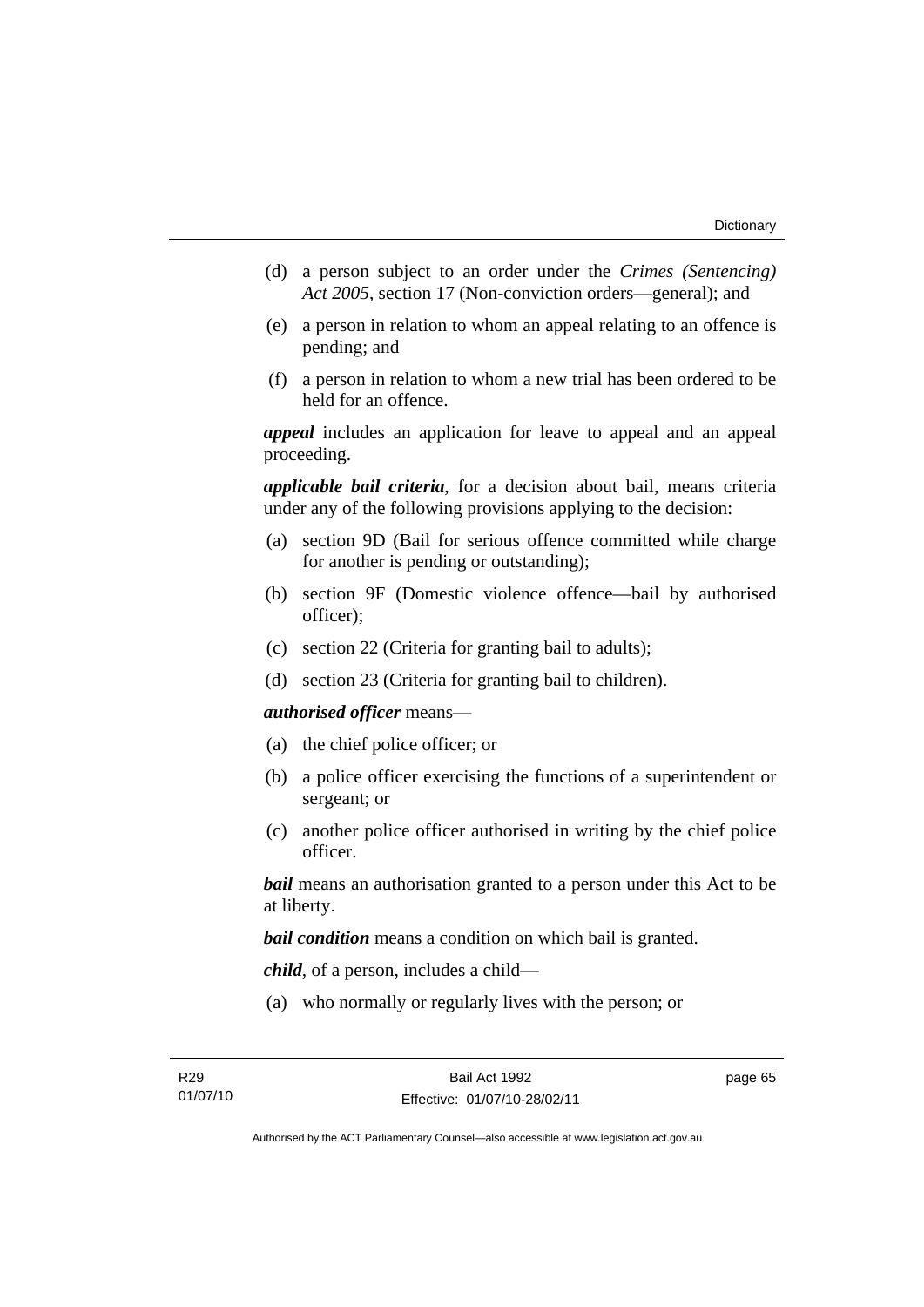(b) of whom the person is a guardian.

*court* means the Supreme Court or Magistrates Court.

*domestic violence offence—*an offence that a person is accused of committing is a *domestic violence offence* if the conduct making up the offence is domestic violence under the *Domestic Violence and Protection Orders Act 2008*.

*grant*, in relation to bail (other than in section 22 (Criteria for granting bail to adults) or section 23 (Criteria for granting bail to children)), includes continue.

*offence* includes—

- (a) an alleged offence; and
- (b) except for section  $8(1)(a)$  and section  $9(1)$ 
	- (i) a breach of the peace or an apprehended breach of the peace; and
	- (ii) a breach of an obligation mentioned in section 8A (Entitlement to bail—breach of sentence obligations).

*parental responsibility*—a person has *parental responsibility* for a child or young person if the person has parental responsibility for the child or young person under the *Children and Young People Act 2008*.

*Note* Parental responsibility is dealt with in the *Children and Young People Act 2008*, div 1.3.2.

*surety*, in relation to an accused person, means a person other than the accused person who is subject to a liability under a bail condition mentioned in section 25 (1).

*undertaking to appear* means an undertaking given under section 28 (1).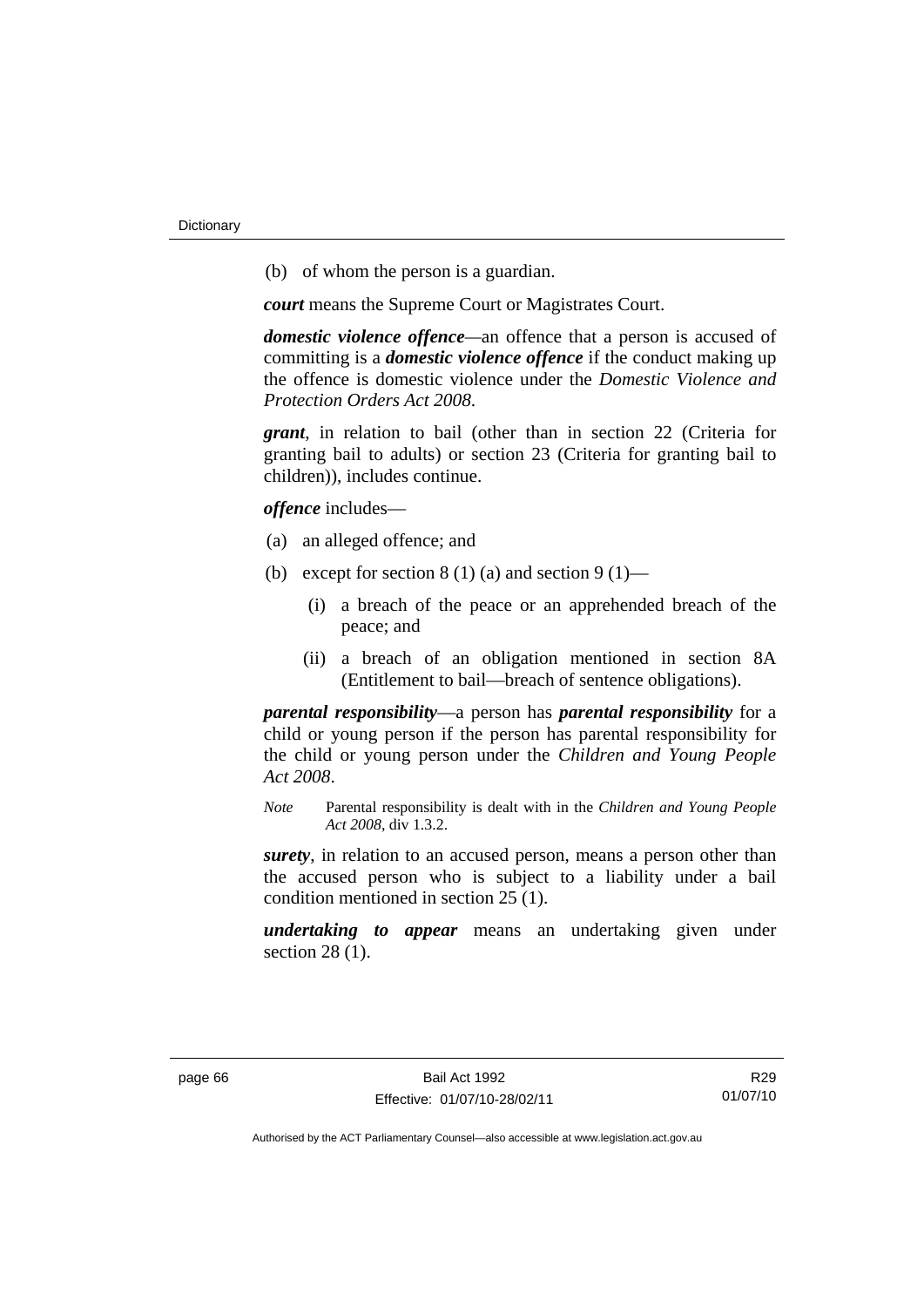*victim* in relation to an accused person, means—

- (a) a person (the *primary victim*) who suffers harm—
	- (i) in the course of, or because of, the commission of an offence of which the accused person is accused; or
	- (ii) in the course of assisting a police officer in the exercise of the officer's power to arrest the accused person or to take action to prevent the commission of an offence of which the accused person is accused; or
- (b) if a primary victim dies because of the commission of an offence of which the accused person is accused—anyone who was financially or psychologically dependent on the primary victim immediately before his or her death.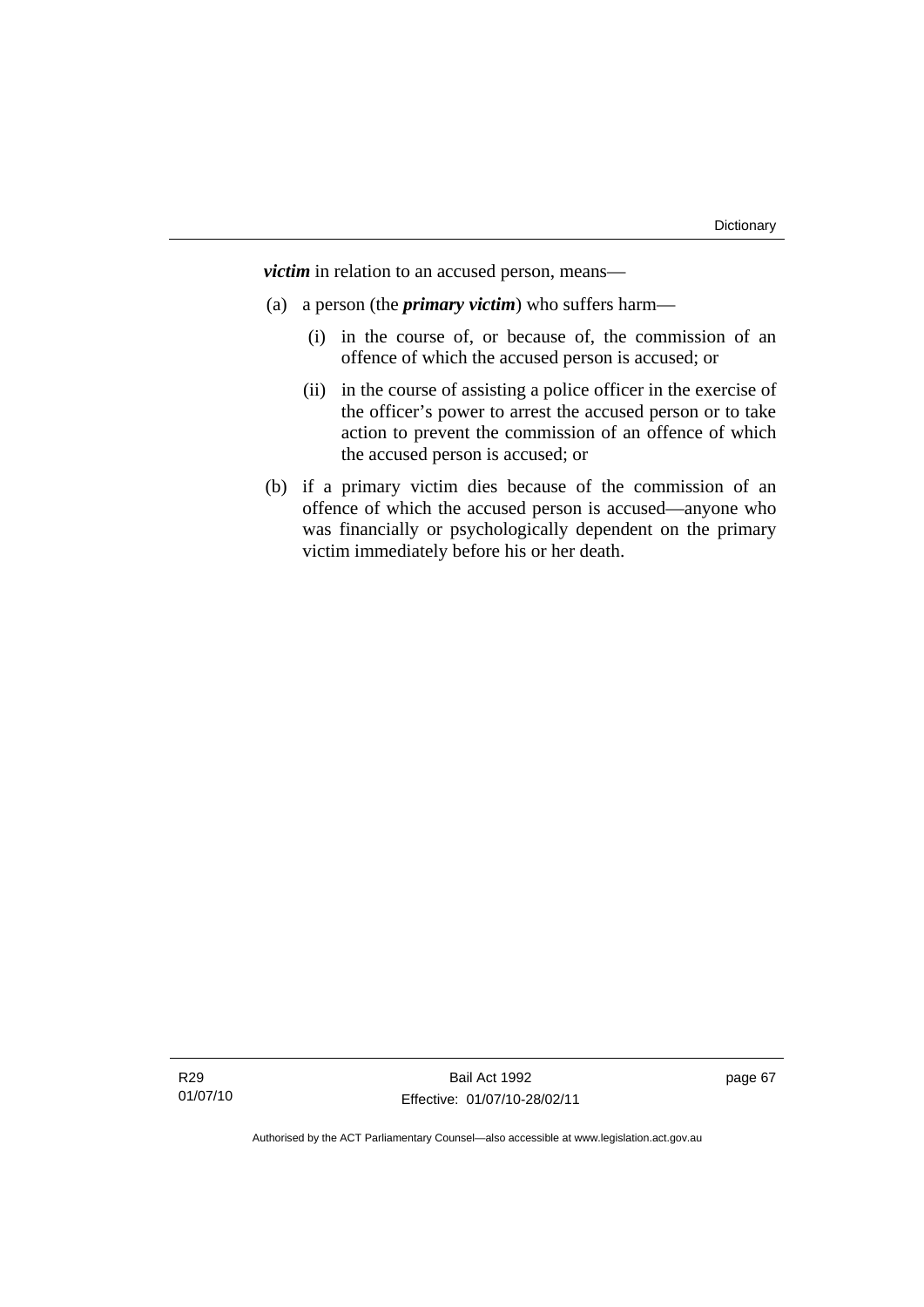1 About the endnotes

## **Endnotes**

## **1 About the endnotes**

Amending and modifying laws are annotated in the legislation history and the amendment history. Current modifications are not included in the republished law but are set out in the endnotes.

Not all editorial amendments made under the *Legislation Act 2001*, part 11.3 are annotated in the amendment history. Full details of any amendments can be obtained from the Parliamentary Counsel's Office.

Uncommenced amending laws and expiries are listed in the legislation history and the amendment history. These details are underlined. Uncommenced provisions and amendments are not included in the republished law but are set out in the last endnote.

If all the provisions of the law have been renumbered, a table of renumbered provisions gives details of previous and current numbering.

The endnotes also include a table of earlier republications.

| $am = amended$                               | $ord = ordinance$                         |
|----------------------------------------------|-------------------------------------------|
| $amdt = amendment$                           | orig = original                           |
| $ch = chapter$                               | $par = paragraph/subparagraph$            |
| $def = definition$                           | $pres = present$                          |
| $dict = dictionary$                          | $prev = previous$                         |
| disallowed = disallowed by the Legislative   | $(\text{prev}) = \text{previously}$       |
| Assembly                                     | $pt = part$                               |
| $div = division$                             | $r = rule/subrule$                        |
| $exp = expires/expired$                      | $renum = renumbered$                      |
| $Gaz = gazette$                              | $reloc = relocated$                       |
| $hdg =$ heading                              | $R[X]$ = Republication No                 |
| $IA = Interpretation Act 1967$               | $RI = reissue$                            |
| $ins = inserted/added$                       | $s = section/subsection$                  |
| $LA =$ Legislation Act 2001                  | $sch = schedule$                          |
| $LR =$ legislation register                  | $sdiv = subdivision$                      |
| $LRA =$ Legislation (Republication) Act 1996 | $sub =$ substituted                       |
| $mod = modified/modification$                | SL = Subordinate Law                      |
| $o = order$                                  | underlining = whole or part not commenced |
| $om = omitted/repealed$                      | or to be expired                          |
|                                              |                                           |

## **2 Abbreviation key**

page 68 Bail Act 1992 Effective: 01/07/10-28/02/11

R29 01/07/10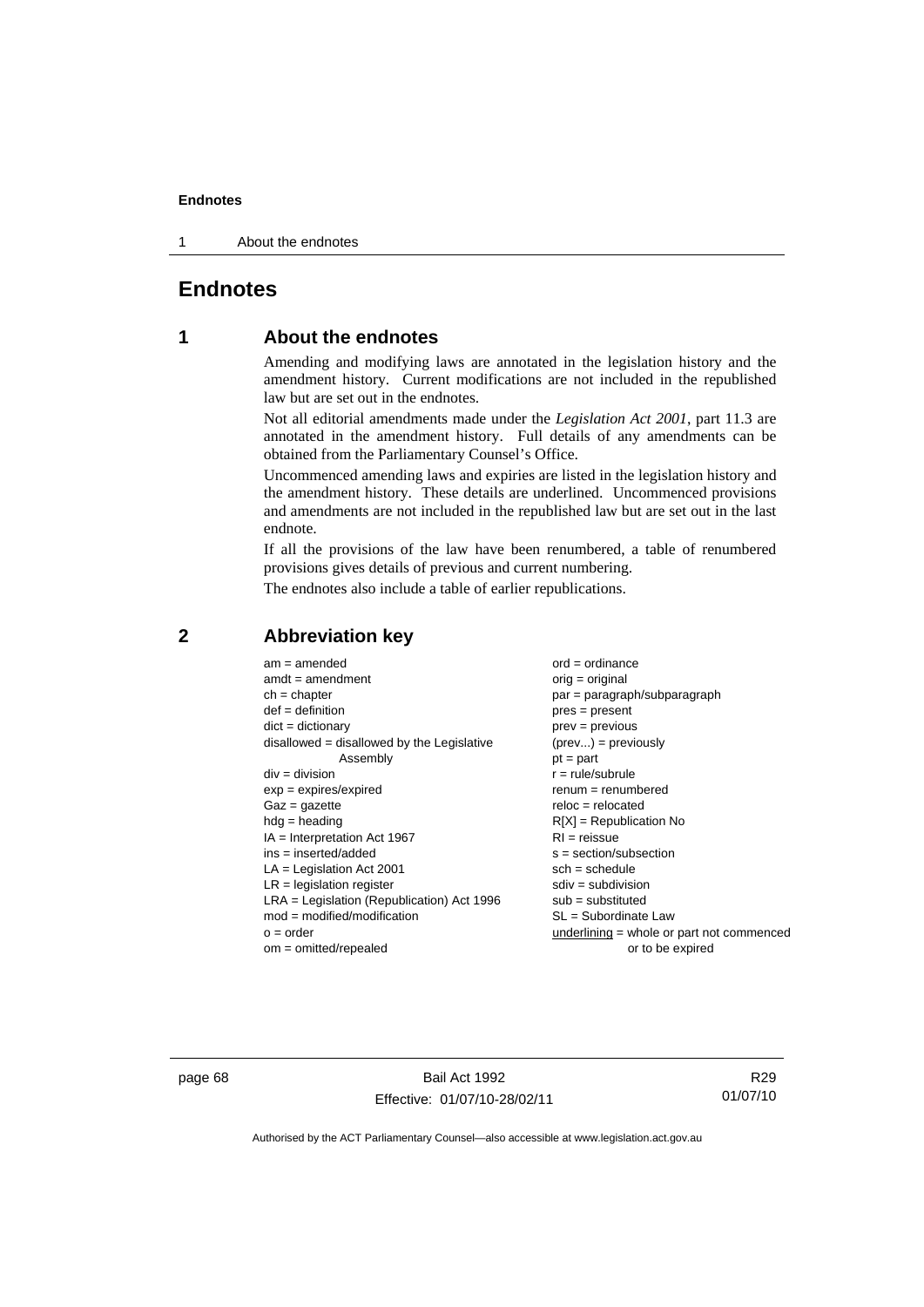## **3 Legislation history**

#### **Bail Act 1992 No 8**

notified 28 May 1992 (Gaz 1992 No S59) s 1, s 2 commenced 28 May 1992 (s 2 (1)) remainder commenced 28 November 1992 (s 2(3))

as amended by

## **Bail (Amendment) Act 1992 No 75**

notified 18 December 1992 (Gaz 1992 No S233) commenced 18 December 1992 (s 2)

#### **Bail (Amendment) Act 1994 No 73**

notified 1 November 1994 (Gaz 1994 No S229) ss 1-3 commenced 1 November 1994 (s 2 (1)) remainder commenced 1 May 1995 (s 2 (3))

## **Crimes (Amendment) Act (No 2) 1994 No 75 sch 3**

notified 23 November 1994 (Gaz 1994 No S247) ss 1-3 commenced 23 November 1994 (s 2 (1)) sch 3 commenced 1 December 1994 (Gaz 1994 No S270)

#### **Statute Law Revision (Penalties) Act 1994 No 81 sch**

notified 29 November 1994 (Gaz 1994 No S253) s 1, s 2 commenced 29 November 1994 (s 2 (1)) sch commenced 29 November 1994 (Gaz 1994 No S269)

## **Acts Revision (Victims of Crime) Act 1994 No 84 pt 2**

notified 15 December 1994 (Gaz 1994 No S280) s 1, s 2 commenced 15 December 1994 (s 2 (1)) pt 2 commenced 15 June 1995 (s 2 (3))

## **Remand Centres (Amendment) Act 1996 (No 2) No 81 s 7**

notified 20 December 1996 (Gaz 1996 No S328) ss 1-3 commenced 20 December 1996 (s 2 (1)) s 7 commenced 1 January 1997 (s 2 (2) and Gaz 1996 No S353)

R29 01/07/10

Bail Act 1992 Effective: 01/07/10-28/02/11 page 69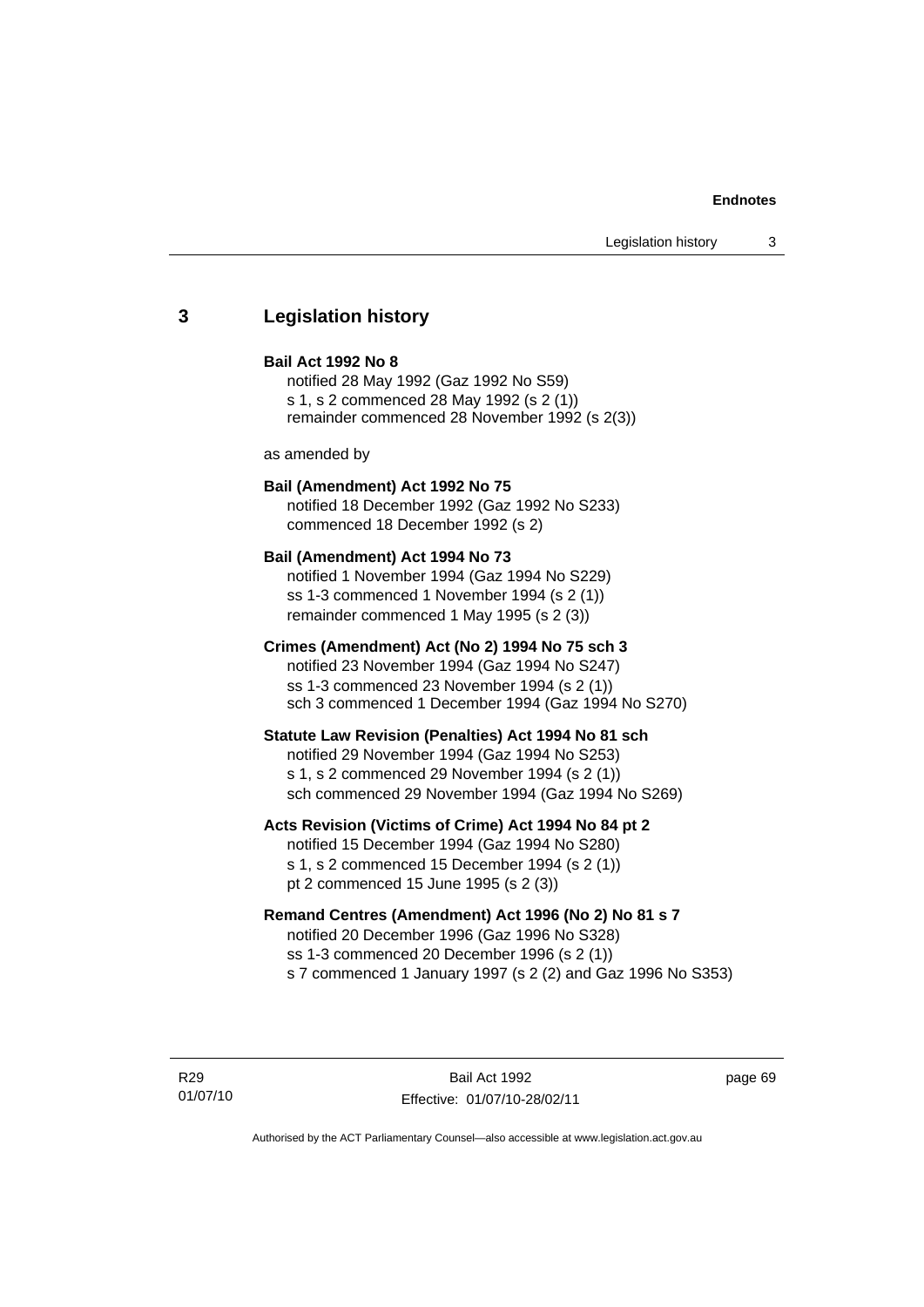3 Legislation history

#### **Bail (Amendment) Act 1997 No 22**

notified 29 May 1997 (Gaz 1997 No S136) ss 1-3 commenced 29 May 1997 (s 2 (1)) remainder commenced 30 May 1997 (s 2 (2) and Gaz 1997 No S149)

#### **Legal Practitioners (Consequential Amendments) Act 1997 No 96 sch 1**

notified 1 December 1997 (Gaz 1997 No S380) s 1, s 2 commenced 1 December 1997 (s 2 (1)) sch 1 commenced 1 June 1998 (s 2 (2))

## **Bail (Amendment) Act 1998 No 39**

notified 14 October 1998 (Gaz 1998 No 41) ss 1-3 commenced 14 October 1998 (s 2 (1)) remainder commenced 19 October 1998 (Gaz 1998 No 41)

## **Children and Young People (Consequential Amendments) Act 1999 No 64 sch 2**

notified 10 November 1999 (Gaz 1999 No 45) s 1, s 2 commenced 10 November 1999 (s 2 (1)) remainder commenced 10 May 2000 (s 2 (2))

## **Road Transport Legislation Amendment Act 1999 No 79**

notified 1 March 2000 (Gaz 1999 No S65) commenced 1 March 2000 (s 2 and Gaz 2000 No S5)

#### **Bail Amendment Act 2001 No 25 pt 2**

notified 24 May 2001 (Gaz 2001 No 21) commenced 24 May 2001 (s 2)

## **Legislation (Consequential Amendments) Act 2001 No 44 pt 30**

notified 26 July 2001 (Gaz 2001 No 30) s 1, s 2 commenced 26 July 2001 (IA s 10B) pt 30 commenced 12 September 2001 (s 2 and see Gaz 2001 No S65)

# **Supreme Court Amendment Act 2001 (No 2) No 54 sch 2 pt 2.2**

notified 15 August 2001 (Gaz 2001 No S57) commenced 15 August 2001 (s 2 (1))

page 70 Bail Act 1992 Effective: 01/07/10-28/02/11

R29 01/07/10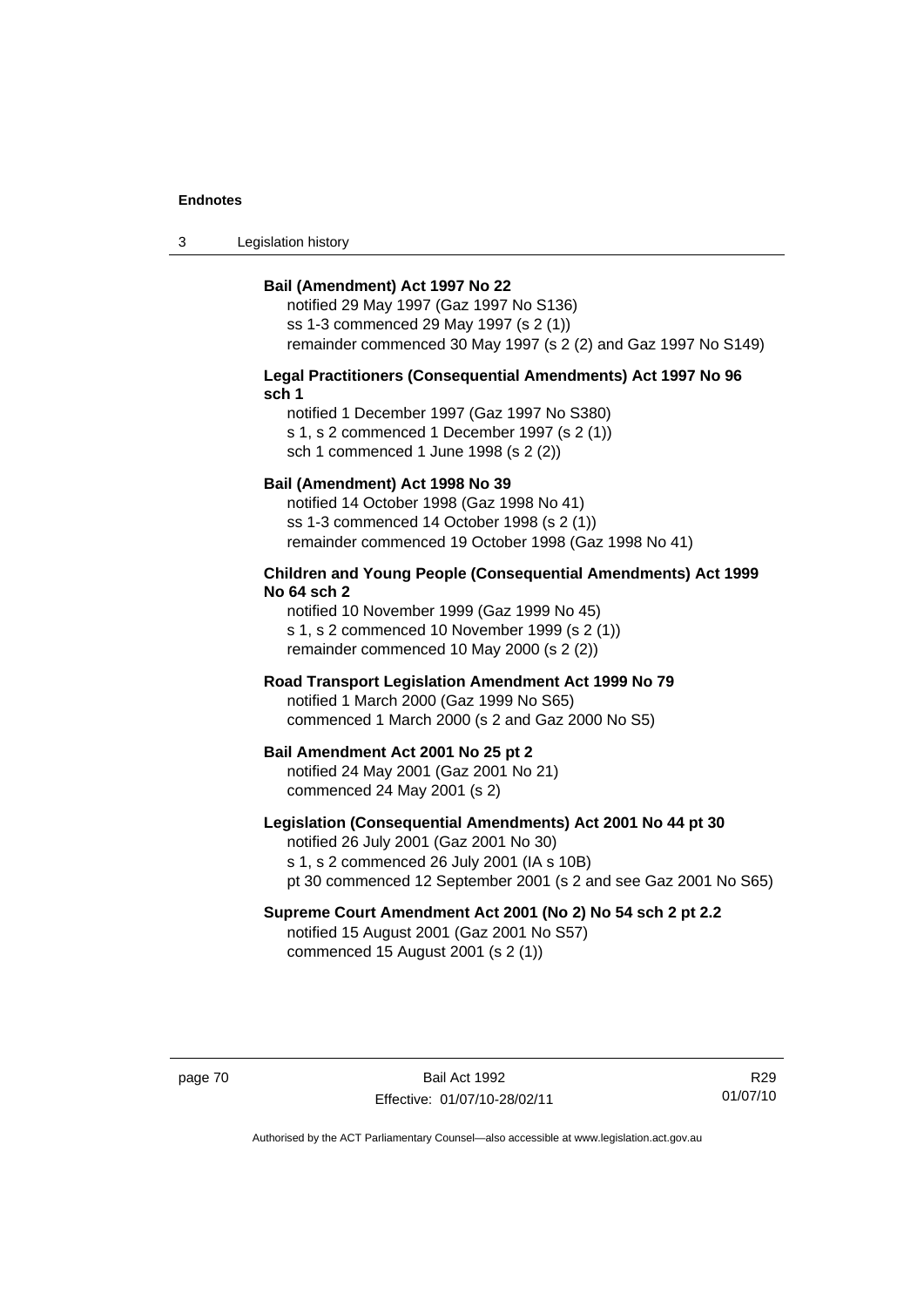#### **Bail Amendment Act 2001 (No 2) No 60**

notified 10 September 2001 (Gaz 2001 No S66) s 1, s 2 commenced 10 September 2001 (IA s 10B) remainder commenced 24 September 2001 (s 2)

## **Protection Orders (Consequential Amendments) Act 2001 No 90 sch 1 pt 1**

notified LR 27 September 2001

s 1, s 2 commenced 27 September 2001 (LA s 75)

sch 1 pt 1 commenced 27 March 2002 (s 2 and see the Protection Orders Act 2001, s 3 and LA s 79)

## **Legislation Amendment Act 2002 No 11 amdt 2.5, amdt 2.6**

notified LR 27 May 2002 s 1, s 2 commenced 27 May 2002 (LA s 75) amdt 2.5, amdt 2.6 commenced 28 May 2002 (s 2 (2))

## **Criminal Code 2002 No 51 pt 1.1**

notified LR 20 December 2002 s 1, s 2 commenced 20 December 2002 (LA s 75) pt 1.1 commenced 1 January 2003 (s 2 (1))

#### **Legislation (Gay, Lesbian and Transgender) Amendment Act 2003 A2003-14 sch 1 pt 1.2**

notified LR 27 March 2003 s 1, s 2 commenced 27 March 2003 (LA s 75) sch 1 pt 1.1 commenced 28 March 2003 (s 2)

## **Bail Amendment Act 2004 A2004-14**

notified LR 26 March 2004 s 1, s 2 commenced 26 March 2004 (LA s 75 (1)) s 44 commenced 26 June 2004 (s 2 (2) (a)) remainder commenced 26 June 2004 (s 2 (1))

## **Criminal Code (Theft, Fraud, Bribery and Related Offences) Amendment Act 2004 A2004-15 sch 3 pt 3.1**

notified LR 26 March 2004 s 1, s 2 commenced 26 March 2004 (LA s 75 (1)) sch 3 pt 3.1 commenced 26 June 2004 (s 2 (2) and see Bail Amendment Act 2004 A2004-14 s 2)

R29 01/07/10 page 71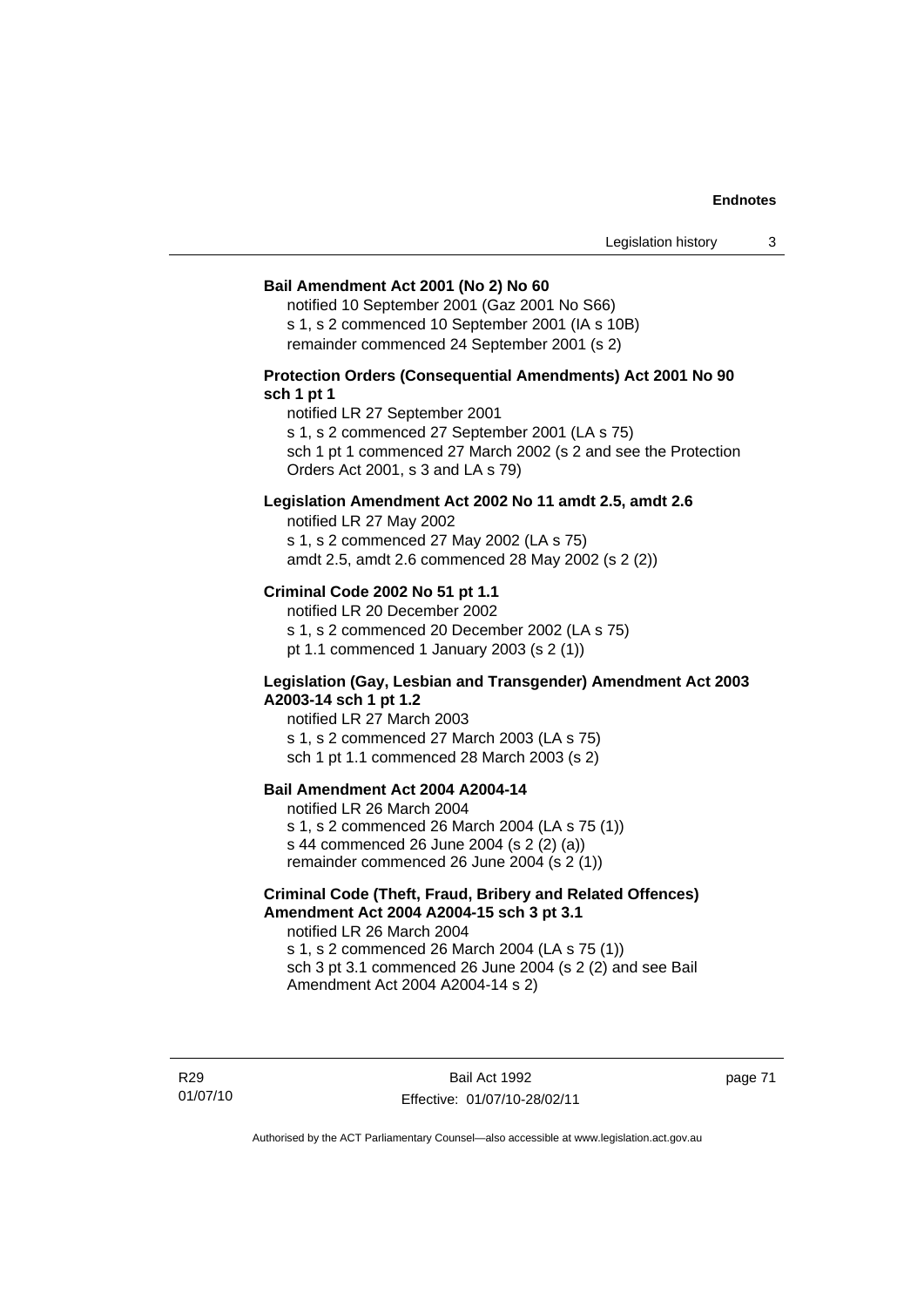3 Legislation history

## **Criminal Code (Serious Drug Offences) Amendment Act 2004 A2004-56 sch 1 pt 1.1**

notified LR 6 September 2004

s 1, s 2 commenced 6 September 2004 (LA s 75 (1))

sch 1 pt 1.1 commenced 6 March 2005 (s 2 and LA s 79)

## **Court Procedures (Consequential Amendments) Act 2004 A2004-60 sch 1 pt 1.5**

notified LR 2 September 2004

s 1, s 2 commenced 2 September 2004 (LA s 75 (1)) sch 1 pt 1.5 commenced 10 January 2005 (s 2 and see Court Procedures Act 2004 A2004-59, s 2 and CN2004-29)

#### **Justice and Community Safety Legislation Amendment Act 2005 A2005-5 pt 3**

notified LR 23 February 2005 s 1, s 2 commenced 23 February 2005 (LA s 75 (1)) pt 3 commenced 24 February 2005 (s 2 (2))

### **Domestic Violence and Protection Orders Amendment Act 2005 A2005-13 sch 1 pt 1.1**

notified LR 24 March 2005 s 1, s 2 commenced 24 March 2005 (LA s 75 (1)) sch 1 pt 1.1 commenced 25 March 2005 (s 2)

## **Statute Law Amendment Act 2005 A2005-20 sch 3 pt 3.4**

notified LR 12 May 2005 s 1, s 2 taken to have commenced 8 March 2005 (LA s 75 (2)) sch 3 pt 3.4 commenced 2 June 2005 (s 2 (1))

#### **Criminal Code Harmonisation Act 2005 A2005-54 sch 1 pt 1.7**  notified LR 27 October 2005

s 1, s 2 commenced 27 October 2005 (LA s 75 (1)) sch 1 pt 1.7 commenced 24 November 2005 (s 2)

#### **Sentencing Legislation Amendment Act 2006 A2006-23 sch 1 pt 1.2**  notified LR 18 May 2006

s 1, s 2 commenced 18 May 2006 (LA s 75 (1)) sch 1 pt 1.2 commenced 2 June 2006 (s 2 (1) and see Crimes (Sentence Administration) Act 2005 A2005-59 s 2, Crimes

(Sentencing) Act 2005 A2005-58, s 2 and LA s 79)

page 72 Bail Act 1992 Effective: 01/07/10-28/02/11

R29 01/07/10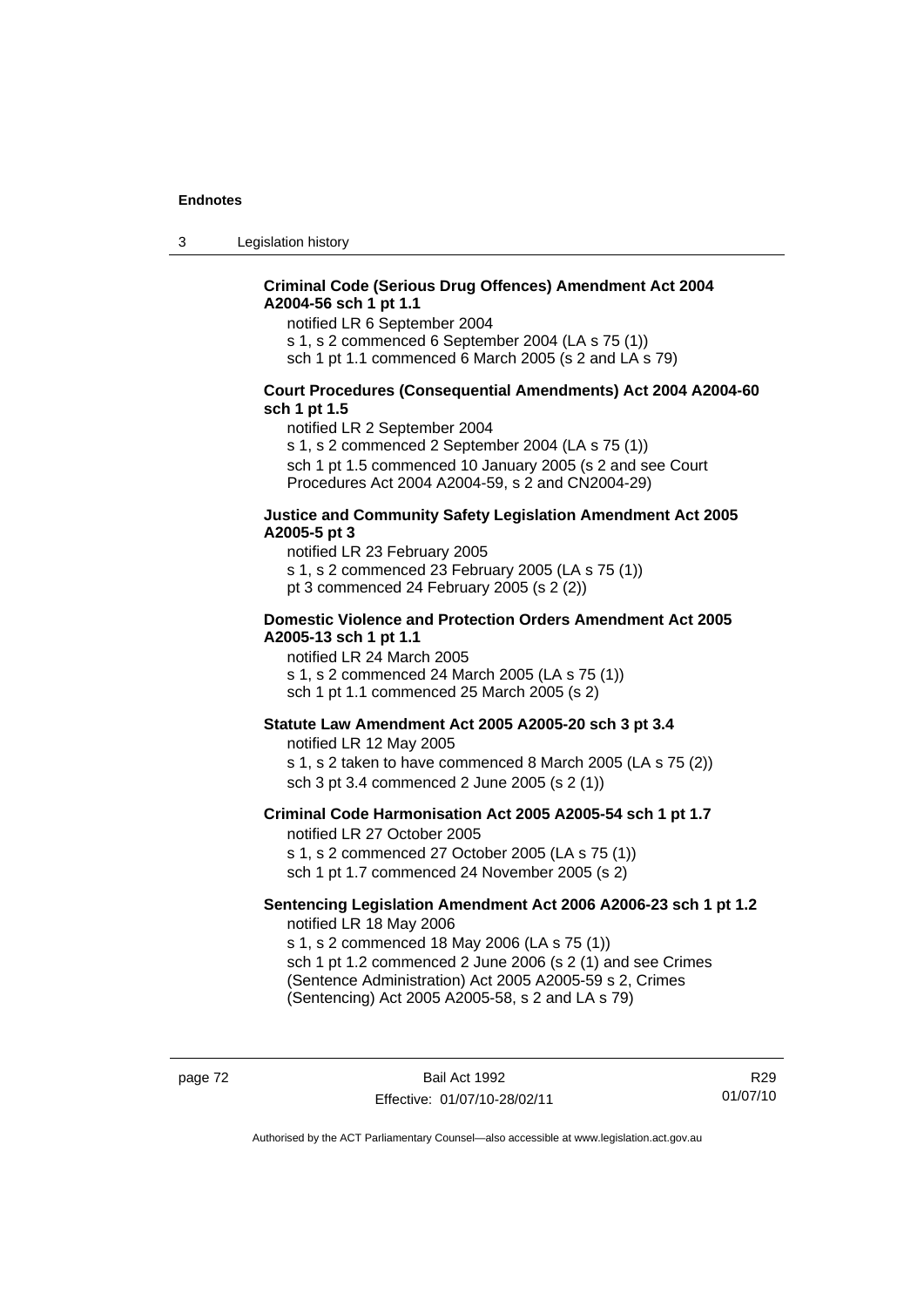## **Justice and Community Safety Legislation Amendment Act 2006 A2006-40 sch 2 pt 2.6**

notified LR 28 September 2006

s 1, s 2 commenced 28 September 2006 (LA s 75 (1)) sch 2 pt 2.6 commenced 29 September 2006 (s 2 (1))

## **Justice and Community Safety Legislation Amendment Act 2008 A2008-7 sch 1 pt 1.3**

notified LR 16 April 2008 s 1, s 2 commenced 16 April 2008 (LA s 75 (1)) sch 1 pt 1.3 commenced 7 May 2008 (s 2)

# **Children and Young People (Consequential Amendments) Act 2008**

**A2008-20 sch 2 pt 2.1, sch 3 pt 3.2, sch 4 pt 4.1** 

notified LR 17 July 2008

s 1, s 2 commenced 17 July 2008 (LA s 75 (1)) s 3 commenced 18 July 2008 (s 2 (1)) sch 2 pt 2.1 commenced 9 September 2008 (s 2 (3) and see Children and Young People Act 2008 A2008-19, s 2 and CN2008-13) sch 3 pt 3.2 commenced 27 October 2008 (s 2 (4) and see Children and Young People Act 2008 A2008-19, s 2 and CN2008-13) sch 4 pt 4.1 commenced 27 February 2009 (s 2 (5) and see Children and Young People Act 2008 A2008-19, s 2 and CN2008-17 (and see CN2008-13))

## **Medicines, Poisons and Therapeutic Goods Act 2008 A2008-26 sch 2 pt 2.2**

notified LR 14 August 2008 s 1, s 2 commenced 14 August 2008 (LA s 75 (1))

sch 2 pt 2.2 commenced 14 February 2009 (s 2 and LA s 79)

## **ACT Civil and Administrative Tribunal Legislation Amendment Act 2008 A2008-36 sch 1 pt 1.6**

notified LR 4 September 2008

s 1, s 2 commenced 4 September 2008 (LA s 75 (1))

sch 1 pt 1.6 commenced 2 February 2009 (s 2 (1) and see ACT Civil and Administrative Tribunal Act 2008 A2008-35, s 2 (1) and CN2009-2)

page 73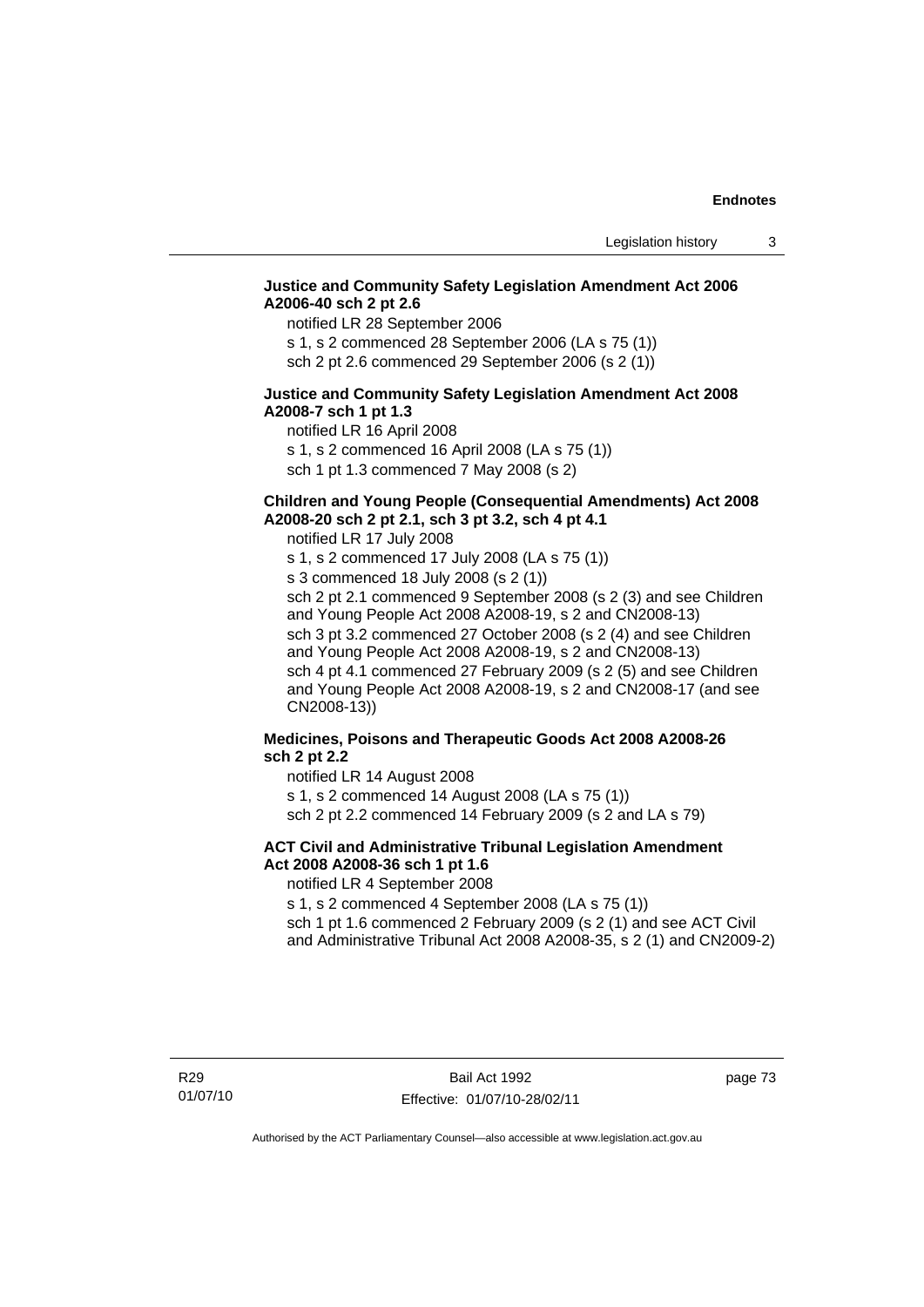| 4 | Amendment history |
|---|-------------------|
|---|-------------------|

## **Domestic Violence and Protection Orders Act 2008 A2008-46 sch 3 pt 3.1**

notified LR 10 September 2008 s 1, s 2 commenced 10 September 2008 (LA s 75 (1))

sch 3 pt 3.1 commenced 30 March 2009 (s 2)

## **Justice and Community Safety Legislation Amendment Act 2009 A2009-7 sch 1 pt 1.1**

notified LR 5 March 2009

s 1, s 2 commenced 5 March 2009 (LA s 75 (1)) sch 1 pt 1.1 commenced 30 March 2009 (s 2 (2) and see Domestic Violence and Protection Orders Act 2008 A2008-46 s 2)

## **Crimes Legislation Amendment Act 2009 A2009-24 sch 1 pt 1.1**

notified LR 3 September 2009 s 1, s 2 commenced 3 September 2009 (LA s 75 (1)) sch 1 pt 1.1 commenced 4 September 2009 (s 2)

## **Crimes (Sentence Administration) Amendment Act 2010 A2010-21 sch 1 pt 1.1**

notified LR 30 June 2010 s 1, s 2 commenced 30 June 2010 (LA s 75 (1)) sch 1 pt 1.1 commenced 1 July 2010 (s 2)

## **4 Amendment history**

| <b>Dictionary</b><br>om 2001 No 44 amdt 1.316<br>s <sub>2</sub><br>ins A2004-14 amdt 1.1<br>am A2005-13 amdt 1.1; A2006-23 amdt 1.4<br><b>Notes</b><br>(prev s 3) am 1994 No 73 s 4; s (2) pars renum R6 LA;<br>s <sub>3</sub><br>A2004-14 s 4<br>def <b>appeal</b> om A2004-14 amdt 1.1<br>def <i>applicable bail criteria</i> ins 2001 No 25 s 4<br>am 2001 No 60 s 4<br>om A2004-14 amdt 1.1<br>def <i>authorised officer</i> sub 2001 No 25 s 5<br>om A2004-14 amdt 1.1 | Name of Act<br>s 1 | sub A2004-14 amdt 1.1                |
|-----------------------------------------------------------------------------------------------------------------------------------------------------------------------------------------------------------------------------------------------------------------------------------------------------------------------------------------------------------------------------------------------------------------------------------------------------------------------------|--------------------|--------------------------------------|
|                                                                                                                                                                                                                                                                                                                                                                                                                                                                             |                    |                                      |
|                                                                                                                                                                                                                                                                                                                                                                                                                                                                             |                    |                                      |
|                                                                                                                                                                                                                                                                                                                                                                                                                                                                             |                    | def <b>bail</b> om A2004-14 amdt 1.1 |

page 74 Bail Act 1992 Effective: 01/07/10-28/02/11

R29 01/07/10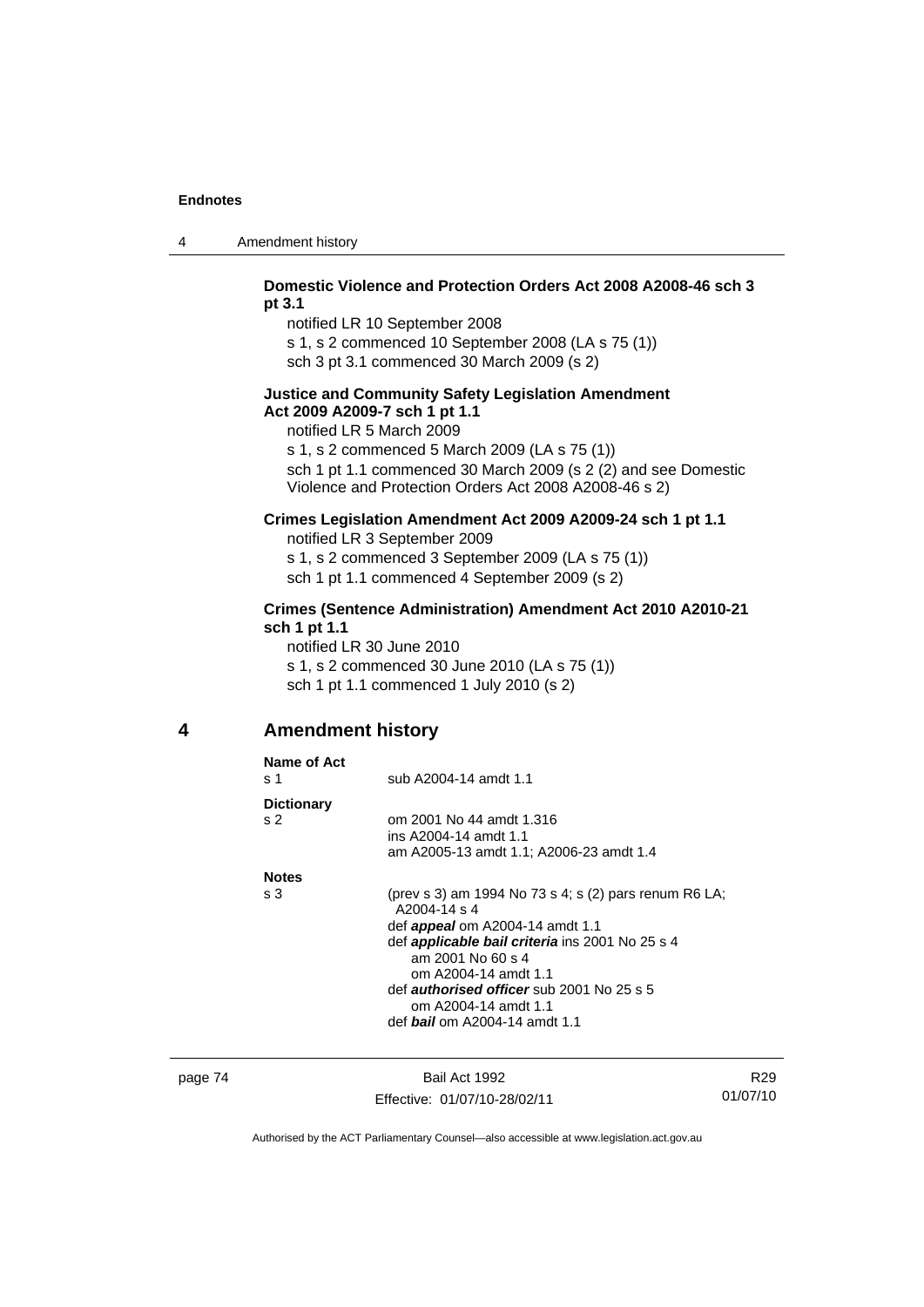def *bail condition* om A2004-14 amdt 1.1 def *bail undertaking* om 1994 No 73 s 4 def *child* sub 1997 No 22 s 4 om A2004-14 amdt 1.1 def *clerk* om A2004-14 amdt 1.1 def *court* om A2004-14 amdt 1.1 def *Crimes Act* om R3 LRA def *de facto spouse* ins 1997 No 22 s 4 om A2003-14 amdt 1.4 def *domestic violence offence* sub 1997 No 22 s 4; 1998 No 39 s 4 am 1999 No 79 sch 3 sub 2001 No 90 amdt 1.1 par (e) exp 27 March 2002 (see s 60) am 2002 No 11 amdt 2.5; pars renum R7 LA (see 2002 No 11 amdt 2.6); 2002 No 51 amdt 1.1 om A2004-14 amdt 1.1 def *harm* ins 1994 No 84 s 4 om A2004-14 amdt 1.1 def *household member* ins 1997 No 22 s 4 om 2001 No 90 amdt 1.2 def *judge* om A2004-14 amdt 1.1 def *offence* sub 1994 No 73 s 4 om A2004-14 amdt 1.1 def *outstanding* ins 2001 No 60 s 5 om A2004-14 amdt 1.1 def *pending* ins 2001 No 60 s 5 om A2004-14 amdt 1.1 def *relative* ins 1997 No 22 s 4 sub 2001 No 90 amdt 1.3 am A2003-14 amdt 1.5 om A2004-14 amdt 1.1 def *relevant person* ins 2001 No 90 amdt 1.4 am A2003-14 amdt 1.6, amdt 1.7 om A2004-14 amdt 1.1 def *remand centre* om A2004-14 amdt 1.1 def *serious offence* ins 2001 No 25 s 6 sub 2001 No 60 s 6 om A2004-14 amdt 1.1 def *spouse* ins 1997 No 22 s 4 (b) om A2003-14 amdt 1.8 def *undertaking to appear* om A2004-14 amdt 1.1 def *victim* ins 1994 No 84 s 4 om A2004-14 amdt 1.1 pres s 3 sub A2004-14 amdt 1.1

R29 01/07/10

Bail Act 1992 Effective: 01/07/10-28/02/11 page 75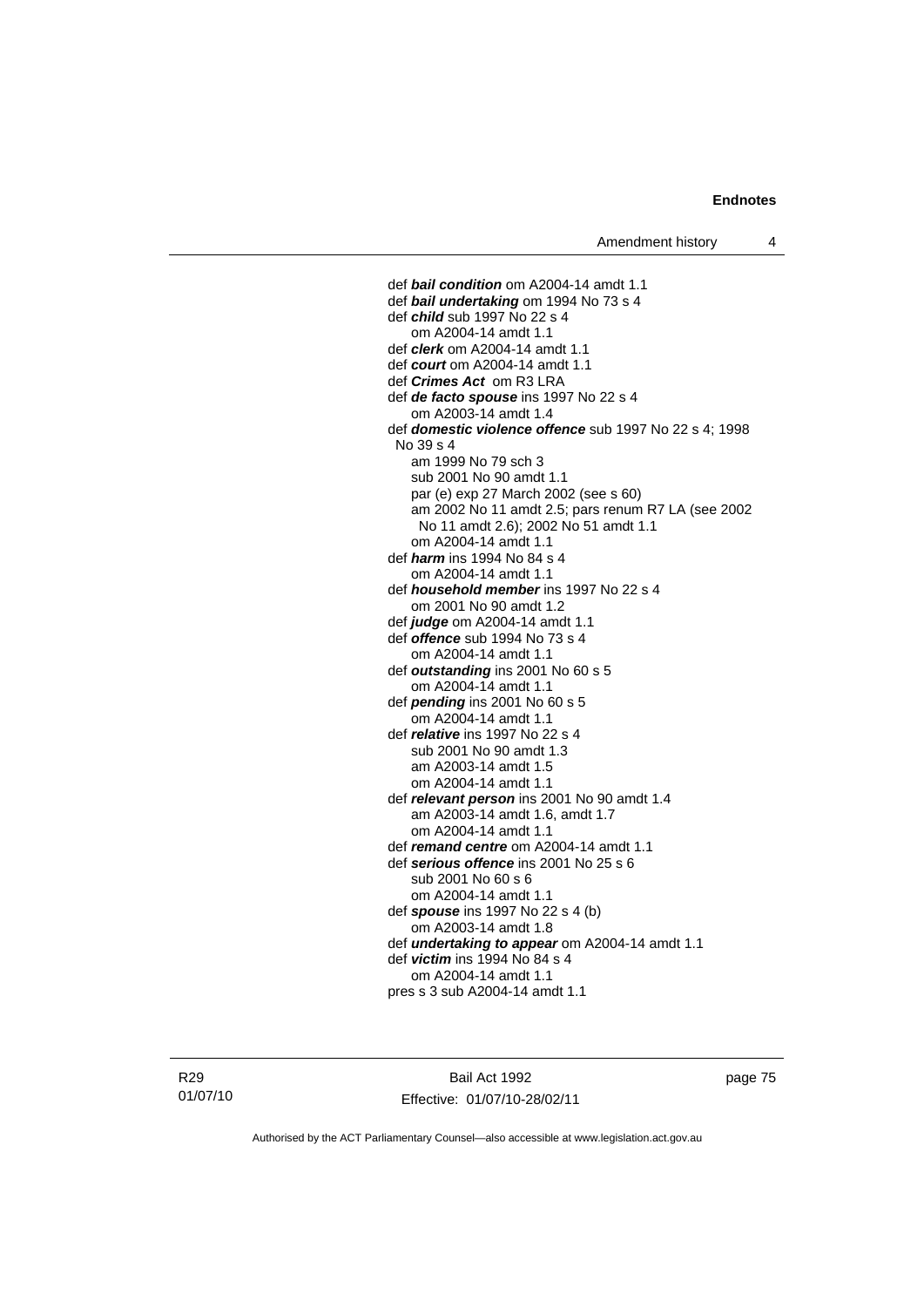| Amendment history |
|-------------------|
|                   |

```
Offences against Act—application of Criminal Code etc 
s 3A ins A2005-54 amdt 1.44 
Act applies to children 
s 4 am R3 LRA
                   sub A2004-14 amdt 1.2 
Availability of bail 
pt 2 hdg sub A2004-14 s 5
When bail may be granted and rights following div 2.1 hdg ins A2004-14 s 5
                  \overline{a} ins A2004-14 s 5
When may bail be granted? 
s 5 am 2001 No 25 s 7 
                   sub A2004-14 s 5 
Rights following grant of bail 
s 6 sub A2004-14 s 5 
Presumption for bail 
div 2.2 hdg ins A2004-14 s 5 
Div 2.2 subject to div 2.3 and div 2.4
s 7 am 1992 No 75 s 4; 1994 No 73 s 5; 1997 No 22 s 5; 1998 
                   No 39 s 5; 2001 No 90 amdt 1.5 
                   sub A2004-14 s 5 
Bail following arrest for breach of peace
s 7A ins 1994 No 73 s 6 
                   sub 2001 No 90 amdt 1.6 
                   om A2004-14 s 5 
Entitlement to bail—certain minor offences etc
s 8 sub 1994 No 73 s 6 
                   am 1997 No 22 s 6; 2001 No 25 s 8, s 9; 2001 No 60 s 7 
                   sub 2001 No 90 amdt 1.6; A2004-14 s 5 
                   am A2006-40 amdt 2.59 
Entitlement to bail—breach of sentence obligations<br>s 8A ins 1997 No 22 s 7
                  ins 1997 No 22 s 7
                   am 1998 No 39 s 6; 2001 No 25 s 1
                   sub 2001 No 90 amdt 1.6; A2004-14 s 5; A2006-23 amdt 1.5 
                   (3)-(5) exp 2 June 2009 (s 8A (5) (LA s 88 declaration 
                   applies))
```
page 76 Bail Act 1992 Effective: 01/07/10-28/02/11

R29 01/07/10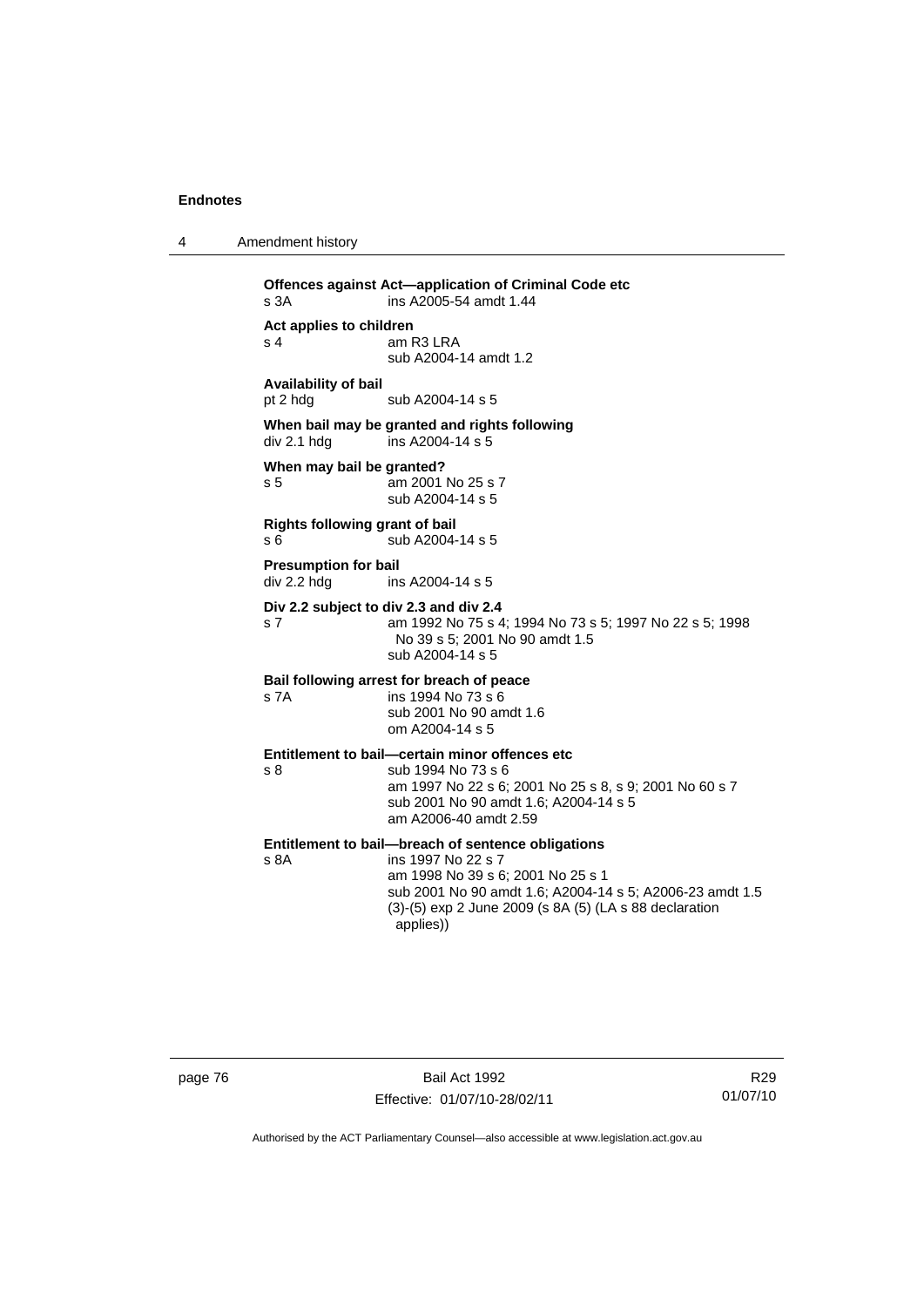| hearings<br>s 8B                               | ins A2006-23 amdt 1.5                                                         |  |
|------------------------------------------------|-------------------------------------------------------------------------------|--|
|                                                |                                                                               |  |
| Limitations on entitlement to bail<br>s 9 hdg  | sub 2001 No 25 s 11                                                           |  |
| S <sub>9</sub>                                 | sub 2001 No 54 amdt 2.2; A2004-14 s 5                                         |  |
| s 9A hdg                                       | Entitlement to bail—offences other than minor offences<br>sub 2001 No 60 s 8  |  |
| s 9A                                           | ins 2001 No 25 s 12<br>am 2001 No 60 s 9, s 10                                |  |
|                                                | (7), (8) exp 24 September 2003 (s 9A (8))<br>sub A2004-14 s 5                 |  |
| No presumption for bail<br>div 2.3 hdg         | ins A2004-14 s 5                                                              |  |
| Div 2.2 not to apply to certain offences       |                                                                               |  |
| s 9B.                                          | ins A2004-14 s 5<br>am A2005-13 amdt 1.2; A2008-46 amdt 3.1                   |  |
| <b>Presumption against bail</b><br>div 2.4 hdg | ins A2004-14 s 5                                                              |  |
| s 9C hdg                                       | Bail for murder and certain serious drug offences<br>sub A2004-56 amdt 1.1    |  |
| s 9C                                           | ins $A$ 2004-14 s 5<br>am A2004-56 amdt 1.2                                   |  |
|                                                | Bail for serious offence committed while charge for another pending or        |  |
| outstanding<br>s 9D                            | ins A2004-14 s 5                                                              |  |
|                                                | am A2004-15 amdt 3.1; A2006-23 amdt 1.6; A2008-20<br>amdt $4.1$               |  |
| s 9E                                           | Bail for person sentenced to imprisonment<br>ins A2004-14 s 5                 |  |
|                                                | Domestic violence offence-bail by authorised officer                          |  |
| s 9F                                           | ins A2004-14 s 5<br>am A2005-13 amdt 1.3; A2008-46 amdt 3.2; A2009-7 amdt 1.1 |  |
|                                                | <b>Special or exceptional circumstances</b>                                   |  |
| s 9G                                           | ins A2004-14 s 5<br>am A2004-15 amdt 3.2                                      |  |
| Dispensing with bail                           |                                                                               |  |
| s 10                                           | am 1994 No 73 s 7; 2001 No 25 s 13; 2001 No 60 s 11;                          |  |

R29 01/07/10

Bail Act 1992 Effective: 01/07/10-28/02/11 page 77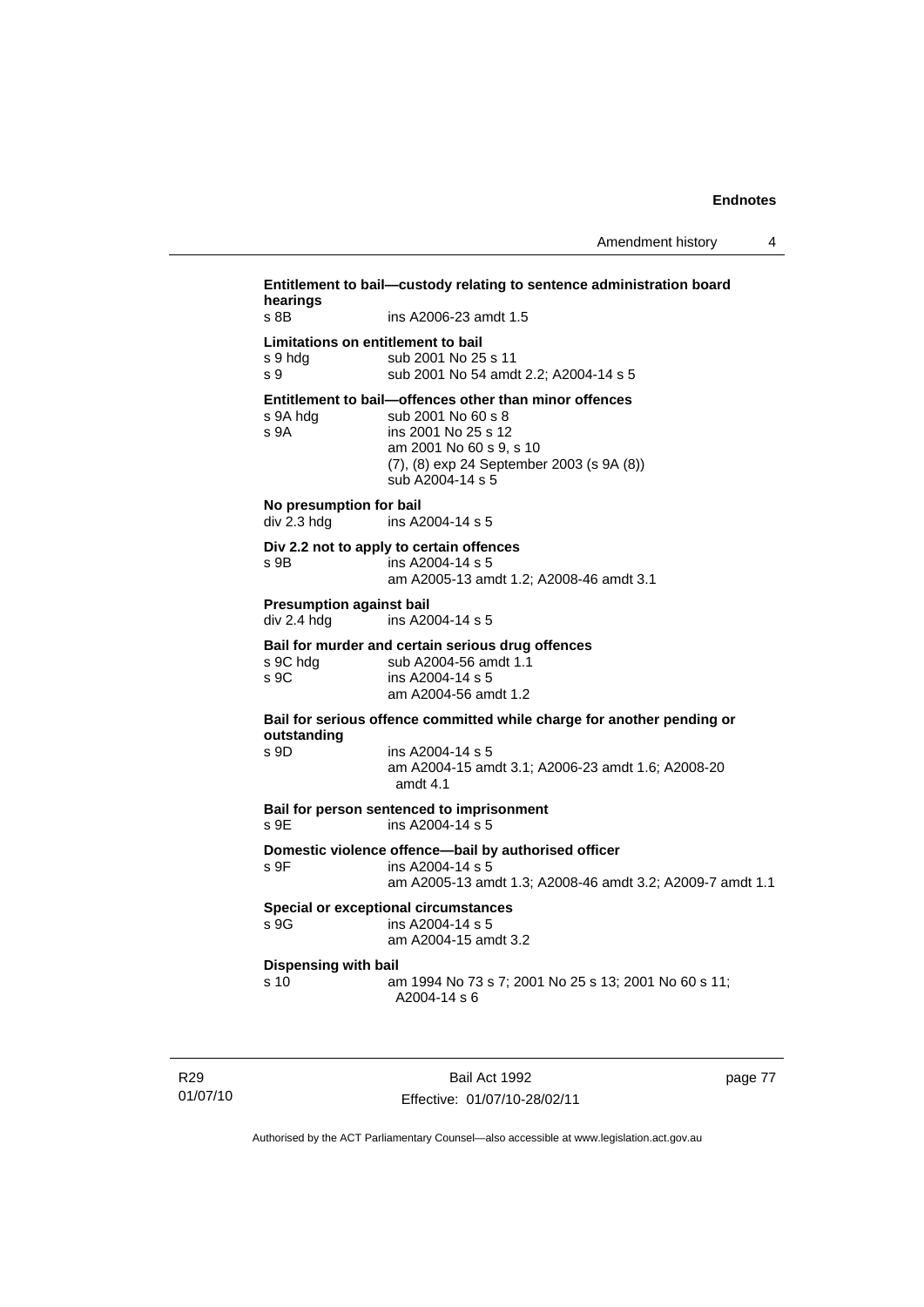4 Amendment history **Deciding bail after charge laid** s 13 am 1994 No 73 s 8; 1997 No 22 s 8; 2001 No 25 s 14; A2005-20 amdt 3.14 **Grant of bail by authorised officers**  s 14 am A2004-14 s 7 **Deciding of questions of bail by authorised officers** s 15 am 1997 No 22 s 9; 2001 No 25 s 15; A2004-14 s 8 **Notification of decision of authorised officer** s 16 am 1994 No 73 s 9; 1997 No 22 s 10; 2001 No 90 amdt 1.7; ss renum R6 LA (see also 2001 No 90 amdt 1.8); A2005-13 amdt 1.4 **General provisions relating to court bail** s 19 am 1997 No 22 sch 2; am 1997 No 96 sch 1; A2004-14 s 9 **Limitations on power of magistrate**  s 20 sub A2004-14 s 10 **Bail in relation to several offences** s 21 am 1997 No 22 s 11 and sch 2 **Criteria for granting bail to adults** s 22 am 1994 No 84 s 5; 1997 No 22 s 11 sub A2004-14 s 11 **Criteria for granting bail to children** s 23 am 1997 No 22 s 12; 1999 No 64 sch 2 sub A2004-14 s 11 am A2008-20 amdt 2.1, amdt 4.2 **Victim's concern about need for protection** s 23A ins 1994 No 84 s 6 am 1997 No 22 s 13 sub A2004-14 s 11 **Bail conditions and undertakings to appear** pt 5 hdg sub 1994 No 73 s 10 **Conditions on which bail may be granted to adults** s 25 am 1994 No 73 s 11; am 1994 No 84 s 7; 2001 No 44 amdt 1.317; 2001 No 90 amdt 1.9; ss renum R6 LA; A2004-14 s 12, s 13, s 15, s 16; pars renum R11 LA (see A2004-14 s 14); ss renum R11 LA (see A2004-14 s 17); A2006-23 amdt 1.7; A2008-36 amdt 1.58; A2009-24 amdt 1.1 **Supervision condition when offence committed as young person**  s 25A ins A2008-20 amdt 4.3 am A2009-24 amdt 1.2

page 78 Bail Act 1992 Effective: 01/07/10-28/02/11

R29 01/07/10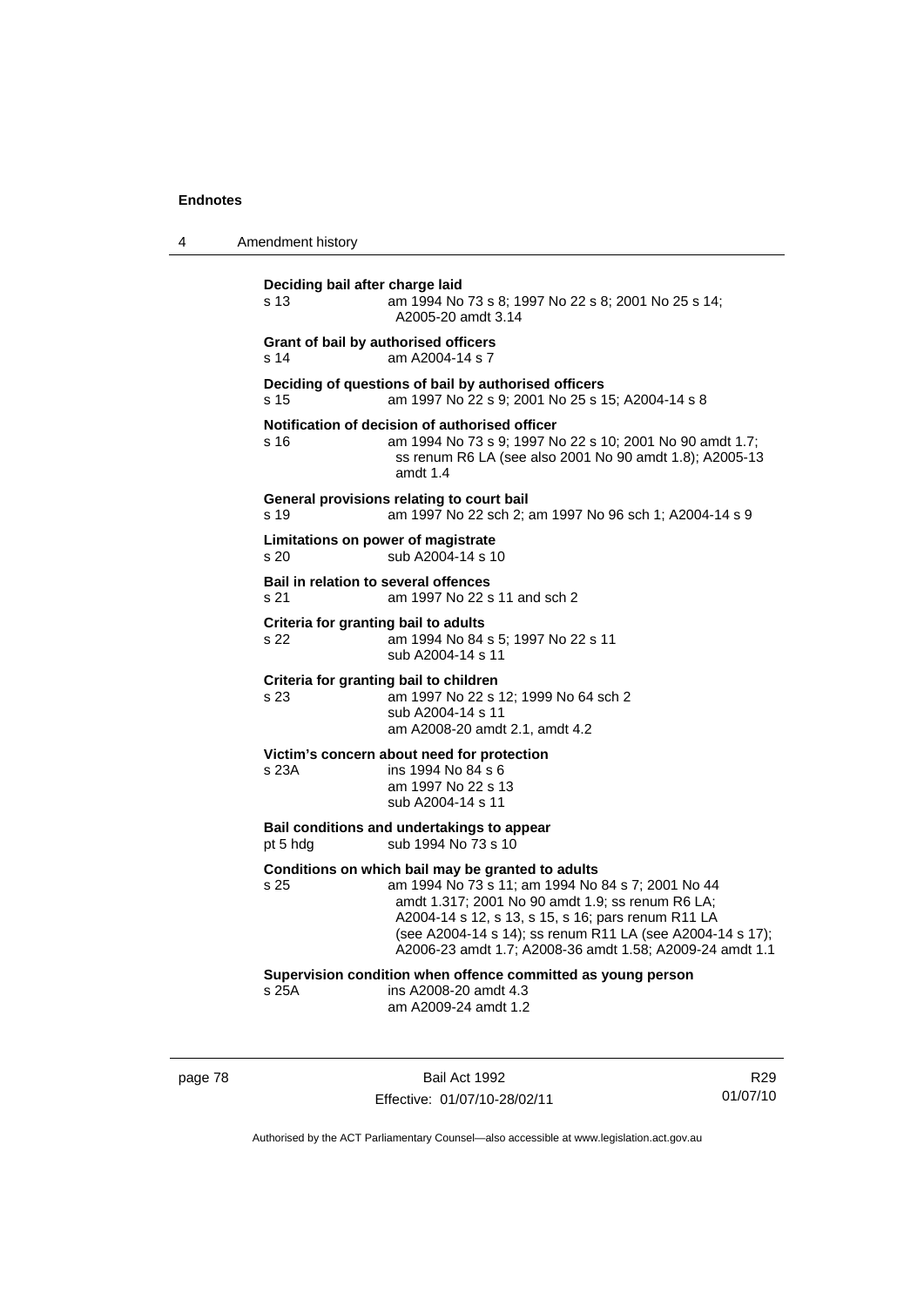|                             | $s\,26$                                                             | Conditions on which bail may be granted to children<br>am 1999 No 64 sch 2; A2004-14 s 18, s 19; ss renum R11 LA<br>(see A2004-14 s 20); A2008-20 amdt 2.2, amdt 2.3,<br>amdt 4.4; A2008-36 amdt 1.58 |         |
|-----------------------------|---------------------------------------------------------------------|-------------------------------------------------------------------------------------------------------------------------------------------------------------------------------------------------------|---------|
|                             | Recording of certain bail decisions<br>s 27                         | am 1997 No 22 sch 2                                                                                                                                                                                   |         |
|                             | Notice to victim of bail decisions<br>s 27A                         | ins 1994 No 84 s 8<br>om A2004-14 s 21                                                                                                                                                                |         |
|                             | Undertakings to appear<br>s 28                                      | am 2001 No 44 amdt 1.318<br>sub A2004-14 s 22                                                                                                                                                         |         |
|                             | s 29                                                                | Undertakings in respect of more than 1 offence<br>om 1994 No 73 s 12                                                                                                                                  |         |
|                             | s 30                                                                | Accused person may be excused from attendance before court<br>am 1997 No 96 sch 1; 2001 No 44 amdt 1.319; A2004-14<br>amdt 1.3, amdt 1.4; ss renum R11 LA (see A2004-14<br>amdt $1.5$                 |         |
|                             | <b>Bail requirements</b><br>s 31                                    | am 1994 No 73 s 13<br>sub A2004-14 s 23<br>am A2006-23 amdt 1.8; A2008-7 amdt 1.21                                                                                                                    |         |
|                             | s 32                                                                | Acceptable people and security for bail<br>am 1994 No 73 s 14; ss renum R6 LA<br>sub A2004-14 s 23                                                                                                    |         |
|                             | s 33                                                                | <b>Continuation of bail and undertakings</b><br>am 1994 No 73 s 15; 1997 No 22 sch 2; ss renum R6 LA;<br>A2004-14 s 24, s 25                                                                          |         |
|                             | Written notice of conditions of bail<br>s 34                        | am 1997 No 22 sch 2; 2001 No 44 amdt 1.320                                                                                                                                                            |         |
|                             | Warning to person making acknowledgment<br>s 35<br>om A2004-14 s 26 |                                                                                                                                                                                                       |         |
|                             | <b>Discharge of surety</b><br>s 36                                  | am 1994 No 73 s 16<br>sub A2004-14 s 27                                                                                                                                                               |         |
|                             | <b>Payment of amounts to Territory</b><br>s 37                      | sub A2004-14 s 28<br>am A2004-60 amdt 1.16; A2010-21 amdt 1.1, amdt 1.2                                                                                                                               |         |
|                             | div 6.1 hdg                                                         | Review of decisions by authorised officers<br>(prev pt 6 div 1 hdg) renum R4                                                                                                                          |         |
| R <sub>29</sub><br>01/07/10 |                                                                     | Bail Act 1992<br>Effective: 01/07/10-28/02/11                                                                                                                                                         | page 79 |

Authorised by the ACT Parliamentary Counsel—also accessible at www.legislation.act.gov.au

Effective: 01/07/10-28/02/11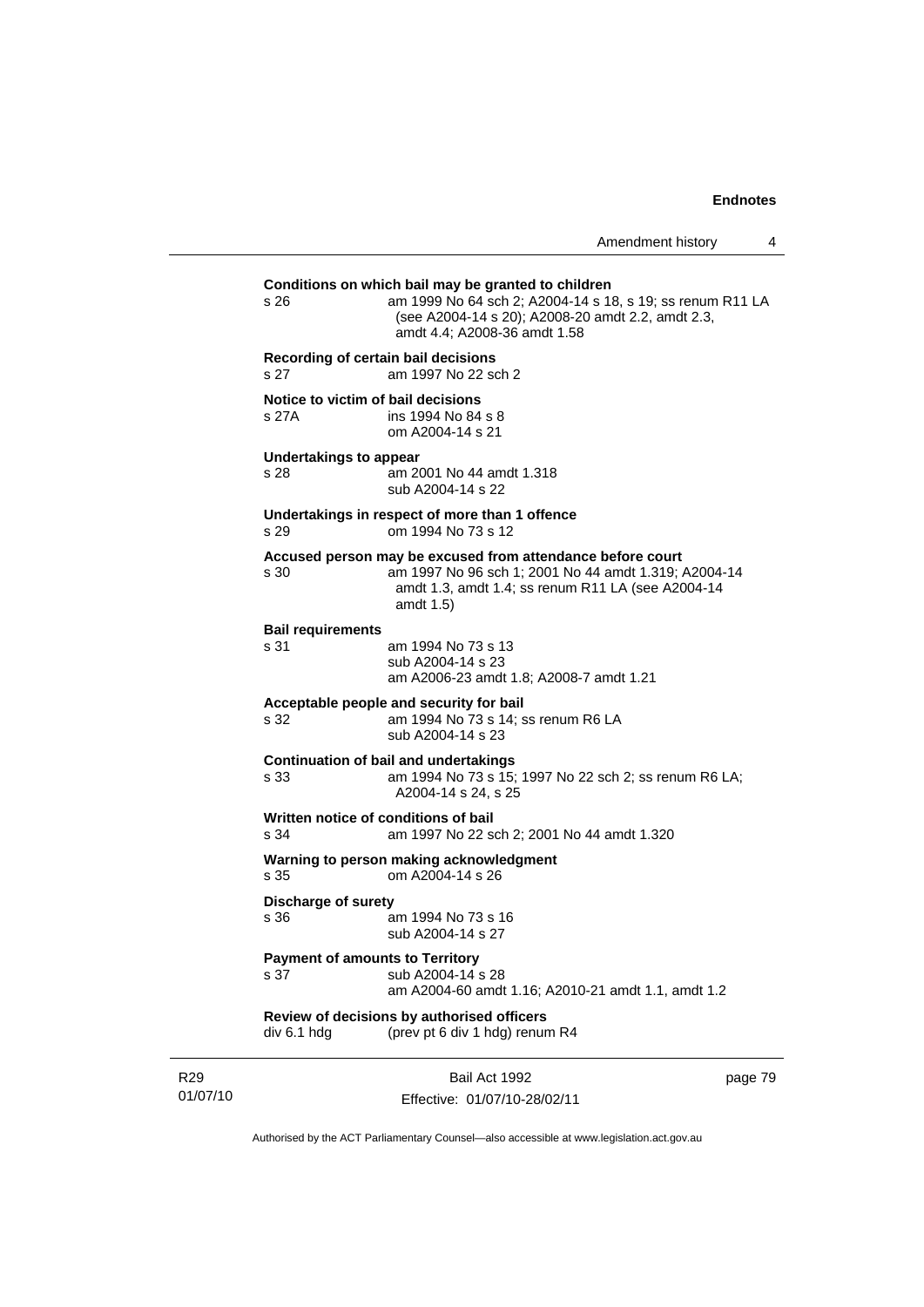| 4       | Amendment history                                                   |                                                                                                                            |                |  |
|---------|---------------------------------------------------------------------|----------------------------------------------------------------------------------------------------------------------------|----------------|--|
|         | <b>Review by authorised officers</b><br>am 1997 No 22 sch 2<br>s 38 |                                                                                                                            |                |  |
|         | s 39                                                                | <b>Expiry-Motor Traffic Act reference</b><br>renum as s 60 R5 LA                                                           |                |  |
|         | Review of decisions by courts<br>div 6.2 hdg                        | (prev pt 6 div 2 hdg) renum R4 LA                                                                                          |                |  |
|         | s 41A                                                               | Court may review on its own initiative<br>ins A2004-14 s 29                                                                |                |  |
|         | s 42                                                                | <b>Power of Magistrates Court to review</b><br>sub A2004-14 s 30; A2005-5 s 6                                              |                |  |
|         | <b>Power of Supreme Court to review</b><br>s 43                     | am A2004-14 s 31, s 32; ss renum R11 LA; A2005-5 s 8 (and<br>see s 7)                                                      |                |  |
|         | s 44                                                                | General limitation on power of court to review<br>om A2004-14 s 33                                                         |                |  |
|         | <b>Miscellaneous</b><br>div 6.3 hdg                                 | orig pt 6 div 3 hdg ins 1994 No 84 s 9<br>(prev pt 6 div 3 hdg) renum R4 LA<br>om A2004-14 s 34                            |                |  |
|         | Notice to victim of bail decisions<br>s 46A                         | ins 1994 No 84 s 9<br>om A2004-14 s 34                                                                                     |                |  |
|         | Giving information relating to bail<br>s 47                         | am 1994 No 73 s 17; 2001 No 44 amdt 1.321                                                                                  |                |  |
|         | Notice to victim of bail decisions<br>s 47A                         | ins A2004-14 s 35; ss renum R11 LA<br>am A2005-13 amdt 1.5                                                                 |                |  |
|         | s 48                                                                | Notification to court that bail condition not satisfied<br>am 1994 No 73 s 18; 2001 No 44 amdt 1.322; A2006-23<br>amdt 1.9 |                |  |
|         | <b>Failure to answer bail</b><br>s 49                               | am 1994 No 73 s 19; 1994 No 81 sch<br>sub 2001 No 25 s 16; A2005-54 amdt 1.45                                              |                |  |
|         | s 50                                                                | False statements in acknowledgments<br>am 1994 No 81 sch<br>om A2004-14 s 36                                               |                |  |
|         | Indemnification of sureties<br>s 51                                 | am 1994 No 81 sch<br>sub A2005-54 amdt 1.46                                                                                |                |  |
| page 80 |                                                                     | Bail Act 1992                                                                                                              | R <sub>2</sub> |  |

Effective: 01/07/10-28/02/11

R29 01/07/10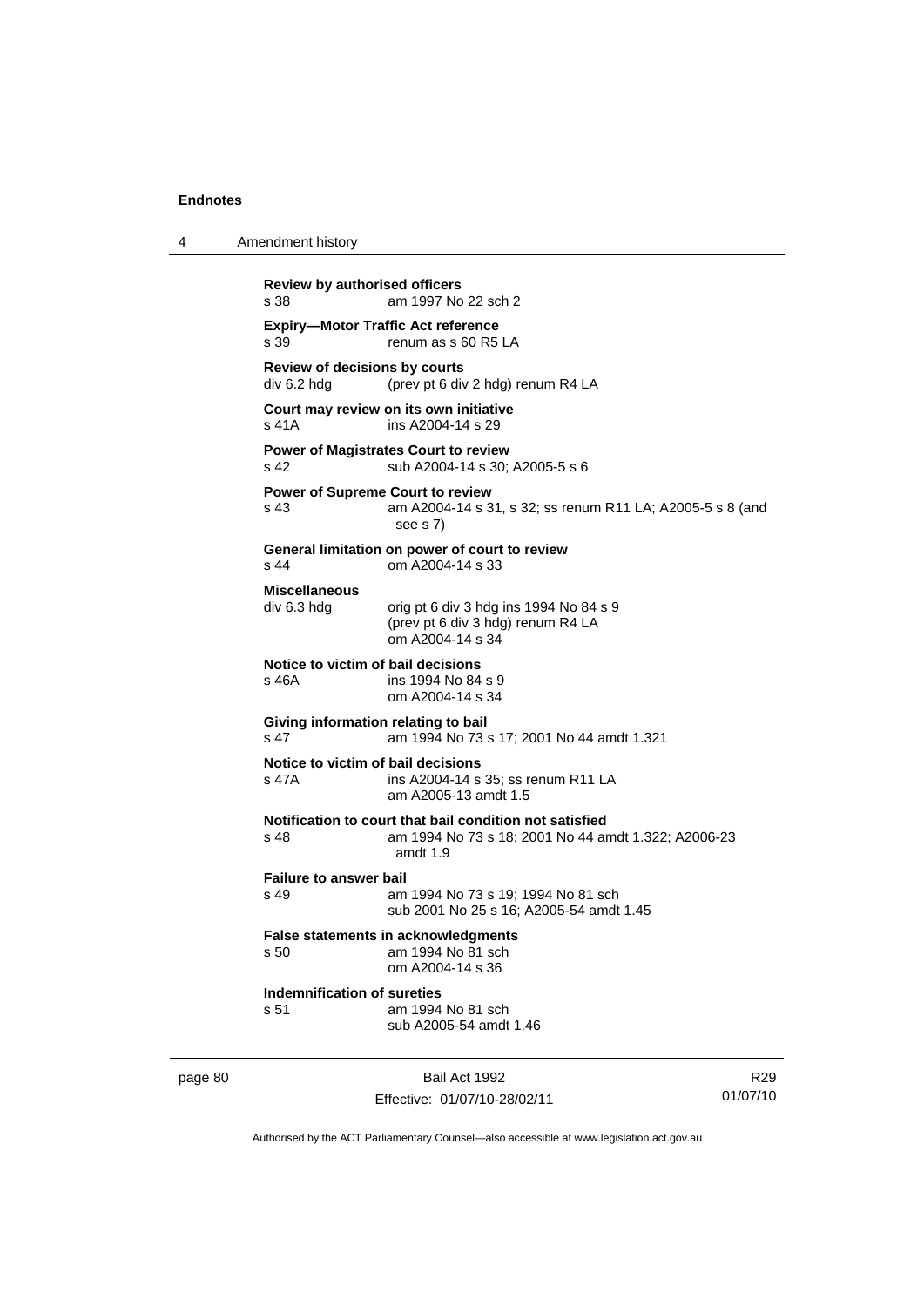**Apprehension of person admitted to bail** s 53 om 1994 No 75 sch 3 **Power of court where person apprehended** s 54 om 1994 No 75 sch 3 **No right of surety to arrest**<br>s 56 am 1994 am 1994 No 73 s 20 sub A2004-14 s 37 **Arrest without warrant of person on bail** s 56A ins A2004-14 s 28 **Arrest for breach of condition by person outside ACT** s 56B ins A2004-14 s 28 **Act to prevail**  s 57 am A2004-14 amdt 1.6, amdt 1.7 **Abolition of inherent power of bail** s 57AA ins 1996 No 81 s 7 **Form of certain instruments** s 57A ins 1994 No 73 s 21 om 2001 No 44 amdt 1.323 **Approved forms**  s 58 sub 2001 No 44 amdt 1.323 am A2004-14 s 39 **Regulation-making power**  s 59 ins 2001 No 44 amdt 1.323 am A2004-14 s 40, s 41 **Transitional** pt 8 hdg ins 1999 No 79 sch 3 om R6 LA **Expiry—Motor Traffic Act reference** s 60 (prev s 39) ins 1999 No 79 sch 3 sub 2001 No 90 amdt 1.10 as s 59 renum R5 LA exp 27 March 2002 (see s 60)

R29 01/07/10

Bail Act 1992 Effective: 01/07/10-28/02/11 page 81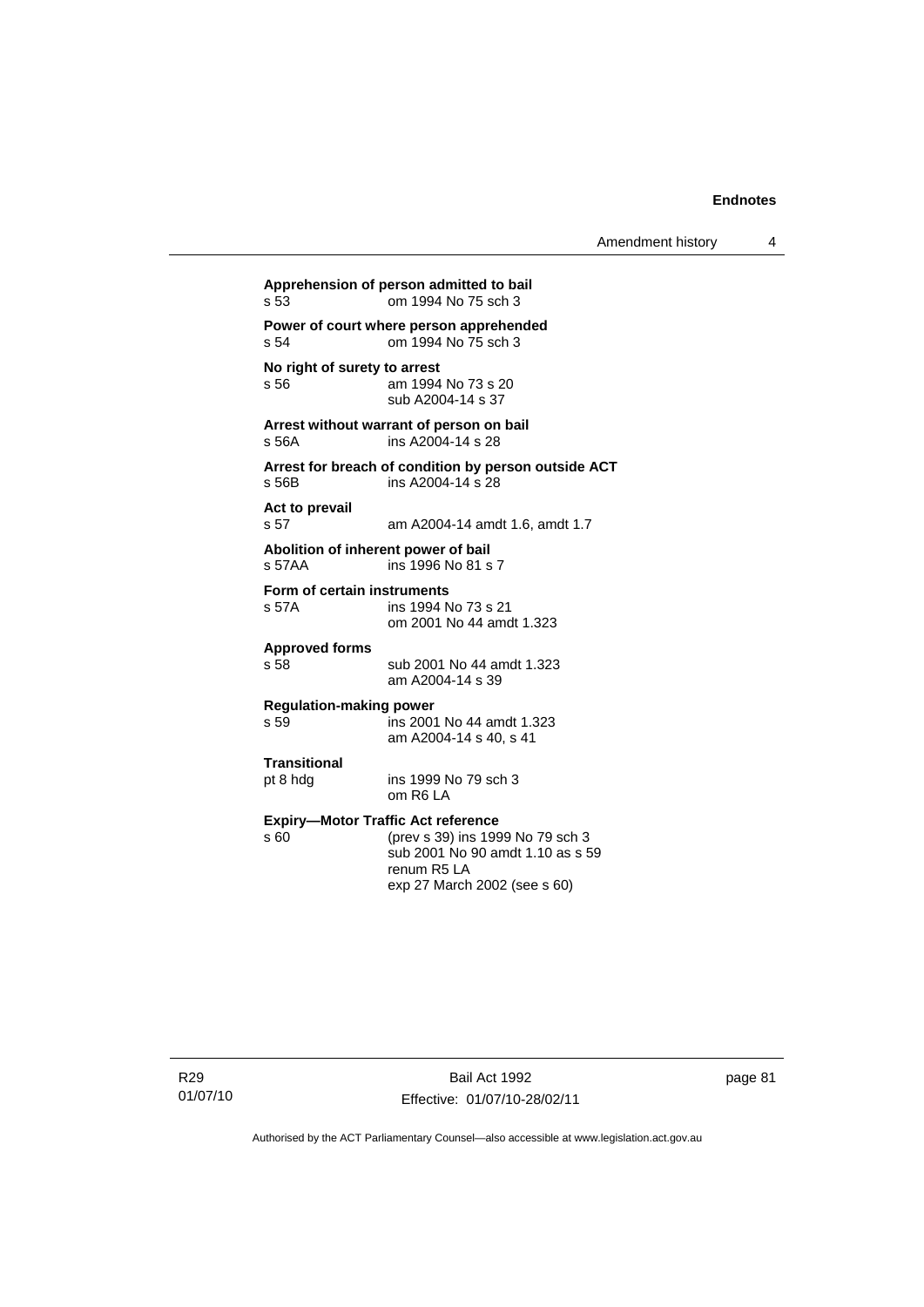4 Amendment history

| sch 1             | ins 1997 No 22 s 14                                                                                                                                                                                                   |
|-------------------|-----------------------------------------------------------------------------------------------------------------------------------------------------------------------------------------------------------------------|
|                   | am 1998 No 39 s 7                                                                                                                                                                                                     |
|                   | sub 2001 No 90 amdt 1.11                                                                                                                                                                                              |
|                   | am 2002 No 51 amdt 1.2                                                                                                                                                                                                |
|                   | sub A2004-14 s 43                                                                                                                                                                                                     |
|                   | am A2004-14 s 44; A2004-15 amdt 3.3, amdt 3.4; pts renum<br>R11 LA (see A2004-15 amdt 3.5); items renum R11 LA;<br>A2004-56 amdt 1.3, amdt 1.4; items renum R14 LA;<br>A2008-26 amdt 2.2; pts renum A2008-26 amdt 2.3 |
| <b>Dictionary</b> |                                                                                                                                                                                                                       |
| dict              | ins A2004-14 amdt 1.8                                                                                                                                                                                                 |
|                   | am A2006-23 amdts 1.10-1.12; A2008-36 amdt 1.59,<br>amdt 1.60                                                                                                                                                         |
|                   | def accused person ins A2004-14 s 42<br>am A2006-23 amdt 1.13                                                                                                                                                         |
|                   | def <i>appeal</i> ins A2004-14 amdt 1.8                                                                                                                                                                               |
|                   | def <b>applicable bail criteria</b> ins A2004-14 amdt 1.8                                                                                                                                                             |
|                   | def <b>authorised officer</b> ins A2004-14 amdt 1.8                                                                                                                                                                   |
|                   | def <b>bail</b> ins A2004-14 amdt 1.8                                                                                                                                                                                 |
|                   | def <b>bail condition</b> ins A2004-14 amdt 1.8                                                                                                                                                                       |
|                   | def <i>child</i> ins $A2004-14$ amdt 1.8                                                                                                                                                                              |
|                   | def court ins $A2004-14$ amdt 1.8                                                                                                                                                                                     |
|                   | def domestic violence offence ins A2004-14 amdt 1.8                                                                                                                                                                   |
|                   | sub A2005-13 amdt 1.6<br>am A2008-46 amdt 3.3                                                                                                                                                                         |
|                   | def grant ins A2004-14 amdt 1.8                                                                                                                                                                                       |
|                   | def <b>offence</b> ins A2004-14 amdt 1.8                                                                                                                                                                              |
|                   | am A2006-23 amdt 1.14                                                                                                                                                                                                 |
|                   | def <b>parental responsibility</b> ins A2005-13 amdt 1.7                                                                                                                                                              |
|                   | sub A2006-23 amdt 1.15; A2008-20 amdt 3.3                                                                                                                                                                             |
|                   | def relevant person ins A2004-14 amdt 1.8                                                                                                                                                                             |
|                   | om A2005-13 amdt 1.8                                                                                                                                                                                                  |
|                   |                                                                                                                                                                                                                       |
|                   | def surety ins A2004-14 amdt 1.8                                                                                                                                                                                      |
|                   | def <i>undertaking to appear</i> ins A2004-14 amdt 1.8<br>def <i>victim</i> ins $A2004-14$ amdt 1.8                                                                                                                   |

page 82 Bail Act 1992 Effective: 01/07/10-28/02/11

R29 01/07/10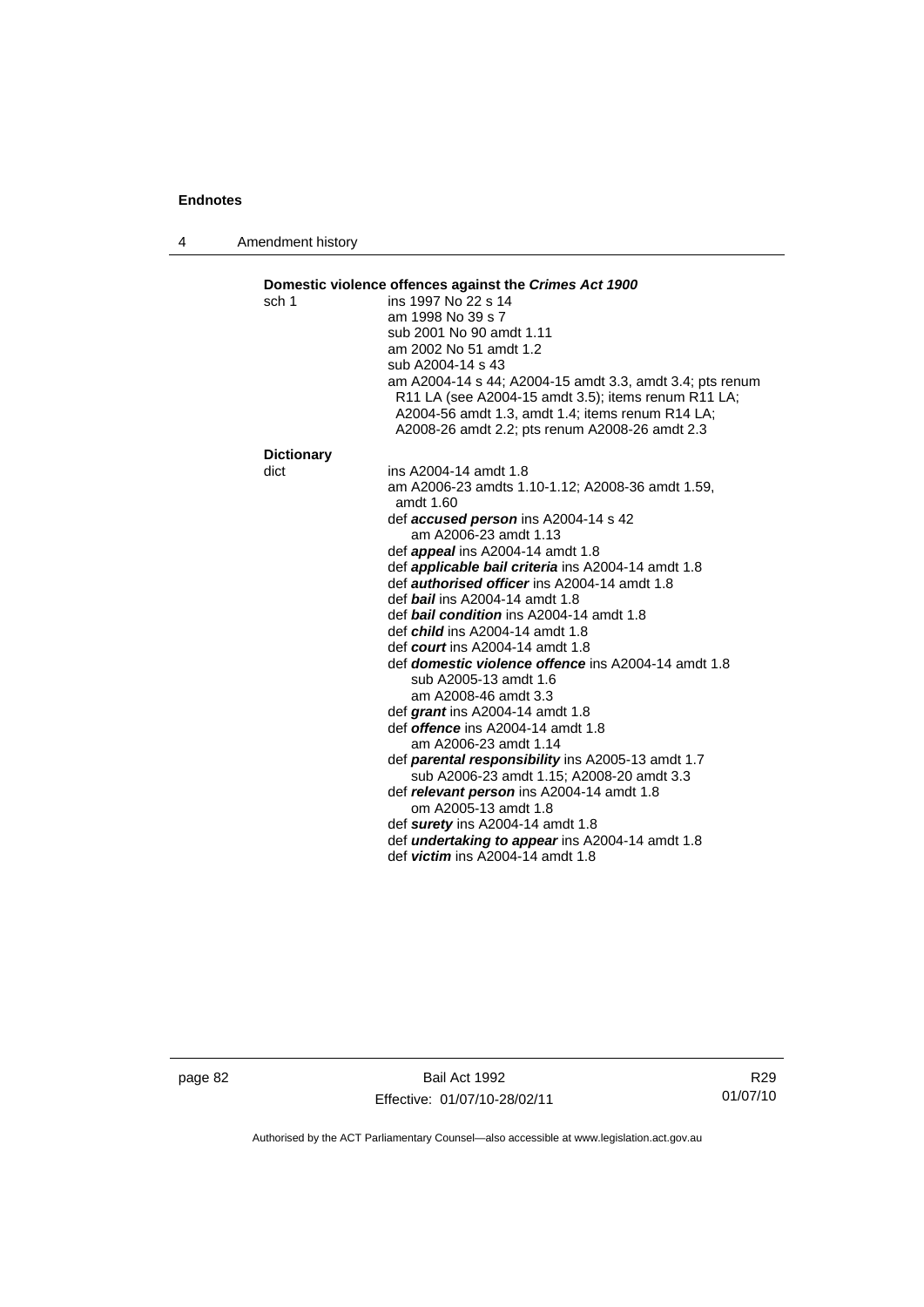# **5 Earlier republications**

Some earlier republications were not numbered. The number in column 1 refers to the publication order.

Since 12 September 2001 every authorised republication has been published in electronic pdf format on the ACT legislation register. A selection of authorised republications have also been published in printed format. These republications are marked with an asterisk (\*) in column 1. Electronic and printed versions of an authorised republication are identical.

| <b>Republication No</b> | <b>Amendments to</b> | <b>Republication date</b> |
|-------------------------|----------------------|---------------------------|
| 1                       | Act 1994 No 84       | 29 February 1996          |
| $\overline{c}$          | Act 1996 No 81       | 1 January 1997            |
| 3                       | Act 1998 No 39       | 31 January 1999           |
| 4                       | Act 2001 No 54       | 12 September 2001         |
| 5                       | Act 2001 No 90       | 12 October 2001           |
| 6                       | Act 2001 No 90       | 27 March 2002             |
| $7^*$                   | Act 2002 No 11       | 28 May 2002               |
| 8                       | Act 2002 No 51       | 1 January 2003            |
| 9                       | A2003-14             | 28 March 2003             |
| 10                      | A2003-14             | 25 September 2003         |
| 11                      | A2004-15             | 26 June 2004              |
| 12                      | A2004-60             | 10 January 2005           |
| 13                      | A2005-5              | 24 February 2005          |
| 14                      | A2005-5              | 6 March 2005              |
| 15                      | A2005-13             | 25 March 2005             |
| $16*$                   | A2005-20             | 2 June 2005               |
| 17                      | A2005-54             | 24 November 2005          |
| 18                      | A2006-23             | 2 June 2006               |
| 19                      | A2006-40             | 29 September 2006         |
| 20                      | A2008-7              | 7 May 2008                |
|                         |                      |                           |

Bail Act 1992 Effective: 01/07/10-28/02/11 page 83